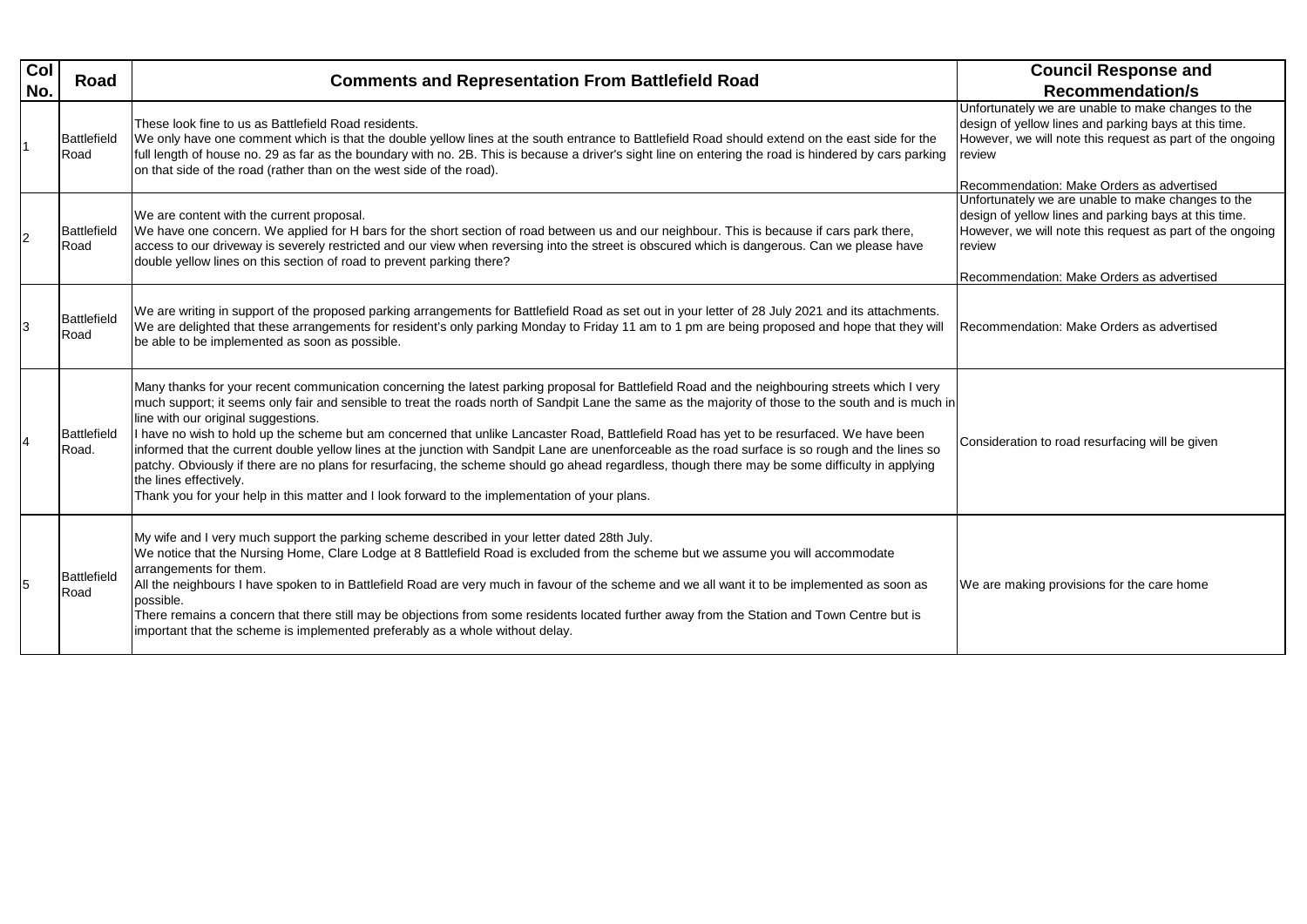Following a review of the area and the requirements of the care home, it has been agreed to include some sions for the home.

with informally and formally outside of the process

| Col<br>No. | Road                | <b>Comments and Representation From Battlefield Road</b>                                                                                                                                                                                                                                                                                                                                                                                                                                                                                                                                                                                                                                                                                                                                                                                                                                                                                                                                                                                                                                                                                                                                                                                                                                                                                                                                                                                                                                                                                                                                                                                                                                                                                                                                                                                                                                                   | <b>Council Response and</b><br><b>Recommendation/s</b>                                                                                                                    |
|------------|---------------------|------------------------------------------------------------------------------------------------------------------------------------------------------------------------------------------------------------------------------------------------------------------------------------------------------------------------------------------------------------------------------------------------------------------------------------------------------------------------------------------------------------------------------------------------------------------------------------------------------------------------------------------------------------------------------------------------------------------------------------------------------------------------------------------------------------------------------------------------------------------------------------------------------------------------------------------------------------------------------------------------------------------------------------------------------------------------------------------------------------------------------------------------------------------------------------------------------------------------------------------------------------------------------------------------------------------------------------------------------------------------------------------------------------------------------------------------------------------------------------------------------------------------------------------------------------------------------------------------------------------------------------------------------------------------------------------------------------------------------------------------------------------------------------------------------------------------------------------------------------------------------------------------------------|---------------------------------------------------------------------------------------------------------------------------------------------------------------------------|
|            | Battlefield<br>Road | I am writing on behalf of B&M Care in relation to the attached Parking Consultation letter, dated 28th July 2021. The letter sets out proposals for<br>resident permit parking schemes, including one along Battlefield Road in St Albans.<br>As the owner and operator of Clare Lodge (located at No. 8 Battlefield Road), B&M Care strongly objects to the proposals due to the significant<br>detrimental impact that a permit parking scheme of this nature would have on the care home if insufficient permits were issued.<br>Clare Lodge is a 24 bedded care home and has successfully operated in Battlefield Road for over 46 years. Staff, families, friends, professionals<br>and other essential services have parked on Battlefield Road throughout this time when caring for the needs of the elderly residents and sufficient<br>permits would have to be issued under the proposed scheme to ensure the service can continue to operate successfully.<br>The Parking Consultation Letter, indicates that Clare Lodge (No.8 Battlefield Road) would not be eligible for permits and this gives us great cause<br>for concern. The consequences of this would be catastrophic for the home and could well lead to its closure. On this basis we strongly object to<br>the current proposals.<br>Typically, around 10 of our staff park in Battlefield Road each day, together with a handful of visitors (families, friends, professionals).<br>Furthermore, some of the essential services, such as waste and wastewater collections, pull up in the road immediately outside the home and<br>permits would be needed to cover these activities. Taking into consideration the current and historic use of Battlefield Road for parking, an<br>allocation of 12-15 permits (equivalent to c.50% to 60% of the care home residents) would be needed to safeguard the operations of the home. | Following a review of the area and the require<br>the care home, it has been agreed to include s<br>provisions for the home.<br>Recommendation: Make Orders as advertised |
|            | Battlefield<br>Road | understand you are the person I need to contact re. parking on Battlefield Road, in particular for Clare Lodge staff and visitors.<br>Please could you let me know how these proposed measures will affect us and if there's anything we need to be considering now.                                                                                                                                                                                                                                                                                                                                                                                                                                                                                                                                                                                                                                                                                                                                                                                                                                                                                                                                                                                                                                                                                                                                                                                                                                                                                                                                                                                                                                                                                                                                                                                                                                       | Dealt with informally and formally outside of th                                                                                                                          |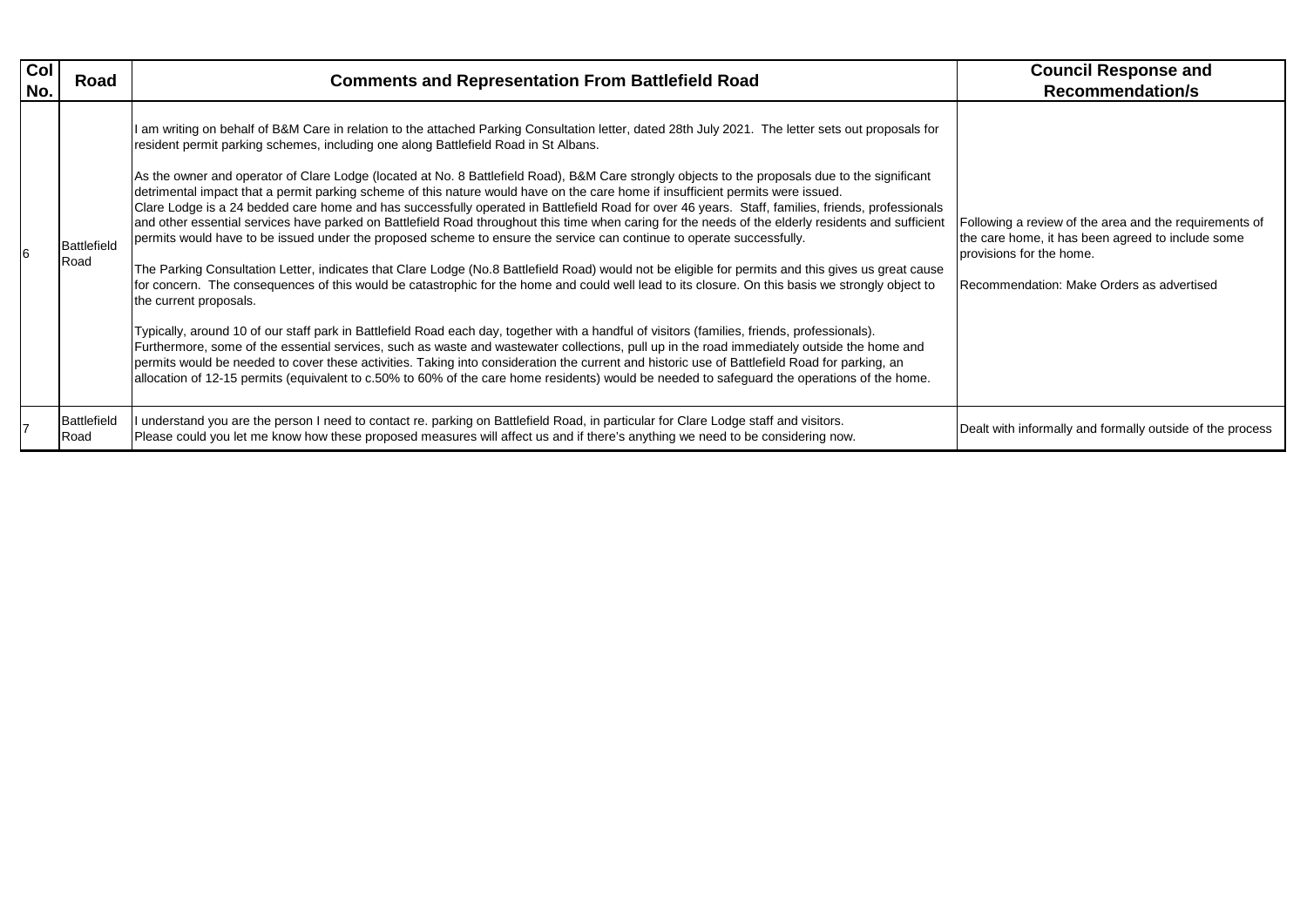| <b>Col</b><br>No. | Road              | <b>Comments and Representation From Charmouth Road and Charmouth Court</b>                                                                                                                                                                                                                                                                                                                                                                                                                                                                                                                                                                                                                                                                                                                                                                                                                                                                                                                                                                                                                                                                                                                                                                                                                                                                                                                                                                                                                                                                                                                                                                                                                                                                                                                                                                                                                                                                                                                                                                                                                                                                                                                                                                                                                                                                                                                                                                                                                                                                                                                                                                                                                                                                                                                                                                                                                                                                                                                                                                                                                                                                                                                                                                                                                                                                                                                                                                                                                                                                                                                                                                                                                                                                                                                                                                                                                                                                                                                                                                                                                                                                                                                                                                                                                                                                                                                                                                                                                  | <b>Council Response and Recommendation/s</b>                                                                                                                                                                                                                                                                                                                                                                                                                                                                                                                                                                                  |
|-------------------|-------------------|---------------------------------------------------------------------------------------------------------------------------------------------------------------------------------------------------------------------------------------------------------------------------------------------------------------------------------------------------------------------------------------------------------------------------------------------------------------------------------------------------------------------------------------------------------------------------------------------------------------------------------------------------------------------------------------------------------------------------------------------------------------------------------------------------------------------------------------------------------------------------------------------------------------------------------------------------------------------------------------------------------------------------------------------------------------------------------------------------------------------------------------------------------------------------------------------------------------------------------------------------------------------------------------------------------------------------------------------------------------------------------------------------------------------------------------------------------------------------------------------------------------------------------------------------------------------------------------------------------------------------------------------------------------------------------------------------------------------------------------------------------------------------------------------------------------------------------------------------------------------------------------------------------------------------------------------------------------------------------------------------------------------------------------------------------------------------------------------------------------------------------------------------------------------------------------------------------------------------------------------------------------------------------------------------------------------------------------------------------------------------------------------------------------------------------------------------------------------------------------------------------------------------------------------------------------------------------------------------------------------------------------------------------------------------------------------------------------------------------------------------------------------------------------------------------------------------------------------------------------------------------------------------------------------------------------------------------------------------------------------------------------------------------------------------------------------------------------------------------------------------------------------------------------------------------------------------------------------------------------------------------------------------------------------------------------------------------------------------------------------------------------------------------------------------------------------------------------------------------------------------------------------------------------------------------------------------------------------------------------------------------------------------------------------------------------------------------------------------------------------------------------------------------------------------------------------------------------------------------------------------------------------------------------------------------------------------------------------------------------------------------------------------------------------------------------------------------------------------------------------------------------------------------------------------------------------------------------------------------------------------------------------------------------------------------------------------------------------------------------------------------------------------------------------------------------------------------------------------------------------|-------------------------------------------------------------------------------------------------------------------------------------------------------------------------------------------------------------------------------------------------------------------------------------------------------------------------------------------------------------------------------------------------------------------------------------------------------------------------------------------------------------------------------------------------------------------------------------------------------------------------------|
|                   | Charmouth<br>Road | We have lived at 1 Charmouth Road, next to the Sandpit Lane roundabout, for 23 years.<br>Prior to the recent introduction of the<br>council's Clarence Ward parking restrictions, we never experienced issues in our stretch of the road with commuter parking or had<br>any grounds to question traffic safety. The only inconvenience was a build up of traffic waiting to get on to the roundabout in the<br>morning c.8-8.30am during weekdays in school term time only.<br>The implementation of revised Clarence Ward arrangements has created significant issues for us specifically and for Charmouth<br>Road more generally. You will be aware of a number of general issues and concerns of Charmouth Road residents. These<br>issues are mostly summarised in the attached emails from Gill Owen and Juliet Lyal, together with those of Kath Kearney- Croft<br>just sent to you (17.41, 26/8/21) and we also strongly endorse these but have not repeated them here. In addition we echo and<br>support the many comments you will have received regarding the proposed Charmouth Court arrangements regarding double<br>yellow lines which would severely restrict parking for residents and their visitors, many of whom are elderly. It is very unfortunate<br>that after considerable procrastination, cost and delay residents and voters continue to be in a position where they are worse off<br>than before the original decision and are now deeply frustrated with the current situation. Key additional issues specific to us and<br>our stretch of road are currently: *We regularly have commuter cars double parked outside our house. *This often creates<br>potential dangers for cars and pedestrians at the Charmouth Road/ Sandpit Lane junction as there is insufficient room for two way<br>traffic flow and drivers become impatient. *We have elderly parents with significant mobility issues who are often unable to park<br>outside, or even near, our house either when driven themselves or by others. Our driveway cannot easily accommodate more than<br>one car, particularly with more elderly and immobile drivers and passengers. *We and our visitors have been pressurised and<br>sworn at by impatient drivers whilst trying to manoeuvre around parked vehicles to get in and out of our own house. The second<br>and third of these points are however not addressed by the revised proposals. Our key comments and requests are therefore:<br>1. We previously had no issues arising from cars parked outside our property and access prior to the influx of commuter cars<br>following the Ladder Scheme amendments. Therefore double yellow lines are unnecessary and excessive, particularly with the<br>proposed introduction of residents parking. 2. There should be residents parking only, not double yellow lines, from the currently<br>painted double yellow lines on the 'odd' side of the road (i.e. on the side of traffic moving away from the roundabout). These would<br>also enable our elderly parents and visitors to park closer to our property. 3. The solution implemented must as a minimum<br>ensure that there is restricted parking (i.e. as in the previous proposal of a single yellow line on the even side of the road) prior to<br>9am at the Charmouth Road roundabout approach on the evenly numbered side of the road (i.e. traffic approaching the<br>roundabout), at least to number 10, whilst retaining close access and flexibility for tradespeople and other visitors of the affected<br>residences. 4. We are not generally in favour of extending double yellow lines beyond the currently painted ones, provided the<br>rush hour traffic peak and double parking can be dealt with through single yellow lines and /or commuter parking restrictions as<br>above. 5. However if double yellow lines are to be extended anywhere it makes sense for this to be on the 'even' side of the<br>road (i.e. approaching the roundabout where the traffic build up is more problematic). 6. In particular we request that double<br>yellow lines are not painted across our driveway as this is unnecessary and unsightly. With the addition of this emphasis we are<br>otherwise supportive of the attached comments from Gill Owen and Juliet Lyal and for the avoidance of doubt Gill Owen's<br>attached point 1 would still be a considerable improvement on the currently proposed scheme. | Parking restrictions will often cause vehicles to displace to other roads or are<br>something that is considered within any scheme proposals. However, it is no<br>possible to resolve each and every issue or foresee what will happen every<br>Therefore, further consultations are always likely and this forms part of the p<br>considerations. The scheme for Marshalswick South has been designed to<br>safety, traffic flow and provide residents with parking amenities. Any areas v<br>improvements can be made or should be made can be considered during th<br>review<br>Recommendation: Make Orders as advertised |

Parking restrictions will often cause vehicles to displace to other roads or areas. This is something that is considered within any scheme proposals. However, it is not always possible to resolve each and every issue or foresee what will happen every time. Therefore, further consultations are always likely and this forms part of the process and considerations. The scheme for Marshalswick South has been designed to improve safety, traffic flow and provide residents with parking amenities. Any areas where improvements can be made or should be made can be considered during the 18 month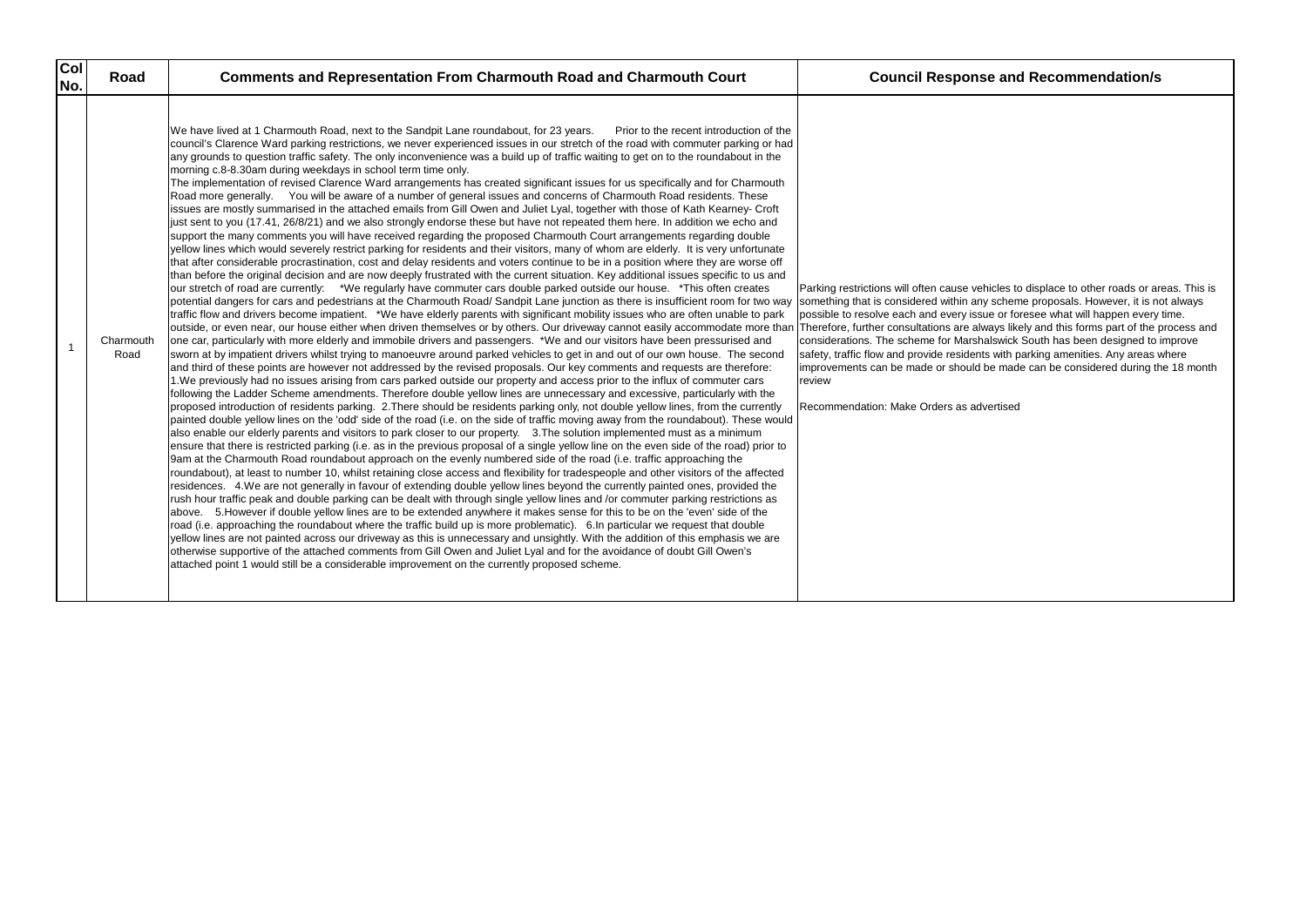| Col<br>No. | Road               | <b>Comments and Representation From Charmouth Road and Charmouth Court</b>                                                                                                                                                                                                                                                                                                                                                                                                                                                                                                                                                                                                                                                                                                                                                                                                                                                                                                                                                                                                                                                                                                                                                                                                                                                                                                                                                                                                                                                                                                                                                                                                                                                                                                                                                                                                                                                                                                                                                                                   | <b>Council Response and Recommendation/s</b>                                                                                                                                                                                                                                                                                                                                                                                                                                                                                                                                                                                 |
|------------|--------------------|--------------------------------------------------------------------------------------------------------------------------------------------------------------------------------------------------------------------------------------------------------------------------------------------------------------------------------------------------------------------------------------------------------------------------------------------------------------------------------------------------------------------------------------------------------------------------------------------------------------------------------------------------------------------------------------------------------------------------------------------------------------------------------------------------------------------------------------------------------------------------------------------------------------------------------------------------------------------------------------------------------------------------------------------------------------------------------------------------------------------------------------------------------------------------------------------------------------------------------------------------------------------------------------------------------------------------------------------------------------------------------------------------------------------------------------------------------------------------------------------------------------------------------------------------------------------------------------------------------------------------------------------------------------------------------------------------------------------------------------------------------------------------------------------------------------------------------------------------------------------------------------------------------------------------------------------------------------------------------------------------------------------------------------------------------------|------------------------------------------------------------------------------------------------------------------------------------------------------------------------------------------------------------------------------------------------------------------------------------------------------------------------------------------------------------------------------------------------------------------------------------------------------------------------------------------------------------------------------------------------------------------------------------------------------------------------------|
| 2          | Charmouth<br>Road  | If the Council insists on proceeding with these proposals (NB it should not - see below), then:<br>l. What allowance will be made for bank and public holidays? These, being akin to Saturdays and Sundays, should similarly fall<br>outside the restrictions. Will the Council give a binding commitment not to enforce on these days? It would be irrational not to<br>address this, given the purported rationale for the scheme.<br>2. There is in my opinion no need to extend the length of double yellows, where these are already in situ on corners. I live at the<br>bottom of Charmouth Road and do not believe it is necessary to extend them, as planned, further up (northwards) from the mini<br>roundabout with Sandpit Lane.<br>On a more general footing (and as I had hoped to discuss with you - I'm awaiting your call back):<br>This entire matter, of the Clarence and MS schemes and consultations, has all the hallmarks of a scandalous waste of public<br>resource and an abuse of process.<br>The current proposals should be dropped and the 2018 Clarence/Ladder Roads CPZ should be reversed.<br>Why has the 2018 Clarence CPZ not been reversed? No scheme was needed (as was always clear and as was voted at the<br>outset in 2015 consultation) and there will, if anything, be even less need now given the legacy of the pandemic.<br>Why was the 2018 Clarence CPZ not reviewed, objectively and on its own merits, and six months from inception, as was<br>provided? It has been the overwhelming, maybe even sole, cause of the problems we have experienced in these parts. They<br>arose overnight, on implementation, as was so very predictable. Meanwhile, in Clarence, the roads remain deserted. They were<br>never congested anyway, as your own survey in September 2018 clearly demonstrated, with up to 91% parking space availability.<br>Our pleasant environment will be blighted with paint and signage. Everyday aspects of life will be regulated unnecessarily. We are<br>owed convincing answers | Parking restrictions will often cause vehicles to displace to other roads or ar<br>something that is considered within any scheme proposals. However, it is no<br>possible to resolve each and every issue or foresee what will happen every<br>Therefore, further consultations are always likely and this forms part of the p<br>considerations. The scheme for Marshalswick South has been designed to<br>safety, traffic flow and provide residents with parking amenities. Any areas v<br>improvements can be made or should be made can be considered during th<br>review<br>Recommendation: Make Orders as advertised |
| Iз         | Charmouth<br>Road  | In relation to the planned resident-only parking area for Marshalswick South I have the following comments. Numbers 2 & 5 also<br>apply to the Clarence Ward which you are reviewing alongside this:<br>I. The removal of the single yellow-line on the even numbered side of Charmouth Rd at the junction with Sandpit Lane is<br>problematic. The proposed extension of the double yellow-lines at this junction would accommodate a queue of around 4 cars but<br>the morning rush hours has 10 plus vehicles queuing, and often many more, so the single-yellows should be reinstated for the<br>morning rush-hour period at least as far as no. 10 Charmouth Rd and preferably to Faircross Way. Any double sided parking here<br>results in congestion, dangerous driving and noise and air pollution.<br>2. The 11-1 restrictions across the zone makes it difficult and costly for residents to have visitors. Changing to 10-12 on the even<br>side of the roads and 12-2 on the odd sides would solve this issue while still deterring commuter parking.<br>3. Some parts of the town have permit parking with signage but without the boxes painted on the road. I would ask that our streets<br>have this minimal approach too as the painted boxes are ugly and degrade the street-scene.<br>4. Homewood Rd has not been allocated as a resident only area and I believe that this is a mistake, that they would suffer from<br>immediate commuter displacement, and the road should be included. However, it would need a any 2 hours between 8-6<br>approach as the Homewood Rd church has a lot of use.<br>5. Across both areas many roads have the capacity to provide some free spaces to accommodate commuters and the Council<br>should keep the resident-only restriction to a minimum i.e. by driveways. I would ask, therefore, that where there are sections that<br>run alongside gardens/Verulam school etc. are left/reinstated to be without restrictions. We should share wherever possible.                                    | With the restrictions being set between 11am and 1pm, the scheme will still<br>commuting, the intension is to stop all day or longer term commuter parking<br>local businesses to function if required. In addition, the short restriction will a<br>residents with options for their visitors at no additional cost but at the same<br>safety.<br>Recommendation: Make Orders as advertised                                                                                                                                                                                                                                 |
|            | Charmouth<br>Road  | I'm writing in response to your update on the ladder roads consultation dated 28th July but only received 6th August.<br>In general I'm opposed to the changes, I feel they are significant overkill. I appreciate the need to dissuade all day parking by<br>commuters at dangerous pinch points near the junctions at Clarence road, but banning all day parking will have a detrimental<br>effect on the residents' ability to use the road. Why were the parking restrictions extended all the way to the northern end of the<br>ladder roads? Surely once more than 150-200m north of sandpit lane it would be possible to only put restrictions on one side of<br>the road? Were ideas such as offsetting the hours on opposite sides of the roads considered? e.g. 10-12 on the easterly sides,<br>and 12-2 to on the westerly sides? This would still dissuade all day parking, but still enable residents to have someone stop by for<br>15 minutes in the middle of the day without needing to pay £1.30 for the privilege.                                                                                                                                                                                                                                                                                                                                                                                                                                                                                                                                                                                                                                                                                                                                                                                                                                                                                                                                                                                                                        | It is not practical for various reasons to have different timed restrictions on t<br>at various locations. This scheme is intended to stop all day or longer term pate<br>none residents, but at the same time allow more local parking. Any complical<br>achieve this goal would not be practical or justified and would only cause co<br>road users.<br>Recommendation: Make Orders as advertised                                                                                                                                                                                                                          |
|            | Charmouth<br>Court | We wanted to feed back that we are in support of the proposals.                                                                                                                                                                                                                                                                                                                                                                                                                                                                                                                                                                                                                                                                                                                                                                                                                                                                                                                                                                                                                                                                                                                                                                                                                                                                                                                                                                                                                                                                                                                                                                                                                                                                                                                                                                                                                                                                                                                                                                                              | Recommendation: Make Orders as advertised                                                                                                                                                                                                                                                                                                                                                                                                                                                                                                                                                                                    |

hicles to displace to other roads or areas. This is y scheme proposals. However, it is not always ue or foresee what will happen every time. ways likely and this forms part of the process and alswick South has been designed to improve ts with parking amenities. Any areas where be made can be considered during the 18 month

11am and 1pm, the scheme will still allow for local day or longer term commuter parking but still allow . In addition, the short restriction will still provide at no additional cost but at the same time improve

It is not extrictions on the same road tended to stop all day or longer term parking from allow more local parking. Any complicated system to al or justified and would only cause confusion to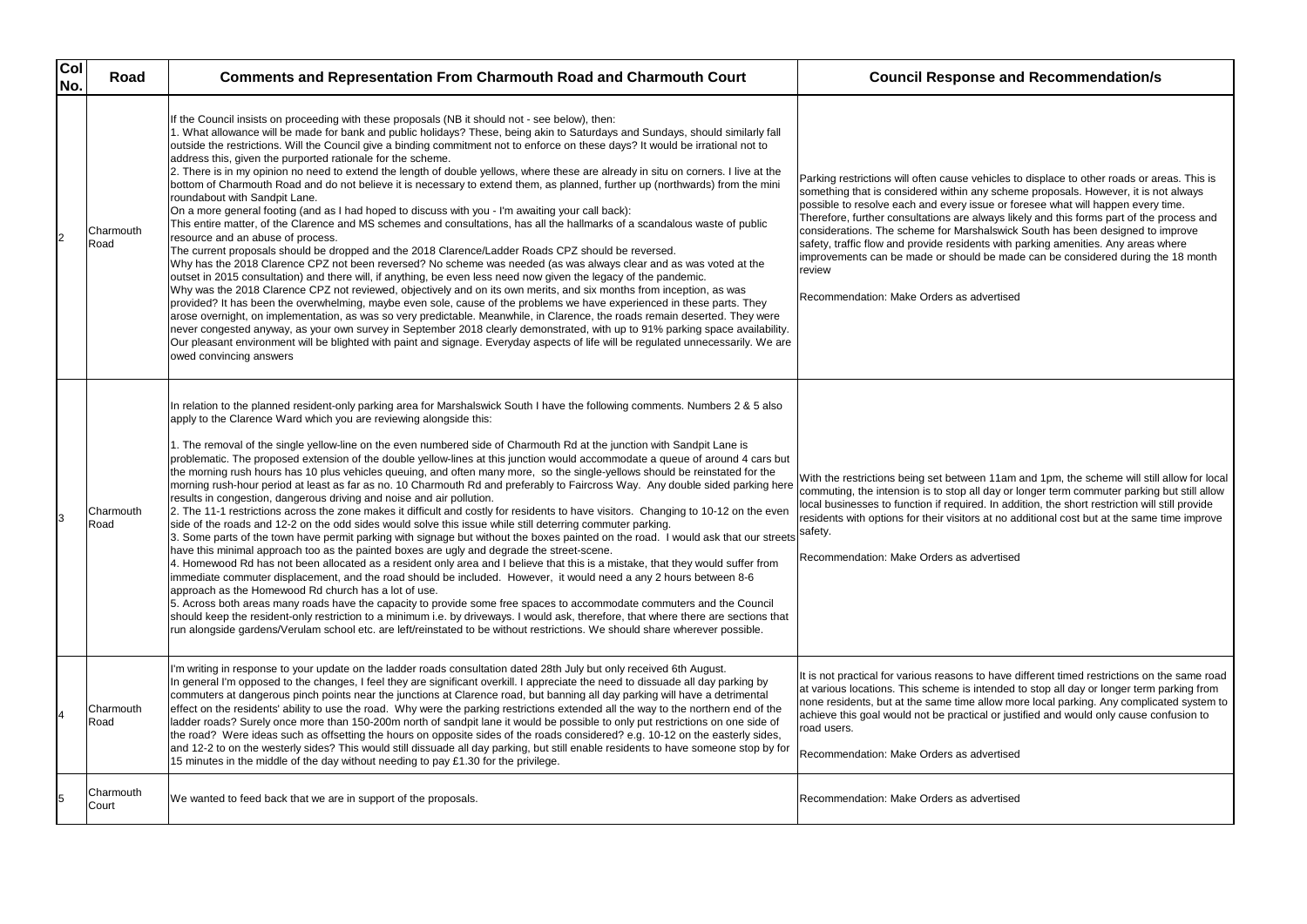| Col<br>No. | Road               | <b>Comments and Representation From Charmouth Road and Charmouth Court</b>                                                                                                                                                                                                                                                                                                                                                                                                                                                                                                                                                                                                                                                                                                                                                                                                                                                                                                                                                                                                                                                                                                                                                                                                                                                                                                                                                                                                               | <b>Council Response and Recommendation/s</b>                                                                                                                                                                                                                                                                                                                                                                                                                                                                                                                                                                                                                                                                                                                                                                                                                                                                                                                                                                                                                                                                                                                                                        |
|------------|--------------------|------------------------------------------------------------------------------------------------------------------------------------------------------------------------------------------------------------------------------------------------------------------------------------------------------------------------------------------------------------------------------------------------------------------------------------------------------------------------------------------------------------------------------------------------------------------------------------------------------------------------------------------------------------------------------------------------------------------------------------------------------------------------------------------------------------------------------------------------------------------------------------------------------------------------------------------------------------------------------------------------------------------------------------------------------------------------------------------------------------------------------------------------------------------------------------------------------------------------------------------------------------------------------------------------------------------------------------------------------------------------------------------------------------------------------------------------------------------------------------------|-----------------------------------------------------------------------------------------------------------------------------------------------------------------------------------------------------------------------------------------------------------------------------------------------------------------------------------------------------------------------------------------------------------------------------------------------------------------------------------------------------------------------------------------------------------------------------------------------------------------------------------------------------------------------------------------------------------------------------------------------------------------------------------------------------------------------------------------------------------------------------------------------------------------------------------------------------------------------------------------------------------------------------------------------------------------------------------------------------------------------------------------------------------------------------------------------------|
| 6          | Charmouth<br>Road  | We have two main concerns that we would like to raise and suggest with regards to the above: The first being staggering the<br>parking restriction times on both sides of the road. For example making one side of the road resident parking from 10-2 and the<br>other side 12-2, or every few metres alternating between both of these times or something similar regarding timings. This would<br>make it possible for residents to have family and friends visit during the week without fear of getting any parking enforcements,<br>although would possibly mean people having to move cars if overlapping these times. This actually leads onto our second and<br>final point that we would like to raise; As you will see from our previous response below we suggested that one free visitors pass<br>could be given to each household (point 2 below) We feel that this would go along way to mitigate our concerns about the resident<br>parking restrictions along with staggering parking times and would eliminate people having to move their cars. These simple two<br>measures would be received more favourably by ourselves and we are sure by many of our neighbours too.  We know that once<br>things like parking schemes are implemented they are vary hard to change so please do take these points into serious<br>consideration when deciding on a final plan for the ladder roads, as it is us as residents that have to live day to day with these<br>plans. | It is not practical for various reasons to have different timed restrictions on t<br>at various locations. This scheme is intended to stop all day or longer term p<br>none residents, but at the same time allow more local parking. Any complical<br>achieve this goal would not be practical or justified and would only cause co<br>road users.<br>Recommendation: Make Orders as advertised                                                                                                                                                                                                                                                                                                                                                                                                                                                                                                                                                                                                                                                                                                                                                                                                    |
|            | Charmouth<br>Court | object to the proposed changes in Charmouth Court, as they will very much reduce the parking available here. In effect, we shall<br>be paying for the inconvenience of being unable to park near our homes.<br>Non-resident parking is not the problem here. The situation is that all the space currently available in Charmouth Court is fully<br>used by residents, and is yet insufficient. Removing all the spaces now in use, near the entrance to the south garages, will only<br>exacerbate the problem. Two cars can park safely outside numbers 30 and 31, before the garage entrance narrows, but no bay<br>has been indicated there.<br>Furthermore, your map indicates a long extension to the existing double yellow lines in Charmouth Road, by the northern side of<br>the entrance to Charmouth Court. This will prevent parking in front of those Charmouth Court properties with their front doors on<br>Charmouth Road. This extension will remove even more spaces used by residents here.<br>would ask you to take into consideration the fact that we have no choice but to park on the road, unlike other local residents with<br>their own driveways. Not everyone here has a garage, and many of those who do cannot house their cars in them, because the<br>garages are too narrow for the accommodation of most modern vehicles.                                                                                                                            | Unfortunately the knock on effect of any parking scheme means that parking<br>residents moves, whist residents at the moment in some areas do not feel tl<br>the issues raised elsewhere, by not including those areas in any scheme at<br>would mean revisiting the area soon after. Residents parking is a positive st<br>residents have some priority over the available kerb space and will minimise<br>from none residents. In addition, as this would be a larger scheme, it would<br>residents with other parking options in the wider area.<br>Recommendation: Make Orders as advertised                                                                                                                                                                                                                                                                                                                                                                                                                                                                                                                                                                                                    |
| l8         | Charmouth<br>Court | I have lived in the court for 32 years and have enjoyed my time there . All the parking is on street as these are flats . I totally<br>oppose the proposal detailed in your so called plan as all the other roads detailed in your plan have off street parking / driveways<br>etc. Are St. Albans council aware that originally there where 35 spaces in Charmouth court for 50 flats ? . This was reduced to 33<br>recently due to some worthless double yellow lines being put in place. Now you wish to introduce more yellow lines reducing this<br>by a further 3 spaces including outside my flat where I have parked for nigh on 30 years . I find it incredible that we are being<br>penalised due to commuters not wanting to pay your parking fees at the station. No commuters actually get into Charmouth court<br>as there is no space. if St. Albans council wish to pursue this then the residents parking where we have no off road option<br>should be issued free of charge as we all pay a large amount of council tax and do not need penalising by requests for payment<br>to park in our own street. Or can St. Albans council find another 17 car spaces so each flat has a designated space and also<br>repair the road which is breaking up and hasn't seen a single repair in 30 years . Parking in Charmouth court is tight but we are a<br>great community and it works                                                                                     | Unfortunately the knock on effect of any parking scheme means that parking<br>residents moves, whist residents at the moment in some areas do not feel tl<br>the issues raised elsewhere, by not including those areas in any scheme at<br>would mean revisiting the area soon after. Residents parking is a positive st<br>residents have some priority over the available kerb space and will minimise<br>from none residents. In addition, as this would be a larger scheme, it would<br>residents with other parking options in the wider area. In terms of permit con-<br>residents. The Council must be clear, residential streets are part of the high<br>owners do not have a legitimate right to park on the highway and as such ar<br>related matters which includes residents using the highway, must be funded<br>wishing to use that part of the highway. Unfortunately parking on the highway<br>funded by Road Tax or Council Tax and therefore, Councils should not be in<br>use general funds. This is why all residential parking schemes are expected<br>point where they can be self funded and not be funded by other tax payers.<br>Recommendation: Make Orders as advertised |

have different timed restrictions on the same road ended to stop all day or longer term parking from low more local parking. Any complicated system to I or justified and would only cause confusion to

parking scheme means that parking from none moment in some areas do not feel the full effect of luding those areas in any scheme at this time ter. Residents parking is a positive step to ensuring vailable kerb space and will minimise any parking i would be a larger scheme, it would provide the wider area.

parking scheme means that parking from none moment in some areas do not feel the full effect of uding those areas in any scheme at this time ter. Residents parking is a positive step to ensuring vailable kerb space and will minimise any parking from would be a larger scheme, it would provide the wider area. In terms of permit costs to esidential streets are part of the highway, vehicle park on the highway and as such any parking s using the highway, must be funded by those . Unfortunately parking on the highway is not therefore, Councils should not be in a position to ential parking schemes are expected to reach a d not be funded by other tax payers.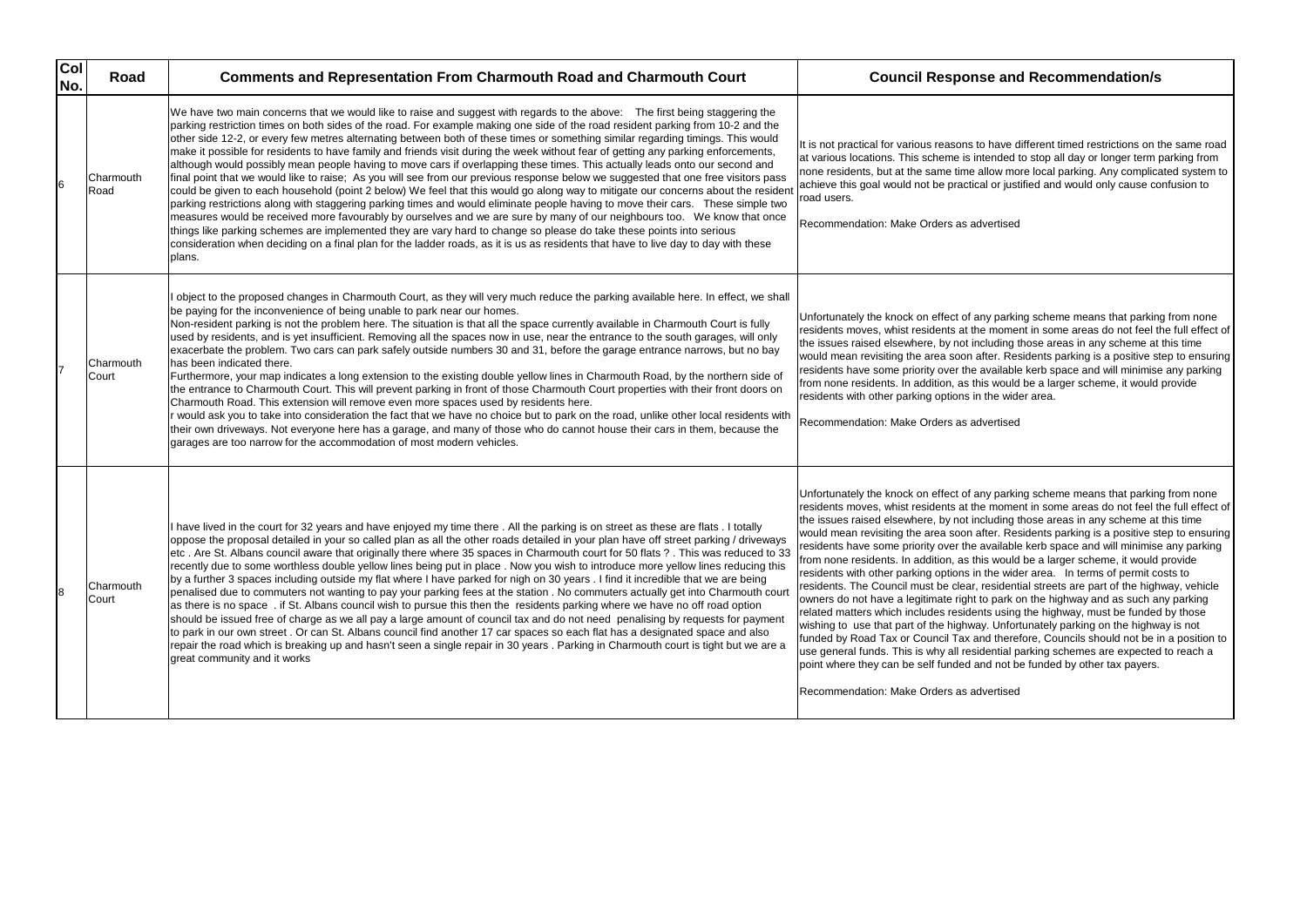Unfortunately to ensure a residential parking scheme is successful in removing all or some of the parking related issues, and not create additional problems, double or single yellow lines must be used to stop parking. This can sometimes be in locations that residents may feel is not appropriate because nobody parks there now. However, when implementing a scheme parking gets displaced and this parking will take place in any form that is easy and quick for those using it. Therefore, it is highly likely that by not adding lines here as proposed, residents would see parking which was not there before. These including verges and footways.

ng removed and will be formalised accordingly.

| col<br>No. | Road               | <b>Comments and Representation From Charmouth Road and Charmouth Court</b>                                                                                                                                                                                                                                                                                                                                                                                                                                                                                                                                                                                                                                                                                                                                                                                                                                                                                                                                                                                                                                                                                   | <b>Council Response and Recommendation/s</b>                                                                                                                                                                                                                                                                                                                                                                                                                                                                                                                                                                                                                                                          |
|------------|--------------------|--------------------------------------------------------------------------------------------------------------------------------------------------------------------------------------------------------------------------------------------------------------------------------------------------------------------------------------------------------------------------------------------------------------------------------------------------------------------------------------------------------------------------------------------------------------------------------------------------------------------------------------------------------------------------------------------------------------------------------------------------------------------------------------------------------------------------------------------------------------------------------------------------------------------------------------------------------------------------------------------------------------------------------------------------------------------------------------------------------------------------------------------------------------|-------------------------------------------------------------------------------------------------------------------------------------------------------------------------------------------------------------------------------------------------------------------------------------------------------------------------------------------------------------------------------------------------------------------------------------------------------------------------------------------------------------------------------------------------------------------------------------------------------------------------------------------------------------------------------------------------------|
|            | Charmouth<br>Court | I am writing as a resident of Charmouth Court. As far as I am aware, we do not suffer from a commuter problem up here. But we<br>do suffer from insufficient space for residents' (and visitors') parking. If we lose the bends inside (i.e. the eastern end of) the Court,<br>in front of Nos. 10,11,12 and 30,29,28 and the lines are extended further leading out of the Court (up and down Charmouth Road),<br>as shown on the plans, then we will lose effectively 10 parking spaces for residents. Maybe more residents will use their garages.<br>But some of us don't have one. At busy times we might find ourselves parking a very long way away from the Court.<br>As for safety, I don't think our present parking practices at the East end cause any safety problems. Everyone seems sensible<br>about leaving proper access for refuse lorries and emergency vehicles. Nor am I aware of any issues with scrapes or prangs<br>among residents' cars. So, in my view the yellow line proposals for Charmouth Court achieve nothing other than to infuriate<br>residents of the Court and exacerbate the existing parking problems in the Road. | Unfortunately to ensure a residential parking scheme is successful in remov<br>some of the parking related issues, and not create additional problems, dou<br>yellow lines must be used to stop parking. This can sometimes be in location<br>residents may feel is not appropriate because nobody parks there now. Hov<br>implementing a scheme parking gets displaced and this parking will take pla<br>that is easy and quick for those using it. Therefore, it is highly likely that by r<br>lines here as proposed, residents would see parking which was not there be<br>lines are to protect the residential area including verges and footways.<br>IRecommendation: Make Orders as advertised |
| 10         | Charmouth<br>Court | My wife has a Blue badge and a designated Disabled Parking Space outside out property No. 37 Charmouth Court, which has<br>been omitted from your plan. Please reinstate it as she is severely disabled having COPD and asthma.                                                                                                                                                                                                                                                                                                                                                                                                                                                                                                                                                                                                                                                                                                                                                                                                                                                                                                                              | The disabled parking bays are not being removed and will be formalised aco<br>Recommendation: Make Orders as advertised                                                                                                                                                                                                                                                                                                                                                                                                                                                                                                                                                                               |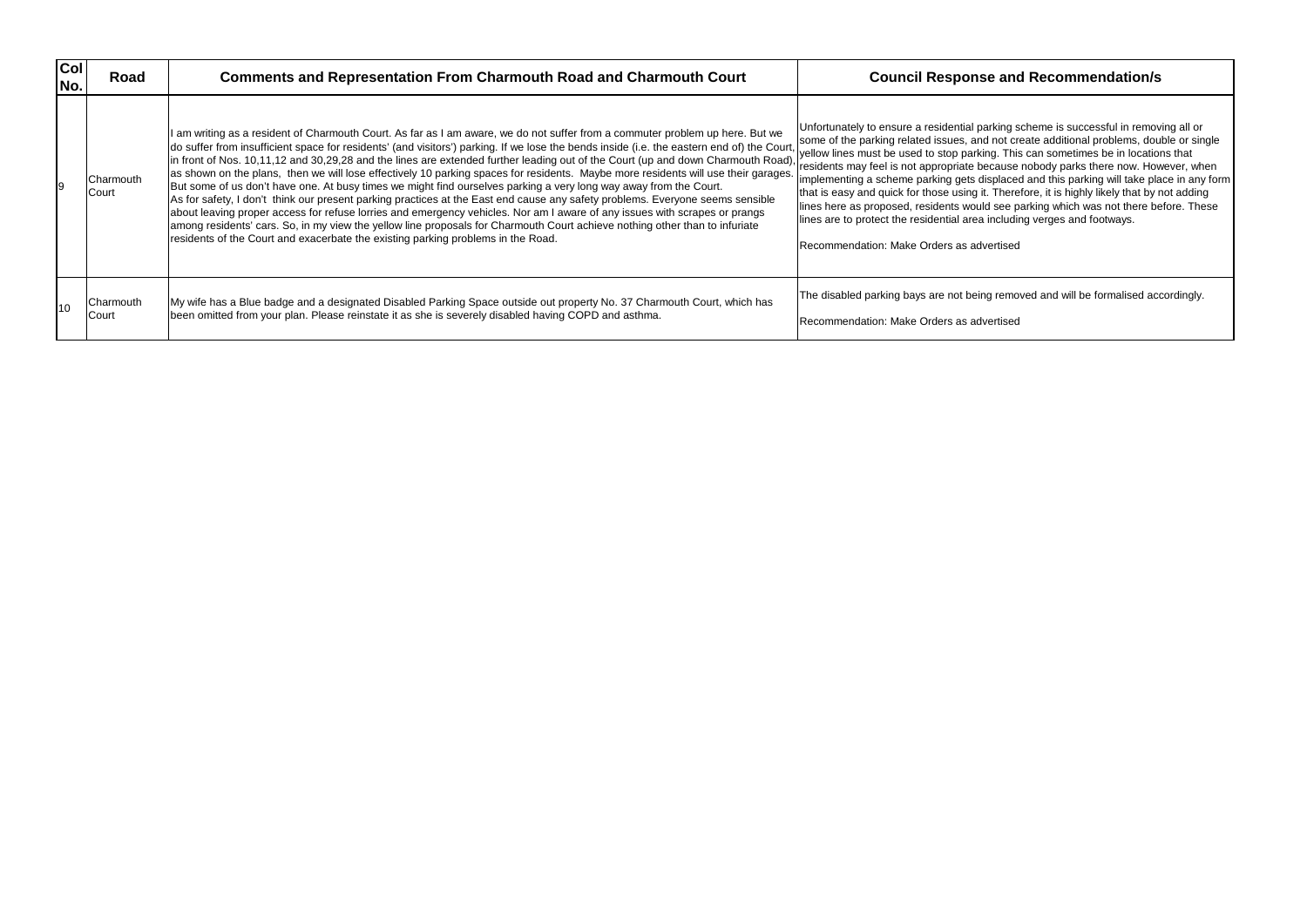The scheme is intended to reduce the number of vehicles from none residents who park currently. This will allow for more availability for residents inducing those in Charmouth Court. Whilst parking in the court may still be at a premium, parking on Charmouth Road on most occasions will be easier for residents as an alternative. In relation to different his is not something the Council recommends as a road users.

| Col <br>Road<br>No.      | <b>Comments and Representation From Charmouth Road and Charmouth Court</b>                                                                                                                                                                                                                                                                                                                                                                                                                                                                                                                                                                                                                                                                                                                                                                                                                                                                                                                                                                                                                                                                                                                                                                                                                                                                                                                                                                                                                                                                                                                                                                                                                                                                                                                                                                                                                                                                                                                                                                                                                                                                                                                                                                                                                                                                                                                                                                                                                                                                                                                                                                                                                                                                                                                                                                                                                                                                                                                                                                                                                                                                                                                                                                                                                                                                                                                                                                                                                                                                                                                                                                                                                                                                                                                                                                                                                                                                                                                                                                                                                                                                                                                                                                                                                                                                                                                                                                                                                                                                                                                                                                                                                                                                                                                                                                                            | <b>Council Response and Recommendation/s</b>                                                                                                                                                                                                                                                                                                                                                                                                                                                                             |
|--------------------------|-----------------------------------------------------------------------------------------------------------------------------------------------------------------------------------------------------------------------------------------------------------------------------------------------------------------------------------------------------------------------------------------------------------------------------------------------------------------------------------------------------------------------------------------------------------------------------------------------------------------------------------------------------------------------------------------------------------------------------------------------------------------------------------------------------------------------------------------------------------------------------------------------------------------------------------------------------------------------------------------------------------------------------------------------------------------------------------------------------------------------------------------------------------------------------------------------------------------------------------------------------------------------------------------------------------------------------------------------------------------------------------------------------------------------------------------------------------------------------------------------------------------------------------------------------------------------------------------------------------------------------------------------------------------------------------------------------------------------------------------------------------------------------------------------------------------------------------------------------------------------------------------------------------------------------------------------------------------------------------------------------------------------------------------------------------------------------------------------------------------------------------------------------------------------------------------------------------------------------------------------------------------------------------------------------------------------------------------------------------------------------------------------------------------------------------------------------------------------------------------------------------------------------------------------------------------------------------------------------------------------------------------------------------------------------------------------------------------------------------------------------------------------------------------------------------------------------------------------------------------------------------------------------------------------------------------------------------------------------------------------------------------------------------------------------------------------------------------------------------------------------------------------------------------------------------------------------------------------------------------------------------------------------------------------------------------------------------------------------------------------------------------------------------------------------------------------------------------------------------------------------------------------------------------------------------------------------------------------------------------------------------------------------------------------------------------------------------------------------------------------------------------------------------------------------------------------------------------------------------------------------------------------------------------------------------------------------------------------------------------------------------------------------------------------------------------------------------------------------------------------------------------------------------------------------------------------------------------------------------------------------------------------------------------------------------------------------------------------------------------------------------------------------------------------------------------------------------------------------------------------------------------------------------------------------------------------------------------------------------------------------------------------------------------------------------------------------------------------------------------------------------------------------------------------------------------------------------------------------------------------|--------------------------------------------------------------------------------------------------------------------------------------------------------------------------------------------------------------------------------------------------------------------------------------------------------------------------------------------------------------------------------------------------------------------------------------------------------------------------------------------------------------------------|
| Charmouth<br>11<br>Court | we moved to St Albans (Charmouth Court) last September, so missed the previous consultations on this matter. However, reading<br>the parking consultation for Marshalswick South Ward, dated 28th July 2021, we are strongly opposed for the following reasons:<br>Double yellow lines on and next to Charmouth Court<br>*None of our maisonettes have driveways, and there are more cars than spaces on Charmouth Court already.<br>*The excessive double yellow lines, which treat Charmouth Court and the small roads to our garages like busy junctions rather<br>than the quiet cull de sac it is, will remove at least 10 parking spots.<br>*This will force residents such as ourselves to park further from our properties, perhaps quite far down Charmouth Road as<br>those double yellow lines will be lengthened too.<br>*For us, with a toddler and another one on the way, this is far from ideal. There are many young families like us here, and elderly<br>people too, so although it may not seem like a big deal to park a bit further and walk a few minutes to our front doors, in reality this<br>is going to make many of our lives much more inconvenient (for example, our toddler seems to take 10 minutes to walk what takes<br>me 1 minute on my own, and that's not even taking into account carrying things including a new baby from the car to front door).<br>*Although it may look a little haphazard on our street sometimes with the parking on the corners, I've never seen anyone get<br>stuck or park in a ridiculous manner - and I've been at home most of the time we've been here thanks to lockdown! The bin lorry<br>drivers are expert at navigating along the street. I asked neighbours if ambulances have ever been stuck - the answer is no. So we<br>are unsure why so many parking spots are being taken away. *Please note that although some of us have garage access, they<br>are too small for most modern family cars (including ours, which isn't even very big). Ours is not close to our flat, and we have<br>shared use with our landlords so are unable to park there. *In addition, two disabled parking spots have not been included in<br>the plans - I assume this was a mistake as I know that at least one of them is still very much in use (I can't comment on the other),<br>but it is misleading as it makes it look like there is going to be more available parking on the street than the reality.<br>*Please<br>do not remove our parking spaces!<br>*Paying for parking permits for ourselves and visitors will affect residents on Charmouth Court the most, due to our<br>Permits<br>lack of private driveways.<br>*From talking to neighbours I understand that these proposals all stem from issues with commuters parking at the bottom of<br>Charmouth Road and other roads leading onto the north edge of Sandpit Lane, and before that in Clarence Ward. But we have<br>not had issues with commuters parking this far up - a 25 minute walk to the station. *However I appreciate that if you just<br>implemented the permits halfway up Charmouth Road, it would become a problem for us too, as commuters' only other option is<br>overpriced parking near the station.<br>*Therefore it seems that this is a much bigger issue and these parking proposals for<br>Marshalswick South are tantamount to sticking a plaster on the initial problem, which hasn't properly been addressed.<br>*To<br>avoid having to organise permits and pay when the plumber can only come out at lunch time, or every time people are running<br>errands for elderly neighbours, or visitors are helping with children during the week, could two different permit timings be<br>implemented instead of a blanket 11-1? For example 11-12pm on one side or section of the road and 12-1pm on the other side?<br>And is it really a bad thing, for those with driveways (often large ones on Clarence Road in particular!), to give up some street<br>parking for commuters - as long as there are single/double yellow lines to ensure visibility and safety for when they leave those<br>driveways, and for road/pavement users (including drivers, pedestrians and cyclists)? We are concerned that these proposals<br>will cause more problems than they solve. Thank you for your time reading our objections, please take them seriously. I imagine<br>working on issues like this probably makes you feel like the man with the son and a donkey in Aesop's fable, where he tries and<br>fails to please everyone. But there must be a way to fix the issue of overcrowding and dangerous visibility at main<br>junctions/driveways, in a sensible manner that doesn't disproportionately affect those residents, like us, who don't have the option<br>to park in a private driveway. | The scheme is intended to reduce the number of vehicles from none reside<br>currently. This will allow for more availability for residents inducing those in (<br>Court. Whilst parking in the court may still be at a premium, parking on Chain<br>on most occasions will be easier for residents as an alternative. In relation to<br>times on alternate sides of the road. This is not something the Council recor<br>solution and can be confusing for many road users.<br>Recommendation: Make Orders as advertised |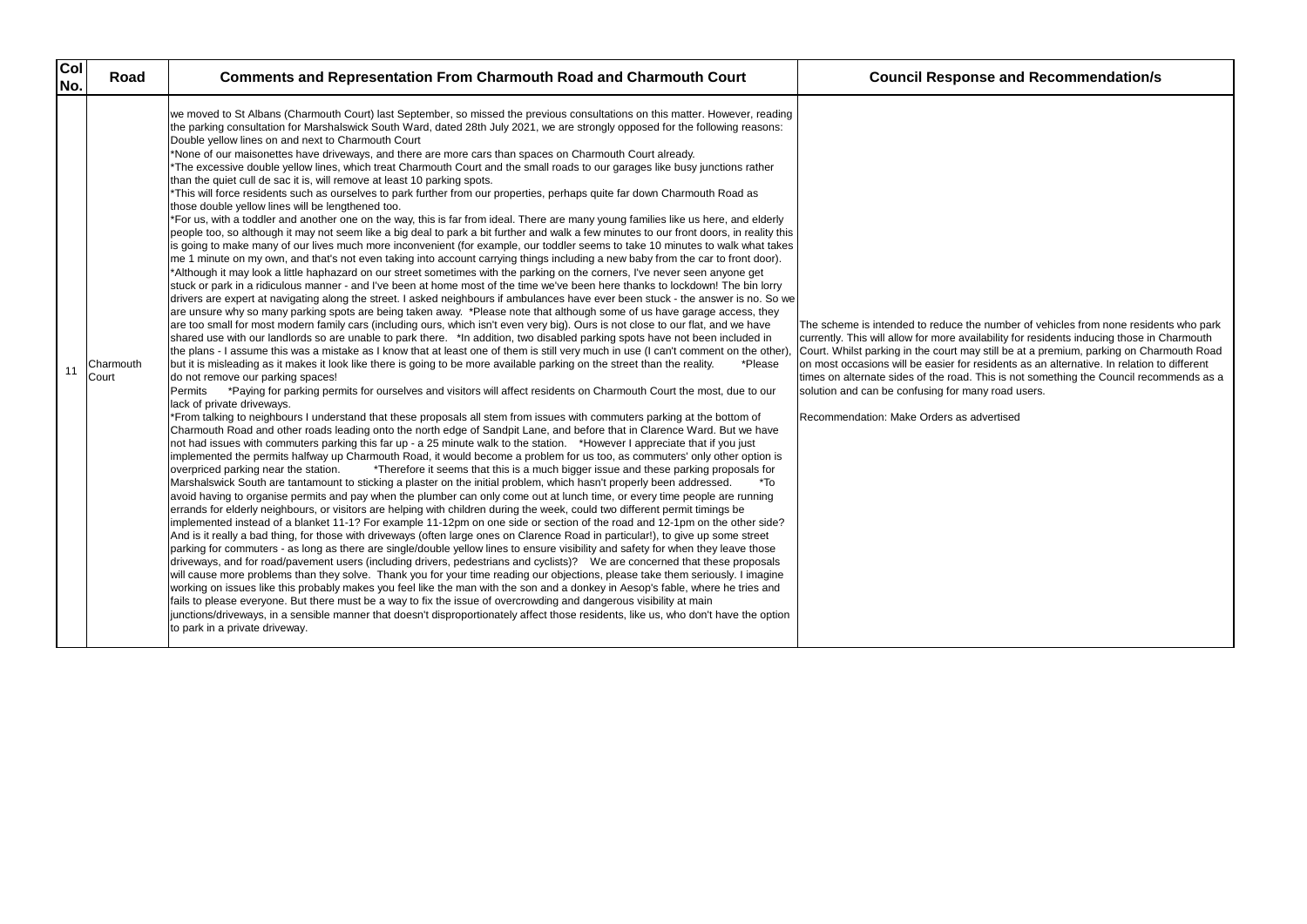| <b>Col</b><br>No. | Road               | <b>Comments and Representation From Charmouth Road and Charmouth Court</b>                                                                                                                                                                                                                                                                                                                                                                                                                                                                                                                                                                                                                                                                                                                                                                                                                                                                                                                                                                                                                                                                                                                                                                                                                                                                                                                                                                                                                                                                                                                                                                                                                                                                                                                                                                                                                                                                                                                                                                                                                                                                                                                                                                                                                                                                                                                                                                                                                                                                                                                                                                                                                                                                                                                                                                                                                                                                                                                                                                                                                                                                                                                                                                                                                                                                                                                                                                                                                                                                                                                                                                                                                                                                                                                                                                                                                                                                                                                                                                | <b>Council Response and Recommendation/s</b>                                                                                                                                                                                                                                                                                                                     |
|-------------------|--------------------|-------------------------------------------------------------------------------------------------------------------------------------------------------------------------------------------------------------------------------------------------------------------------------------------------------------------------------------------------------------------------------------------------------------------------------------------------------------------------------------------------------------------------------------------------------------------------------------------------------------------------------------------------------------------------------------------------------------------------------------------------------------------------------------------------------------------------------------------------------------------------------------------------------------------------------------------------------------------------------------------------------------------------------------------------------------------------------------------------------------------------------------------------------------------------------------------------------------------------------------------------------------------------------------------------------------------------------------------------------------------------------------------------------------------------------------------------------------------------------------------------------------------------------------------------------------------------------------------------------------------------------------------------------------------------------------------------------------------------------------------------------------------------------------------------------------------------------------------------------------------------------------------------------------------------------------------------------------------------------------------------------------------------------------------------------------------------------------------------------------------------------------------------------------------------------------------------------------------------------------------------------------------------------------------------------------------------------------------------------------------------------------------------------------------------------------------------------------------------------------------------------------------------------------------------------------------------------------------------------------------------------------------------------------------------------------------------------------------------------------------------------------------------------------------------------------------------------------------------------------------------------------------------------------------------------------------------------------------------------------------------------------------------------------------------------------------------------------------------------------------------------------------------------------------------------------------------------------------------------------------------------------------------------------------------------------------------------------------------------------------------------------------------------------------------------------------------------------------------------------------------------------------------------------------------------------------------------------------------------------------------------------------------------------------------------------------------------------------------------------------------------------------------------------------------------------------------------------------------------------------------------------------------------------------------------------------------------------------------------------------------------------------------------------------|------------------------------------------------------------------------------------------------------------------------------------------------------------------------------------------------------------------------------------------------------------------------------------------------------------------------------------------------------------------|
| 12                | Charmouth<br>Court | As a current resident of Charmouth Court and a mum of two little kids I can't imagine being forced to park my car far from home.<br>The cars we see on the driveway belongs to residents, I don't see a problem with commuters cars but definitely with decreasing<br>parking spaces.<br>Please review the different solutions for parking issues in our area. Previous respondent wrote:<br>I have been a resident in Charmouth Court for 20 years, and can confidently say that we have never had a problem with commuter<br>parking here, due to our distance from the station (@ 25 - 30 mins walk), and due to the lack of available parking. The acute<br>parking issues here are down to lack of capacity and an increase in the number of residents with cars, we need more spaces not<br>less.<br>Given the above, the latest proposals for Charmouth Court which reduce the parking capacity even further will only exacerbate the<br>situation. Residents will be forced to park on neighbouring roads at an unreasonable distance from their properties, adding further<br>to the parking pressures elsewhere. Introducing resident permit parking for the Court will not solve the problem either, as the<br>current proposals, if implemented, will mean that the demand for parking in the Court will exceed supply, leaving some residents<br>paying for permits which they effectively cannot use. I can see no justification for the current parking proposals for Charmouth<br>Court, and strongly object to these, knowing that this is not a solution, but rather just displacing the problem elsewhere. Please<br>can you and your team look at measures to address the root cause of the parking issues in the Marshallswick South area to<br>ensure an approach is implemented that benefits the residents rather detracts from them. I couldn't agree more with email below.<br>As a current resident of Charmouth Court and a mum of two little kids I can't imagine being forced to park my car far from home.<br>The cars we see on the driveway belongs to residents, I don't see a problem with commuters cars but definitely with decreasing<br>parking spaces.<br>Please review the different solutions for parking issues in our area.<br>Another residents comments below<br>I am writing with respect to the parking consultation MSW-21 documentation dated 28th July.<br>I have been a resident in Charmouth Court for 20 years, and can confidently say that we have never had a problem with commuter<br>parking here, due to our distance from the station (@ 25 - 30 mins walk), and due to the lack of available parking. The acute<br>parking issues here are down to lack of capacity and an increase in the number of residents with cars, we need more spaces not<br>less.<br>Given the above, the latest proposals for Charmouth Court which reduce the parking capacity even further will only exacerbate the<br>situation. Residents will be forced to park on neighbouring roads at an unreasonable distance from their properties, adding further<br>to the parking pressures elsewhere. Introducing resident permit parking for the Court will not solve the problem either, as the<br>current proposals, if implemented, will mean that the demand for parking in the Court will exceed supply, leaving some residents<br>paying for permits which they effectively cannot use. Whilst parking in Charmouth Court is busy, the community is respectful of<br>each other and overall we do not have an issue with inconsiderate parking. I can see no justification for the current parking<br>proposals for Charmouth Court, and strongly object to these, knowing that this is not a solution, but rather just displacing the<br>problem elsewhere.<br>Please can you and your team look at measures to address the root cause of the parking issues in the Marshallswick South area<br>to ensure an approach is implemented that benefits the residents rather detracts from them. | The scheme is intended to reduce the number of vehicles from none reside<br>currently. This will allow for more availability for residents including those in<br>Court. Whilst parking in the court may still be at a premium, parking on Chai<br>on most occasions will be easier for residents as an alternative.<br>Recommendation: Make Orders as advertised |
| 113               | Charmouth<br>Road  | There will be fewer commuters in future parking in local roads, because they will be part working from home, and don't want to pay<br>£9 per day at the station. Part of Govia's income is parking revenue. Commuters will now park in Marshals Drive and Homewood<br>Road, where there will be no restrictions - until they demand action. Most residents have large drives so the Council won't take<br>much revenue on parking licences, and rain run-off should go into drains on the householders property, not into the street sewers.<br>CIIr W hasn't changed Clarence Ward parking because he'd lose votes. The Libdems have replicated the same measures in<br>M/South to avoid a riot. So, commuters will suffer.<br>What we're not recognising is that there are too many cars!                                                                                                                                                                                                                                                                                                                                                                                                                                                                                                                                                                                                                                                                                                                                                                                                                                                                                                                                                                                                                                                                                                                                                                                                                                                                                                                                                                                                                                                                                                                                                                                                                                                                                                                                                                                                                                                                                                                                                                                                                                                                                                                                                                                                                                                                                                                                                                                                                                                                                                                                                                                                                                                                                                                                                                                                                                                                                                                                                                                                                                                                                                                                                                                                                                               | Comments do not relate to the advertised orders and are not considered to<br>orders or the process of making them.<br>Recommendation: Make Orders as advertised                                                                                                                                                                                                  |

The scheme is intended to reduce the number of vehicles from none residents who park currently. This will allow for more availability for residents including those in Charmouth Court. Whilst parking in the court may still be at a premium, parking on Charmouth Road sidents as an alternative.

sed orders and are not considered to oppose the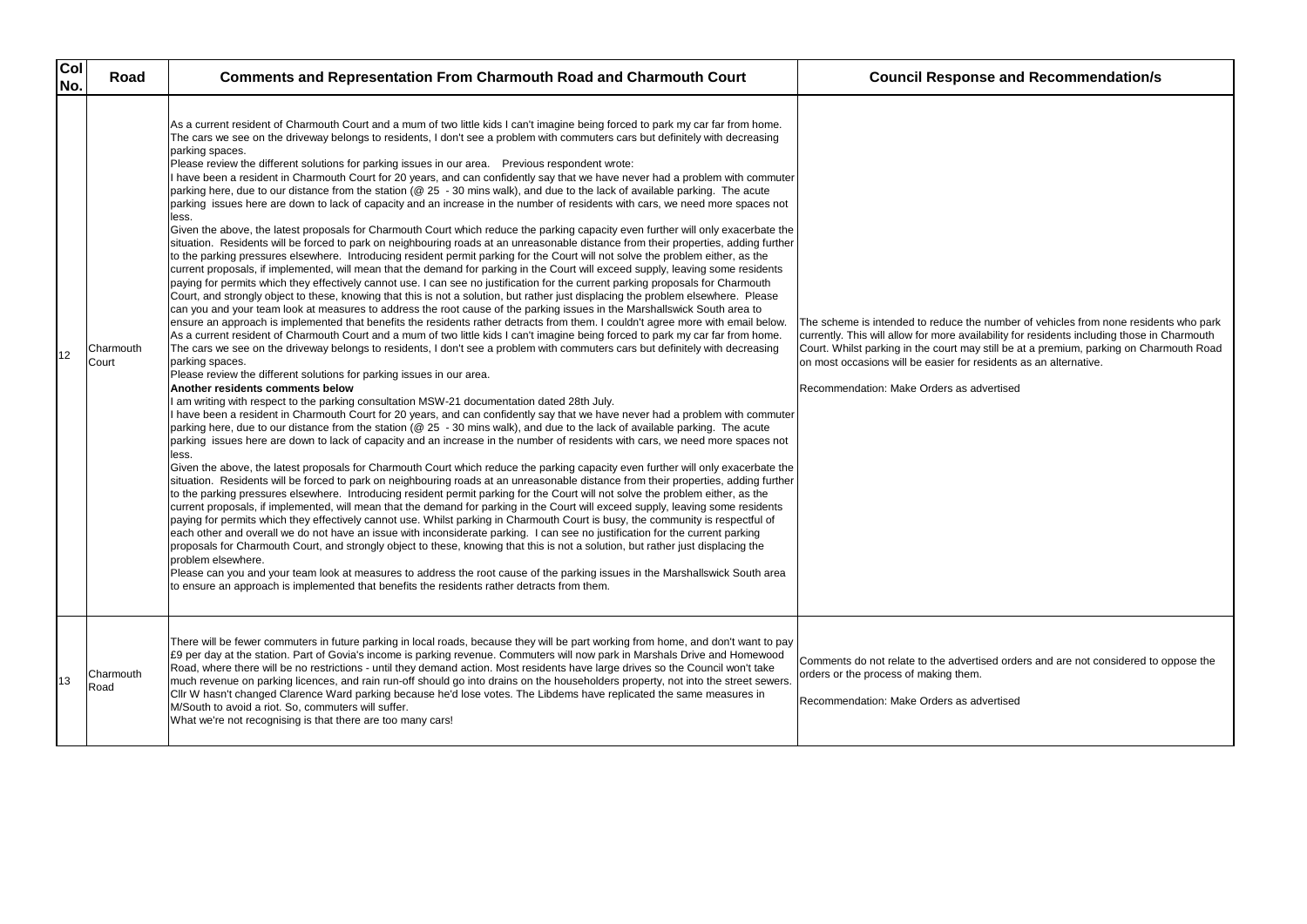| Col<br>No. | Road               | <b>Comments and Representation From Charmouth Road and Charmouth Court</b>                                                                                                                                                                                                                                                                                                                                                                                                                                                                                                                                                                                                                                                                                                                                                                                                                                                                                                                                                                                                                                                                                                                                                                                                                                                                                                                                                                                                                                                                                                                                                                                                                                                                                                                                                                                                                                                                                                                                                                                                                                                                                                                                                                                                                                                                                                                                                                                                                                                                                                                                                                                                                                                                                                                                                                                                                                                                                                                     | <b>Council Response and Recommendation/s</b>                                                                                                                                                                                                                                                                                                                                                                                                                                                                                                                                                                                                                                                                                                                                                                              |
|------------|--------------------|------------------------------------------------------------------------------------------------------------------------------------------------------------------------------------------------------------------------------------------------------------------------------------------------------------------------------------------------------------------------------------------------------------------------------------------------------------------------------------------------------------------------------------------------------------------------------------------------------------------------------------------------------------------------------------------------------------------------------------------------------------------------------------------------------------------------------------------------------------------------------------------------------------------------------------------------------------------------------------------------------------------------------------------------------------------------------------------------------------------------------------------------------------------------------------------------------------------------------------------------------------------------------------------------------------------------------------------------------------------------------------------------------------------------------------------------------------------------------------------------------------------------------------------------------------------------------------------------------------------------------------------------------------------------------------------------------------------------------------------------------------------------------------------------------------------------------------------------------------------------------------------------------------------------------------------------------------------------------------------------------------------------------------------------------------------------------------------------------------------------------------------------------------------------------------------------------------------------------------------------------------------------------------------------------------------------------------------------------------------------------------------------------------------------------------------------------------------------------------------------------------------------------------------------------------------------------------------------------------------------------------------------------------------------------------------------------------------------------------------------------------------------------------------------------------------------------------------------------------------------------------------------------------------------------------------------------------------------------------------------|---------------------------------------------------------------------------------------------------------------------------------------------------------------------------------------------------------------------------------------------------------------------------------------------------------------------------------------------------------------------------------------------------------------------------------------------------------------------------------------------------------------------------------------------------------------------------------------------------------------------------------------------------------------------------------------------------------------------------------------------------------------------------------------------------------------------------|
| 14         | Charmouth<br>Court | I have recently moved to St Albans to be closer to my family and have therefore missed any prior communication on this matter. I<br>currently reside in Charmouth Court. Having reviewed the documentation issued, I am concerned at the proposal for Charmouth<br>Court as it seems to significantly reduce parking in an area that already has limited parking. As an OAP with limited mobility and<br>assistance to live independently, I feel that the proposal will reduce the ease and flexibility my family / carers have in supporting<br>me, in addition to adding an increased cost to me for this care. It is already difficult enough to find parking close to my property<br>and the proposal to reduce the parking availability will exacerbate this issue. In addition, I do not have a car and therefore would<br>need to pay daily for temporary parking for any visitor within the defined parking times given there is no flexibility for visitor parking<br>within the immediate vicinity. As there are multiple carers it would not be possible to purchase a permit(s), if even eligible, as I<br>could not guarantee that the car which is covered is the one that will be used. Aside from which the cost of permits appears to be<br>far in excess of an administration charge which gives the impression that the Council is looking to profit from its residents who<br>have no negotiating power. A significantly one sided situation! Whilst parking in Charmouth Court is busy, my observation is that<br>the community is mindful of each other and we have not experienced inconsiderate parking. It is not clear why there is a desire to  Recommendation: Make Orders as advertised<br>add double yellow lines at what is a curve in the road, not a junction. No explanation has been provided and will create more<br>issues than those that you seem to, incorrectly, perceive exist. We have not experienced commuter parking issues but the real<br>issue here is the lack of sufficient capacity at reasonable cost for a commuter belt city. Simply adding an incremental ladder<br>parking scheme, which is not supported and profiteers, is not resolving the ultimate issue and requires a holistic strategic<br>approach to commuter parking in the City. I request that you rejoin and reconsider the proposal to ensure that it is appropriate to<br>the situation, as the currently proposal is significantly off the mark.                                                                                                                                                                                                                                                                                                                                                                                                                                                                                                                    | The Councils parking schemes support carers and family members who car<br>Any resident who requires support who does not have access to this informa<br>contact the Councils permit team directly at parkingpermits@stalbans.gov.u<br>happy to provide information and offer assistance.                                                                                                                                                                                                                                                                                                                                                                                                                                                                                                                                  |
| 15         | Charmouth<br>Road  | <b>HARP TREE WAY</b><br>Although our house is numbered 61 Charmouth Road, we own the ONLY property with a front entrance opening unto Harp Tree<br>way. We are in full support of all the plans especially relating to Harp Tree way. The road has become highly sought after by Van<br>drivers who are not even local residents. They park their cars in the morning when they pick up their vans to go to their various<br>work destinations. The reverse occur in the evening when they drop their vans and pick up the cars. None of them live in the<br>vicinity otherwise they would have no reason to drive their cars to and from Harp Tree way. We know a particular couple who deal<br>in second hand cars. They use the road as their car lot. Sometimes the vans and cars are left on the road for weeks or even<br>months when the owners go on holiday. Local residents on Harp Tree and adjourning roads often struggle for parking space on<br>Harp Tree way. Cars and vans are always parked on both sides of the road. he attached pictures taken at 8pm and 10am on a<br>typical day speak for themselves. For all the above reasons, we are fully in support of the plans.                                                                                                                                                                                                                                                                                                                                                                                                                                                                                                                                                                                                                                                                                                                                                                                                                                                                                                                                                                                                                                                                                                                                                                                                                                                                                                                                                                                                                                                                                                                                                                                                                                                                                                                                                                                                 | The proposed scheme is intended to remove long term parking and remove<br>vehicles as permits are not available for most commercial vehicles.<br>Recommendation: Make Orders as advertised                                                                                                                                                                                                                                                                                                                                                                                                                                                                                                                                                                                                                                |
| l16        | Charmouth<br>Road  | Please find below our response to the Parking Update/Review dated 28th July, 2021. We live at 63 Charmouth Road, on the<br>corner of Harptree Way. Thank you for considering our views.<br>We support the council's aim to improve safety and traffic flow. We also want to ensure that any scheme puts residents first.<br>The new proposal for Marshalswick South Ward does away with the yellow lines and the paid-for parking areas (in the previous<br>proposal) to be replaced by blanket residents only parking and some introduction of double yellow lines.<br>Although we are a supporter of residents only parking, it does seem to have been applied in Marshalswick South Ward because<br>commuter parking has not been included in Clarence Ward. We, along with most of the residents in Marshalswick South Ward,<br>are very disappointed that the Clarence Ward parking scheme has been left "as is". The inclusion of some commuter parking in<br>Clarence Ward would have ensured that Wards further out from the station (including Marshalswick South Ward) would not have<br>required such severe parking restrictions. However, if no changes are going to be made in Clarence Ward then we are in<br>agreement with the new proposal to include residents parking.  With regard to the residents parking scheme, we have the<br>following comments/suggestions: 1. Residents parking charges Most of the houses covered by the scheme have space for<br>parking for one or more cars, off-street, to the front of the property on driveways. This means that these houses with driveways<br>require fewer permits and would be unlikely to need more than 2 permits (some will choose not to have any).  Where we live, we<br>cannot have off-street parking to the front of our house as we are on the corner and have a post-box outside to the front. We will<br>therefore have to pay for permits for all our cars and are more likely to have to purchase a third permit. Our house is a 4 double<br>bedroom house (paying a high level of council tax) and we have 3 teenagers/young adults. Therefore it is very likely that we will<br>need a third permit soon. As we have no option other than to pay for permits for all cars we have, we believe it is unfair for us to<br>be pay such a high price for a third permit. We suggest that we receive a discount on any third permit we wish to purchase and<br>this to be, at a minimum, no more than the price of a second permit. 2. Timing of the residents parking restrictions Rather than<br>having one 11-1 residents parking it should be split across sides of the street i.e one side 10-12 and the other side 12-2. This<br>would enable easier parking for resident's visitors and reduce the cost to residents of using the vouchers. We are aware that this<br>might more difficult logistically for the council to implement, however this would really help the residents under this scheme. | The Councils decision to extend the Clarence Ward scheme and amend the<br>proposal for some pay by phone parking was made to support residents in <b>k</b><br>being consulted. Whist the main factor in the proposals was road safety and<br>the Council is also reacting to a climate change emergency. Parking scheme<br>their part in climate change by restricting the number of permits that househ<br>have. In addition the pricing of permits is set to discourage car ownership. F<br>parking schemes can in most cases also improve air quality, this is because<br>to be less vehicles using the road/s at slow speeds looking for parking and I<br>congestion meaning that vehicles are not moving at slow speeds or queuing<br>that less emissions are produced.<br>Recommendation: Make Orders as advertised |

carers and family members who care for relatives. does not have access to this information should ly at parkingpermits@stalbans.gov.uk who will be assistance.

move long term parking and remove larger r most commercial vehicles.

arence Ward scheme and amend the original g was made to support residents in both areas  $\frac{1}{2}$  in the proposals was road safety and traffic flow,  $e$  change emergency. Parking schemes can play ig the number of permits that households can is set to discourage car ownership. Residents so improve air quality, this is because there is likely slow speeds looking for parking and less ot moving at slow speeds or queuing, this means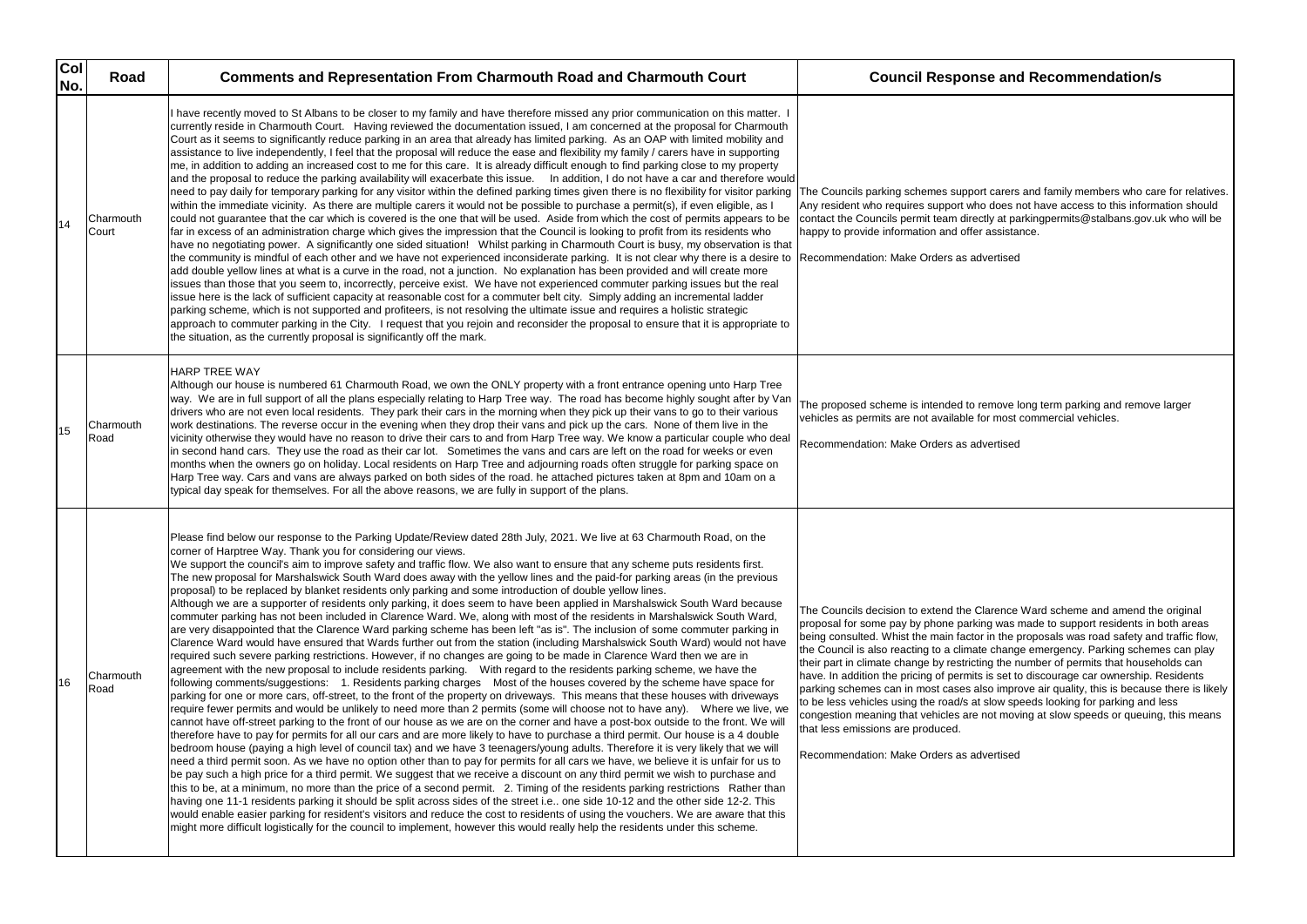| Col<br>No. | Road              | <b>Comments and Representation From Charmouth Road and Charmouth Court</b>                                                                                                                                                                                                                                                                                                                                                                                                                                                                                                                                                                                                                                                                                                                                                                                                                                                                                                                                                                                                                                                                                                                                                                                                                                                                                                                                                                                                                                                                                                                                                                                                                                                                                                                                                                                                                                                                                                                                                                                                                                                                                                                                                                                                                                                                                                                                                                                                                                                                                                                                                            | <b>Council Response and Recommendation/s</b>                                                                                                                                                                                                                                                                                                                                                                                                                                                                                                                                                                                                                   |
|------------|-------------------|---------------------------------------------------------------------------------------------------------------------------------------------------------------------------------------------------------------------------------------------------------------------------------------------------------------------------------------------------------------------------------------------------------------------------------------------------------------------------------------------------------------------------------------------------------------------------------------------------------------------------------------------------------------------------------------------------------------------------------------------------------------------------------------------------------------------------------------------------------------------------------------------------------------------------------------------------------------------------------------------------------------------------------------------------------------------------------------------------------------------------------------------------------------------------------------------------------------------------------------------------------------------------------------------------------------------------------------------------------------------------------------------------------------------------------------------------------------------------------------------------------------------------------------------------------------------------------------------------------------------------------------------------------------------------------------------------------------------------------------------------------------------------------------------------------------------------------------------------------------------------------------------------------------------------------------------------------------------------------------------------------------------------------------------------------------------------------------------------------------------------------------------------------------------------------------------------------------------------------------------------------------------------------------------------------------------------------------------------------------------------------------------------------------------------------------------------------------------------------------------------------------------------------------------------------------------------------------------------------------------------------------|----------------------------------------------------------------------------------------------------------------------------------------------------------------------------------------------------------------------------------------------------------------------------------------------------------------------------------------------------------------------------------------------------------------------------------------------------------------------------------------------------------------------------------------------------------------------------------------------------------------------------------------------------------------|
| 17         | Charmouth<br>Road | I would like to add my view to those voiced by Charmouth Road and Charmouth Court residents regarding the planned resident-<br>only parking area for Marshalswick South. Your proposals do not take account of likely congestion which is dangerous on a road<br>with many young families and commuter cars. I have the following comments. Numbers 2 and 4 also apply to the Clarence Ward<br>which you are reviewing alongside this: 1) The proposal to have double yellow lines at the top of the road does not recognise the<br>number of vehicles often queuing at the bottom of the road, many more than 4 and after the double yellow lines proposed would<br>encourage double sided parking to Faircross Way. The single-yellows should be reinstated for the morning rush-hour period at<br>least as far as no. 10 Charmouth Rd <x-apple-data-detectors: 0=""> and preferably to Faircross Way. 2) The 11-1 restrictions<br/>across the zone makes it difficult and costly for residents to have visitors. Changing to 10-12 on the even side of the roads and 12-<br/>2 on the odd sides would solve this issue while still deterring commuter parking. 3) Some parts of the town have permit parking<br/>with signage but without the boxes painted on the road. I would ask that our streets have this minimal approach too as the painted<br/>boxes are ugly and degrade the street-scene. 4) Across both Marshalswick South and Clarence Ward, roads have the capacity<br/>to provide free spaces to accommodate commuters and the Council should keep the resident-only restriction to a minimum but<br/>also shared equally. 5) Your proposals also affect adversely those who have the least parking space who live on Charmouth<br/>Court. This may well result in a discriminatory parking policy. 6) These proposals overall appear to have sprung from a badly<br/>implemented car parking policy at the station car park with exorbitant charges introduced there. This appears to be deterring<br/>people from parking there. If this can be reviewed, would not much of the above be unnecessary? It is disappointing that a Liberal<br/>Democrat run Council has implemented this scheme.<br/>I would be grateful for a demonstration of more flexibility in reviewing Council parking proposals to take account of the many<br/>reasons for an overhaul in your policy.</x-apple-data-detectors:>                                                                                                                                                                                                           |                                                                                                                                                                                                                                                                                                                                                                                                                                                                                                                                                                                                                                                                |
| 18         | Charmouth<br>Road | I believe that these orders are excessively restrictive, premature and a misuse of ratepayers' money to protect a monopolistic<br>business (the rail station car park operators). The orders will have no material impact on me, as I have off-street parking, am a<br>long way from the station, and they will not discourage builders from blocking the roads and verges with multiple lorries and vans<br>per site. As I understand it, the principal problem is commuters avoiding the high charges and capacity limits of the station car<br>parks to park their cars all day in residential roads. Given the desire to minimise their walk to the station, they will park both sides<br>of the closest usable road, which has the effect of reducing normally two-way roads to one-way traffic and sometimes blocking<br>them altogether for access by larger vehicles. The scheme is excessively restrictive because all that is really needed is a<br>mechanism to prevent parking that unnecessarily reduces the capacity and safety of residential roads. Alternate side parking<br>schemes can be used to do this in roads where there is adequate off-street parking for residents, which is the case in much of the<br>proposed area. The scheme is premature because it is not clear how commuter traffic will change with the resumption of business<br>after Covid lockdown. There is a real possibility that the demand for commuter parking will fall well below the available capacity of<br>the station car parks. There is some indication that this will be the case. In a recent weekday trip into London I found even the car<br>park closest to the station was less than half full. If it turns out that the long-term demand for commuter parking is less than the<br>existing station car park capacity, then the only reason commuters will choose to park in remote residential roads will be to save<br>themselves the charges made by the car park operators. In this situation, the ratepayers will have paid for the capital and<br>maintenance costs of road marking and enforcement to allow the car park operators to continue charging monopolistic rent-<br>seeking prices. This is a misuse of ratepayers money. I strongly suggest that the council: • Postpones the implementation of the<br>scheme until the future levels of commuter parking demand become clearer • Liberalises the proposed scheme in roads with<br>adequate off-street parking to allow<br>some day-long non-resident parking (which might also encourage the car park operators to reconsider their business model). | The scheme being implemented takes in to consideration the current global<br>it is recommended that an 18 month review looks at all of the possible chan<br>currently may or may not be permanent. However, the Council must conside<br>and traffic flow as the priority, the situation that was in place before the glob<br>was one that needed attention. Unfortunately, we do not know what change<br>and what changes may occur once some form of normality is returned. Ther<br>have to continue with the road safety aspect of this proposal which can be a<br>easier than if we simply drop all proposals.<br>Recommendation: Make Orders as advertised |

The scheme being implemented takes in to consideration the current global situation and it is recommended that an 18 month review looks at all of the possible changes that currently may or may not be permanent. However, the Council must consider road safety ation that was in place before the global pandemic was one that needed attention. Unfortunately, we do not know what changes will remain and what changes may occur once some form of normality is returned. Therefore, we have to continue with the road safety aspect of this proposal which can be amended sals.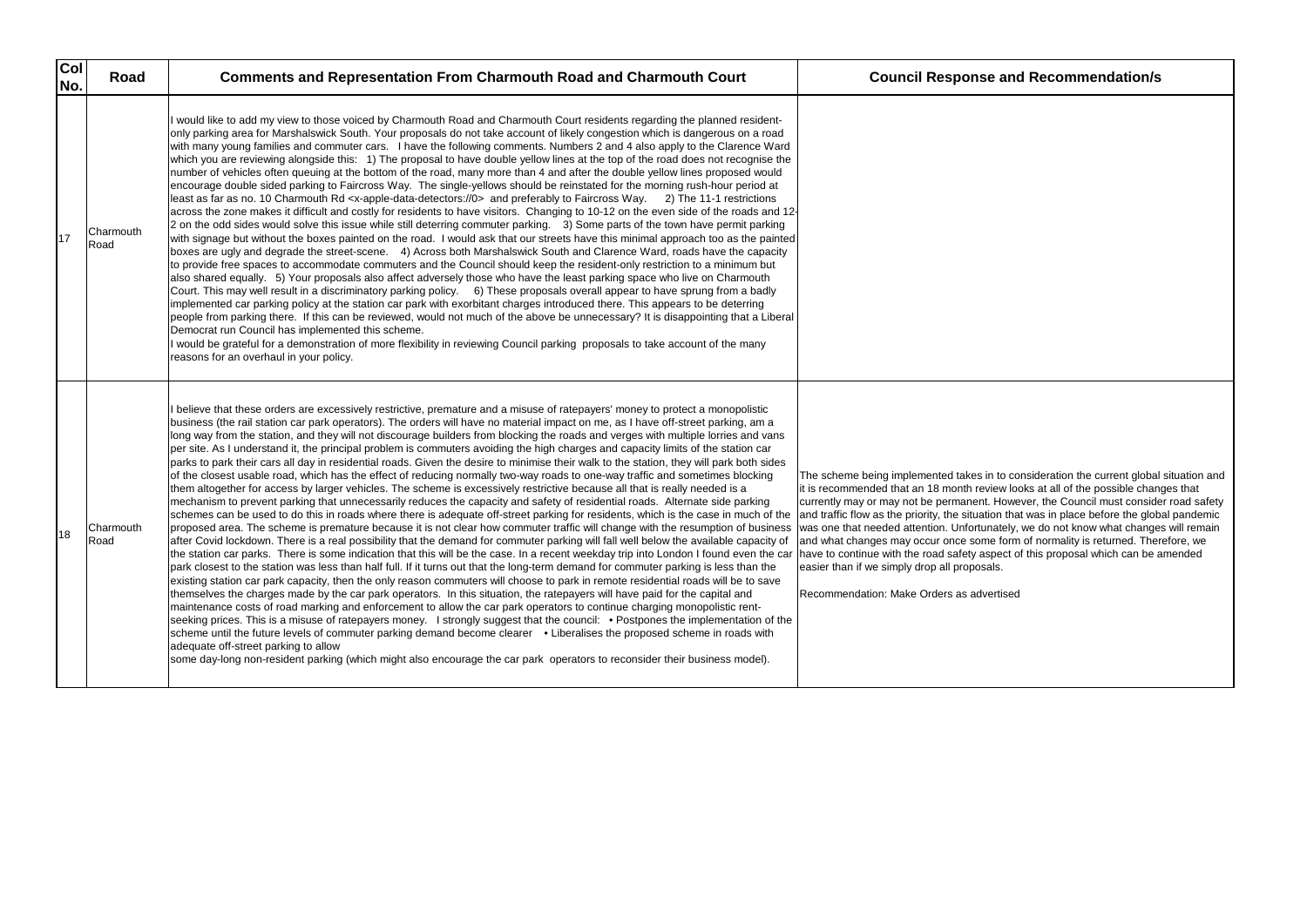| Col<br>No. | Road              | <b>Comments and Representation From Charmouth Road and Charmouth Court</b>                                                                                                                                                                                                                                                                                                                                                                                                                                                                                                                                                                                                                                                                                                                                                                                                                                                                                                                                                                                                                                                                                                                                                                                                                                                                                                                                                                                                                                                                                                                                                                                                                                                                                                                                                                                                                                                                                                                                                                                                                                                                                                                                                                                                                                                                                             | <b>Council Response and Recommendation/s</b>                                                                                                                                                                                                                                                                                                                                                                                                                                                                                                                                                                                                                                                                                                                                                                                                                                                                                                                                                                                                                                                                                                                                                                                                    |
|------------|-------------------|------------------------------------------------------------------------------------------------------------------------------------------------------------------------------------------------------------------------------------------------------------------------------------------------------------------------------------------------------------------------------------------------------------------------------------------------------------------------------------------------------------------------------------------------------------------------------------------------------------------------------------------------------------------------------------------------------------------------------------------------------------------------------------------------------------------------------------------------------------------------------------------------------------------------------------------------------------------------------------------------------------------------------------------------------------------------------------------------------------------------------------------------------------------------------------------------------------------------------------------------------------------------------------------------------------------------------------------------------------------------------------------------------------------------------------------------------------------------------------------------------------------------------------------------------------------------------------------------------------------------------------------------------------------------------------------------------------------------------------------------------------------------------------------------------------------------------------------------------------------------------------------------------------------------------------------------------------------------------------------------------------------------------------------------------------------------------------------------------------------------------------------------------------------------------------------------------------------------------------------------------------------------------------------------------------------------------------------------------------------------|-------------------------------------------------------------------------------------------------------------------------------------------------------------------------------------------------------------------------------------------------------------------------------------------------------------------------------------------------------------------------------------------------------------------------------------------------------------------------------------------------------------------------------------------------------------------------------------------------------------------------------------------------------------------------------------------------------------------------------------------------------------------------------------------------------------------------------------------------------------------------------------------------------------------------------------------------------------------------------------------------------------------------------------------------------------------------------------------------------------------------------------------------------------------------------------------------------------------------------------------------|
| 19         | Charmouth<br>Road | am writing in response to the recent letter received regarding the proposed parking scheme for Marshalswick South to lodge my<br>objection to the proposed scheme. My husband and I live halfway up Charmouth Road. We can park our cars on our drive but our<br>visitors would encounter restrictions which should not be necessary on a residential street like this. The proposal is wrong on every<br>At a strategic level $-$ a. The problem is caused by commuter parking and should be solved at the station by<br>level 1.<br>putting pressure on Govia Thameslink to establish adequate affordable parking rather than penalising residents. Please reply by<br>letting us know what you are doing to put pressure on Govia Thameslink to establish adequate affordable parking. b.<br>Trving to<br>solve the station parking problem by gradually moving it away from the station makes no sense. If this proposal is implemented the<br>current commuter parking problem will be displaced to surrounding roads e.g. Homewood Road. This outcome seems to be<br>obvious to everyone except St Albans District Council. Don't you know that commuters from surrounding villages put bikes or<br>scooters in their cars and park within scooting distance of the station?<br>At the detailed level - A number of elements in the proposal would unnecessarily penalise residents and commuters.<br>2.<br>1. Having the restricted time at the same time in the whole road – if the time was staggered so that one side of the road was for<br>example unavailable from 1000-1200 and the other 1300-1500, that would prevent commuter parking while still enabling visitor<br>parking. 2.There are a number of sections of road in both Clarence Ward and Marshalswick South which are not busy, are not<br>outside houses and could easily accommodate commuter cars. Those sections could be left unrestricted and probably cater for<br>most of the commuters. 3. Charmouth Court is particularly problematic because unlike most of the roads involved, residents<br>have no driveways. There are no safety issues there. The extra yellow lines would make their lives hell – do you really want to<br>cause such anxiety and frustration to St Albans residents? Please reply by letting us know how you can justify these unnecessary<br>restrictions. | It is not practical for various reasons to have different timed restrictions on t<br>at various locations. This scheme is intended to stop all day or longer term p<br>none residents, but at the same time allow more local parking. Any complica<br>achieve this goal would not be practical or justified and would only cause co<br>road users.<br>Recommendation: Make Orders as advertised                                                                                                                                                                                                                                                                                                                                                                                                                                                                                                                                                                                                                                                                                                                                                                                                                                                 |
| 20         | Charmouth<br>Road | The proposals indicated in your letter dated 28th July, received by me on 8th August, seem like a decision already taken and a<br>money raising measure for the Council disregarding the full environmental impact. They seem worthy of a judicial review of abuse<br>of power and an inappropriate use of public funds, if implemented.<br>The problem is commuter parking in our roads because of previous actions to limit commuter parking in streets closer to the<br>station. Why are commuters not parking in car parks at the station? Please answer me and others that question first. That is the<br>problem to address. The solution is not all these costly and inappropriate "proposed" parking restrictions in so called Ladder<br>Roads.<br>The intended "measures" will not improve road safety because the commuter cars should be parked in the station car parks, not<br>on roads. The "measures" will not reduce instances of inappropriate or inconsiderate parking, because the commuter cars should<br>be parked in the station car parks, not on roads. The same goes for the other so called "intentions".<br>We who pay the Council Charge are being penalised because we seem an easier, soft target and the real problem is not being<br>addressed and paid for by the appropriate offenders i.e. commuters or the railway bodies attracting commuters yet not providing<br>appropriate parking arrangements.<br>The full environmental impact of such measures will include more residents widening their driveways to accommodate cars off-<br>road, which will lead to more water run off direct into sewers as well as more enforcement activities and parking fines in areas that<br>were fine until commuter cars appeared in our roads, etc.<br>What can we residents really do when impositions are made upon us like this, when other bodies should be held accountable and<br>pay appropriately, other than remember what our elected members voted for when we consider who to vote for at the next<br>election?                                                                                                                                                                                                                                                                                                                | t is correct that a decision at this stage has already been made. That decisi<br>our intention to implement Traffic Regulation Orders to manage parking issu<br>areas concerned. That decision was made following various consultations ir<br>answered many of the questions and concerns raised by residents and othe<br>parties. However, whilst a decision on our intensions have been made, a fin<br>implementation can only be made following this process. Any decision to pro<br>would be made on the basis of any of the representations made at this stag<br>The station car parks are not managed by the Council. However, It should b<br>the cost of parking in the station is at the national average. Whilst the cost r<br>be excessive, there are running costs of a car park which must be met by are<br>owner. In addition, car park owners have a responsibility to encourage other<br>sustainable transport. All of these considerations will be included in their pri<br>In addition, the local Council is not able to force any business or organisation<br>how they price a product including parking charges, this is done through oth<br>and various legislative processes.<br>Recommendation: Make Orders as advertised |

have different timed restrictions on the same road ended to stop all day or longer term parking from low more local parking. Any complicated system to I or justified and would only cause confusion to

 $\theta$  has already been made. That decision was and is lation Orders to manage parking issues in the ade following various consultations in which we oncerns raised by residents and other interested pur intensions have been made, a final decision on wing this process. Any decision to proceed or not, he representations made at this stage.

by the Council. However, It should be noted that ie national average. Whilst the cost may appear to of a car park which must be met by any car park e a responsibility to encourage other forms of iderations will be included in their pricing structure. to force any business or organisation to change ing charges, this is done through other avenues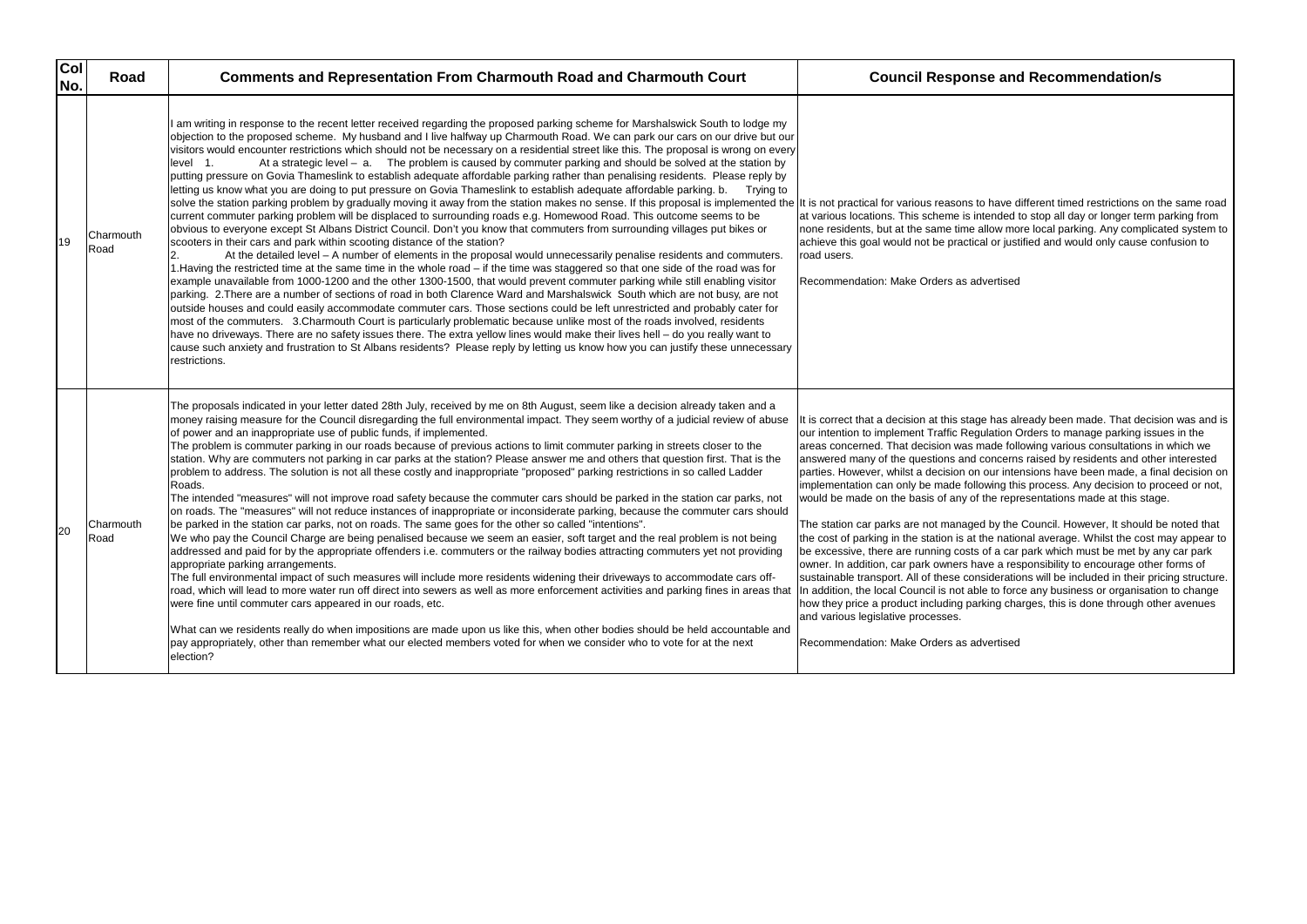The proposals take in to consideration many factors. This includes road safety, traffic movements and parking displacement. We are also recommending an 18 month review period and will be monitoring all of the issues that are raised during this period.

The proposals take in to consideration many factors. This includes road safety, traffic movements and parking displacement. We are also recommending an 18 month review issues that are raised during this period.

| Col<br>No. | Road              | <b>Comments and Representation From Charmouth Road and Charmouth Court</b>                                                                                                                                                                                                                                                                                                                                                                                                                                                                                                                                                                                                                                                                                                                                                                                                                                                                                                                                                                                                                                                                                                                                                                                                                                                                                                                                                                                                                                                                                                                                                                                                                                                                                                                                                                                                                                                                                                                                                                                                                                                                                                                                                                                                                                                                                                                                                                                              | <b>Council Response and Recommendation/s</b>                                                                                                                                                                                                                                                                                                                                                                       |
|------------|-------------------|-------------------------------------------------------------------------------------------------------------------------------------------------------------------------------------------------------------------------------------------------------------------------------------------------------------------------------------------------------------------------------------------------------------------------------------------------------------------------------------------------------------------------------------------------------------------------------------------------------------------------------------------------------------------------------------------------------------------------------------------------------------------------------------------------------------------------------------------------------------------------------------------------------------------------------------------------------------------------------------------------------------------------------------------------------------------------------------------------------------------------------------------------------------------------------------------------------------------------------------------------------------------------------------------------------------------------------------------------------------------------------------------------------------------------------------------------------------------------------------------------------------------------------------------------------------------------------------------------------------------------------------------------------------------------------------------------------------------------------------------------------------------------------------------------------------------------------------------------------------------------------------------------------------------------------------------------------------------------------------------------------------------------------------------------------------------------------------------------------------------------------------------------------------------------------------------------------------------------------------------------------------------------------------------------------------------------------------------------------------------------------------------------------------------------------------------------------------------------|--------------------------------------------------------------------------------------------------------------------------------------------------------------------------------------------------------------------------------------------------------------------------------------------------------------------------------------------------------------------------------------------------------------------|
| 21         | Charmouth<br>Road | As yet the Commuter parking issue has not been a problem near us but I suspect that if the parking measures did not extend up<br>this far then it would become one.<br>With no allocation for commuters nearer the station and insufficient parking at reasonable cost at the station then this is always<br>going to be an issue. The Sandpit Lane junction was a significant problem as all the Clarence Ward commuter parking was<br>removed and therefore the commuters moved further towards us.<br>I do have to comment that I do not agree with the reduction in parking in Charmouth Court. There are a number of properties and<br>they need parking. There also appears to be an unnecessary extension of the double yellow lines exiting the Court. These new<br>proposed double yellows now extend all the way in front of the 'green' and the 3 blocks of flats that face onto Charmouth Road.<br>Both of these areas tended to benefit the residents of the flats enabling to park close to their properties. They also mean that there movements and parking displacement. We are also recommending an 18 m<br>is little parking of other people's cars in font of properties.<br>All this part of the proposal will do is push at least 10-12 further cars out of Charmouth Court onto Charmouth Road and further<br>more as the double yellow lines have extended past where they are currently the residents of Charmouth Court will end up parking Recommendation: Make Orders as advertised<br>on Charmouth Road. We don't have a commuter problem but we will have a residents overflow parking problem especially in the<br>evenings and overnight. Charmouth Court residents will now be parking in front of other people's houses in Charmouth Road<br>blocking driveways and giving us a new problem. I already have neighbours with three and four cars that always park in the<br>road. There are always visitors and work vans in the road but they go at night. The last thing Charmouth Road needs is more<br>residents parking in the street making accessing driveways more dangerous. Also I would like to know what you intend to do<br>about the very small distances between driveways where it is dangerous to park will any white lines painted to protect driveways<br>extend into these if they are very small distances that cannot accommodate a car without impeding the ability of the driveway<br>owner to get in and out? | The proposals take in to consideration many factors. This includes road saf<br>period and will be monitoring all of the issues that are raised during this peri                                                                                                                                                                                                                                                    |
| 22         | Charmouth<br>Road | I write as a resident of Charmouth Road in regard to the above parking consultation. I welcome measures to prevent commuter<br>parking (resulting in dangerous double parking and speeding) which had been displaced from surrounding roads following the<br>implementation of parking restrictions. Whilst only the Sandpit Lane end of Charmouth Road is really affected by commuter<br>parking, I welcome the implementation of the same restrictions along the whole of Charmouth Road to avoid pushing the problem<br>to the other end of the road. However, I would like to raise some points to consider :<br>1. Would it be possible to alternate restriction times on different parts of the road so that genuine visitors are able to park freely at<br>all times of the day eg 10am-12pm on even side and 12-2pm on odd side? This would prevent commuter parking without residents<br>having to incur the hassle or expensive of buying visitor permits.<br>2.I'd echo other residents concerns re the proposals for double yellow lines in Charmouth Court and Charmouth Road opposite. I<br>have never witnessed inconsiderate parking around this area. The proposal will simply displace resident parking from the Court<br>onto Charmouth Road. There is already insufficient parking in the Court but residents tend to park respectfully.                                                                                                                                                                                                                                                                                                                                                                                                                                                                                                                                                                                                                                                                                                                                                                                                                                                                                                                                                                                                                                                                                                            |                                                                                                                                                                                                                                                                                                                                                                                                                    |
| 23         | Charmouth<br>Road | The proposal is going to be unsafe for the residents of Charmouth Court, we are going to be reduced to hunting around the road<br>for parking spaces in front of other properties, since none of the Charmouth Court has a drive to park on, if they have a garage -<br>they are not wide enough for modern cars. I have sent an email last year objecting to the proposals then, the new proposal is even The proposals take in to consideration many factors. This includes road saf<br>less workable, in fact I would say it is very ill advised – whoever came up with this proposal has no consideration for the residents<br>living there. If this proposal is approved and goes ahead the situation on the Charmouth Road is going to be very dangerous<br>indeed! Please refer to the attached email for previous correspondence. The Officer stated in one of the emails that:<br>'Marshalswick South - In relation to the MWS scheme which is currently out to publication. Unfortunately the time cannot be<br>extended as it is at a formal stage, the advertising of our intention to make the orders has already considered all of the comments<br>from previous consultations which is why we have chosen to follow the formal process.' Please respond outlining and stating what<br>considerations were taken? My feedback and request for consideration during consultation a year ago evidently have not been<br>taken into account. How can it be stated that they have? I ask you to seriously reconsider your proposal, and especially for the<br>residents of Charmouth Court development think on their behalf and as per my suggestion - make arrangements so that we have<br>residents only parking in front of our properties on Charmouth Court as well as relevant stretch of Charmouth Road, in the<br>example of my property this is in front.                                                                                                                                                                                                                                                                                                                                                                                                                                                                                                                                                                                           | movements and parking displacement. We are also recommending an 18 m<br>period and will be monitoring all of the issues that are raised during this peri<br>The Council has been consulting with residents over a 2 year period. All res<br>informal consultations have been made available and will be available follov<br>recommendation for the advertised orders.<br>Recommendation: Make Orders as advertised |

The Council has been consulting with residents over a 2 year period. All responses to informal consultations have been made available and will be available following the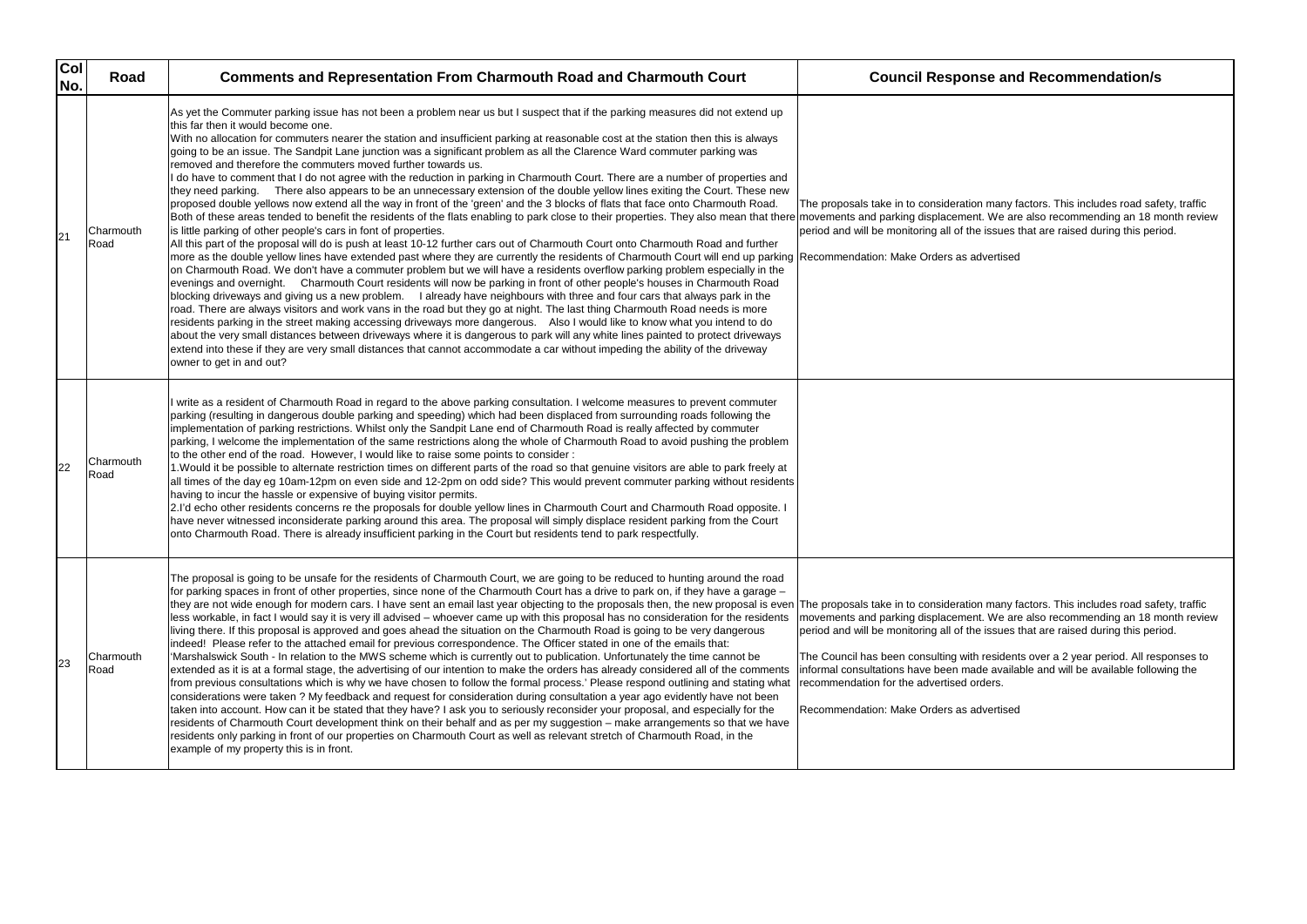| <b>Col</b><br>No. | Road              | <b>Comments and Representation From Charmouth Road and Charmouth Court</b>                                                                                                                                                                                                                                                                                                                                                                                                                                                                                                                                                                                                                                                                                                                                                                                                                                                                                                                                                                                                                                                                                                                                                                                                                                                                                                                                                                                                                                                                                                                                                                                                                                                                                                                                                                                                                                                                                                                                                                                                                                                                                                                                                                                                                                                                                                                                                                                                                                                                                                                    | <b>Council Response and Recommendation/s</b>                                                                                                                                                                                                                                                                                                                                                                                                                                                                                                  |
|-------------------|-------------------|-----------------------------------------------------------------------------------------------------------------------------------------------------------------------------------------------------------------------------------------------------------------------------------------------------------------------------------------------------------------------------------------------------------------------------------------------------------------------------------------------------------------------------------------------------------------------------------------------------------------------------------------------------------------------------------------------------------------------------------------------------------------------------------------------------------------------------------------------------------------------------------------------------------------------------------------------------------------------------------------------------------------------------------------------------------------------------------------------------------------------------------------------------------------------------------------------------------------------------------------------------------------------------------------------------------------------------------------------------------------------------------------------------------------------------------------------------------------------------------------------------------------------------------------------------------------------------------------------------------------------------------------------------------------------------------------------------------------------------------------------------------------------------------------------------------------------------------------------------------------------------------------------------------------------------------------------------------------------------------------------------------------------------------------------------------------------------------------------------------------------------------------------------------------------------------------------------------------------------------------------------------------------------------------------------------------------------------------------------------------------------------------------------------------------------------------------------------------------------------------------------------------------------------------------------------------------------------------------|-----------------------------------------------------------------------------------------------------------------------------------------------------------------------------------------------------------------------------------------------------------------------------------------------------------------------------------------------------------------------------------------------------------------------------------------------------------------------------------------------------------------------------------------------|
| 24                | Charmouth<br>Road | I am writing regarding the proposed parking changes in Marshalswick South and would be grateful if you would take the following<br>comments into consideration. Time zones – the proposal is for time restrictions across the area to be 11am-1pm only. This<br>means that it is not possible to have regular visitors in the mornings - for example where a household meets regularly with a few<br>friends for coffee, or hosts a weekly book club it would not be possible to continue due the fact that even a small number of<br>regular visitors would exceed the number of resident permits allowed over the year. Even to meet less frequently would be costly.<br>Such groups are vital to peoples well being and the time zones should take into consideration what works for the residents not<br>only on what is the cheapest to monitor by the council. As far as I am aware zones are not patrolled every day, so the parking<br>attendants could sometimes check in the mornings and sometimes in the afternoons at random. Having morning restrictions on<br>one side of the road and afternoon restrictions on the other side would mean that commuter parking is managed without inflicting<br>unnecessary parking difficulties on residents. Allowing Commuter Parking where there is capacity. - Commuters do need<br>somewhere to park as there are not sufficient places in the station car parks. There are various areas, for example at the back of<br>Verulam school and alongside long gardens at the end of some roads where there could be unrestricted parking that could be<br>used by anyone including commuters without causing any problems. Areas with large houses and ample drives/off road car<br>parking spaces could also accommodate short stretches of unrestricted parking without causing difficulties. Using these spaces<br>would help to reduce the displacement effect into areas further from the station. Parking in Charmouth Court – Double yellow<br>lines have only recently been put on the junction of Charmouth Court/Charmouth Road and there is not currently a problem with<br>visibility or with parking there. However extending the double yellow lines as proposed on and around Charmouth Court will<br>restrict the number of parking places available to the residents, many of whom are elderly and will have difficulty walking longer<br>distances from their cars. The consequential overspill onto Charmouth Road will also mean more congestion and impact on the<br>free/safe movement of traffic including busses. | The times of the restrictions only apply for a period of 2 hours during the da<br>are able to make use of visitor parking and where they exceed the number of<br>available in a year, can ask for additional allocation. Residents, may also co<br>alternative arrangements. Commuter parking is not being removed in its ent<br>intension is to remove all day and long term parking. Local businesses with<br>workers or other hours of working, will still benefit from any parking provision<br>Recommendation: Make Orders as advertised |

The times of the restrictions only apply for a period of 2 hours during the day. Residents are able to make use of visitor parking and where they exceed the number of permits available in a year, can ask for additional allocation. Residents, may also consider alternative arrangements. Commuter parking is not being removed in its entirety, the intension is to remove all day and long term parking. Local businesses with part time workers or other hours of working, will still benefit from any parking provisions.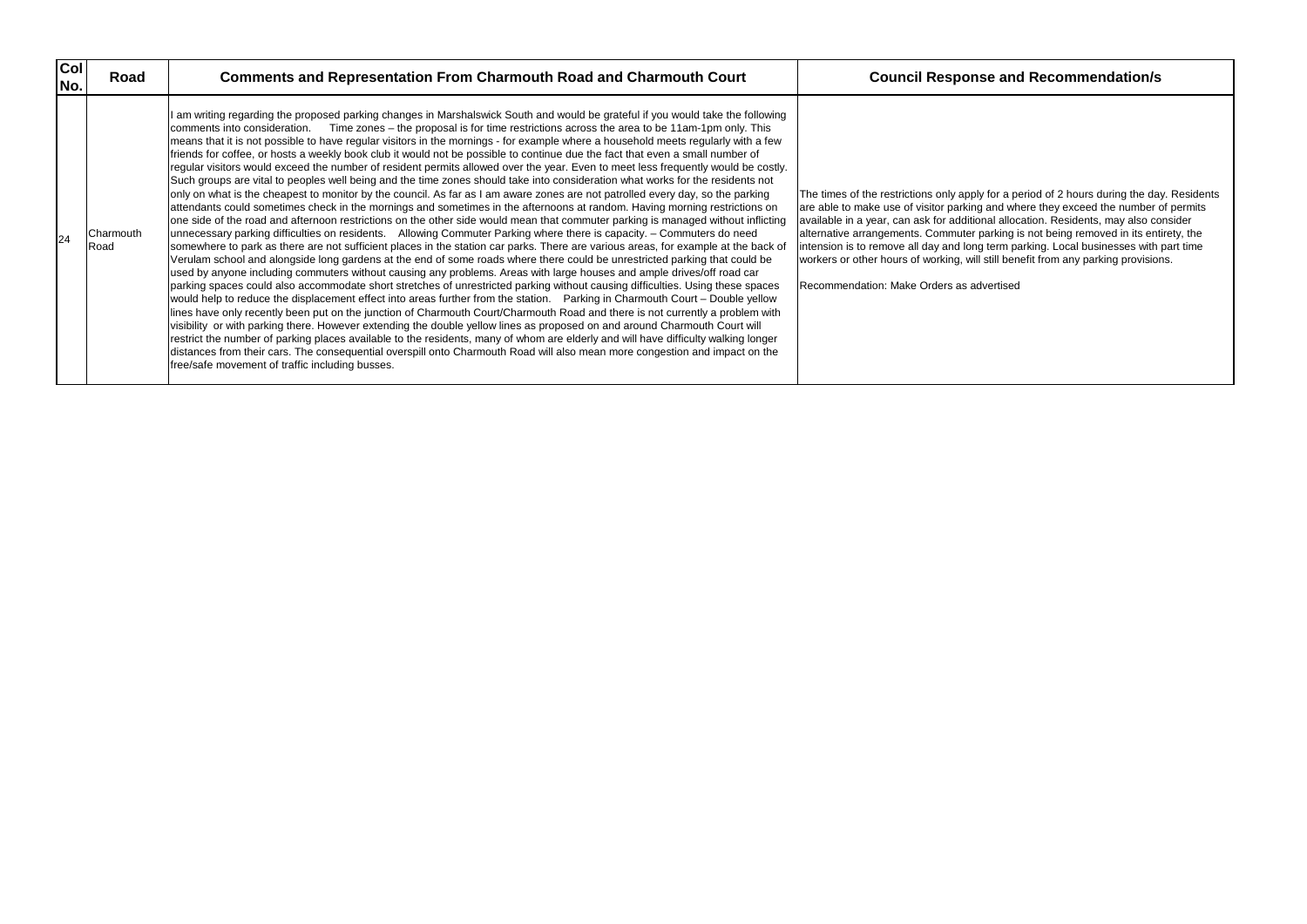| col<br>No. | Road              | <b>Comments and Representation From Charmouth Road and Charmouth Court</b>                                                                                                                                                                                                                                                                                                                                                                                                                                                                                                                                                                                                                                                                                                                                                                                                                                                                                                                                                                                                                                                                                                                                                                                                                                                                                                                                                                                                                                                                                                                                                                                                                                                                                                                                                                                                                                                                                                                                                                                                                                                                                                                                                                                                                                                                                                                                                                                                                                                                                                                                                                                                                                                                                                                                                                                                                                                                                                                                                                                                                                                                                                                                                                                                                                                                                                                                                                                                                                                                                                                                                                                                                                                                                                                                                                                                                                                                                                                                                                                                                                                                                                                                                                                                                                                                                                                                                 | <b>Council Response and Recommendation/s</b>                                                                                                                                                                                                                                                                                                                                                                                                                                                                                                                                                                                                                                                                                                                                                                                                                                                                                                                                                                                                                                                                                                                                                                                                                                                                                                                                                                                                                                                                                                                                                                                                                                                                                                                                                                                                                                                                                                                                                                                                                    |
|------------|-------------------|----------------------------------------------------------------------------------------------------------------------------------------------------------------------------------------------------------------------------------------------------------------------------------------------------------------------------------------------------------------------------------------------------------------------------------------------------------------------------------------------------------------------------------------------------------------------------------------------------------------------------------------------------------------------------------------------------------------------------------------------------------------------------------------------------------------------------------------------------------------------------------------------------------------------------------------------------------------------------------------------------------------------------------------------------------------------------------------------------------------------------------------------------------------------------------------------------------------------------------------------------------------------------------------------------------------------------------------------------------------------------------------------------------------------------------------------------------------------------------------------------------------------------------------------------------------------------------------------------------------------------------------------------------------------------------------------------------------------------------------------------------------------------------------------------------------------------------------------------------------------------------------------------------------------------------------------------------------------------------------------------------------------------------------------------------------------------------------------------------------------------------------------------------------------------------------------------------------------------------------------------------------------------------------------------------------------------------------------------------------------------------------------------------------------------------------------------------------------------------------------------------------------------------------------------------------------------------------------------------------------------------------------------------------------------------------------------------------------------------------------------------------------------------------------------------------------------------------------------------------------------------------------------------------------------------------------------------------------------------------------------------------------------------------------------------------------------------------------------------------------------------------------------------------------------------------------------------------------------------------------------------------------------------------------------------------------------------------------------------------------------------------------------------------------------------------------------------------------------------------------------------------------------------------------------------------------------------------------------------------------------------------------------------------------------------------------------------------------------------------------------------------------------------------------------------------------------------------------------------------------------------------------------------------------------------------------------------------------------------------------------------------------------------------------------------------------------------------------------------------------------------------------------------------------------------------------------------------------------------------------------------------------------------------------------------------------------------------------------------------------------------------------------------------------------|-----------------------------------------------------------------------------------------------------------------------------------------------------------------------------------------------------------------------------------------------------------------------------------------------------------------------------------------------------------------------------------------------------------------------------------------------------------------------------------------------------------------------------------------------------------------------------------------------------------------------------------------------------------------------------------------------------------------------------------------------------------------------------------------------------------------------------------------------------------------------------------------------------------------------------------------------------------------------------------------------------------------------------------------------------------------------------------------------------------------------------------------------------------------------------------------------------------------------------------------------------------------------------------------------------------------------------------------------------------------------------------------------------------------------------------------------------------------------------------------------------------------------------------------------------------------------------------------------------------------------------------------------------------------------------------------------------------------------------------------------------------------------------------------------------------------------------------------------------------------------------------------------------------------------------------------------------------------------------------------------------------------------------------------------------------------|
| 25         | Charmouth<br>Road | object to the proposal in its entirety. It avoids any attempt at addressing the root cause of the problem (the discredited Clarence<br>Ward scheme). if implemented, it will certainly worsen congestion where I live (eg, from other residents, displaced from nearby<br>Charmouth Court). I object to being expected to bear further cost for the Clarence Ward scheme, on top of the inconvenience it<br>has already caused. In any case, I would suggest that a moratorium is placed on this proposal until clear readings of commuter<br>traffic trends can be made. For the record, I am one of a number of residents in the road who is extremely concerned by the<br>proposal. 1.I understood that – following feedback at the open day held at the city centre over 2 years ago – the Council was<br>going to look at how the deleterious impact of the CPZ on neighbouring areas could be mitigated – eg, by freeing-up surplus<br>spaces for unregulated parking; reviewing the time periods during which residents' parking applies etc. By amending the Clarence<br>Ward scheme, you would minimise any "load" Marshalswick South will have to bear. I regularly walk through the CPZ – mainly<br>Blenheim Ave, Jennings Rd, Clarence Rd, Gainsborough Ave. I always see lots of empty parking spaces that could - and should<br>- be used. It's wasteful and wrong that these roads have become substantially the exclusive preserve of their residents.<br>What progress has been made here in amending the CPZ, please?<br>2.I have noticed that - excluding works vehicles - this,<br>and neighbouring roads, have been much quieter than pre-pandemic. The latest research that I have seen suggests that there<br>has been a significant structural reduction in commuter volumes, and that we may be seeing a permanent change in behaviour. If<br>this is the case, surely it dilutes the rationale for the proposed scheme, which is expressly targeted at managing commuter<br>parking. What are the council's commuter traffic volume assumptions and how have these changed as a result of the long-term<br>impact of covid? 3.If the focus of this proposal is to manage commuter parking, why does "residents only" parking apply 11:00am<br>to 1:00pm, instead of, say, 8:00am to 10:00am? Surely, 8:00 am to 10:00am would deter the vast bulk of commuters, and leave<br>the roads available for visitors, and shoppers. Is the intention to block out free parking for the whole day and make these roads<br>effectively "resident only"? 4.I already pay a surcharge for the police, and another for our green bin; this would mean I would have<br>to pay just to park in my road. Given that all these problems arise from the CPZ, maybe the Council should approach the Clarence<br>Ward residents and ask them to pay for the collateral damage that the CPZ has caused everyone else.<br>5. How much will the<br>Marshalswick South scheme cost and how have the parking fees been arrived at? (I know that several of my neighbours see this<br>as a stealth revenue-generation scheme.) 6.Surely, once the cost of implementation have been covered, the charges should be<br>reduced. When will they be reduced/ phased out? 7.Re point (4), at the very least, shouldn't the charges in Clarence Ward be<br>higher than those for Marshalswick South– to reflect the cost they have imposed on other neighbouring residents?<br>8. Why are<br>Clarence and Marshalswick South being treated as separate schemes? Your scheme would be more palatable to people in<br>Marshalswick South if they could use their residents parking to use surplus spaces in Clarence Ward (and there are plenty of<br>these, believe me!). 9. On the principle of not making the same mistake twice, I assume you have notified the people on<br>Marshals Drive and Homewood Road of this proposal? If not, what makes you think that commuters aren't going to be displaced<br>As you can see, I am really quite bitter about this. It's as if everybody in the neighbouring roads is having to<br>to these roads?<br>dance to Clarence Ward's tune – as if we're second class citizens. You are supposed to be St Albans City and District council –<br>ie, operating for the community as a whole – not just pandering to the demands of one ward. The council is not inspiring<br>confidence. | Unfortunately, St Albans City has a high number of commuter parking for wi<br>a small geographic area. The issues, therefore, do affect all residents. The<br>Ward scheme is not the cause of the parking concerns across the district or<br>faced by residents of Marshalswick South. The cause is commuters who do<br>pay to park a vehicle or choose alternative Transport options. The decision<br>with the pay by phone option for commuters or free up space to allow comm<br>made for various reasons.<br>. It did not fit with the Hertfordshire County Councils Local Transport Plan 20<br>encourages parking authorities to refrain from providing additional parking fi<br>already available. It also encourages authorities to promote more sustainab<br>•The environmental impact on residents and the environment in general<br>. Lack of support from residents in both scheme areas<br>.It was against the intensions of residents parking schemes due to the impa<br>The station car parks are not managed by the Council. Their car parks are r<br>companies - without any link to the public sector. Therefore, the local Coun<br>to become involved in their operations, pricing structure or the day to day but<br>may wish to approach the train companies directly to answer your queries b<br>unfortunately the Council are unable to become involved in the station(s) co<br>business.<br>The cost of the scheme is outlined in the Council final report which will be p<br>any final decision. These charges are based on the number of hours restrict<br>those across the district. In terms of revenue, the Council accepts that this s<br>unlikely to self-fund and it is more likely that the costs of maintaining and ma<br>scheme will be funded from other parking related income. However, it is imp<br>ensure that road safety is the main consideration in any residents parking so<br>The main reason for the areas being separated and considered separate so<br>size of the area, the differing needs, and requirements. |
| 26         | Charmouth<br>Road | Please can you advise<br>1 how many cars usually park in Charmouth Court and how many cars will there be space for in the new residents parking area<br>the concern is that they will park in Charmouth Road and reduce spaces for residents<br>2 why is there such an extensive double yellow area around the junction- we have concerns that traffic will speed up and there are<br>regularly cars that drive too fast<br>Leading to<br>3 will you consider speed bumps or 20mph limit to slow traffic down                                                                                                                                                                                                                                                                                                                                                                                                                                                                                                                                                                                                                                                                                                                                                                                                                                                                                                                                                                                                                                                                                                                                                                                                                                                                                                                                                                                                                                                                                                                                                                                                                                                                                                                                                                                                                                                                                                                                                                                                                                                                                                                                                                                                                                                                                                                                                                                                                                                                                                                                                                                                                                                                                                                                                                                                                                                                                                                                                                                                                                                                                                                                                                                                                                                                                                                                                                                                                                                                                                                                                                                                                                                                                                                                                                                                                                                                                                              | The Council cannot give exact figures of the number of cars that park in Cha<br>Court. This is a figure that will regularly change. The number of available sp<br>the scheme is approximately 27. It is likely that residents across the scheme<br>of other areas of parking. However, it is unlikely that residents parking will in<br>residents significantly. This is because many residents have off street parkir<br>yellow lines suggested in this scheme are to ensure road safety and traffic f<br>maintained under this scheme. The district Council does not have within its<br>ability to implement speed restrictions as requested.                                                                                                                                                                                                                                                                                                                                                                                                                                                                                                                                                                                                                                                                                                                                                                                                                                                                                                                                                                                                                                                                                                                                                                                                                                                                                                                                                                                                                 |

number of commuter parking for what is relatively nerefore, do affect all residents. The Clarence arking concerns across the district or indeed those ath. The cause is commuters who do not wish to tive Transport options. The decision not to proceed uters or free up space to allow commuters was

nty Councils Local Transport Plan 2018 which in from providing additional parking from parking athorities to promote more sustainable transport. and the environment in general scheme areas

hts parking schemes due to the impact on residents

by the Council. Their car parks are run by private  $\frac{1}{2}$  is ector. Therefore, the local Council is not able pricing structure or the day to day business. You hies directly to answer your queries but become involved in the station(s) company

Ie Council final report which will be published upon ased on the number of hours restricted and match venue, the Council accepts that this scheme is that the costs of maintaining and managing the ng related income. However, it is important to sideration in any residents parking scheme. eparated and considered separate schemes, is the d requirements.

of the number of cars that park in Charmouth change. The number of available spaces within tely that residents across the scheme will make use unlikely that residents parking will impact other many residents have off street parking in place. All are to ensure road safety and traffic flows are trict Council does not have within its remit the as requested.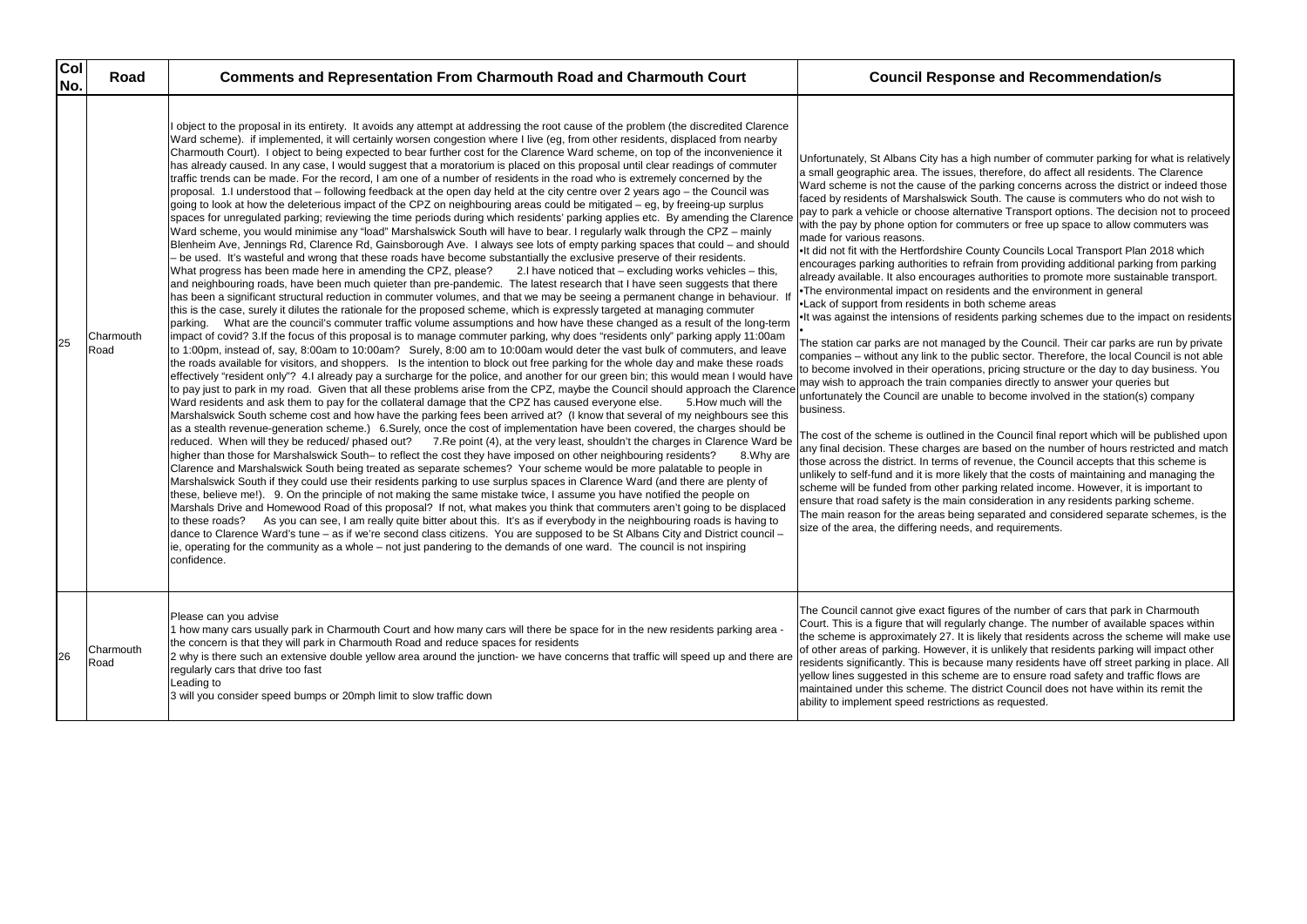| col<br>No. | Road              | <b>Comments and Representation From Charmouth Road and Charmouth Court</b>                                                                                                                                                                                                                                                                                                                                                                                                                                                                                                                                                                                                                                                                                                                                                                                                                                                                                                                                                                                                                                                                                                                                                                                                                                                                                                                                                                                                                                                                                                                                                                                                                                                                                                                                                                                                                                                                                                                                                                                                                                                                                                                                                                                                                                                                                                                                                                                                                                                             | <b>Council Response and Recommendation/s</b>                                                                                                                                                                                                                                        |
|------------|-------------------|----------------------------------------------------------------------------------------------------------------------------------------------------------------------------------------------------------------------------------------------------------------------------------------------------------------------------------------------------------------------------------------------------------------------------------------------------------------------------------------------------------------------------------------------------------------------------------------------------------------------------------------------------------------------------------------------------------------------------------------------------------------------------------------------------------------------------------------------------------------------------------------------------------------------------------------------------------------------------------------------------------------------------------------------------------------------------------------------------------------------------------------------------------------------------------------------------------------------------------------------------------------------------------------------------------------------------------------------------------------------------------------------------------------------------------------------------------------------------------------------------------------------------------------------------------------------------------------------------------------------------------------------------------------------------------------------------------------------------------------------------------------------------------------------------------------------------------------------------------------------------------------------------------------------------------------------------------------------------------------------------------------------------------------------------------------------------------------------------------------------------------------------------------------------------------------------------------------------------------------------------------------------------------------------------------------------------------------------------------------------------------------------------------------------------------------------------------------------------------------------------------------------------------------|-------------------------------------------------------------------------------------------------------------------------------------------------------------------------------------------------------------------------------------------------------------------------------------|
| 27         | Charmouth<br>Road | We object to the proposal to extend the current existing parking restrictions between 113 and 93 Charmouth Road. The current<br>double yellow lines around the corners of Charmouth Road and Charmouth Court have already made great improvements that are<br>sufficient. Extending these restrictions are completely unnecessary and will create more issues - like where residents of<br>Charmouth Court will park or any visitors we/our neighbours have can park. The proposed changes would force residents to park<br>even further away from their houses which will have a further knock-on effect to any visitors we have. My Parents regularly look<br>after our children and with our driveway in use, they park at the front of our house to drop off the kids. The proposal forces them to<br>have to park a minimum of 3 houses away but in reality, it would be much further away. I understand the need for restrictions<br>generally however my understanding is the key issue is safety driven by the following: 1) train station parking and 2) emergency<br>services accessibility. Number 1) is not applicable as I don't see commuters parking a 30 min walk from the station and this risk<br>can be resolved by converting the proposed double yellow line extension into permit parking. Number 2) is not an issue as the<br>current double yellows around the corners have resolved any risk by allowing for a good passing area as is witnessed by the bus<br>coming down the road regularly.                                                                                                                                                                                                                                                                                                                                                                                                                                                                                                                                                                                                                                                                                                                                                                                                                                                                                                                                                                                                                | All yellow lines suggested in this scheme are to ensure road safety and traff<br>maintained under this scheme. However, we will review any issues and com<br>the 18 month review period.<br>Recommendation: Make Orders as advertised                                               |
| 28         | Charmouth<br>Road | As a resident, I would like to comment on the proposed yellow lines for the junction between Charmouth Road and Charmouth<br>Court.<br>My concern is the yellow lines in front of 95 and 97 will endanger the residents and visitors of 99,101,103 and possibly 105 from<br>cars undertaking (i.e. overtaking on the inside) which currently is a huge risk and has happened. Turning into these house drives<br>when approaching from the south requires vehicles to positions towards the middle of the road. Currently, the cars parked on the<br>road act as blockers to this happening. Once yellow lines are painted as illustrated in your plan, the opportunity for the parked<br>vehicles to act as blockers will go.<br>Over the years, the number of cars parked on Charmouth Road by residents of Charmouth Court has increased (our blocker cars).<br>The proposed yellow lines in front of the court seem excessive. Creating such a long stretch of clear road encourages speeding<br>and increases the risk to those turning in or out of the cull de sac or using the drives in Charmouth Road and is thus not going to<br>improve safety!<br>Would you please review the excessive use of yellow lines in the area of Charmouth Road and Charmouth Court?                                                                                                                                                                                                                                                                                                                                                                                                                                                                                                                                                                                                                                                                                                                                                                                                                                                                                                                                                                                                                                                                                                                                                                                                                                                            | All yellow lines suggested in this scheme are to ensure road safety and traff<br>maintained under this scheme. However, we will review any issues and com<br>the 18 month review period.<br>Recommendation: Make Orders as advertised                                               |
| 29         | Charmouth<br>Road | I am writing to express my concern about the proposed parking measures for Charmouth Rd. In my opinion it is completely over<br>the top to expect residents to pay for parking permits. Many of us have moved out of the town centre in order to avoid parking<br>issues in the first place. I live nearer the Marshals Drive end of Charmouth Rd and I think it's ridiculous to ask us to pay for a<br>permit when we are just over a mile from the station and a mile and a half from the town centre. By enforcing these new parking<br>rules you are encouraging us all to completely pave our front gardens for off-street parking. Not good for the environment or the<br>appearance of our streets. I wholeheartedly disapprove of the proposals.                                                                                                                                                                                                                                                                                                                                                                                                                                                                                                                                                                                                                                                                                                                                                                                                                                                                                                                                                                                                                                                                                                                                                                                                                                                                                                                                                                                                                                                                                                                                                                                                                                                                                                                                                                               | The proposals for parking restrictions in this area are required to improve ro<br>traffic flow at the same time as improving the environmental impact of vehic<br>around looking to park and that of slower traffic due to congestion.<br>Recommendation: Make Orders as advertised |
| 30         | Charmouth<br>Road | Recommendation summary: create individual residents' parking bays where there are no dropped kerbs but only on one side of<br>the road. Include Homewood in this.<br>Repaint the roundabout at Clarence, Charmouth and Sandpit. 1) These proposals do not wholly fix the reduction to one way<br>traffic with associated obstruction to travel currently experienced by drivers in the Faircross Way to Sandpit Lane section of<br>Charmouth Road as a result of both sides of the road currently being used for parking. The answer is already in place south of<br>Sandpit on Clarence Road where parking is permitted only on alternate sides of the road. Again one detects 'one rule for them<br>and one for us' between the two CPZs! Formalising parking on both sides of Charmouth Road could well lead to further<br>obstruction further north than there currently is as it would encourage drivers to park opposite each other on opposite sides of the<br>road, reducing useable roadway to a single track wherever this occurs. 2) Much of the kerbside in Charmouth Road (and<br>throughout much of the new CPZ) is unusable for parking (resident or otherwise) due to the large number of pavement crossovers considered over this period<br>necessary to access private drives and the narrow gaps between them. Again creating one continuous permit holder zone is<br>flawed. Especially with the length of many modern vehicles those formally given permission to park in a continuous bay are more<br>likely to cause obstruction to driveway access creating more disadvantaged residents. A much better solution would be to create<br>as many designated single vehicle residents' parking bays of sufficient length as any road can carry but only on one side of the<br>road. This would also serve to remove the need to road mark every driveway's dropped kerb. 3) If the unloved Ladder Road<br>Scheme taught us anything it is that parking expands into the nearest uncontrolled area. Surely, not including Homewood within<br>the scheme can be expected to lead to a new bottleneck at its junction with Sandpit. 4) Could the repainting of the roundabout at<br>the junction of Charmouth, Sandpit and Clarence please be included within these works? The raised centre is largely invisible at<br>present with the result that drivers, especially on Sandpit heading East are unaware of it and just drive straight through: an<br>accident waiting to happen, if it has not already done so! | An 18 month review period is recommended and any concerns will be monit<br>Recommendation: Make Orders as advertised                                                                                                                                                                |

| <b>Council Response and Recommendation/s</b>                                                                                                                                                                                                                                                                |
|-------------------------------------------------------------------------------------------------------------------------------------------------------------------------------------------------------------------------------------------------------------------------------------------------------------|
| All yellow lines suggested in this scheme are to ensure road safety and traffic flows are<br>maintained under this scheme. However, we will review any issues and comments over<br>the 18 month review period.<br>Recommendation: Make Orders as advertised                                                 |
| All yellow lines suggested in this scheme are to ensure road safety and traffic flows are<br>maintained under this scheme. However, we will review any issues and comments over<br>the 18 month review period.<br>Recommendation: Make Orders as advertised                                                 |
| The proposals for parking restrictions in this area are required to improve road safety and<br>traffic flow at the same time as improving the environmental impact of vehicles driving<br>around looking to park and that of slower traffic due to congestion.<br>Recommendation: Make Orders as advertised |
| An 18 month review period is recommended and any concerns will be monitored and<br>considered over this period                                                                                                                                                                                              |
|                                                                                                                                                                                                                                                                                                             |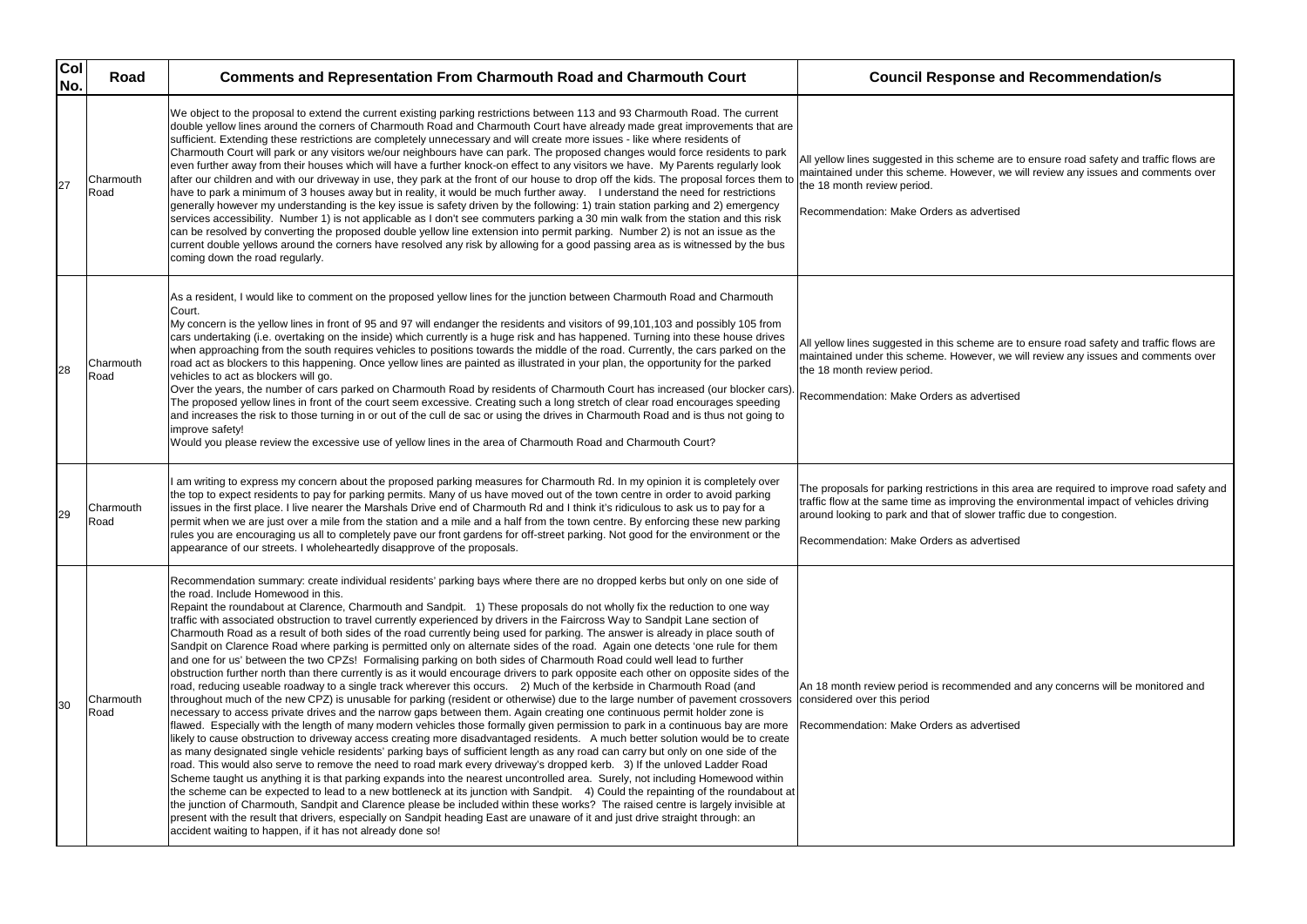| col<br>No. | Road                       | <b>Comments and Representation From Charmouth Road and Charmouth Court</b>                                                                                                                                                                                                                                                                                                                                                                                                                                                                                                                                                                                                                                                                                                                                                                                                                                                                                                                                                                                                                                                                                                                                                                                                                                                                                                                                                                                                                                                                                          | <b>Council Response and Recommendation/s</b>                                                                                                                                                                                                  |
|------------|----------------------------|---------------------------------------------------------------------------------------------------------------------------------------------------------------------------------------------------------------------------------------------------------------------------------------------------------------------------------------------------------------------------------------------------------------------------------------------------------------------------------------------------------------------------------------------------------------------------------------------------------------------------------------------------------------------------------------------------------------------------------------------------------------------------------------------------------------------------------------------------------------------------------------------------------------------------------------------------------------------------------------------------------------------------------------------------------------------------------------------------------------------------------------------------------------------------------------------------------------------------------------------------------------------------------------------------------------------------------------------------------------------------------------------------------------------------------------------------------------------------------------------------------------------------------------------------------------------|-----------------------------------------------------------------------------------------------------------------------------------------------------------------------------------------------------------------------------------------------|
| 31         | Charmouth<br>Court         | I live in Charmouth Court and it does not seem right that parking restrictions should be enforced here in the same way as in<br>surrounding roads where houses have driveways for parking.<br>In Charmouth Court spaces are filled with residents' cars at night and as some of them leave in the day there are then limited<br>spaces for visitors, tradespeople, etc. Delivery vans and Council refuse vehicles come in but of course do not park. There is no<br>room for commuters. The lines shown on your charts are not necessary in Charmouth Court - they would merely reduce the<br>spaces available for residents' parking, with no advantage to your scheme.<br>Charmouth Court is not of course a through road.                                                                                                                                                                                                                                                                                                                                                                                                                                                                                                                                                                                                                                                                                                                                                                                                                                        | An 18 month review period is recommended and any concerns will be monit<br>considered over this period<br>Recommendation: Make Orders as advertised                                                                                           |
| 32         | Charmouth<br>Court         | I am a resident of Charmouth Court and am noting my objection to the current proposals. We have very little space for car parking<br>at the moment and with the addition of more double yellow lines we will have less spaces available. I also feel that the permit<br>parking restricted hours will impact any visitors who want to visit and feel the restrictions should be re-thought. I know many of my<br>neighbours have submitted their objection to the proposals too and some have made suggestions. I look forward to the further<br>proposals for our area.                                                                                                                                                                                                                                                                                                                                                                                                                                                                                                                                                                                                                                                                                                                                                                                                                                                                                                                                                                                            | An 18 month review period is recommended and any concerns will be monit<br>considered over this period<br>Recommendation: Make Orders as advertised                                                                                           |
| 33         | Charmouth<br>Road          | 1. Most houses in the area covered have off-road parking, so the proposals seem excessive in relation to the original desire to<br>limit Station commuter parking. It is again a shame that certain roads can't facilitate some suitable, limited commuter or shopping<br>parking. 2. Commuter parking in local roads is entirely down to excessive parking charges at the Station (c£9.00 per day),<br>although most Station spaces have been empty during the Pandemic. With many people now working from home for some of the<br>week, it is unlikely that parking will return to pre-Covid levels. 3. The proposals seem only to leave Marshals Drive, Homewood<br>Road, and Sandpit Lane without Residents' Parking only. Thus, commuter parking may probably revert to the first two, and these<br>roads might be complaining at some point, albeit, they are long roads.<br>4. The lower end of Charmouth Road should have the double yellow lines extended further north, as there has invariably been<br>congestion here. A pedestrian crossing should also be considered, as it is difficult and risky to cross at busy times, particularly for<br>those with prams. 5. Harptree Way has become a parking place for a number of commercial vehicles, which I believe is<br>inappropriate. If they are owned by residents, they should not be allowed to use Residents' Parking permits.<br>6. White lines across driveways should be extended, as egress sightlines can currently be dangerously restricted if large cars/vans<br>are parked either side. | Please refer to the Council comments under objection 25 of the Charmouth<br>responses.<br>An 18 month review period is recommended and any concerns will be monit<br>considered over this period<br>Recommendation: Make Orders as advertised |
| 34         | <b>Hall Heath</b><br>Close | Thanks for the detailed letter. I am supportive of the proposals.<br>While you are doing this work can anything be done in parallel to stop people parking/driving on the verges at Hall Heath Close?<br>They are destroyed every winter.                                                                                                                                                                                                                                                                                                                                                                                                                                                                                                                                                                                                                                                                                                                                                                                                                                                                                                                                                                                                                                                                                                                                                                                                                                                                                                                           | Recommendation: Make Orders as advertised                                                                                                                                                                                                     |

ended and any concerns will be monitored and

ended and any concerns will be monitored and

under objection 25 of the Charmouth Road

ended and any concerns will be monitored and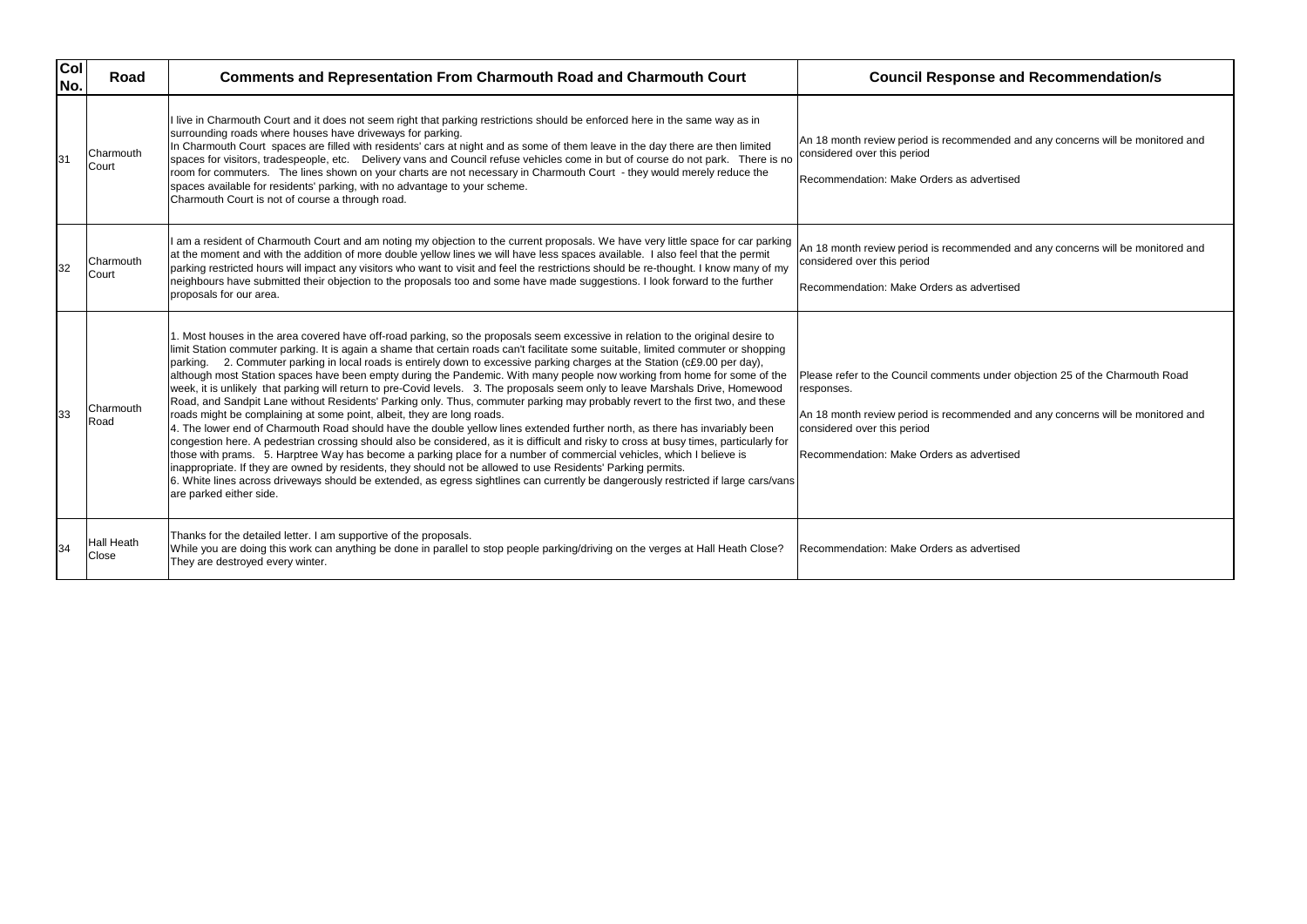| Col<br>No. | Road                 | <b>Comments and Representation From Faircross Way</b>                                                                                                                                                                                                                                                                                                                                                                                                                                                                                                                                                                                                                                                                                                                                                                                                                                                                                                                                                                                                                                                                                                                                                                                                                                                                                                                                                                                                                                                                                                                                                              | <b>Council Response and</b><br><b>Recommendation/s</b>                                                                                                                                                            |
|------------|----------------------|--------------------------------------------------------------------------------------------------------------------------------------------------------------------------------------------------------------------------------------------------------------------------------------------------------------------------------------------------------------------------------------------------------------------------------------------------------------------------------------------------------------------------------------------------------------------------------------------------------------------------------------------------------------------------------------------------------------------------------------------------------------------------------------------------------------------------------------------------------------------------------------------------------------------------------------------------------------------------------------------------------------------------------------------------------------------------------------------------------------------------------------------------------------------------------------------------------------------------------------------------------------------------------------------------------------------------------------------------------------------------------------------------------------------------------------------------------------------------------------------------------------------------------------------------------------------------------------------------------------------|-------------------------------------------------------------------------------------------------------------------------------------------------------------------------------------------------------------------|
|            | Faircross Way        | I and my wife are owners and residents of the property which is close to the junction with Charmouth Road. We have suffered over the last two years with<br>commuter parking near to our house, since the start of the ladder roads scheme for residents parking south of Sandpit Lane. The consultation for this scheme<br>did not include residents of our street and neighbouring streets although it should have been clear that these streets would have been impacted.<br>This problem has abated during the lockdown, but has recently restarted. We expect it to resume the full extent experienced previously, in due course.<br>We fully support the changes proposed in your recent letter and announcements, and would appreciate their introduction at the earliest opportunity.                                                                                                                                                                                                                                                                                                                                                                                                                                                                                                                                                                                                                                                                                                                                                                                                                      |                                                                                                                                                                                                                   |
|            | <b>Faircross Way</b> | Thank you for the consultation document. We only have one comment. Other than the double yellow lines at the junctions, we do not see the point in carrying out An 18 month review period is recommen<br>any of the other proposed works. The proposals were drawn up in 2019 in response to parking close to junctions, particularly the one between Charmouth Road<br>and Sandpit lane (which was relevant to us). It is now 2021 and the situation is completely different. The parking was predominantly due to commuters. The<br>commuting numbers are vastly reduced and will probably remain so. The whole area will have parking restrictions in place at great expense for no reason<br>whatsoever. In these times of trying to conserve Council funds this seems a complete waste of money. We do not agree with it                                                                                                                                                                                                                                                                                                                                                                                                                                                                                                                                                                                                                                                                                                                                                                                      | and any concerns will be monitored and<br>considered over this period<br>Recommendation: Make Orders as adve                                                                                                      |
|            | <b>Faircross Way</b> | As a result of Covid and the resulting change in commuter patterns the need for parking restrictions is no longer required. All the information collected on this<br>matter is out of date and no longer relevant to the current situation. Do not waste rate payers money on this project which could be better used in other places.                                                                                                                                                                                                                                                                                                                                                                                                                                                                                                                                                                                                                                                                                                                                                                                                                                                                                                                                                                                                                                                                                                                                                                                                                                                                             | An 18 month review period is recommen<br>and any concerns will be monitored and<br>considered over this period<br>Recommendation: Make Orders as adve                                                             |
|            | <b>Faircross Way</b> | In my opinion there is no parking issue on Faircross Way and therefore the double yellow lines and parking restrictions are unnecessary.                                                                                                                                                                                                                                                                                                                                                                                                                                                                                                                                                                                                                                                                                                                                                                                                                                                                                                                                                                                                                                                                                                                                                                                                                                                                                                                                                                                                                                                                           |                                                                                                                                                                                                                   |
|            | <b>Faircross Way</b> | We are in general agreement with the latest proposals that are a significant improvement on the previous proposals. However, we have the following comment:<br>We would strongly urge you not to install dotted white lines to indicate resident parking areas. By placing parking signs opposite these areas (i.e. areas<br>between the double yellow lines), there should be no need to also add dotted white lines. This situation applies in Monks Horton Way. Faircross Way is a<br>pleasant road, currently without any parking signs or lines on the road. Whilst we accept the new parking restrictions in principle and the need for double yellow<br>lines at the ends of the road, we really want to avoid any (unnecessary) additional lines that look unsightly and spoil the current appearance of the road.                                                                                                                                                                                                                                                                                                                                                                                                                                                                                                                                                                                                                                                                                                                                                                                         | Unfortunately due to the nature and size<br>area, we have no option but to include pa<br>markings and signs. This is of course<br>regrettable but the legislation is clear in v<br>you can and cannot omit lines. |
| 6          | <b>Faircross Way</b> | I support your plan.<br>It's clear that action needs to be taken on Charmouth Road for safety reasons. The issue was worse pre-Covid, but traffic levels are gradually increasing again<br>and the problems have reappeared. If you fix that problem but then don't take action on Faircross Way, which joins it, then we will soon be parked up both sides<br>and the road will become a dangerous tunnel. That's a problem you've managed to get rid of on other streets, but you will just displace it to ours if we are not<br>included in the scheme. So I think your action is necessary (and also sufficient). I have heard one or two people say that actions are no longer necessary<br>because of reduced traffic post Covid. I don't agree with that view. I think traffic is already coming back (witness the Charmouth situation) and as life hopefully<br>returns to more like normal, it will only increase. If we miss this chance to act, we'll in due course find ourselves with the same problems that originally resulted<br>in a survey of the residents in Faircross Way showing a strong majority for action. I would like to thank you also for taking on board feedback from the initial<br>consultation. In my response to that I argued that the original proposal of yellow line no parking on one side and mixed use/resident parking on the other was<br>unnecessarily severe and it would be sufficient to go with mixed use/resident parking on both sides. I notice that the scheme has been amended and has picked<br>up that suggestion. I'm really grateful that you listened. | An 18 month review period is recommen<br>and any concerns will be monitored and<br>considered over this period<br>Recommendation: Make Orders as adve                                                             |

|                              | <b>Council Response and</b><br><b>Recommendation/s</b>                                                                                                                                                                           |
|------------------------------|----------------------------------------------------------------------------------------------------------------------------------------------------------------------------------------------------------------------------------|
|                              |                                                                                                                                                                                                                                  |
| ad                           | out An 18 month review period is recommended<br>and any concerns will be monitored and<br>considered over this period<br>Recommendation: Make Orders as advertised                                                               |
|                              | An 18 month review period is recommended<br>and any concerns will be monitored and<br>considered over this period<br>Recommendation: Make Orders as advertised                                                                   |
|                              |                                                                                                                                                                                                                                  |
| ۱t:<br>w                     | Unfortunately due to the nature and size of the<br>area, we have no option but to include painted<br>markings and signs. This is of course<br>regrettable but the legislation is clear in when<br>you can and cannot omit lines. |
| in<br>les<br>ly<br>١d<br>ked | An 18 month review period is recommended<br>and any concerns will be monitored and<br>considered over this period<br>Recommendation: Make Orders as advertised                                                                   |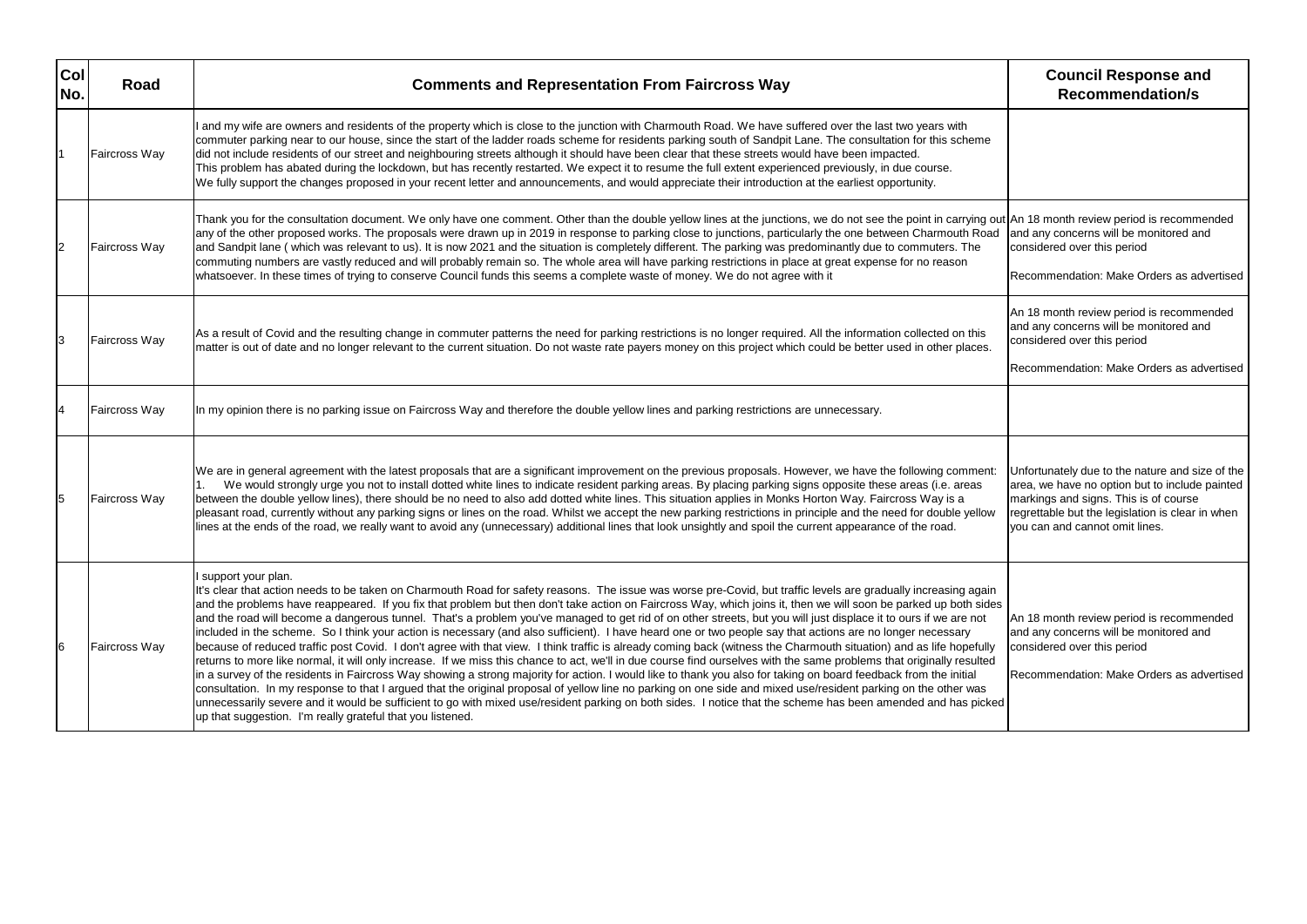| Col<br>No. | Road                 | <b>Comments and Representation From Faircross Way</b>                                                                                                                                                                                                                                                                                                                                                                                                                                                                                                                                                                                                                                                                                                                                                                                                                                                                                                                                                                                                                                                                                                                                                                                                                                                                                                                                                                                                                                                                                                                                                                                                                                                                                                                                    | <b>Council Response and</b><br><b>Recommendation/s</b>                                                                                                                     |
|------------|----------------------|------------------------------------------------------------------------------------------------------------------------------------------------------------------------------------------------------------------------------------------------------------------------------------------------------------------------------------------------------------------------------------------------------------------------------------------------------------------------------------------------------------------------------------------------------------------------------------------------------------------------------------------------------------------------------------------------------------------------------------------------------------------------------------------------------------------------------------------------------------------------------------------------------------------------------------------------------------------------------------------------------------------------------------------------------------------------------------------------------------------------------------------------------------------------------------------------------------------------------------------------------------------------------------------------------------------------------------------------------------------------------------------------------------------------------------------------------------------------------------------------------------------------------------------------------------------------------------------------------------------------------------------------------------------------------------------------------------------------------------------------------------------------------------------|----------------------------------------------------------------------------------------------------------------------------------------------------------------------------|
|            | <b>Faircross Way</b> | We live opposite one of the islands at the entrance to The Park. We see that outside our house you propose to paint double yellow lines but nothing around the<br>island, where as the other island at the opposite end of The Park has them. If the island is not to have double yellows around them, wouldn't it make more sense<br>to move the ones proposed outside our house to be around the island? We sincerely hope that you have marked double yellow lines in mistake outside our<br>property as Faircross Way is a very quiet road, especially at the weekends, and commuters have never tried to park outside our house, but to be fair we wouldn't<br>mind if they did. By having double yellow lines it feels like a sledge hammer to crack a nut as there will be no parking allowed even at the weekends when there<br>is hardly any traffic, teenagers and children play and skateboard in the road, it is so quiet! The proposed double yellow lines mean all our friends and family will<br>have to park outside other houses in the street, which isn't a major problem apart from for my 90 year old father but will annoy our neighbours unnecessarily.<br>Also meaning any tradesmen/workmen would not be able to park outside our property at anytime, forcing them to park outside our neighbours, causing potential<br>conflict.<br>We do appreciate that something needed to be done after the original fiasco which caused a knock on effect for certain residents and we supported some<br>measures but feel this is all getting out of hand. If you had just allowed parking on one side of every road you mention and double yellows at major junctions<br>there wouldn't be a problem and would remove the need for overregulation and expense for all. | Recommendation: Make Orders as adve                                                                                                                                        |
| 8          | Faircross Way        | As residents of Faircross Way we will restrict our comments to the impact of the proposals on that road.<br>We understand the need to introduce some parking restrictions on our road to curb commuter parking a result of restrictions nearer to the station and welcome<br>the provision of double yellow lines at the junctions of Faircross Way with both Charmouth Road and Homewood Road. However we doubt the need for any<br>other double yellow lines on the south side of Faircross Way (evens). The junctions between Faircross Way and The Park can hardly be described as busy. To<br>have double yellow lines outside our (and nearby properties) would make it difficult for visitors to park at other times eg evenings and weekends, which seems an recommended and any concerns will be<br>unnecessary inconvenience when we do not perceive there to be a problem at these junctions. We would suggest Zone MS apples to all of our side of the road.<br>Secondly, we think it would be beneficial to treat both islands at each of the two entrances to The Park the same with both having double yellow lines being<br>provided rather than just at the eastern junction. We had previously highlighted both points at the last consultation and if there are reasons behind why they have Recommendation: Make Orders as adve<br>not been addressed it would be helpful to be advised.                                                                                                                                                                                                                                                                                                                                                                             | The proposals are intended to deal with a<br>displacement as well as existing issues.<br>However, An 18 month review period is<br>monitored and considered over this peric |

|                                         | <b>Council Response and</b><br><b>Recommendation/s</b>                                                                                                                                                                                                                  |
|-----------------------------------------|-------------------------------------------------------------------------------------------------------------------------------------------------------------------------------------------------------------------------------------------------------------------------|
| ١ė<br>ารe<br>dn't<br>ere<br>ill<br>tial | Recommendation: Make Orders as advertised                                                                                                                                                                                                                               |
| ıе<br>ō<br>ıd.<br>ave                   | The proposals are intended to deal with any<br>displacement as well as existing issues.<br>However, An 18 month review period is<br>s an recommended and any concerns will be<br>monitored and considered over this period<br>Recommendation: Make Orders as advertised |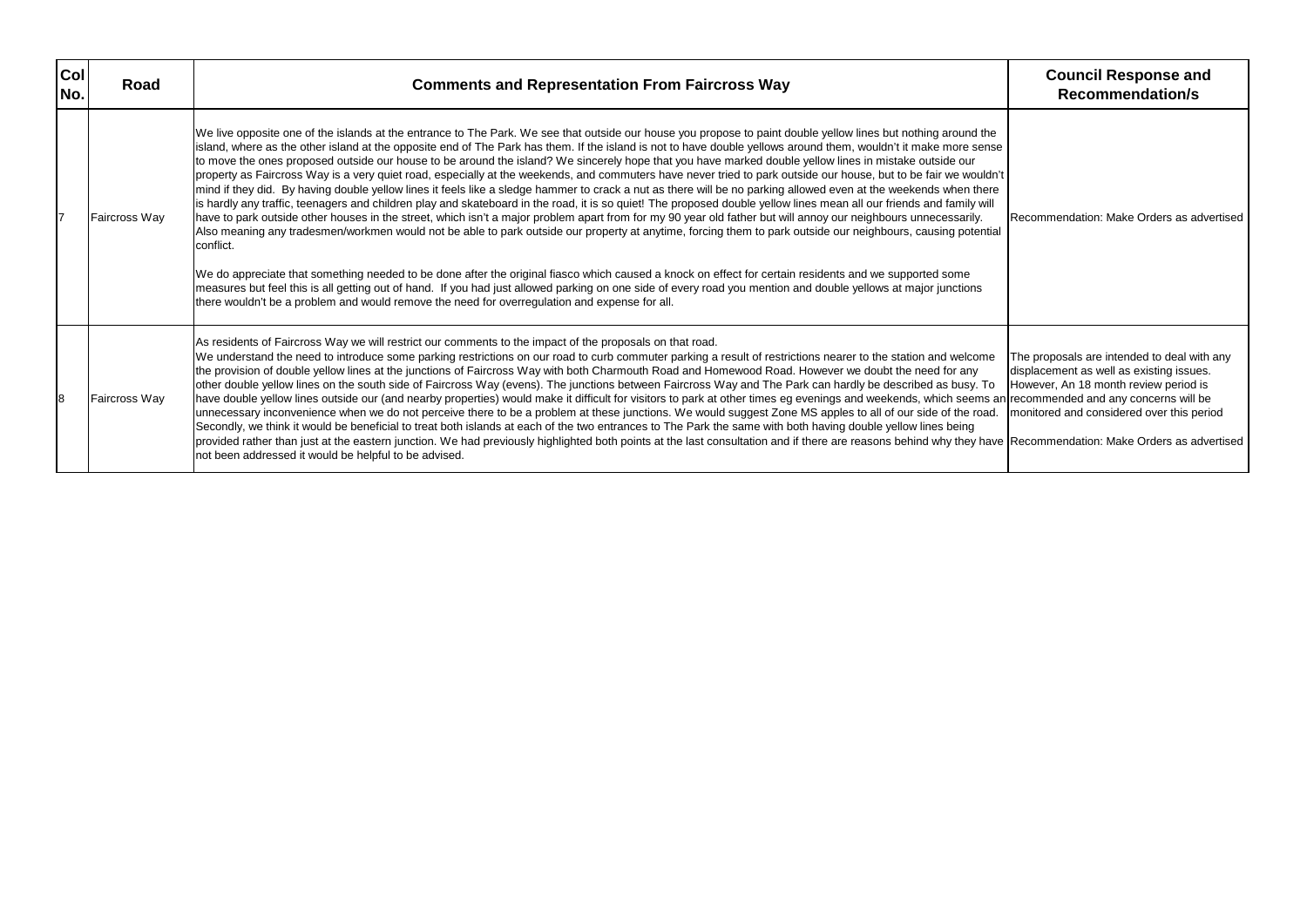| Col<br>No. | Road                       | <b>Comments and Representation From Gurney Court Road</b>                                                                                                                                                                                                                                                                                                                                                                                                                                                                                                                                                                                                                                                                                                                                                                                                                                                                                                                                                                                                                                                                                                                                                                                                                                                                                                                                                                                                                                                                                                                                                                                                                                                                                                                                                                                                                                                                                                                                                                                                                                                                                                                                                                                                                                                                                                                                                                                                                                                                                                                                                                                                                                                                                                                                                                                                                                                                                                                                                                                                                                                                                                                                                                                                                                                                                                                                                                                                                                                                                                                                                                                                                                                                                                                                                                                                                                                                                        | <b>Council Response and Recommendation/s</b>                                                                                                                                                                                                                                                                                                                                                                                                                                                                                                                                                                                                                                                                      |
|------------|----------------------------|--------------------------------------------------------------------------------------------------------------------------------------------------------------------------------------------------------------------------------------------------------------------------------------------------------------------------------------------------------------------------------------------------------------------------------------------------------------------------------------------------------------------------------------------------------------------------------------------------------------------------------------------------------------------------------------------------------------------------------------------------------------------------------------------------------------------------------------------------------------------------------------------------------------------------------------------------------------------------------------------------------------------------------------------------------------------------------------------------------------------------------------------------------------------------------------------------------------------------------------------------------------------------------------------------------------------------------------------------------------------------------------------------------------------------------------------------------------------------------------------------------------------------------------------------------------------------------------------------------------------------------------------------------------------------------------------------------------------------------------------------------------------------------------------------------------------------------------------------------------------------------------------------------------------------------------------------------------------------------------------------------------------------------------------------------------------------------------------------------------------------------------------------------------------------------------------------------------------------------------------------------------------------------------------------------------------------------------------------------------------------------------------------------------------------------------------------------------------------------------------------------------------------------------------------------------------------------------------------------------------------------------------------------------------------------------------------------------------------------------------------------------------------------------------------------------------------------------------------------------------------------------------------------------------------------------------------------------------------------------------------------------------------------------------------------------------------------------------------------------------------------------------------------------------------------------------------------------------------------------------------------------------------------------------------------------------------------------------------------------------------------------------------------------------------------------------------------------------------------------------------------------------------------------------------------------------------------------------------------------------------------------------------------------------------------------------------------------------------------------------------------------------------------------------------------------------------------------------------------------------------------------------------------------------------------------------------|-------------------------------------------------------------------------------------------------------------------------------------------------------------------------------------------------------------------------------------------------------------------------------------------------------------------------------------------------------------------------------------------------------------------------------------------------------------------------------------------------------------------------------------------------------------------------------------------------------------------------------------------------------------------------------------------------------------------|
|            | <b>Gurney Cour</b><br>Road | As far as we can see the Council has seriously lost the plot.<br>If will start by reminding you of the PROBLEM. St Albans and its surrounding villages have a large commuter population. The commuters need<br>somewhere to park and not all can afford the high cost of the station car parks. The effective banning of commuter cars from parking in the "Ladder<br>Roads" simply led to commuters parking further out and hence parking in what you have called the "New Zone MS". Our road, Gurney Court Road,<br>suffered particularly badly. We had cars parked very tight up to either side of our crossover with a car parked opposite. This made it very<br>dangerous since in reversing out of our driveway you simply could not see in either direction and there was little room to manoeuvre. This was all<br>against a background of there being virtually no cars parked in the ladder roads during the day with many, many spaces simply being left empty.<br>The SOLUTION should be to share out commuter parking between the ladder roads and the New Zone MS so that every road has some parking<br>available to commuters and some for residents. This is why we say the council has lost the plot since the latest proposal takes no account of the<br>eeds of commuters. On street parking is a resource for the whole community.<br>1. We have not seen hide nor hair of a commuter car since March 2020. There is therefore absolutely no current need for any<br>In any event:-<br>parking restrictions. There are currently no problems that need fixing. Any restrictions should only be implemented once commuter parking returns<br>to pre-pandemic levels which, of course, it may never do. Any consultation, in the current circumstances, is vastly premature. 2. Why does the pay<br>period need to be two hours (11am to 1pm)? Why cannot it just be for, say, half an hour (11am to 11.30am)? 3.In the current circumstances this<br>whole exercise appears to be a total waste of time and resources which could, no doubt, be put to better use.<br>4. The timing of this consultation is appalling in that many affected people will be on holiday during the response period and will miss responding.<br>5. We think the long term effect of any restrictions will simply encourage people to eradicate front gardens in favour of hardstanding for cars. The<br>loss of planting should not be underestimated. 6. This just seems to be designed as a money making exercise and is simply not wanted by the<br>residents in this form.                                                                                                                                                                                                                                                                                                                                                                                                                                                                                                                                                                                                                                                                                                                                                                                                                                                                                                                                                                                                                                                                                                                                                                                                                                                                                                                                                                 | Please refer to the Council comments under objection 25 of the Charmouth Road responses.<br>An 18 month review period is recommended and any concerns will be monitored and considered over this period<br>Recommendation: Make Orders as advertised                                                                                                                                                                                                                                                                                                                                                                                                                                                              |
|            | Road                       | We live towards the south end of Gurney Court Road and have the following comments. We fully support the introduction of double yellow lines in the<br>places indicated In respect of the proposed "residents only parking" restriction between 11am and 1pm on weekdays, we believe it is too early yet to<br>judge whether this is still necessary: □ Certainly, if it hadn't been for the pandemic, we would be strongly supportive of this proposal, subject to our<br>additional comments below. However, parking in our road has not been a problem in the last 18 months. It may only be this autumn as employees<br>start to return to offices that we find out to what extent the parking problem returns or not, given possible permanent changes in working habits as a<br>result of the pandemic. □ We therefore suggest that it would be an irresponsible use of scarce council funds to implement a scheme at this stage<br>which may subsequently prove to be unnecessary, quite apart from the cost and inconvenience to residents and their visitors. Instead, we suggest that<br>the Council: o finalises the scheme so that it is "ready to go" at short notice if required undertakes regular monitoring meanwhile of the extent of any<br> parking problems in our Ward to determine whether and when the scheme might need to be implemented. □ These comments make the assumptior<br>that the proposed changes in Clarence Ward will have no knock-on impact on parking in Marshalswick South Ward. We are of course unable to verify<br>this as you have chosen not to tell us about the proposed changes in Clarence Ward. In the event that the parking problem does return in our Ward,<br>we broadly support the proposals as a "least of evils", with the aim of discouraging commuters etc from clogging up residential streets by parking<br>Gurney Court during the day, subject to the specific points below. 2 Proposed restriction window We host up to 9 people each Wednesday morning to play Bridge,<br>and have done so for many years. Some of our Bridge friends have difficulty walking.  Would it be possible please for the Gurney Court Road<br>restrictions to cover an afternoon slot – say 2pm to 4pm – rather than the 11am to 1pm period? This would have the added advantage of not<br>penalising residents' visitors during the peak lunch-time period. Number of visitor permits The document indicates a maximum of 180 resident<br>permits per year, or around 3.5 per week, which would not be enough for our Bridge visitors. In exceptional circumstances such as this, would it be<br>possible for us to purchase additional visitor permits should you decide to stick with the 11am to 1pm slot for our road? Elderly and disabled<br>residents Will there be any concessions for elderly or disabled residents who may require daily visits (e.g by carers) during the 11am to 1pm<br>restriction, and could therefore face an annual additional cost of nearly £500 over which they have no control? Bank holidays As the scheme is<br>aimed primarily at commuters using the St Albans City Station, it should not need to operate on bank holidays. This is also a time when residents may<br>well be entertaining extra visitors. Please would the Council agree and resolve as a matter of policy that parking restrictions in these areas will not be<br>enforced on Bank Holidays. Consultation process short-comings Finally, we would observe that the timing of this survey during the August holidays<br>is unfortunate. The failure to provide any outline details of the Clarence Ward proposals, which are not even accessible on the Council website, is also<br>thoroughly unhelpful, particularly as the parking problems in our Ward resulted from the introduction of the Clarence Ward scheme. This just creates<br>suspicion of a "divide and rule" approach. | We are aware of the changes as a result of the global pandemic. However, it would not be possible to consider putting any implementation on hold due to the possibility of<br>the issues not returning. We have to consider that it is more likely than not at this stage. If we stop the process and the issues return to the levels as before, it could be a<br>number of years and even more expense before any actions could be taken. However, An 18 month review period is recommended and any concerns will be monitored and<br>considered over this period<br>Recommendation: Make Orders as advertised                                                                                                   |
|            | Road                       | We feel nobody is listening to the residents that are, or will be affected by this proposed scheme and to date we have not found a single resident in our<br>area who wants these changes. Having looked thought the information provided it is incomplete and not<br>at all clear exactly what the proposals are. As an example not all affected roads are shown and maps vary in scale. We have not been provided with<br>Gurney Court now negligible as a large proportion of those commuters are able to work from home. This is unlikely to change significantly and therefore the parking<br>no longer presents a hazard. The parking of cars close to junctions (highlighted in a previous communication) has already been addressed by yellow<br>lines. These proposals are now completely unnecessary and we do not want resident permits or restrictions in our roads. If these proposals are<br>implemented then as an affected resident we will ultimately be paying<br>towards the implementation, the administration and also for parking permits. This is a waste of resources, particularly when our pavements have in the<br>last month been completely resurfaced with tarmac- this will have to be dug up to provide signage as seen in other local roads. We are copying this to<br>our local council representatives as a simple straw poll would show that these proposals go against the wishes of the majority of residents.                                                                                                                                                                                                                                                                                                                                                                                                                                                                                                                                                                                                                                                                                                                                                                                                                                                                                                                                                                                                                                                                                                                                                                                                                                                                                                                                                                                                                                                                                                                                                                                                                                                                                                                                                                                                                                                                                                                                                                                                                                                                                                                                                                                                                                                                                                                                                                                                                                                                                             | any tangible evidence or research that has led to these latest proposals. In the original survey the majority of residents did not want these changes but  We are aware of the changes as a result of the global pandemic. How<br>safety was cited as the reason for implementation. With the post covid-19 change in working practices the parking in our road (Gurney Court Road) is  the issues not returning. We have to consider that it is more likely tha<br>number of years and even more expense before any actions could be taken. However, An 18 month review period is recommended and any concerns will be monitored and<br>considered over this period<br>Recommendation: Make Orders as advertised |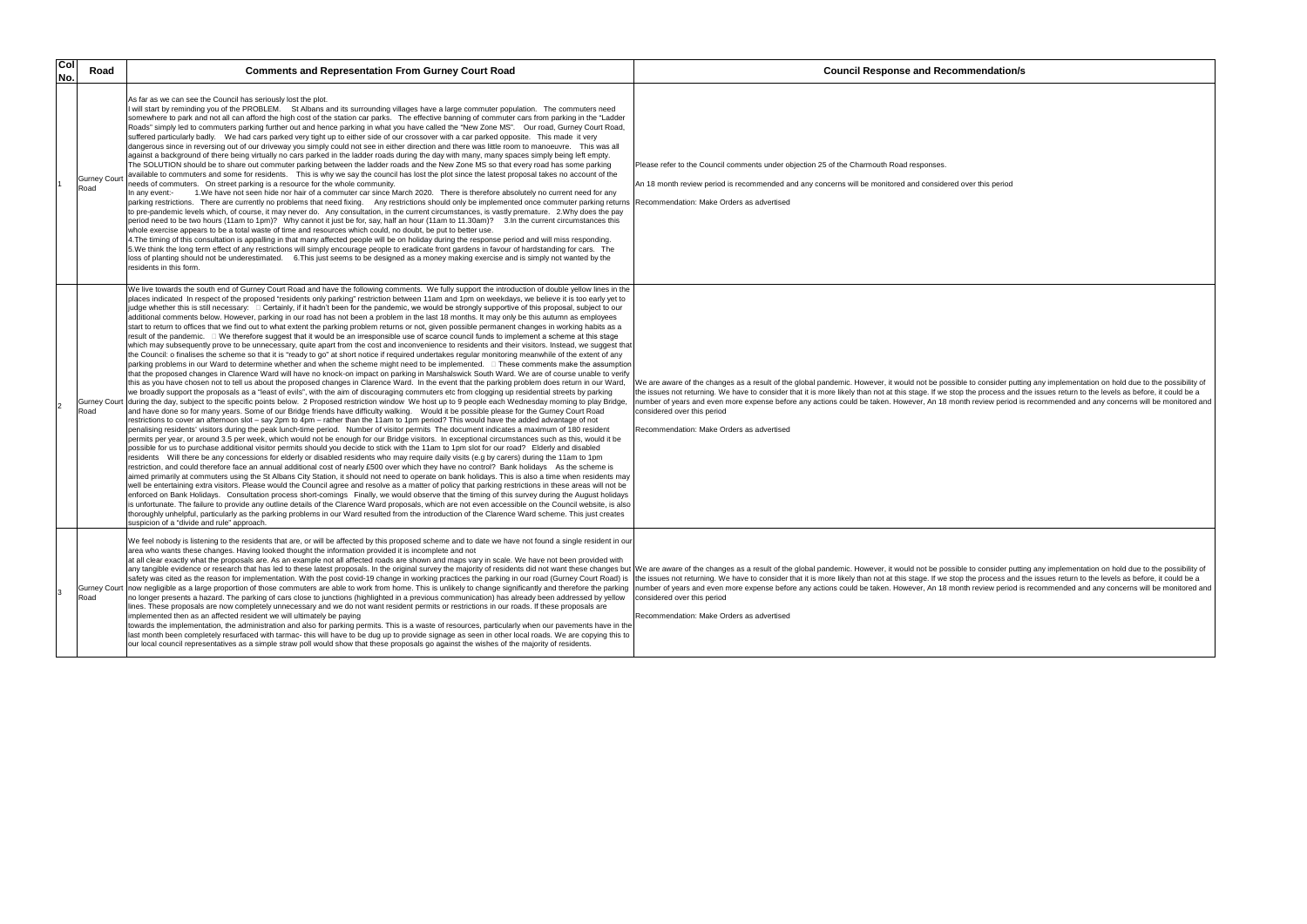| Col<br>No. | Road                        | <b>Comments and Representation From Gurney Court Road</b>                                                                                                                                                                                                                                                                                                                                                                                                                                                                                                                                                                                                                                                                                                                                                                                                                                                                                                                                                                                                                                                                                                                                                                                                                                                                                                                                                                                                                                                                                                                                                                                                                                                                                                                                                                                                                                                                                                                                                                                                                                                                                                                                                                                                                                                                                                                                                                                                                                                                                                                                                                                                                                                                                                                                                                                                                                                                                                                                                                                                                                                                                                                                                                                                                                                                                                                                                                                                                                                                                                                                                                                                                                                                                                                                                                                                                                                                                                                                                                                                                                                                                                                                                                                                                                                                                                                                                                                                                                                                                                                                                                                                                                                                                                                                                                                                                                                                                                                                           | <b>Council Response and Recommendation/s</b>                                                                                                                                                                                                                                                                                                                                                                                                                                                                                                                                                                                                                 |
|------------|-----------------------------|-----------------------------------------------------------------------------------------------------------------------------------------------------------------------------------------------------------------------------------------------------------------------------------------------------------------------------------------------------------------------------------------------------------------------------------------------------------------------------------------------------------------------------------------------------------------------------------------------------------------------------------------------------------------------------------------------------------------------------------------------------------------------------------------------------------------------------------------------------------------------------------------------------------------------------------------------------------------------------------------------------------------------------------------------------------------------------------------------------------------------------------------------------------------------------------------------------------------------------------------------------------------------------------------------------------------------------------------------------------------------------------------------------------------------------------------------------------------------------------------------------------------------------------------------------------------------------------------------------------------------------------------------------------------------------------------------------------------------------------------------------------------------------------------------------------------------------------------------------------------------------------------------------------------------------------------------------------------------------------------------------------------------------------------------------------------------------------------------------------------------------------------------------------------------------------------------------------------------------------------------------------------------------------------------------------------------------------------------------------------------------------------------------------------------------------------------------------------------------------------------------------------------------------------------------------------------------------------------------------------------------------------------------------------------------------------------------------------------------------------------------------------------------------------------------------------------------------------------------------------------------------------------------------------------------------------------------------------------------------------------------------------------------------------------------------------------------------------------------------------------------------------------------------------------------------------------------------------------------------------------------------------------------------------------------------------------------------------------------------------------------------------------------------------------------------------------------------------------------------------------------------------------------------------------------------------------------------------------------------------------------------------------------------------------------------------------------------------------------------------------------------------------------------------------------------------------------------------------------------------------------------------------------------------------------------------------------------------------------------------------------------------------------------------------------------------------------------------------------------------------------------------------------------------------------------------------------------------------------------------------------------------------------------------------------------------------------------------------------------------------------------------------------------------------------------------------------------------------------------------------------------------------------------------------------------------------------------------------------------------------------------------------------------------------------------------------------------------------------------------------------------------------------------------------------------------------------------------------------------------------------------------------------------------------------------------------------------------------------------------------------|--------------------------------------------------------------------------------------------------------------------------------------------------------------------------------------------------------------------------------------------------------------------------------------------------------------------------------------------------------------------------------------------------------------------------------------------------------------------------------------------------------------------------------------------------------------------------------------------------------------------------------------------------------------|
|            | <b>Gurney Court</b><br>Road | The main issues, pre COVID affecting unwelcome commuter parking in the roads north of Sandpit Lane were<br>Overall comments / Background<br>almost entirely driven by the imposition of restrictions in the Clarence Ward area, which displaced those seeking free parking (to avoid very high<br>charges in the underused car parks at St Albans City station). For commuters, paying in excess of £4000 per annum, further £1500 cost of taxed<br>income is quite clearly very high and not insignificant. Please note that under the present rail franchise system, (to be replaced by the Schapps -<br>Williams revue by a series of concessions) station car parking is not regulated in any way, and there has been an emphasis on train operators and<br>the effectively nationalised Network Rail to extract as much commercial revenue as possible from this activity. Whilst St Albans had a high percentage<br>of commuters and travellers walking or cycling to the station, the percentage of car journeys towards the stations has always been quite high, and<br>there is clearly some degree of "rail heading" from various parts of the city and district. You will probably have some idea (or someone should have)<br>of modal split between walking, cycling, bus and motorized access to the station. Having used these services since 1990, and having been<br>employed as professional railway manager for well over 3 decades, I have some knowledge of this, and in particular the compound passenger<br>growth on rail demand from St Albans City station. which until recently was a major driver in local modal journeys. Obviously - various Thameslink<br>route upgrades and the recent provision of high capacity rolling stock has emphasised this process. Generally, despite a very decent bus interchange<br>the use of bus transport to and from the station has never been very high. Impacts and observations on Gurney Court Road. The imposition of<br>restrictions, south of Sandpit Lane - despite an average walk time to the station of 17 or so mins, caused an immediate and very unwelcome surge of<br>commuter parking, often in badly parked cars intruding onto the modest verges and causing worrying issues of exiting drives, and in effect reducing<br>the road to a single lane. Sighting distances were reduced and compromised. This caused not only transit time issues, but issues for delivery vehicles An 18 month review period is recommended and any concerns will be monit<br>and the inevitable building and other vehicles , which though annoying, are usually of short term duration Difficult to prove, but from observation,<br>there grew some awkward "confrontations" from time to time, with an already poor level of road traffic civility even more challenged. The proposals<br>Marking junction areas with double yellow lines at junctions is very much welcomed. Residents only parking is (reluctantly) accepted, as the City has<br>effectively caused the problem, it has to be dealt with. Removal of pay by phone / and shared parking bays again is accepted. The financial balance<br>between commuters between paid for station parking / free on road parking / paying "something" to park is clearly something that is an individual<br>decision is quite easily made and "free and paying something" is a temptation for some. A discouragement policy seems therefore to be the better<br>option. Going forward There ca be some "harmless" parking south of Sandpit Lane on non through roads where some latitude could be allowed -<br>particularly where housing is on one side only and there is no real imposition on residents. A simple walk around can identify these "patches" and<br>could provide maybe 50 or 60 spaces. Whilst rail commuting from the station will probably take some years to reach pre March 2020 levels, it will (at<br>best industry estimates) - reach around 65% over the medium term. It is wise to consider this. I would suggest a review of the 11 am to 1 pm<br>timescales - to something like 10 am to 1400 pm as a "discouragement". Parking enforcement will be important, and I am sure many residents would<br>like to know how you propose to do this.? Not necessarily your concern, but with much reduced levels of rail usage (all day traffic is at best 50% at<br>the moment - with but a slow return to commuting) - there is clearly a significant loss of non rail revenue (parking) to train operators which are<br>presently picked up by central government. Nationally there is considerable sunk costs in underused car parks, and one would hope that some efforts<br>will be made to attract some parking off the streets to bespoke car parks, but it needs to be at affordable rates to maximise this. City and District<br>planning needs to be aware of, and perhaps encourage better use of these faculties that have been provided. | Please refer to the Council comments under objection 25 of the Charmouth Road responses. This response is relevant to some of the comments submitted.<br>Recommendation: Make Orders as advertised                                                                                                                                                                                                                                                                                                                                                                                                                                                           |
|            | <b>Gurney Court</b><br>Road | Your consultation process was triggered by the problem of all-day commuter parking impacting residents in streets within walking distance of the St<br>Albans City Station. This problem only ever affected a few houses at the Sandpit Lane end of Gurney Court Road. Since Covid there has been NO<br>PROBLEM due to a massive reduction in commuting. Following Covid and with changes in working practices due to increased working from home, it<br>is very unlikely that there will be any significant problem in the foreseeable future. I would, therefore strongly recommend that this proposal for<br>residents only parking, in as far as it relates to Gurney Court Road, is SHELVED FOR AT LEAST 5 YEARS and only readdressed if, by any chance,<br>the issue reappears after that time.                                                                                                                                                                                                                                                                                                                                                                                                                                                                                                                                                                                                                                                                                                                                                                                                                                                                                                                                                                                                                                                                                                                                                                                                                                                                                                                                                                                                                                                                                                                                                                                                                                                                                                                                                                                                                                                                                                                                                                                                                                                                                                                                                                                                                                                                                                                                                                                                                                                                                                                                                                                                                                                                                                                                                                                                                                                                                                                                                                                                                                                                                                                                                                                                                                                                                                                                                                                                                                                                                                                                                                                                                                                                                                                                                                                                                                                                                                                                                                                                                                                                                                                                                                                               | We are aware of the changes as a result of the global pandemic. However, it would not be possible to consider putting any implementation on hold due to the possibility of<br>the issues not returning. We have to consider that it is more likely than not at this stage. If we stop the process and the issues return to the levels as before, it could be a<br>number of years and even more expense before any actions could be taken. However, An 18 month review period is recommended and any concerns will be monitored an<br>considered over this period<br>Recommendation: Make Orders as advertised                                               |
|            | Road                        | I refer to proposed alterations in Gurney Court Road and the Marshalswick South Scheme. Firstly thank you for arranging the long overdue yellow lines<br>on the corner junctions to enforce compliance with the Highway Code.<br>Gurney Court the station. It seems likely that it may be many months/years before this may again becomes an issue in the future. Is it still valid to spend our money<br>now on line painting and on going staffing by a traffic warden when the parking here is already in effect residents only, with some extra parking by<br>contractors or welfare visitors? As many houses in this area have the drives to accommodate at least two cars, and therefore will not require a Parking<br>Permit how much profit do you anticipate from Visitor permits, limited third car permits and occasional parking fines? I believe the proposal should be<br>reconsidered for use in the future should it be required.                                                                                                                                                                                                                                                                                                                                                                                                                                                                                                                                                                                                                                                                                                                                                                                                                                                                                                                                                                                                                                                                                                                                                                                                                                                                                                                                                                                                                                                                                                                                                                                                                                                                                                                                                                                                                                                                                                                                                                                                                                                                                                                                                                                                                                                                                                                                                                                                                                                                                                                                                                                                                                                                                                                                                                                                                                                                                                                                                                                                                                                                                                                                                                                                                                                                                                                                                                                                                                                                                                                                                                                                                                                                                                                                                                                                                                                                                                                                                                                                                                                   | We are aware of the changes as a result of the global pandemic. However, it would not be possible to consider putting any implementation on hold due to the possibility of<br>As to the proposed Parking Schemes, I would suggest that the necessity for these has gone away along with the commuters travelling to London from  the issues not returning. We have to consider that it is more likely than n<br>number of years and even more expense before any actions could be taken. However, An 18 month review period is recommended and any concerns will be monitored an<br>considered over this period<br>Recommendation: Make Orders as advertised |
|            | Gurney Court<br>Road        | just received this petition request from the residents of 28 Gurney Court Road. As it regards the upcoming resident parking permit scheme in Gurney<br>Court Road, I'm submitting it as 'comments and objections' as per your letter from the 28th July. It is a detailed list and I would support the concerns<br>about provision for residents with complex needs, and the request for multiple carers' permits.                                                                                                                                                                                                                                                                                                                                                                                                                                                                                                                                                                                                                                                                                                                                                                                                                                                                                                                                                                                                                                                                                                                                                                                                                                                                                                                                                                                                                                                                                                                                                                                                                                                                                                                                                                                                                                                                                                                                                                                                                                                                                                                                                                                                                                                                                                                                                                                                                                                                                                                                                                                                                                                                                                                                                                                                                                                                                                                                                                                                                                                                                                                                                                                                                                                                                                                                                                                                                                                                                                                                                                                                                                                                                                                                                                                                                                                                                                                                                                                                                                                                                                                                                                                                                                                                                                                                                                                                                                                                                                                                                                                  | Please see the councils response in objection 11 of Gurney Court Road responses. This objection responds to the multi-signed Letter referenced. Recommendation: Make<br>Orders as advertised                                                                                                                                                                                                                                                                                                                                                                                                                                                                 |
|            | Gurney Court<br>Road        | Objection to the parking proposals to Marshalswick South Ward<br>Further to your letter dated 28 July 2021 I write to formally object to the proposals contained within your communication<br>Considering the impact of the COVID-19 pandemic on the working patterns of many people in the community, it is premature to believe that pre<br>pandemic travel routines will return to 'normal'. Transport, working from home and commuting will undoubtedly be different post pandemic and to push<br>on regardless with this parking scheme on old out dated information is hasty, irresponsible and a waste of money.<br>Surely the sensible thing to do is to postpone the plans until such time as the major impact of the pandemic on peoples working lives/commuting has<br>abated. If there is still considered to be a need to introduce parking restrictions at this time then the process can recommence. Otherwise the costs of<br>implementing a scheme that is potentially redundant before it is implemented will be a complete waste of tax payers money and a dereliction of your<br>duty as an officer of the Council. Whilst writing I feel it important to query the rationale for separating the two schemes of Marshalswick South Ward<br>and Clarence Ward. If it wasn't for the implementation of parking restriction in the Clarence Ward, which I question the need for, there would be no<br>need for any parking restriction in Marshalswick South Ward.                                                                                                                                                                                                                                                                                                                                                                                                                                                                                                                                                                                                                                                                                                                                                                                                                                                                                                                                                                                                                                                                                                                                                                                                                                                                                                                                                                                                                                                                                                                                                                                                                                                                                                                                                                                                                                                                                                                                                                                                                                                                                                                                                                                                                                                                                                                                                                                                                                                                                                                                                                                                                                                                                                                                                                                                                                                                                                                                                                                                                                                                                                                                                                                                                                                                                                                                                                                                                                                                                                                 | We are aware of the changes as a result of the global pandemic. However, it would not be possible to consider putting any implementation on hold due to the possibility of<br>the issues not returning. We have to consider that it is more likely than not at this stage. If we stop the process and the issues return to the levels as before, it could be a<br>number of years and even more expense before any actions could be taken. However, An 18 month review period is recommended and any concerns will be monitored an<br>considered over this period<br>Recommendation: Make Orders as advertised                                               |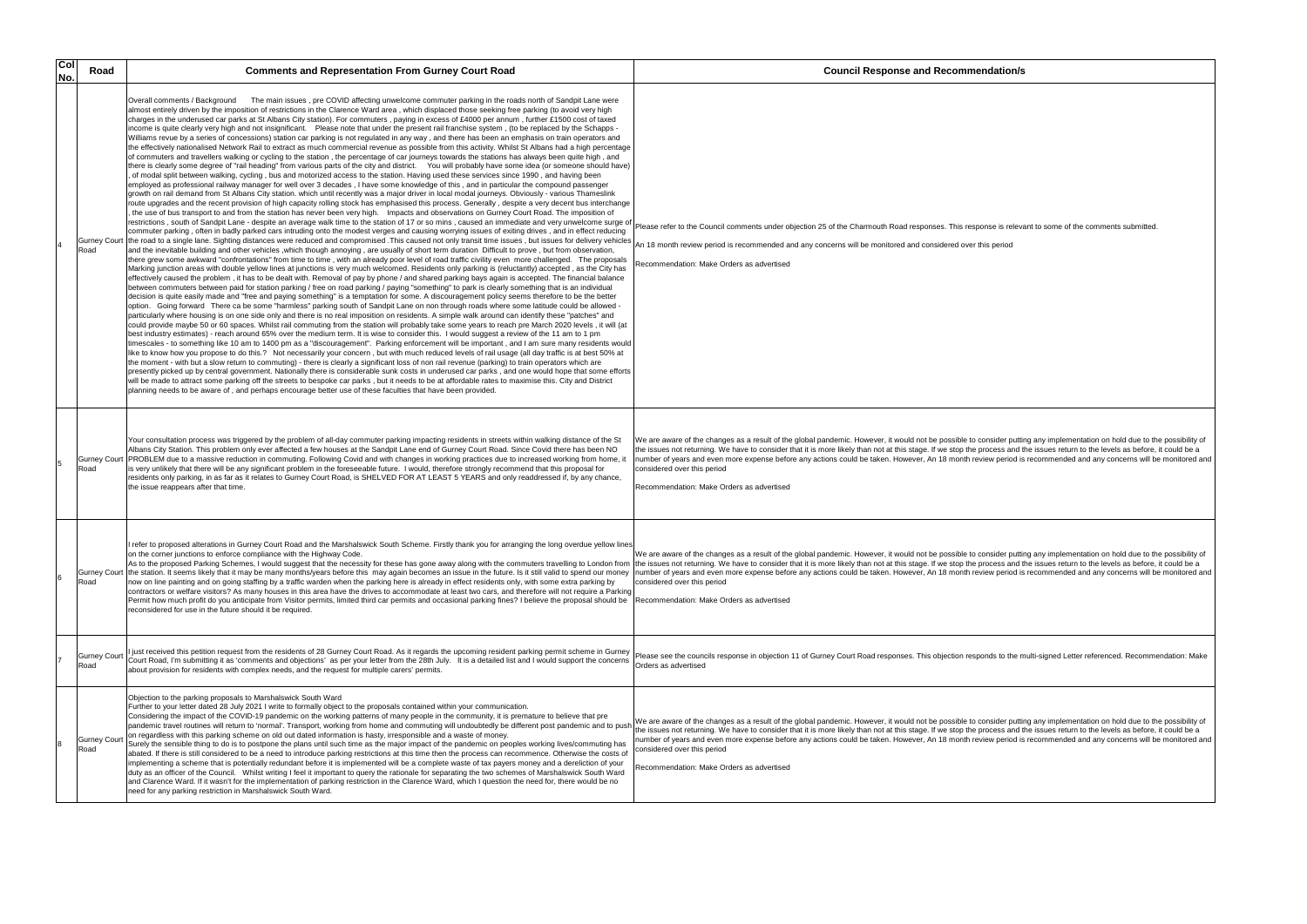| Col<br>No. | Road                        | <b>Comments and Representation From Gurney Court Road</b>                                                                                                                                                                                                                                                                                                                                                                                                                                                                                                                                                                                                                                                                                                                                                                                                                                                                                                                                                                                                                                                                                                                                                                                                                                                                                                                                                                                                                                                                                                                                                                                                                                                                                                                                                                                                                                                                                                                                                                                                                                                                                                                                                                                                                                                                                                                                                                                                                                                                                                                                                                                                                                                                                                                                                                                                                                                                                                                                                                                                                                                                                                                                                                                                                                                                                                                                                                                                                                                                                                                                                                                                                                                                                                                                                                                                                                                                                                                                                                                                                                                                                                                                                                                                                                                                                                                                                                                                                                                                                                                                                                                                                                                                                                                                                                                                                                                                                                                                                                                                                                                                                                                                                                                                                                                                                                                                            | <b>Council Response and Recommendation/s</b>                                                                                                                                                                                                                                                                                                                                                                                                                                                                                                                                                                                                                                                                                                                                                                                                                                                                                                                                                                                                                                                                                                                                                                                                                                                                                                                                                                                                                                                                                                                                                                                                                                                                                                                                                                                                                                                                                                                                                                                                                                                                                                                                                                                                                                                                                                                                                                                                                                                                                                                                                                                                                                                                                                                                                                                                                                                                                                                                                                                                                                                                                                                                                                                                                                                                                                                                                                                                                                                                                                                                                                                                                                                                                                                                                                                                                                                                                                                                                                                                                                                                                                                                                                                                                                                                                                                                                                                                                                                                                                                                                                                                                                                                                                                                                                                                                                                                                                                                                                                                                                                                                                                                                                                                                                                                                                                                                                                                                                                                                                                                                                                                                                                                                                                                                  |
|------------|-----------------------------|------------------------------------------------------------------------------------------------------------------------------------------------------------------------------------------------------------------------------------------------------------------------------------------------------------------------------------------------------------------------------------------------------------------------------------------------------------------------------------------------------------------------------------------------------------------------------------------------------------------------------------------------------------------------------------------------------------------------------------------------------------------------------------------------------------------------------------------------------------------------------------------------------------------------------------------------------------------------------------------------------------------------------------------------------------------------------------------------------------------------------------------------------------------------------------------------------------------------------------------------------------------------------------------------------------------------------------------------------------------------------------------------------------------------------------------------------------------------------------------------------------------------------------------------------------------------------------------------------------------------------------------------------------------------------------------------------------------------------------------------------------------------------------------------------------------------------------------------------------------------------------------------------------------------------------------------------------------------------------------------------------------------------------------------------------------------------------------------------------------------------------------------------------------------------------------------------------------------------------------------------------------------------------------------------------------------------------------------------------------------------------------------------------------------------------------------------------------------------------------------------------------------------------------------------------------------------------------------------------------------------------------------------------------------------------------------------------------------------------------------------------------------------------------------------------------------------------------------------------------------------------------------------------------------------------------------------------------------------------------------------------------------------------------------------------------------------------------------------------------------------------------------------------------------------------------------------------------------------------------------------------------------------------------------------------------------------------------------------------------------------------------------------------------------------------------------------------------------------------------------------------------------------------------------------------------------------------------------------------------------------------------------------------------------------------------------------------------------------------------------------------------------------------------------------------------------------------------------------------------------------------------------------------------------------------------------------------------------------------------------------------------------------------------------------------------------------------------------------------------------------------------------------------------------------------------------------------------------------------------------------------------------------------------------------------------------------------------------------------------------------------------------------------------------------------------------------------------------------------------------------------------------------------------------------------------------------------------------------------------------------------------------------------------------------------------------------------------------------------------------------------------------------------------------------------------------------------------------------------------------------------------------------------------------------------------------------------------------------------------------------------------------------------------------------------------------------------------------------------------------------------------------------------------------------------------------------------------------------------------------------------------------------------------------------------------------------------------------------------------------------------------------------|-----------------------------------------------------------------------------------------------------------------------------------------------------------------------------------------------------------------------------------------------------------------------------------------------------------------------------------------------------------------------------------------------------------------------------------------------------------------------------------------------------------------------------------------------------------------------------------------------------------------------------------------------------------------------------------------------------------------------------------------------------------------------------------------------------------------------------------------------------------------------------------------------------------------------------------------------------------------------------------------------------------------------------------------------------------------------------------------------------------------------------------------------------------------------------------------------------------------------------------------------------------------------------------------------------------------------------------------------------------------------------------------------------------------------------------------------------------------------------------------------------------------------------------------------------------------------------------------------------------------------------------------------------------------------------------------------------------------------------------------------------------------------------------------------------------------------------------------------------------------------------------------------------------------------------------------------------------------------------------------------------------------------------------------------------------------------------------------------------------------------------------------------------------------------------------------------------------------------------------------------------------------------------------------------------------------------------------------------------------------------------------------------------------------------------------------------------------------------------------------------------------------------------------------------------------------------------------------------------------------------------------------------------------------------------------------------------------------------------------------------------------------------------------------------------------------------------------------------------------------------------------------------------------------------------------------------------------------------------------------------------------------------------------------------------------------------------------------------------------------------------------------------------------------------------------------------------------------------------------------------------------------------------------------------------------------------------------------------------------------------------------------------------------------------------------------------------------------------------------------------------------------------------------------------------------------------------------------------------------------------------------------------------------------------------------------------------------------------------------------------------------------------------------------------------------------------------------------------------------------------------------------------------------------------------------------------------------------------------------------------------------------------------------------------------------------------------------------------------------------------------------------------------------------------------------------------------------------------------------------------------------------------------------------------------------------------------------------------------------------------------------------------------------------------------------------------------------------------------------------------------------------------------------------------------------------------------------------------------------------------------------------------------------------------------------------------------------------------------------------------------------------------------------------------------------------------------------------------------------------------------------------------------------------------------------------------------------------------------------------------------------------------------------------------------------------------------------------------------------------------------------------------------------------------------------------------------------------------------------------------------------------------------------------------------------------------------------------------------------------------------------------------------------------------------------------------------------------------------------------------------------------------------------------------------------------------------------------------------------------------------------------------------------------------------------------------------------------------------------------------------------------------------------------------|
|            |                             | am afraid that many residents believe that the proposal simply addresses a problem which the Council itself created. More than that, that it<br>opportunistically turns the Council-created mess into a money-raising scheme. On that basis it would be far better to scrap the ladder scheme, identify<br>the problem and tackle it properly.                                                                                                                                                                                                                                                                                                                                                                                                                                                                                                                                                                                                                                                                                                                                                                                                                                                                                                                                                                                                                                                                                                                                                                                                                                                                                                                                                                                                                                                                                                                                                                                                                                                                                                                                                                                                                                                                                                                                                                                                                                                                                                                                                                                                                                                                                                                                                                                                                                                                                                                                                                                                                                                                                                                                                                                                                                                                                                                                                                                                                                                                                                                                                                                                                                                                                                                                                                                                                                                                                                                                                                                                                                                                                                                                                                                                                                                                                                                                                                                                                                                                                                                                                                                                                                                                                                                                                                                                                                                                                                                                                                                                                                                                                                                                                                                                                                                                                                                                                                                                                                                       | Please refer to the Council comments under objection 25 of the Charmouth Road responses.                                                                                                                                                                                                                                                                                                                                                                                                                                                                                                                                                                                                                                                                                                                                                                                                                                                                                                                                                                                                                                                                                                                                                                                                                                                                                                                                                                                                                                                                                                                                                                                                                                                                                                                                                                                                                                                                                                                                                                                                                                                                                                                                                                                                                                                                                                                                                                                                                                                                                                                                                                                                                                                                                                                                                                                                                                                                                                                                                                                                                                                                                                                                                                                                                                                                                                                                                                                                                                                                                                                                                                                                                                                                                                                                                                                                                                                                                                                                                                                                                                                                                                                                                                                                                                                                                                                                                                                                                                                                                                                                                                                                                                                                                                                                                                                                                                                                                                                                                                                                                                                                                                                                                                                                                                                                                                                                                                                                                                                                                                                                                                                                                                                                                                      |
|            | <b>Gurney Court</b><br>Road | As it stands, the Council should at the very least give residents a break by waiving the cost to them of parking in their own street.                                                                                                                                                                                                                                                                                                                                                                                                                                                                                                                                                                                                                                                                                                                                                                                                                                                                                                                                                                                                                                                                                                                                                                                                                                                                                                                                                                                                                                                                                                                                                                                                                                                                                                                                                                                                                                                                                                                                                                                                                                                                                                                                                                                                                                                                                                                                                                                                                                                                                                                                                                                                                                                                                                                                                                                                                                                                                                                                                                                                                                                                                                                                                                                                                                                                                                                                                                                                                                                                                                                                                                                                                                                                                                                                                                                                                                                                                                                                                                                                                                                                                                                                                                                                                                                                                                                                                                                                                                                                                                                                                                                                                                                                                                                                                                                                                                                                                                                                                                                                                                                                                                                                                                                                                                                                | An 18 month review period is recommended and any concerns will be monitored and considered over this period                                                                                                                                                                                                                                                                                                                                                                                                                                                                                                                                                                                                                                                                                                                                                                                                                                                                                                                                                                                                                                                                                                                                                                                                                                                                                                                                                                                                                                                                                                                                                                                                                                                                                                                                                                                                                                                                                                                                                                                                                                                                                                                                                                                                                                                                                                                                                                                                                                                                                                                                                                                                                                                                                                                                                                                                                                                                                                                                                                                                                                                                                                                                                                                                                                                                                                                                                                                                                                                                                                                                                                                                                                                                                                                                                                                                                                                                                                                                                                                                                                                                                                                                                                                                                                                                                                                                                                                                                                                                                                                                                                                                                                                                                                                                                                                                                                                                                                                                                                                                                                                                                                                                                                                                                                                                                                                                                                                                                                                                                                                                                                                                                                                                                   |
|            |                             | Further, double yellow lines should be staggered on either side of the road to prevent 'tunnelling'. We have seen what happens when cars are parked<br>all the way on both sides, effectively leaving stretches of single track road - aggressive stand-offs between drivers anxious about catching their trains.                                                                                                                                                                                                                                                                                                                                                                                                                                                                                                                                                                                                                                                                                                                                                                                                                                                                                                                                                                                                                                                                                                                                                                                                                                                                                                                                                                                                                                                                                                                                                                                                                                                                                                                                                                                                                                                                                                                                                                                                                                                                                                                                                                                                                                                                                                                                                                                                                                                                                                                                                                                                                                                                                                                                                                                                                                                                                                                                                                                                                                                                                                                                                                                                                                                                                                                                                                                                                                                                                                                                                                                                                                                                                                                                                                                                                                                                                                                                                                                                                                                                                                                                                                                                                                                                                                                                                                                                                                                                                                                                                                                                                                                                                                                                                                                                                                                                                                                                                                                                                                                                                    | Recommendation: Make Orders as advertised                                                                                                                                                                                                                                                                                                                                                                                                                                                                                                                                                                                                                                                                                                                                                                                                                                                                                                                                                                                                                                                                                                                                                                                                                                                                                                                                                                                                                                                                                                                                                                                                                                                                                                                                                                                                                                                                                                                                                                                                                                                                                                                                                                                                                                                                                                                                                                                                                                                                                                                                                                                                                                                                                                                                                                                                                                                                                                                                                                                                                                                                                                                                                                                                                                                                                                                                                                                                                                                                                                                                                                                                                                                                                                                                                                                                                                                                                                                                                                                                                                                                                                                                                                                                                                                                                                                                                                                                                                                                                                                                                                                                                                                                                                                                                                                                                                                                                                                                                                                                                                                                                                                                                                                                                                                                                                                                                                                                                                                                                                                                                                                                                                                                                                                                                     |
| 10         | Gurney Court<br>Road        | Whilst these proposals would solve the issues we had pre pandemic, would it not be reasonable to wait and see what happens as "normal" life returns<br>before establishing a residents only parking scheme.<br>At the moment the commuters parking regularly could be counted on one hand which is clearly not a problem.                                                                                                                                                                                                                                                                                                                                                                                                                                                                                                                                                                                                                                                                                                                                                                                                                                                                                                                                                                                                                                                                                                                                                                                                                                                                                                                                                                                                                                                                                                                                                                                                                                                                                                                                                                                                                                                                                                                                                                                                                                                                                                                                                                                                                                                                                                                                                                                                                                                                                                                                                                                                                                                                                                                                                                                                                                                                                                                                                                                                                                                                                                                                                                                                                                                                                                                                                                                                                                                                                                                                                                                                                                                                                                                                                                                                                                                                                                                                                                                                                                                                                                                                                                                                                                                                                                                                                                                                                                                                                                                                                                                                                                                                                                                                                                                                                                                                                                                                                                                                                                                                            | We are aware of the changes as a result of the global pandemic. However, it would not be possible to consider puttir<br>the issues not returning. We have to consider that it is more likely than not at this stage. If we stop the process and tl<br>number of years and even more expense before any actions could be taken. However, An 18 month review period is<br>considered over this period<br>Recommendation: Make Orders as advertised                                                                                                                                                                                                                                                                                                                                                                                                                                                                                                                                                                                                                                                                                                                                                                                                                                                                                                                                                                                                                                                                                                                                                                                                                                                                                                                                                                                                                                                                                                                                                                                                                                                                                                                                                                                                                                                                                                                                                                                                                                                                                                                                                                                                                                                                                                                                                                                                                                                                                                                                                                                                                                                                                                                                                                                                                                                                                                                                                                                                                                                                                                                                                                                                                                                                                                                                                                                                                                                                                                                                                                                                                                                                                                                                                                                                                                                                                                                                                                                                                                                                                                                                                                                                                                                                                                                                                                                                                                                                                                                                                                                                                                                                                                                                                                                                                                                                                                                                                                                                                                                                                                                                                                                                                                                                                                                                              |
|            | Gurney Court<br>Road        | Questions which the council must answer: We have experienced how badly Gurney Court Road was affected when proposals for roads south of<br>Sandpit Lane were implemented. Resident parking only was introduced and commuter parking was banned. Commuters migrated in force to Gurney<br>Court Road. Here there was no ban on parking and the sudden influx of commuters created dangerous and congested parking. The Equality Act<br>2010: The Equality Act 2010 legally protects people from discrimination. It is against the law to discriminate against anyone because of age and<br>disability and those dependent on carers. These people have 'protected characteristics'. Communities are protected from both direct and indirect<br>discrimination and should not be treated less favourably than others, including harassment and victimisation, violating a person's dignity and creating<br>an offensive environment around them. The Public Sector Equality Duty means that public bodies have to consider all individuals when carrying out<br>their work in shaping policy, in delivering services and in the duty to make reasonable adjustments in the interests of fairness and equality of<br>treatment. Questions which require answers: 1.Does the Council accept that they are required by law to comply with the provisions of the Equality<br>Act 2010 both in their public sector duty and in the letter and spirit of the Act ? The Equality Act 2010 replaced many previous equality laws with a<br>single Act. This has helped to simplify the law, remove inconsistencies, and make it a lot easier for organisations and individuals to understand. It<br>strengthens the law tacking discrimination and inequality across all of the 'protected characteristics' set out in the Act. The Council is committed to<br>promoting equality and diversity and meeting its duties as a community leader, service provider and local employer. As part of the final process of all<br>our parking schemes, The Council must have due regard to the need to: •Eliminate unlawful discrimination, harassment, victimisation and any<br>other conduct prohibited by the Act. . Improve equality of opportunity between people who share a protected characteristic and people who do not<br>share it. •Foster good relations between people who share a protected characteristic and people who do not share it. 2. What does the council have<br>to say to explain the differences in treatment between the roads south of sandpit lane (almost empty of parked cars and residents' only parking) and<br>Gurney Court Road north of Sandpit lane (no ban on parking and dangerous and congested parking by commuters). 3.Does the council put the<br>interests of non-residents against the interests of residents when the council has the prospect of financial gain? 4. What has the council done to<br>gather information about residents who have 'protected characteristics'? 5.Why have the council decided to make residents pay for visitor<br>permits? A disabled resident needing 3 carer visits per day for every day of the year could face a bill of about £500 for visitor permits. 6.It is a humar<br>right to have visits from friends and family, from medical practitioners, such as physiotherapists, hairdressers, cleaners etc. To have to pay for visitor<br>permits is an attack on individual people's health, welfare and damaging to mental health, ultimately an attack on their human rights. Each household<br>should have two medical and mental health permits provided at no cost. Does the council understand that their permits for visitors with costs means<br>less favourable treatment than others, violating a person's dignity and creating an offensive environment for their after months of lockdown and<br>isolation? 7.Why have the council decided that when the pandemic is over there will be a return to the world we knew before covid 19. We cannot<br>know what the future holds. Transport, working from home and commuting may have changed permanently. The present proposals are premature and means a possible number of years before any changes. This is one of the main reas<br>should be set aside until we know what will happen in the future. Is this not reasonable?<br>8. Why have the council chosen to present new<br>proposals in the middle of August when most people are on holiday and may not be able to participate in consultations? It is only reasonable to extend<br>the deadlines for reply by at least 2 weeks. 9. Why have the council not provided any information about what is happening in Clarence Ward to allow<br>comparison and informed opinion? 10.Why do we have no information about passing places on the maps? Is parking to be on both sides of the<br>11. What rights do residents have for parking outside the restricted hours 11am - 1pm<br>12. Could we please call on the Freedom<br>road?<br>of Information Act to have access to all the council's plans especially financial estimates for implementation, signage and the role of parking wardens<br>and fines, both expected income and final costs?<br>13. Why have the council decided to ruin the pleasant character of our residential road by<br>these proposals and downgraded the value of all our homes? | Note we have not been able to accept the 35 copies of the letter as a petition, this is because there is a legislative pr<br>must follow that process, we have included all 35 under this response to minimise the number of responses displaye<br>equality and diversity and meeting its duties as a community leader, service provider and local employer. In terms of<br>must consider the underlying fact that Highway is governed by various legislation including the Road Traffic Regulati<br>guidance. The Equality Act 2010 prohibits discrimination against people with the protected characteristics that are<br>applies to people in a range of circumstances, covering the provision of goods, facilities and services, the exercise o<br>associations. The Act also provides protection for people who are subjected to direct discrimination or harassment b<br>those protected characteristics. The Equality Act 2010 replaced many previous equality laws with a single Act. This l<br>and make it a lot easier for organisations and individuals to understand. It strengthens the law tacking discrimination<br>characteristics' set out in the Act.  When looking at the Highway and possible changes to the highway, the Council<br>characteristics within the Act 2010. This is documented within an appendix to the Councils final report, this appendix<br>Assessment. I would encourage residents to refer to this report for more information. 2. The Council has shown th<br>dealt with accordingly and within the legislative processes set down by central government and any associated servi<br>Marshalswick South Wards have looked at road safety, traffic flow and provision of parking for residents. At the same<br>part of our community.<br>3. It should be noted that the Council does not gain financially from residential parking schemes. In fact, the legislation<br>that Parking Authorities must not profit and that any surplus must be ringfenced back to Highway related projects. In<br>community groups including residents and non-residents as all these community groups are likely to also sit within th<br>Equalities act 2010. 4. The Council cannot undertake any research or conduct any surveys which specifically ask<br>circumstances. In addition, by doing so we would be in direct conflict with the equalities act as we would not be able<br>community groups including those using the highway that we have no contact information for. The Act also protects <sub>l</sub><br>and the Council could again be in violation of the act by conducting such a process.  In short, the Council must coi<br>that what ever actions are taken, they are able to provide evidence of How the changes will benefit, be enhanced an<br>5. A parking scheme must be self-funding; this is because they are not funded within the general funds. In addition, a<br>on the Highway, in general we chose to do so. However, there are times when that choice is made due to circumstar<br>disabilities. Therefore, our schemes offer permits for disabled drivers and disabled badge holders also have free pro<br>carers and health care workers. This information is available on our website and through our permit processing team<br>Act that we must have a vehicle, permit schemes do not stop residents from having visitors or health care workers vi<br>relating to our current environmental emergency, it is encouraged that we all make changes to how we chose to trav<br>ownership and encourage sustainable travel. However, there are provisions within parking schemes to assist resider<br>intending to resolve many safety concerns relating to parking issues. Whilst this may have depleted due to the globa<br>will be once and if people return to the old way of working. The issue is that the Council cannot decide based on wha<br>because any return to the parking as we had prior, would mean that the process, which is laid down in legislation, wo<br>These are not new proposals, they are amended from comments made by residents and presented as the final sche<br>this part of the process falls within the legislative boundaries, we can only advertise the making of the orders for a pe<br>is set within the legislation. The timing of the advert is purely in line with the process as it has unfolded. However, wit<br>considered an exceptional time. We also must consider that by accepting people take holidays as an exceptional ciro<br>year, otherwise we could be discriminating those that take holidays outside of the UK summer holidays. The number<br>relevant.<br>9. The Council have informed the Marshalswick South area of the proposals and within our letter we explained that tl<br>have been separated to ensure that the differing needs of the 2 areas are met accordingly. 10. We believe the m<br>residents know the roads in which they live. Unfortunately, if we were to map every driveway location as a passing po<br>100s of hours of officer time. 11. Essentially no road users have a right to park on the Highway. However, if there a<br>those times, residents can use the highway in the same way as they did before. However, some restrictions such as<br>information you request is detailed in the Councils final report which will be available on our website under the parkin<br>contacting us direct in the normal ways.<br>13. The Council must follow the legislation when implementing residen<br>schemes or road markings affect the value of a property. In fact, in many cases residents parking schemes have add<br>with some assurance that parking is available and removes many negative aspects that come with parking issues. N |

isider putting any implementation on hold due to the possibility of ocess and the issues return to the levels as before, it could be a ew period is recommended and any concerns will be monitored and

Note process in place already and residents and the Council<br>
As a period of the Council is committed to promoting<br>
The Council is committed to promoting in The Council is committed to promoting In terms of what actions are taken on the Highway, the Council fic Regulations Act 1984 and any subsequent legislation and tics that are specified in the Act. Protection from discrimination exercise of public functions, premises, work, education, and rassment because of their association with a person with any of e Act. This has helped to simplify the law, remove inconsistencies, scrimination and inequality across all of the 'protected he Council will consider how those changes affect all of the listed s appendix is called a Community and Equality Impact as shown that all parking issues across the City and District are ciated services. The consultations in both Clarence and At the same time, we have considered the impact on commute

he legislation which governs parking schemes specifically states projects. In direct response, the Council must consider all sit within the specific characteristic groups detailed within the ifically ask for residents to provide details of their personal not be able to conduct the same research or surveys with all so protects people from having to disclose their personal information and the Council must consider all of the Act 2010 characteristic groups to ensure hanced and how any negative impacts are minimised or eliminated 5. A parking scheme must be self-funding; this is because they are not funded within the general funds. In addition, as car owners we do not have the legitimate right to park on the to do solon to do solon are that choice the solon choice is due to circumstances out of our control. This includes those with ave free provisions with the badge. Other provisions are made for essing teams. This infortunately it is not within the Human Rights workers visiting their homes. During these times of uncertainty relation to travel. Parking schemes are designed to encourage less carrent environmental emergency. It is encourage less carrent make to travel. Parking schemes are to travel. Parking schemes are designed to encoural to tr ssist residents who do have certain needs to the global pandemic, we of course do not know what the outcom ised on what may or may not change at this time. This is mainly gislation, would need to start from the beginning. For residents this ation and recommendation of an 18-month review period. 8. a final scheme from the consultations previously undertaken. As ters for a period of 21 days. This is not a negotiable time frame as i lowever, with the current position on travel (at the time) it was not eptional circumstance, this would mean making such exceptions al he number of people who may or may not take holidays cannot be

ained that those changes had proceeded. However, the two areas lieve the maps are clear. However, we also must consider that i passing point, the maps would be more confusing and would take er, if there are no restrictions in place as is proposed outside of  $\frac{1}{10}$  as the double yellow lines, remain active 24/7  $\qquad$  12. The r the parking consultation page or residents can request a copy by ting residents parking schemes. There is no evidence that parking es have added to the value of properties as it provides residents g issues. Not least the environmental improvements.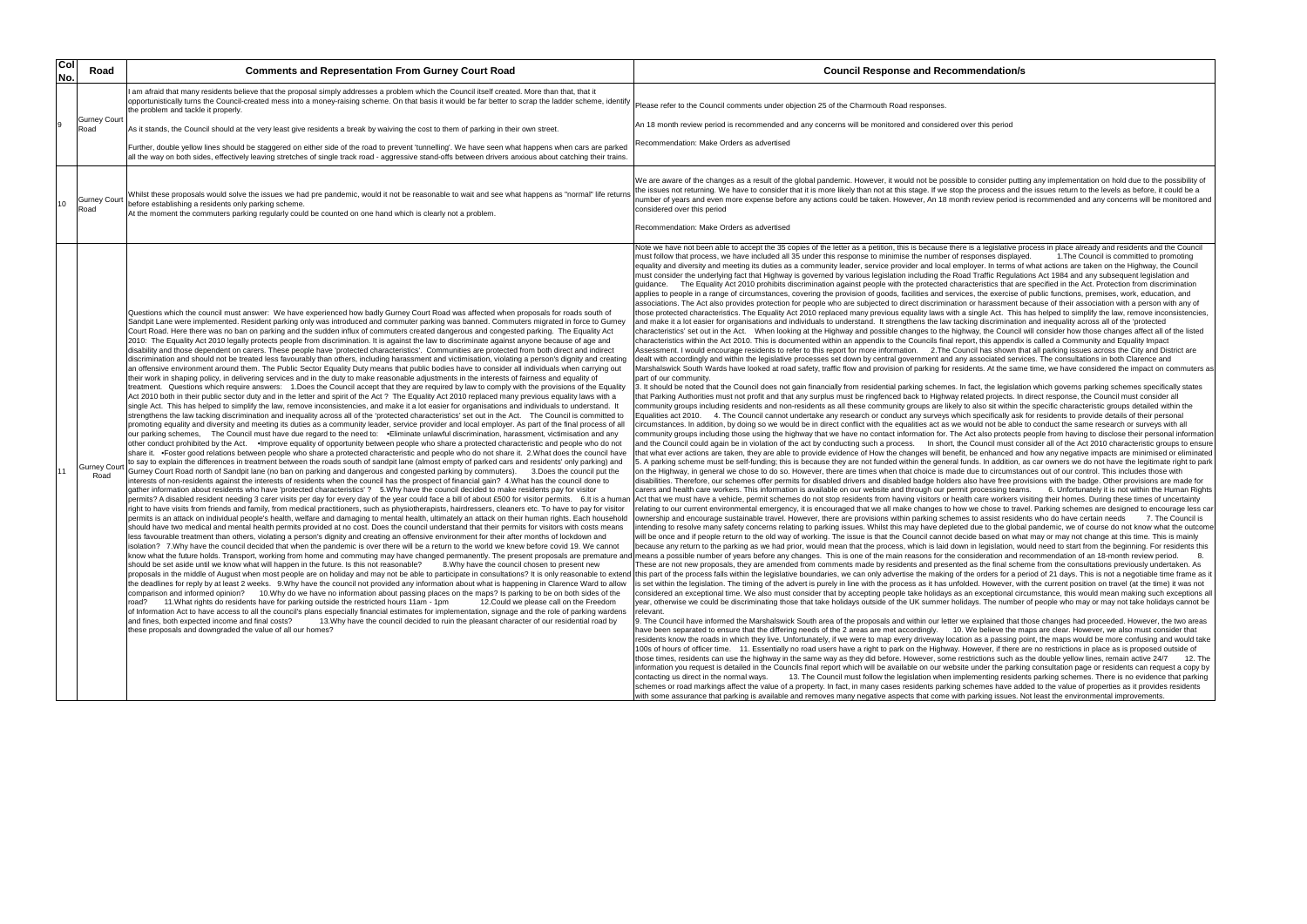There are no restrictions proposed in Homewood bad

There was no desire from the residents as a whole to be included. However, An 18 month review period is recommended and any concerns will be monitored and considered over this period

| Col<br>No.     | Road          | <b>Comments and Representation From Homewood Road</b>                                                                                                                                                                                                                                                                                                                                                                                                                                                                                                                                                                                                                                                                                                                                                                                                                                                                                                                                                                                                                                                                                                                                                                                                                                                                                                                                                                                                                                                                                                                                                                                                                                                                                                                                                                                                                                                                                                                                                                                                                                                                                                                                                                                                                                                                                                                                                                                                                                                                                                                                                                                                                                                                                                                                                                                                                                                                                                                                                                                                                                                                                                                                                                                                                                                                                                                                                                                                                                                                                                                                                                                                                                                                                                                                                                                                                                                                                                                                                                                |  |
|----------------|---------------|--------------------------------------------------------------------------------------------------------------------------------------------------------------------------------------------------------------------------------------------------------------------------------------------------------------------------------------------------------------------------------------------------------------------------------------------------------------------------------------------------------------------------------------------------------------------------------------------------------------------------------------------------------------------------------------------------------------------------------------------------------------------------------------------------------------------------------------------------------------------------------------------------------------------------------------------------------------------------------------------------------------------------------------------------------------------------------------------------------------------------------------------------------------------------------------------------------------------------------------------------------------------------------------------------------------------------------------------------------------------------------------------------------------------------------------------------------------------------------------------------------------------------------------------------------------------------------------------------------------------------------------------------------------------------------------------------------------------------------------------------------------------------------------------------------------------------------------------------------------------------------------------------------------------------------------------------------------------------------------------------------------------------------------------------------------------------------------------------------------------------------------------------------------------------------------------------------------------------------------------------------------------------------------------------------------------------------------------------------------------------------------------------------------------------------------------------------------------------------------------------------------------------------------------------------------------------------------------------------------------------------------------------------------------------------------------------------------------------------------------------------------------------------------------------------------------------------------------------------------------------------------------------------------------------------------------------------------------------------------------------------------------------------------------------------------------------------------------------------------------------------------------------------------------------------------------------------------------------------------------------------------------------------------------------------------------------------------------------------------------------------------------------------------------------------------------------------------------------------------------------------------------------------------------------------------------------------------------------------------------------------------------------------------------------------------------------------------------------------------------------------------------------------------------------------------------------------------------------------------------------------------------------------------------------------------------------------------------------------------------------------------------------------------|--|
|                |               | Please amend the proposed plan to protect the residents at the south end of HOMEWOOD ROAD. we are supportive of the efforts to address parking<br>concerns and improve visibility and safety at key intersections in Marshalswick South Ward, but we believe strongly that: 1. the combined impact of the<br>current proposals for Markshalswick South Ward and Clarence Ward will exacerbate problems already experienced at the south end of Homewood Road,<br>land<br>2. the proposal for the intersection of Homewood Road and Faircross Way will make the intersection more dangerous than today. These are discussed<br>further below, followed by recommendations to address our concerns.<br>The South-end of Homewood Road - Why punish these residents? The south-end of Homewood Road lacks road markings and at times already<br>experiences significant parking, traffic, and speeding problems that warrant attention. Residents have regularly suffered from cars blocking the road and<br>driveways on both sides, making it difficult or impossible at times to safely exit driveways. Parking at this end of Homewood Road has been modest during<br>most of the day, but it becomes unruly when non-religious events are held at the United Reform Church on the corner of Homewood Road and Sandpit Lane.<br>You propose to add restrictions on all the roads leading up to Homewood Road, but no restrictions on Homewood Road itself, other than changes to the<br>intersections with Faircross Way and Sandpit Lane. The proposals will of course push more cars to park on the south end of Homewood Road (from Sandpit<br>Lane to the Faircross Way junction) at all times of the day, as this will become nearest unrestricted parking to Verulam school and the railway station. Rather<br>than solve the parking issue you seek to address, we believe you will simply be pushing the problem to another neighbourhood (ours). It is unclear why you<br>would not afford the residents of this section of Homewood Road the same protections as houses on the adjacent blocks, but this seem inherently unfair<br>given that it will adversely impact residents on this street who bought homes without the inconvenience that will be created if these proposals proceed.<br>Homewood Road & Faircross Way, proposed double yellow lines - Increased risk of accidents<br>We are supportive of adding double yellow lines to this intersection. However, we believe the lines in your proposed drawing on the side of Homewood Road<br>opposite Faircross Way will actually increase rather than decrease the risk of accidents occurring at this junction. As shown, the double yellow lines lack<br>symmetry in relation to the intersection itself, favouring the upper end of Homewood Road at the expense of the south end. The plans will also eliminate<br>parking in front of three houses on this road (No's 20, 18, and 18A), which seems very unfair. They will also ensure that there is back-to-back parking on<br>what you propose to be a completely unrestricted section of road in front of No. 16 Homewood Road, which is also directly in front of our driveway on the<br>corner of this busy intersection. Emerging from our drive on this corner requires a great deal of caution owing to (i) the heavy use of this as a short-cut to<br>avoid the traffic light at Sandpit Lane and Marshalswick Drive, (ii) the excessive speeds that cars travel up this road, and (iii) the close proximity of our                                                                                                                                                                                                                                                                                                                                                                                                                                                                            |  |
|                | Homewood Road | driveway to intersection of Homewood Road and Faircross Way. Implementing the 28 July 2021 proposals will make emerging from our driveway even more<br>dangerous. At present, automobiles approach this intersection with a degree of caution, emerging slowly from Faircross Way onto Homewood Road as<br>they consider approaching traffic. Cars turning onto Homewood Road from Faircross Way are mindful of oncoming traffic, but show little consideration of the<br>possibility that automobiles will emerge onto this road from driveways, particularly those adjacent to the intersection. Indeed, entering Homewood Road from<br>our drive requires us to take account of traffic approaching from three directions (both directions of Homewood Road and turnings from Faircross Way),<br>whilst negotiating any cars parked directly across from our drive. The double yellow lines you propose at this intersection should make it easier for drivers to<br>see oncoming traffic when turning onto Homewood Road from Faircross Way, but this will also make these drivers more confident to proceed through the<br>intersection with greater pace as they turn onto Homewood Road and past our driveway just a few meters from the turning. It is also likely to increase the<br>confidence and speed of motorist coming down Homewood Road, as they will now have clearer sight of potential traffic emerging from Faircross Way.<br>Unfortunately, this combination will increase the likelihood of collision automobiles emerging from driveways, particularly ours and others close to the<br>intersection. Ironically, during the twenty five years that we have lived at 11 Homewood Road, we are not aware of a single traffic accident between cars<br>heading down Homewood Road and those turning from Faircross Way, but we have personally been involved in two accidents emerging from our drive, and<br>a number of near misses. So please don't make things more difficult and dangerous for us. We request the following amendments to plans for<br>Marshalswick South Ward plan 1. Extend parking restrictions (similar to those proposed for Faircross Way, Charmouth Road and Gurney Court Roads) to<br>the south-end of Homewood Road, 2. Extend or rebalance the proposed double yellow line running perpendicular to Faircross Way, so that the restrictions<br>will extend to the section of the road across us . 3. Do not eliminate the available parking in front of No's 20, 18 and 18A of Homewood Road. Lastly, a plea<br>regarding road safety. Over the last few decades Homewood Road has become a short-cut (often more an expressway) for those seeking to avoid the traffic<br>light at Sandpit Lane and Beechwood Drive. This has worsened considerably in recent years with increased car volumes heading up Sandpit Lane from the<br>town centre. Over the same period, we have also seen an influx of young families moving to this and the neighbouring roads, and a heavy stream of<br>pedestrians (young and old) and cyclists out and about on this and surrounding roads. As a result of these developments, we are very concerned that a<br>tragic accident is increasingly likely on Homewood Road. As noted above, the increased visibility at key intersections such as Faircross Way and Homewood<br>Road will no doubt embolden drivers to accelerate rather than calm their speeds. This may increase their mindfulness of oncoming vehicles but not<br>necessarily those emerging from driveways or travelling on bicycles or by foot, often accompanied by the family dog. Please don't make the likelihood of<br>tragedy greater. We propose that traffic calming measures (for example the installation of a few speed humps, or a raised intersection at Homewood Road<br>& Faircross Way) be incorporated into this plan or otherwise implemented in the near future to avoid a future tragedy in which life is needlessly but<br>irreparably damaged or lost. |  |
| $\overline{2}$ | Homewood Road | Re your parking consultation if I have understood the document correctly you have said that there will be no parking restrictions in Homewood Road, for<br>residents or visitors. If this is what you are saying then I agree. If you are saying there are to be restrictions of any sort I disagree.                                                                                                                                                                                                                                                                                                                                                                                                                                                                                                                                                                                                                                                                                                                                                                                                                                                                                                                                                                                                                                                                                                                                                                                                                                                                                                                                                                                                                                                                                                                                                                                                                                                                                                                                                                                                                                                                                                                                                                                                                                                                                                                                                                                                                                                                                                                                                                                                                                                                                                                                                                                                                                                                                                                                                                                                                                                                                                                                                                                                                                                                                                                                                                                                                                                                                                                                                                                                                                                                                                                                                                                                                                                                                                                                |  |

**Council Response and Recommendation/s**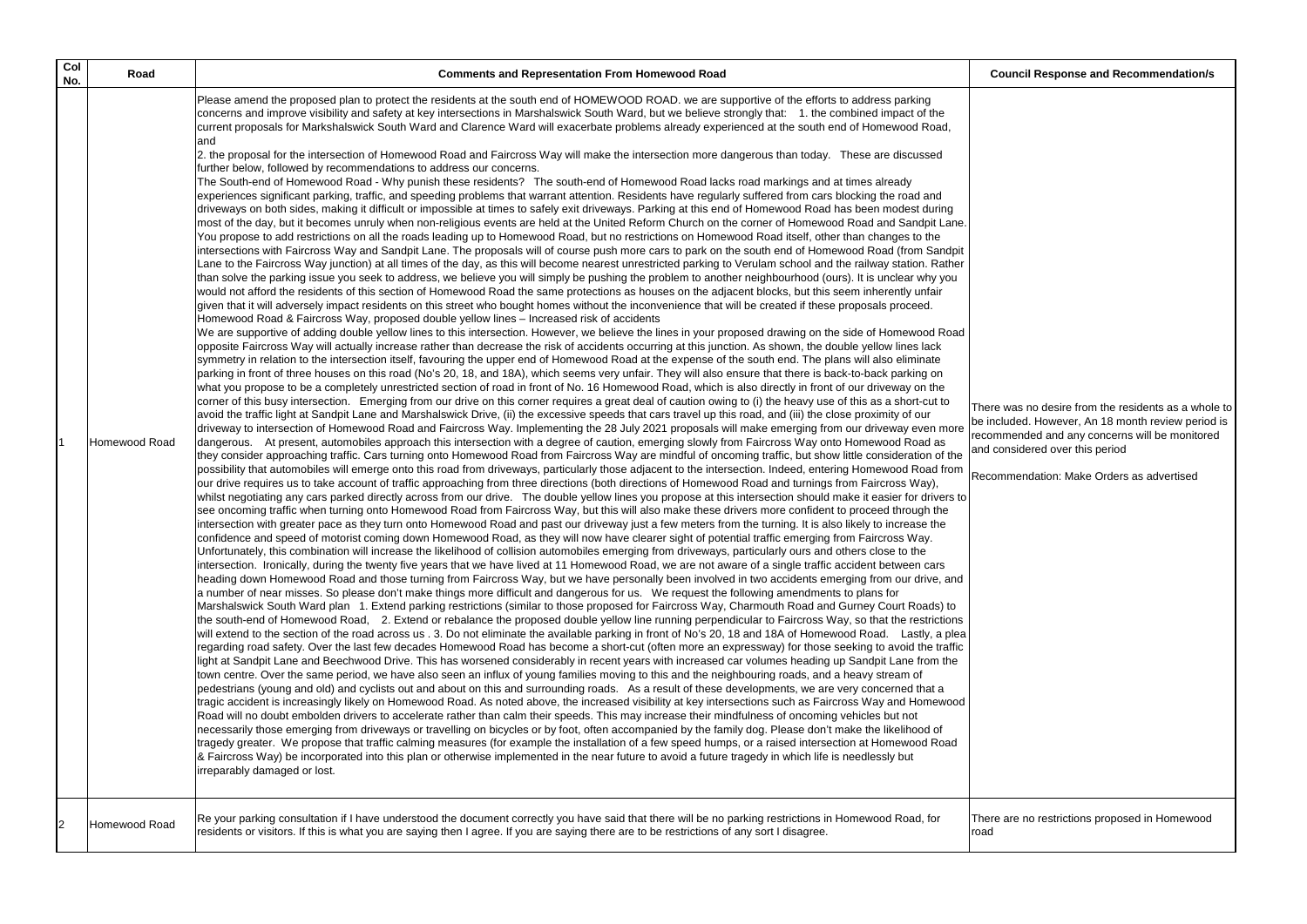18 month review period is recommended and any ncerns will be monitored and considered over this period

commendation: Make Orders as advertised

are aware of the changes as a result of the bal pandemic. However, it would not be possible consider putting any implementation on hold due he possibility of the issues not returning. We have consider that it is more likely than not at this stage. le stop the process and the issues return to the els as before, it could be a number of years and en more expense before any actions could be en. However, An 18 month review period is ommended and any concerns will be monitored considered over this period

commendation: Make Orders as advertised

| Col<br>No.     | Road          | <b>Comments and Representation From Homewood Road</b>                                                                                                                                                                                                                                                                                                                                                                                                                                                                                                                                                                                                                                                                                                                                                                                                                                                                                                                                                                                                                                                                                                                                                                                                                                                                                                                                                                                                                                                                                                                |                                                                              |
|----------------|---------------|----------------------------------------------------------------------------------------------------------------------------------------------------------------------------------------------------------------------------------------------------------------------------------------------------------------------------------------------------------------------------------------------------------------------------------------------------------------------------------------------------------------------------------------------------------------------------------------------------------------------------------------------------------------------------------------------------------------------------------------------------------------------------------------------------------------------------------------------------------------------------------------------------------------------------------------------------------------------------------------------------------------------------------------------------------------------------------------------------------------------------------------------------------------------------------------------------------------------------------------------------------------------------------------------------------------------------------------------------------------------------------------------------------------------------------------------------------------------------------------------------------------------------------------------------------------------|------------------------------------------------------------------------------|
| 3              | Homewood Road | We are emailing in response to the parking consultation for Marshalswick South Ward (dated 28th July 2021). As residents of Homewood Road, we strongly<br>oppose the proposal.<br>As we have set out in previous responses, the preferable response to the parking situation would be for the Council to address the high, monopolistic pricing<br>of car park spaces at St Albans City station. If that was addressed, the Council would not have to incur the costs of the parking restrictions you are<br>proposing in Marshalswick South Ward (MSW).<br>Assuming however that you intend to go ahead with parking restrictions on the roads in the MSW area, we support Homewood Road being included in the<br>list of roads to which parking restrictions would apply. It is inevitable that, under your proposal, a significant number of cars (for people using the train station An '<br>or Verulam school) will look to park on Homewood Road since they will be unable to do so on other roads in MSW. This just transfers the problem from<br>Clarence Ward, and other roads in MSW that have suffered with parking problems to Homewood Road. It seems completely unreasonable for Homewood<br>Road to be largely singled out to become the local car park for the area, particularly since parking problems already arise on the road when the United<br>Reformed Church holds a practice or event.<br>Based on our conversations and interactions with other residents on Homewood Road, we believe that a majority are opposed to Homewood Road being | Plea<br>obje<br>the<br><b>con</b><br>peri<br>Rec                             |
| $\overline{4}$ | Homewood road | treated differently to the other MSW roads that are in the parking restrictions and we would urge you therefore to include Homewood Road in the scheme,<br>with residents only parking at certain times.<br>The majority of parking on local streets related to this proposal are probably connected to station parking . Two points<br>1. this proposal should be postponed until the longer term effects of Covid on office working scan be determined. Currently trains are running largely quiet<br>and the parking at the station similarly quiet.<br>2.I note the price of parking has risen at the station recently from £7.60 to £8.70. This is probably main reason why some park on local streets. What control<br>has local council have on the car park charges. Does a local monopoly exist exasperated by local parking regulations? Legal case surely? Yellow lines to<br>avoid corner parking is welcome. I live in Homewood road and although annoying at times the street car parking related to services at Homewood Road can Jever<br>only be welcome. The church was there before most house owners bought their homes. Apart from normal church services it provides a venue for local<br>communities like choirs etc. These have to be encouraged. An article in the Times highlighted the increased income local councils generate from car parking reco<br>and schemes such as that proposed. Pushing ahead with this scheme supports the Times article.                                                                                    | We<br>glob<br>to c<br>to th<br>to c<br>If we<br>lleve<br>take<br>land<br>Rec |

### **Council Response and Recommendation/s**

ase refer to the Council comments under ection 25 of the Charmouth Road responses as Councils response is relevant to your comments.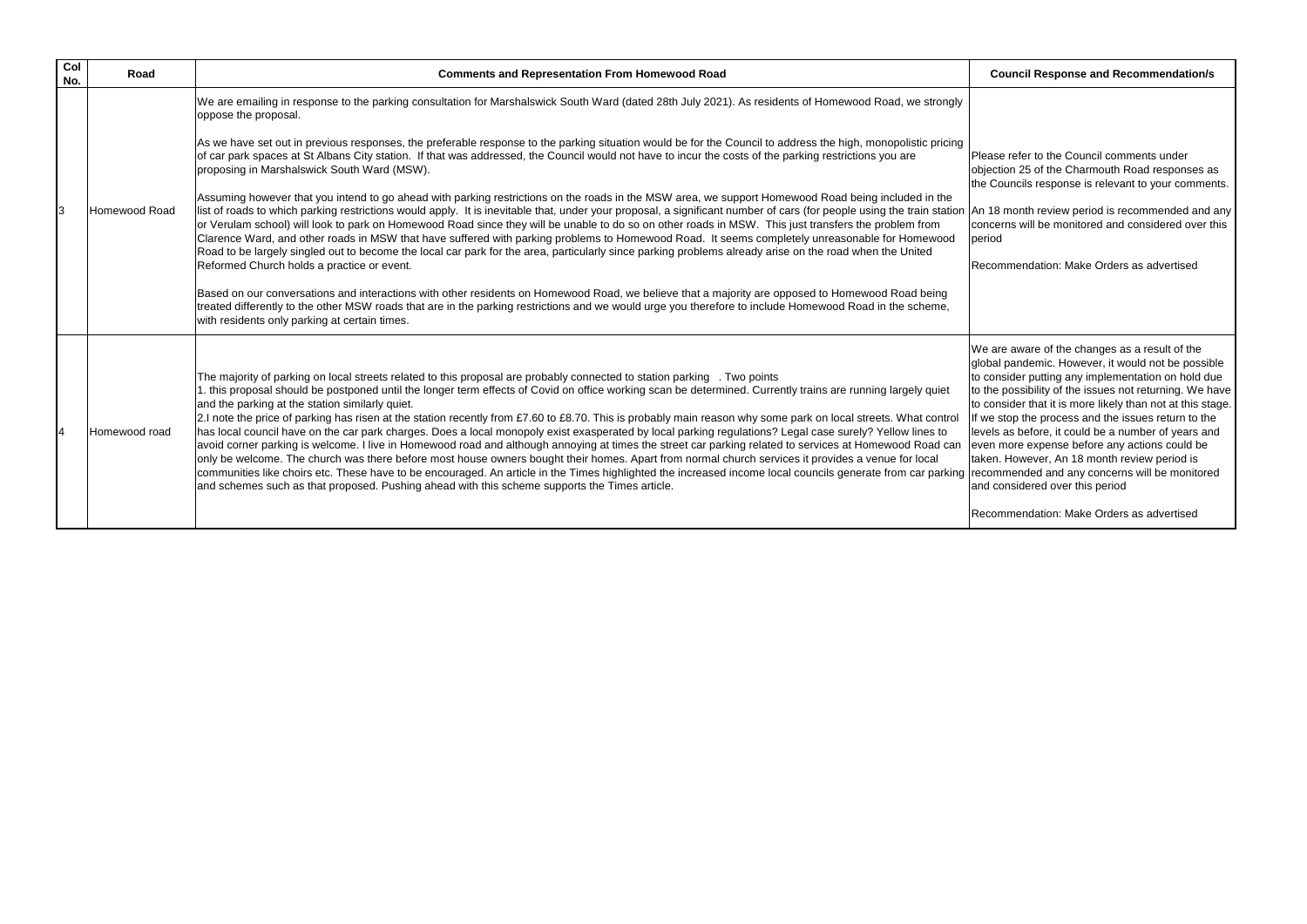| Col<br>No. | Road          | <b>Comments and Representation From Homewood Road</b>                                                                                                                                                                                                                                                                                                                                                                                                                                                                                                                                                                                                                                                                                                                                                                                                                                                                                                                                                                                                                                                                                                                                                                                                                                                                                                                                                                                                                                                                                                                                                                                                                                                                                                                                                                                                                                                                                                                                                                                                                                                                                                                                                                                                                                                                                                                                                                                                                                                                                                                                                                                                                                                                                                                                                                                           |                                   |
|------------|---------------|-------------------------------------------------------------------------------------------------------------------------------------------------------------------------------------------------------------------------------------------------------------------------------------------------------------------------------------------------------------------------------------------------------------------------------------------------------------------------------------------------------------------------------------------------------------------------------------------------------------------------------------------------------------------------------------------------------------------------------------------------------------------------------------------------------------------------------------------------------------------------------------------------------------------------------------------------------------------------------------------------------------------------------------------------------------------------------------------------------------------------------------------------------------------------------------------------------------------------------------------------------------------------------------------------------------------------------------------------------------------------------------------------------------------------------------------------------------------------------------------------------------------------------------------------------------------------------------------------------------------------------------------------------------------------------------------------------------------------------------------------------------------------------------------------------------------------------------------------------------------------------------------------------------------------------------------------------------------------------------------------------------------------------------------------------------------------------------------------------------------------------------------------------------------------------------------------------------------------------------------------------------------------------------------------------------------------------------------------------------------------------------------------------------------------------------------------------------------------------------------------------------------------------------------------------------------------------------------------------------------------------------------------------------------------------------------------------------------------------------------------------------------------------------------------------------------------------------------------|-----------------------------------|
| 5          | Homewood Road | am writing to object to the above parking proposal, previously named Ladder Roads scheme. I also suggest the Council fundamentally rethinks its parking<br>strategy. Each time parking restrictions are amended, the main impact is to move the (parking) problem on to another area/road(s).<br>My comments/observations:<br>1. If the proposal is to proceed, then Homewood Road should be added to the scheme:<br>a.I expect that a large number of Verulam students will choose to park in Homewood Road (seemingly the closest road to the school that is not included in<br>the proposed scheme) and walk circa 5 minutes, rather than pay to park and have a shorter walk. I say that given the fact that a large number of commuters<br>(pre-Covid) were willing to walk for 15 minutes to avoid a circa £8.00 daily charge.<br>b.I expect that some of the commuters currently parking in Faircross Way, Charmouth Road, Gurney Court Road, Lancaster Road et al will be prepared to<br>undertake a walk of an additional 5 minutes to park for free in Homewood Road. As they are currently undertaking a circa 15 minute walk to save circa £8.50 The<br>a day, it seems highly likely that some will undertake a circa 20 minute walk to avoid parking charges. Although there may be less commuter journeys post<br>Covid, it is inevitable that commuter parking will remain an issue.<br>c.Surely (under the current proposals) no commuter will pay to park in The Park or the far end of Charmouth Road/Gurney Court Road (included in the<br>proposed plan) given that (under the current plan) they can park in Homewood road which is as close/closer to the station. Similarly, no Verulam student can<br>be expected to pay to park in these roads If Homewood Road offers free parking and is closer to the school.<br>d. If Homewood Road is not included, the Parking Team can expect to receive a number of complaints and pressure to extend the scheme further. At<br>additional cost.<br>2.I am truly surprised with the details of the revised proposals. The council officers volunteered, at the open day held circa 18 months ago, that it was a<br>mistake to have not included Homewood Road in the initial draft. Nothing has changed since this time, other than the revised plan that deviates from the<br>information provided back in 2020.<br>It seems to me to be likely for you to receive a number of objections to be received from residents in Homewood Road with lower house numbers as they are<br>clearly going to be the most heavily impacted. I do not believe silence from Homewood Road residents living at higher numbers can be taken as a sign of<br>approval (i.e. if the proposal was to bring restrictions in for half of the road then the other half would likely be more vocal. | be i<br>reco<br>and<br>Rec        |
| 6          | Homewood Road | It is very difficult for the residents of Homewood Road to comment on the Council's proposals without knowing what is proposed for Woodstock Road North.<br>Most residents of Homewood Road don't want restrictions at the moment. However, if controls are introduced in Woodstock Road North, more people will<br>park in Homewood Road and residents are likely to change their minds about restrictions.<br>If restrictions are not introduced in Homewood Road it will be all the more important to have double yellow lines at the southern end of Homewood Road,<br>both at the junction with Sandpit Lane and by the traffic island. There would be no logical reason for having double yellow lines at every junction with Sandpit<br>Lane except Homewood Road. We were pleased that St Albans Council voted for 20 mph speed limits across the District. Since Hertfordshire County<br>Council are restricting funding for 20 mph limits, perhaps St Albans should approach the Government to fund Low Traffic Neighbourhoods in the District.                                                                                                                                                                                                                                                                                                                                                                                                                                                                                                                                                                                                                                                                                                                                                                                                                                                                                                                                                                                                                                                                                                                                                                                                                                                                                                                                                                                                                                                                                                                                                                                                                                                                                                                                                                                       | The<br>be i<br>reco<br>and<br>Rec |
|            | Homewood Road | we are pleased to note that double yellow lines are planned for the intersection of Faircross Way and Homewood Road. However it would seem logical for<br>double yellow lines also to be provided at the busy intersection with Sandpit Lane where there is also a traffic island to negotiate. In the same way the<br>corner at the North end of Homewood Road is usually taken fast by traffic entering the road from Marshals Drive and here double yellow lines would provide<br>greater safety.<br>We are surprised to see we are being asked to comment on the proposed traffic scheme without knowledge of the views of the residents of Woodstock Road be i<br>North as your reaction to their views may well further affect the management of traffic in Homewood Road.<br>It is noted that your proposals have taken no account of the affect on the South part of Homewood Road of the proposed parking restrictions in Faircross<br>Way.<br>It seems almost inevitable that as drivers return to working in London their cars will be parked in Homewood Road and Marshals Drive as these will be the<br>only roads without parking restrictions. We would therefore ask that that you consider providing at last some restricted parking in at least the South part of<br>Homewood Road.<br>We are pleased to note that it is intended to implement a 20 mph speed limit as this should contribute to greater road safety.                                                                                                                                                                                                                                                                                                                                                                                                                                                                                                                                                                                                                                                                                                                                                                                                                                                                                                                                                                                                                                                                                                                                                                                                                                                                                                                                                                                                         | <b>The</b><br>reco<br>land<br>Rec |

### **Council Response and Recommendation/s**

ere was no desire from the residents as a whole to included. However, An 18 month review period is ommended and any concerns will be monitored d considered over this period

commendation: Make Orders as advertised

ere was no desire from the residents as a whole to included. However, An 18 month review period is ommended and any concerns will be monitored considered over this period

commendation: Make Orders as advertised

 $\overline{B}$  ere was no desire from the residents as a whole to included. However, An 18 month review period is ommended and any concerns will be monitored considered over this period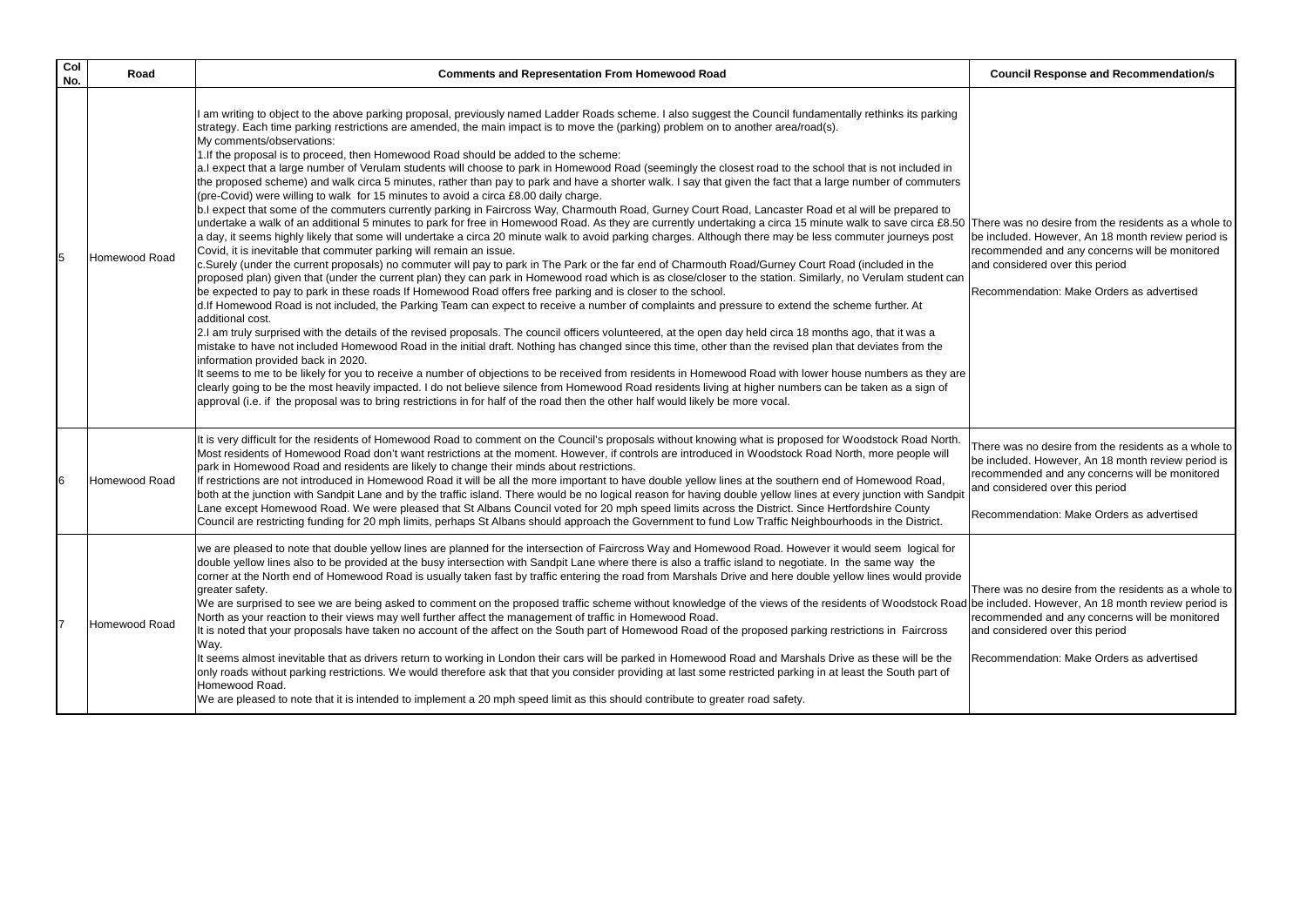$\overline{1}$  are was no desire from the residents as a whole to be included. However, An 18 month review period is recommended and any concerns will be monitored and considered over this period

ecommendation: Make Orders as advertised

ecommendation: Make Orders as advertised

| Col<br>No. | Road          | <b>Comments and Representation From Homewood Road</b>                                                                                                                                                                                                                                                                                                                                                                                                                                                                                                                                                                                                                                                                                                                                                                                                                                                                                                                                                                                                                                                                                                                                                                                                                                                                                                                                                                                                                                                                                                                                                                                                                                                                                                                                                                                                                                                                   |                                     |
|------------|---------------|-------------------------------------------------------------------------------------------------------------------------------------------------------------------------------------------------------------------------------------------------------------------------------------------------------------------------------------------------------------------------------------------------------------------------------------------------------------------------------------------------------------------------------------------------------------------------------------------------------------------------------------------------------------------------------------------------------------------------------------------------------------------------------------------------------------------------------------------------------------------------------------------------------------------------------------------------------------------------------------------------------------------------------------------------------------------------------------------------------------------------------------------------------------------------------------------------------------------------------------------------------------------------------------------------------------------------------------------------------------------------------------------------------------------------------------------------------------------------------------------------------------------------------------------------------------------------------------------------------------------------------------------------------------------------------------------------------------------------------------------------------------------------------------------------------------------------------------------------------------------------------------------------------------------------|-------------------------------------|
| 8          | Homewood Road | We are writing to express our deep disappointment that Homewood Road has been removed again from the proposed residents permits in the new<br>Marshalswick South Scheme.<br>We have written previously to express why we think this is absolutely the wrong thing to do and these reasons are set out in the email below. We were very<br>happy with the previous amendments to include Homewood Road in the scheme and cannot fathom why it has been removed again. We can only assume<br>there was a lack of support from those further up the road who are not affected by the dangerous church parking, or those who think the current situation with the current situation with the current situation with the curre<br>lack of commuters will prevail. It won't, and when life does return to normal for commuters, students are parking for Verulam School and church-goers are<br>parking even more on our road when Faircross Way is prohibited it will be an accident waiting to happen and it will be on your shoulders. Please don't let<br>this happen when it is so easily preventable. If you don't think there's a problem just come and observe the road for a few hours when there is an event on at<br>the church - if no-one from your department has done this I don't know how you can possibly proceed with these proposals.<br>Please PLEASE reconsider including Homewood Road in the scheme. It is crazy in the whole of this area to leave out just two roads - please just look at a<br>map! Marshalswick Lane is the logical boundary around all of these roads and they should all be treated the same way, or not at all. All you are doing is<br>moving the problem elsewhere - it is NOT a solution.<br>For what it's worth we are very happy with the proposed double yellow lines at the end of Faircross Way which are much needed and long overdue from a<br>safety point of view. | <b>I</b> rec<br>land<br><b>I</b> Re |
| Ι9         | Homewood Road | I object to the exclusion of Homewood Road from full implementation of the proposals. Implementing the proposal as currently set out will have serious<br>negative consequences for Homewood Road as a whole, seriously exacerbating the unsafe parking that already happens when the church near Sandpit<br>Road has an event on.<br>I believe the only way the scheme can safely proceed is with the full inclusion of Homewood Road and Marshalls Drive                                                                                                                                                                                                                                                                                                                                                                                                                                                                                                                                                                                                                                                                                                                                                                                                                                                                                                                                                                                                                                                                                                                                                                                                                                                                                                                                                                                                                                                              | IRe                                 |

### **Council Response and Recommendation/s**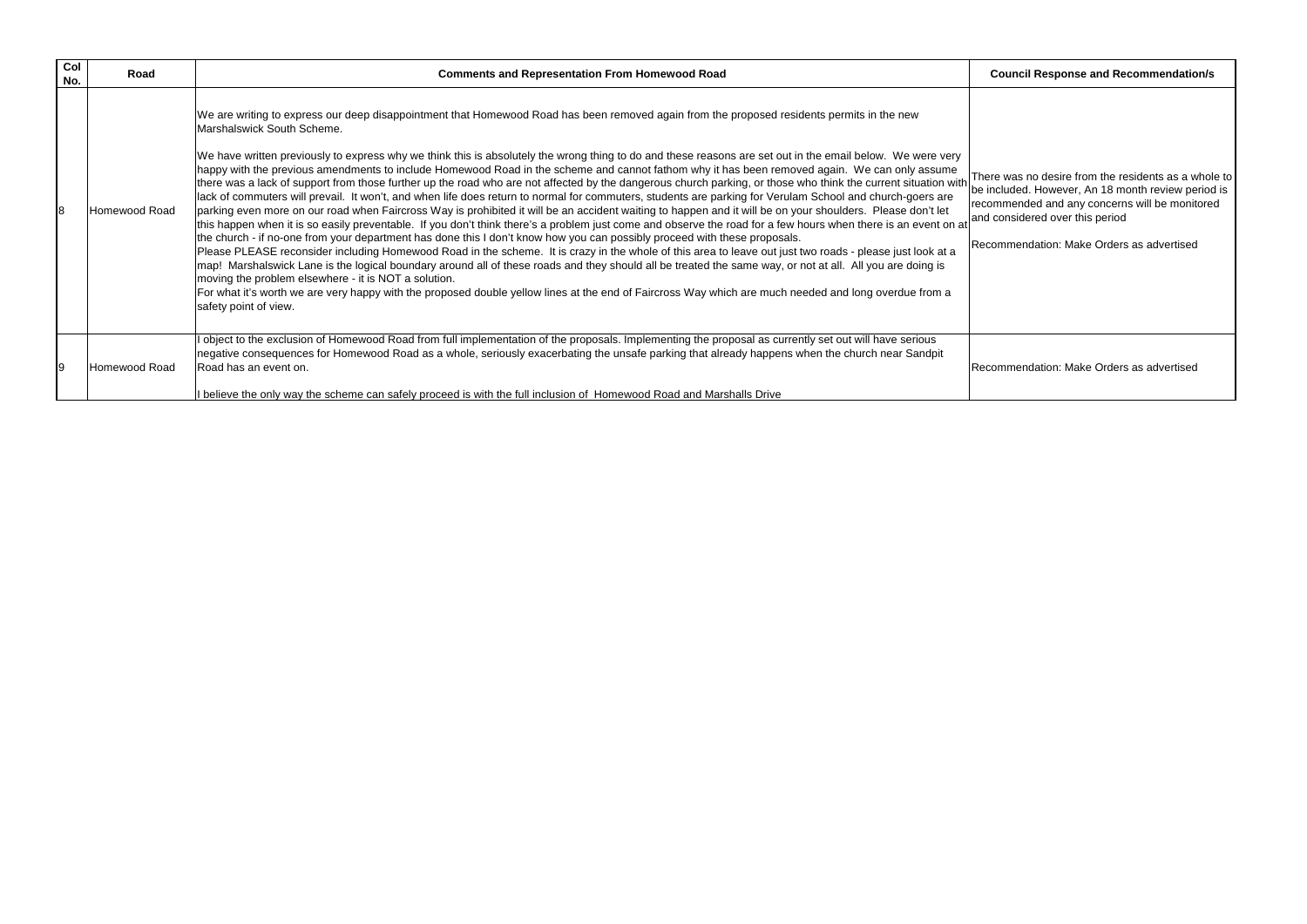| Col<br>No. | Road          | <b>Comments and Representation From Homewood Road</b>                                                                                                                                                                                                                                                                                                                                                                                                                                                                                                                                                                                                                                                                                                                                                                                                                                                                                                                                                                                                                                                                                                                                                                                                                                                                                                                                                                                                                                                                                                                                                                                                                                                                                                                                                                                                                                                                                                                                                                                                                                                                                                                                                                                                                                                                                                                                                                                                                                                                                                                                                                                                                                                                                                                                                                                                                                                                                                                                                                                                                                                                                                                                                                                                                                                                                                                                                                                                                                                                                                                                                                                                                                                                                                                                                                                                                                                                                                                                                                                                                                                                                                                                                                                                                                                                                                                                                                                                                                                                                                                                                                                                                                                                                                                                                                                                                                                                                                                                                                                                                                                                                                                                                                                                                                       |                                    |
|------------|---------------|---------------------------------------------------------------------------------------------------------------------------------------------------------------------------------------------------------------------------------------------------------------------------------------------------------------------------------------------------------------------------------------------------------------------------------------------------------------------------------------------------------------------------------------------------------------------------------------------------------------------------------------------------------------------------------------------------------------------------------------------------------------------------------------------------------------------------------------------------------------------------------------------------------------------------------------------------------------------------------------------------------------------------------------------------------------------------------------------------------------------------------------------------------------------------------------------------------------------------------------------------------------------------------------------------------------------------------------------------------------------------------------------------------------------------------------------------------------------------------------------------------------------------------------------------------------------------------------------------------------------------------------------------------------------------------------------------------------------------------------------------------------------------------------------------------------------------------------------------------------------------------------------------------------------------------------------------------------------------------------------------------------------------------------------------------------------------------------------------------------------------------------------------------------------------------------------------------------------------------------------------------------------------------------------------------------------------------------------------------------------------------------------------------------------------------------------------------------------------------------------------------------------------------------------------------------------------------------------------------------------------------------------------------------------------------------------------------------------------------------------------------------------------------------------------------------------------------------------------------------------------------------------------------------------------------------------------------------------------------------------------------------------------------------------------------------------------------------------------------------------------------------------------------------------------------------------------------------------------------------------------------------------------------------------------------------------------------------------------------------------------------------------------------------------------------------------------------------------------------------------------------------------------------------------------------------------------------------------------------------------------------------------------------------------------------------------------------------------------------------------------------------------------------------------------------------------------------------------------------------------------------------------------------------------------------------------------------------------------------------------------------------------------------------------------------------------------------------------------------------------------------------------------------------------------------------------------------------------------------------------------------------------------------------------------------------------------------------------------------------------------------------------------------------------------------------------------------------------------------------------------------------------------------------------------------------------------------------------------------------------------------------------------------------------------------------------------------------------------------------------------------------------------------------------------------------------------------------------------------------------------------------------------------------------------------------------------------------------------------------------------------------------------------------------------------------------------------------------------------------------------------------------------------------------------------------------------------------------------------------------------------------------------------------------|------------------------------------|
| 10         | Homewood Road | I have just read your letter regarding parking consultation Marshalswick South Ward Update.<br>I am very disappointed to note that Homewood Road has not been added to the restricted parking scheme. This is going to result in computer parking being<br>displaced along Homewood Road as the closest non restricted free parking. I have seen commuters park up on Charmouth Road and then get on their e-<br>scooter to get to the station. Please refer to my previous comments and objections to you which are attached below. We would request that you reconsider<br>and extend the scheme to the whole of Homewood Road, and we request that an access protection zone is painted on the road outside our driveway.<br>If the zone is not extended to Homewood Road, we request that an access protection zone is provided outside our driveway as an absolute minimum to<br>reduce the impact of commuter parking making it difficult to get on and off our driveway. Shared resident and pay parking Monday to Friday with time<br>restrictions is a good idea, and some existing commuter parkers may use the pay parking and park closer to the station as it is a more affordable option for<br>them than the town centre and station car parks. This won't appeal to most of the commuter parkers who are looking for somewhere free to park as the cost<br>of train travel is already prohibitive. The proposed parking scheme incorporates a larger area of roads which are currently used for unrestricted commuter<br>parking, including Battlefield Road, Gurney Court Road, Lancaster Road, Charmouth Road, Faircross Way, The Park, etc. If the proposal goes ahead<br>hundreds of commuter cars will be displaced and looking for the next closest free alternative parking spaces.<br>The knock-on effect of the recently introduced parking zone south of Sandpit Lane has changed the nature of Charmouth Road and Faircross Way - a<br>suburban area now feeling like an urban area. As a result, a large number of additional cars are now squeezed up to or over hanging driveways, some<br>parked on the verges as the road is narrow when parked on both sides, parked on corners, limited passing places with incidences of road rage when the<br>road gets gridlocked as a result. We note that the proposed parking zone does not extend to Homewood Road. Homewood Road parking is actually closer<br>to the City Station than the northern end of Charmouth Road, and closer than the furthest point on The Park, both of which are included in the proposed<br>scheme. Therefore, any commuters will naturally end up parking on Homewood Road instead (along with all the problems discussed earlier) as it would be<br>Currently a lot of residents park on the south end of Homewood Road (the north end less populated). The parking<br>the closest parking to the station.<br>issues will therefore be pushed to the north end of Homewood Road. Taking into account driveways, passing spaces, corners where yellow lines will be<br>introduced, resident's cars already parked in the street, there is not sufficient parking on Homewood Road if the proposed parking restrictions are introduced<br>for all the displaced commuter parking. The pavements on Homewood Road are narrower than Charmouth Road and Faircross Way and we fear that cars<br>will park up on the pavement curb to protect their cars from damage from passing traffic, making it dangerous for pedestrians.<br>We not a parking experts but would hazard a guess that the commuter cars currently parking on Charmouth Road and Faircross Way are in excess of 50<br>additional cars per day. This is not taking into account cars currently parked on Lancaster, Gurney Ct, Battlefield, Woodstock Road etc, which in combination<br>would equal hundreds of commuter cars. We are fortunate that we have a driveway and off-street parking currently is not an issue for us, but our driveway is<br>difficult to drive on and off as the drive is very narrow with poor visibility onto the pavement and kerbside, with a high brick wall and hedge on one side and<br>conifer trees and hedge on the other. When cars are parked immediately opposite and hard up to the drive to the right-hand side of our driveway, it is very<br>difficult to turn right off the driveway and even harder to reverse on to the driveway. For some reason, we currently have a problem with learner drivers<br>pulling over and sitting across our driveway for periods of time, which is bizarre as it occurs frequently and the instructors don't seem to notice the difference<br>between the street parking and driveways (breaching the highway code!), which I guess means that our driveway appears to be concealed and at risk of<br>being parked across. If the proposed parking scheme is implemented, we would request that it is extend to the whole of Homewood Road, and we request<br>that an access protection zone is painted on the road outside our driveway. If the zone is not extended to Homewood Road, we request that an access<br>protection zone is provided outside our driveway as an absolute minimum to reduce the impact of commuter parking. | The<br>be i<br>reco<br>land<br>Rec |
| 11         | Homewood Road | Homewood Road residents agree that we should be included in the Residents Parking only proposals and cannot understand why the road has been<br>dropped from the original suggestion.<br>We absolutely cannot be excluded and request that Homewood Road is added to the list of roads to be included in the new Marshalswick South Scheme.<br>Please let us know if you require any further communication in this regard.                                                                                                                                                                                                                                                                                                                                                                                                                                                                                                                                                                                                                                                                                                                                                                                                                                                                                                                                                                                                                                                                                                                                                                                                                                                                                                                                                                                                                                                                                                                                                                                                                                                                                                                                                                                                                                                                                                                                                                                                                                                                                                                                                                                                                                                                                                                                                                                                                                                                                                                                                                                                                                                                                                                                                                                                                                                                                                                                                                                                                                                                                                                                                                                                                                                                                                                                                                                                                                                                                                                                                                                                                                                                                                                                                                                                                                                                                                                                                                                                                                                                                                                                                                                                                                                                                                                                                                                                                                                                                                                                                                                                                                                                                                                                                                                                                                                                  | The<br>be i<br>reco<br>and<br>Rec  |
| 12         | Homewood Road | Thank you very much for your letter 28th July 2021 with a proposal outlining the new parking scheme for the Marshalswick South Ward. I will urge the<br>Council to expand the parking zone to include both Homewood Road and Marshal's Drive. There are already too many cars parked by train commuters along be i<br>both roads during the day which inhibits traffic passing through. If the proposed parking zone is adopted without including both roads, the problem will get<br>even worse. I am particular concerned about the impact this will have on road safety. The volume of traffic passing through Marshal's Drive and Homewood<br>Road has increased considerably in the last couple of years with several daily incidents of very high speeding. If it would be helpful, I am happy to discuss<br>my concerns in person or over the phone.                                                                                                                                                                                                                                                                                                                                                                                                                                                                                                                                                                                                                                                                                                                                                                                                                                                                                                                                                                                                                                                                                                                                                                                                                                                                                                                                                                                                                                                                                                                                                                                                                                                                                                                                                                                                                                                                                                                                                                                                                                                                                                                                                                                                                                                                                                                                                                                                                                                                                                                                                                                                                                                                                                                                                                                                                                                                                                                                                                                                                                                                                                                                                                                                                                                                                                                                                                                                                                                                                                                                                                                                                                                                                                                                                                                                                                                                                                                                                                                                                                                                                                                                                                                                                                                                                                                                                                                                                                 | The<br>reco<br>and<br>Red          |

**Council Response and Recommendation/s** 

ere was no desire from the residents as a whole to included. However, An 18 month review period is ommended and any concerns will be monitored I considered over this period

commendation: Make Orders as advertised

ere was no desire from the residents as a whole to included. However, An 18 month review period is commended and any concerns will be monitored I considered over this period

commendation: Make Orders as advertised

ere was no desire from the residents as a whole to included. However, An 18 month review period is ommended and any concerns will be monitored I considered over this period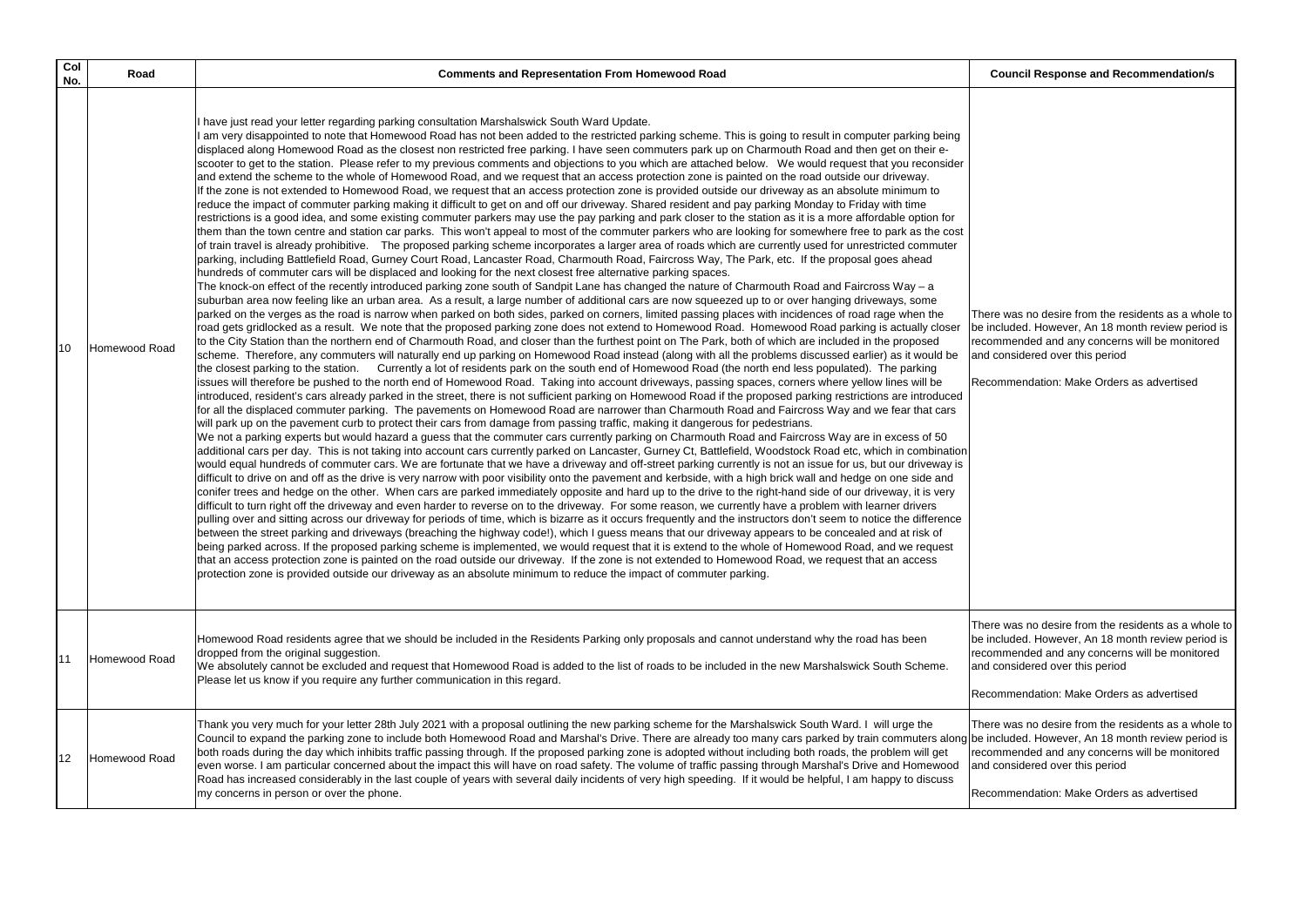18 month review period is recommended and any ncerns will be monitored and considered over this period

commendation: Make Orders as advertised

| Col<br>No. | Road          | <b>Comments and Representation From Homewood Road</b>                                                                                                                                                                                                                                                                                                                                                                                                                                                                                                                                                                                                                                                                                                                                                                                                                                                                                                                                                                                                                                                                                                                                                                                                                                                                                                                                                                                                                                                                                                                                                                                                                                                                                                                                                                                                                                                                                                                                                                                                                                                                                                                                                                                                                                                                                                                                                                                                                                                                                                                                                                                                                                                                                                                                                                                                                                                                                                                                                                                                                                                                                                                                                                                                                                                                                                                                                                                                                                                                                                                                                                                                                                               |                                                                                                    |
|------------|---------------|-----------------------------------------------------------------------------------------------------------------------------------------------------------------------------------------------------------------------------------------------------------------------------------------------------------------------------------------------------------------------------------------------------------------------------------------------------------------------------------------------------------------------------------------------------------------------------------------------------------------------------------------------------------------------------------------------------------------------------------------------------------------------------------------------------------------------------------------------------------------------------------------------------------------------------------------------------------------------------------------------------------------------------------------------------------------------------------------------------------------------------------------------------------------------------------------------------------------------------------------------------------------------------------------------------------------------------------------------------------------------------------------------------------------------------------------------------------------------------------------------------------------------------------------------------------------------------------------------------------------------------------------------------------------------------------------------------------------------------------------------------------------------------------------------------------------------------------------------------------------------------------------------------------------------------------------------------------------------------------------------------------------------------------------------------------------------------------------------------------------------------------------------------------------------------------------------------------------------------------------------------------------------------------------------------------------------------------------------------------------------------------------------------------------------------------------------------------------------------------------------------------------------------------------------------------------------------------------------------------------------------------------------------------------------------------------------------------------------------------------------------------------------------------------------------------------------------------------------------------------------------------------------------------------------------------------------------------------------------------------------------------------------------------------------------------------------------------------------------------------------------------------------------------------------------------------------------------------------------------------------------------------------------------------------------------------------------------------------------------------------------------------------------------------------------------------------------------------------------------------------------------------------------------------------------------------------------------------------------------------------------------------------------------------------------------------------------|----------------------------------------------------------------------------------------------------|
| 13         | Homewood Road | We are logging an objection to your Parking Scheme Ref MSW-21 as detailed below and in the original objection letters attached.<br>In response to the letter sent 28th July 2021, to our shock, surprise and disappointment you have reneged on your revised proposal in which you had<br>included Homewood Road after you had listened and addressed the concerns that the residents had expressed from the south end of Homewood Road<br>(between Sandpit and Faircross Way). The original objection letters 28th Feb 2020 are attached. These key points are still valid and have now been ignored.<br>There is no safety rational for this, for example the junction across Sandpit Lane already has long double yellow lines on the Woodstock Road end and<br>Homewood Road would have none in your current proposal: it should mirror the already existing lines on the Woodstock Road side. It is an unsafe junction<br>already and your current proposal would make this even worse as even more cars would park on Homewood Road. There are double yellow lines on every<br>other junction apart from Homewood Road to Sandpit Lane. They need to be at least the same length as those on Woodstock as the design of the road is<br>the same.<br>All the other points in the attached letters are also still valid, so our objections still stand. Please also accept the attached letters together with this email as<br>current objections to the latest plan :-<br>The impact of the current proposal on the south end of Homewood Road residents between Sandpit Lane and Faircross Way is unacceptable and will only<br>exacerbate the issues we already face as residents.<br>We have first-hand experience with cars regularly blocking the road on both sides causing a significant safety issue.<br>o Inconsiderate parking with the inability to safely exit drives, if at all<br>o It is unacceptable that we have to go into the Church Hall to request people to move their cars to exit our house<br>o Considerably reduced visibility at the road junction, which is well known as an accident hotspot<br>o All caused by parked cars during week days and in the evenings, resulting in safety issues.<br>In summary, for safety reasons the south end of Homewood Road needs to have parking restrictions - double yellow lines or permit only at all times - to<br>avoid parking on both sides of the road. Sensibly, there are already double yellow lines on Woodstock Road North on both sides as you approach the<br>junction. The same should be implemented on Homewood Road.<br>The south end of Homewood Road is as close to the railway station as the other roads on which you are proposing to put restrictions and, therefore, needs to<br>be included. As you previously agreed to do so.<br>Homewood Road is not wide enough to have parking on either side without significantly impacting traffic flow and visibility when exiting a drive. Sometimes it<br>is not even possible to exit the drive at all. It is also used as a cut through at peak times to avoid the traffic lights and backlog of traffic. I initially expressed<br>our concern a few weeks ago and his response was that there had been a change in wishes from residents on Homewood Road. We do not believe this is<br>the case (after canvassing the neighbours) particularly on the south end of the road that is currently and would be in the future most significantly impacted.<br>The road should be considered in 2 parts and not as a whole as the southern end is very different to the north end. Safety should not be compromised, so<br>the plan needs to be amended. | The<br>be i<br>reco<br>and<br>Rec                                                                  |
| 14         | Homewood Road | Re - your Parking Consultation Marshalswick South Ward Update dated 28th July 2021. I would comment as follows.<br>1. Does anybody really know what the demand for parking facilities will be like in the long or short-term following the changes in working practices due to<br>the Covid Epidemic?<br>2. Could the changes proposed (with the exception of the double yellow lines) be delayed until the pattern requirement for parking restrictions becomes<br>more evident?                                                                                                                                                                                                                                                                                                                                                                                                                                                                                                                                                                                                                                                                                                                                                                                                                                                                                                                                                                                                                                                                                                                                                                                                                                                                                                                                                                                                                                                                                                                                                                                                                                                                                                                                                                                                                                                                                                                                                                                                                                                                                                                                                                                                                                                                                                                                                                                                                                                                                                                                                                                                                                                                                                                                                                                                                                                                                                                                                                                                                                                                                                                                                                                                                   | We<br>glot<br>to c<br>to th<br>to c<br>If w<br><b>lleve</b><br>leve<br>take<br>reco<br>land<br>Rec |
| 15         | Homewood Road | I live at and am writing to say that I support the proposal to keep Homewood Road out of the restricted parking scheme planned for the area.<br>Fundamentally, I disagree with the notion that parking problems, that start with too-expensive parking at the station, can be solved by pushing the problem<br>further and further out. It seems that roads like Charmouth are paying the price for ill-conceived restrictions in places I don't believe need restriction, like the<br>non-residential sides of York, Clarence and Jennings Roads. Why are we not allowing people to freely park in these spaces, where houses opposite all have<br>driveways? Pushing the problem further and further out is not the answer. Not only do I not wish to have lines and signs in Homewood Road, I have a<br>driveway and so have no issue with people parking on the road.                                                                                                                                                                                                                                                                                                                                                                                                                                                                                                                                                                                                                                                                                                                                                                                                                                                                                                                                                                                                                                                                                                                                                                                                                                                                                                                                                                                                                                                                                                                                                                                                                                                                                                                                                                                                                                                                                                                                                                                                                                                                                                                                                                                                                                                                                                                                                                                                                                                                                                                                                                                                                                                                                                                                                                                                                           | Plea<br>obje<br>the<br>An<br>con<br>peri<br>Rec                                                    |

### **Council Response and Recommendation/s**

ere was no desire from the residents as a whole to included. However, An 18 month review period is ommended and any concerns will be monitored I considered over this period

commendation: Make Orders as advertised

are aware of the changes as a result of the bal pandemic. However, it would not be possible consider putting any implementation on hold due he possibility of the issues not returning. We have consider that it is more likely than not at this stage. e stop the process and the issues return to the els as before, it could be a number of years and en more expense before any actions could be en. However, An 18 month review period is ommended and any concerns will be monitored I considered over this period

commendation: Make Orders as advertised

ase refer to the Council comments under ection 25 of the Charmouth Road responses as Councils response is relevant to your comments.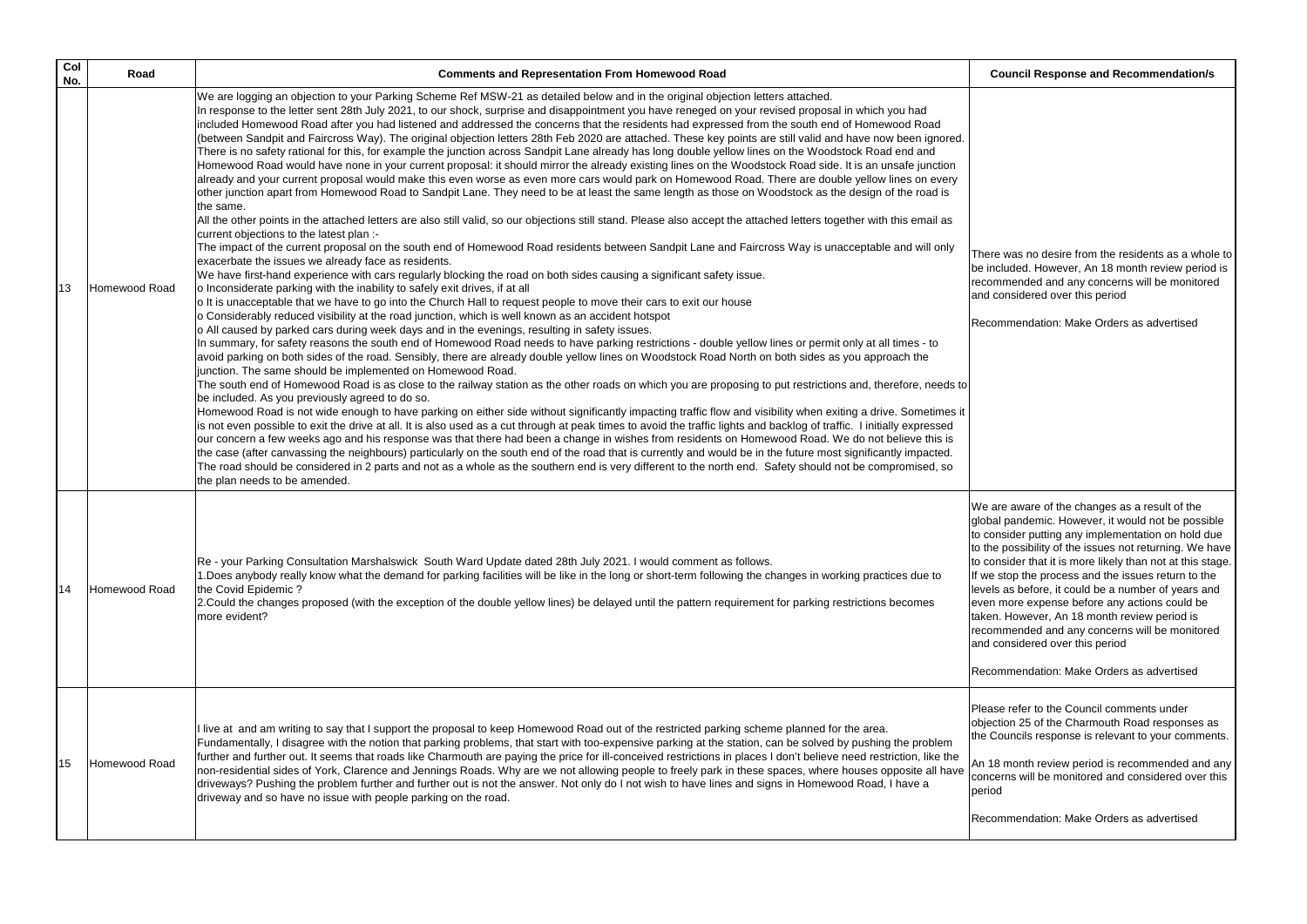| Col<br>No. | Road                 | <b>Comments and Representation From Homewood Road</b>                                                                                                                                                                                                                                                                                                                                                                                                                                                                                                                                                                                                                                                                                                                                                                                                                                                                                                                                                                                                                                                                                                                                                                                                                                                                                                                                                                                                                                                                                                                                                                                                                                                                                                                                                                                                                                              |                                        |
|------------|----------------------|----------------------------------------------------------------------------------------------------------------------------------------------------------------------------------------------------------------------------------------------------------------------------------------------------------------------------------------------------------------------------------------------------------------------------------------------------------------------------------------------------------------------------------------------------------------------------------------------------------------------------------------------------------------------------------------------------------------------------------------------------------------------------------------------------------------------------------------------------------------------------------------------------------------------------------------------------------------------------------------------------------------------------------------------------------------------------------------------------------------------------------------------------------------------------------------------------------------------------------------------------------------------------------------------------------------------------------------------------------------------------------------------------------------------------------------------------------------------------------------------------------------------------------------------------------------------------------------------------------------------------------------------------------------------------------------------------------------------------------------------------------------------------------------------------------------------------------------------------------------------------------------------------|----------------------------------------|
| 16         | Homewood Road        | We are writing to confirm our objection to the proposed plans for the Marshalswick South Ward and Clarence Ward.<br>We are residents of Homewood Road. With the new proposals and the exclusion of residents only parking on Homewood Road, we feel that we are only<br>going to encounter even more parking problems than we do now. All commuters to the train station and 6th formers from Verulum boys School will come and rec<br>park on our road only, making it impossible for residents to park either on the road or safely access their driveways. This is already a problem and will only<br>get worse with the new proposals. Along with the Church parkers and learner drivers this will also make the road a busy and tight road to drive along.<br>With this is mind, we urge you to amend the proposals to also include residential parking restrictions on Homewood Road.                                                                                                                                                                                                                                                                                                                                                                                                                                                                                                                                                                                                                                                                                                                                                                                                                                                                                                                                                                                                        | <b>The</b><br><b>be</b><br>land<br>IRe |
| 17         | Homewood Road        | am writing to question why Homewood Road has been omitted from the residents only parking scheme in the updated parking consultation, given that<br>parts of roads further away from the station are indeed included in the residents only parking scheme (e.g. Hall Heath Close and The Park). The omission of<br>Homewood Road clearly means that the problem of cars using the likes of Charmouth Road for free parking in order to access the station, will simply move<br>to the southern end of Homewood Road instead, thereby simply placing the same problem in a new location.                                                                                                                                                                                                                                                                                                                                                                                                                                                                                                                                                                                                                                                                                                                                                                                                                                                                                                                                                                                                                                                                                                                                                                                                                                                                                                            | <b>The</b><br>be<br>rec<br>land<br>Re  |
| 18         | <b>Homewood Road</b> | This email is to lodge our objection to the parking consultation for Marshalswick South Ward (MSW-21) This is because Homewood Rd is treated<br>inconsistently with the other roads in surrounding area, and so will be adversely effected.<br>believe the inconsistent treatment will have a significant negative impact on the residents of Homewood Rd. It is likely to result in the road becoming a car<br>park for may non-resident's vehicles, as it will be an obvious alternative for people displaced from the newly controlled roads. Like many of our neighbours<br>we have young children, and I am concerned that this proposal will make the road less safe for both pedestrians and cyclists. It appears to prioritise parking<br>for non-residents over the interests of the families that live on the road. Homewood Road is essentially equivalent to the other roads within the scheme, in<br>terms of the parking pressures on it. Much of Homewood Rd is in fact closer to key destinations (such as St Albans station and Verulam school) than much<br>of Charmouth Rd or Gurney Court Rd. Despite this, Charmouth and Gurney Court Roads are proposed for parking controls that will prevent full-day parking,<br>but Homewood Rd is largely left free for anyone to use.<br>Any justification for parking restrictions on these other roads should equally apply to Homewood Rd. Treating this road differently, without a reason to justify<br>the different treatment, will result it vehicles being displaced from the surrounding roads and concentrated into this one area. Please can you amend the<br>scheme to treat Homewood Road consistently with the surrounding roads. Either these restrictions are not justified at all, or they are justified for Homewood<br>Road as well. Treating one road differently without a reason for doing so is not reasonable | <b>The</b><br>be<br>rec<br>and<br>Re   |

### **Council Response and Recommendation/s**

nere was no desire from the residents as a whole to included. However, An 18 month review period is commended and any concerns will be monitored and considered over this period

ecommendation: Make Orders as advertised

ere was no desire from the residents as a whole to included. However, An 18 month review period is commended and any concerns will be monitored d considered over this period

ecommendation: Make Orders as advertised

ere was no desire from the residents as a whole to included. However, An 18 month review period is commended and any concerns will be monitored d considered over this period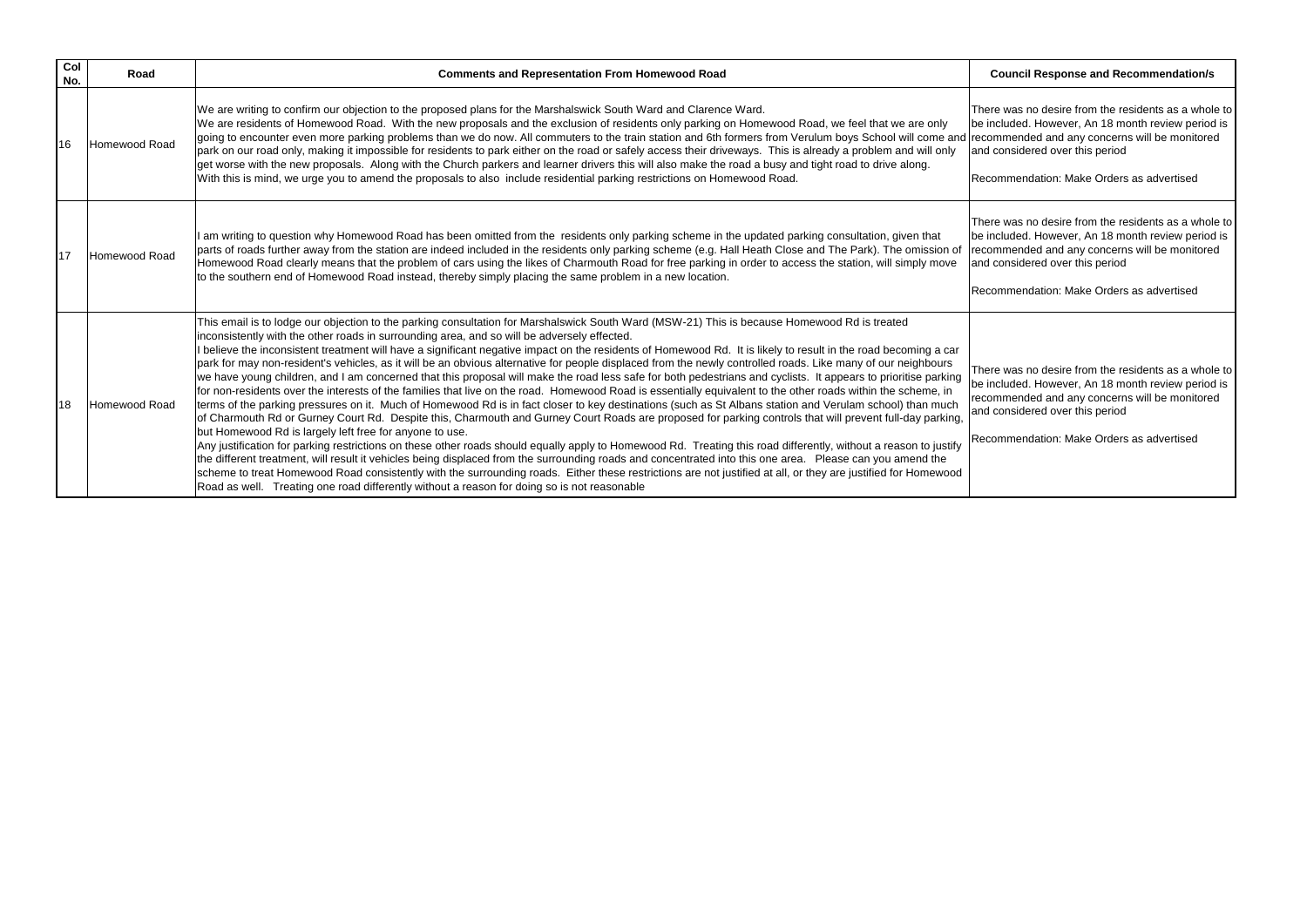| Col No. | Road              | <b>Comments and Representation From Lancaster Road</b>                                                                                                                                                                                                                                                                                                                                                                                                                                                                                                                                                                                                                                                                                                                                                                                                                                                                                    | <b>Council Respons</b>                                                                                                                                                                                                                                                                                         |
|---------|-------------------|-------------------------------------------------------------------------------------------------------------------------------------------------------------------------------------------------------------------------------------------------------------------------------------------------------------------------------------------------------------------------------------------------------------------------------------------------------------------------------------------------------------------------------------------------------------------------------------------------------------------------------------------------------------------------------------------------------------------------------------------------------------------------------------------------------------------------------------------------------------------------------------------------------------------------------------------|----------------------------------------------------------------------------------------------------------------------------------------------------------------------------------------------------------------------------------------------------------------------------------------------------------------|
|         | Lancaster<br>Road | My original comments to previous schemes was that your proposals were not thought threw and not based on<br>any evidence that they would work.<br>This scheme is a tried and tested solution so I have no doubt it will work. However due to the pandemic there is<br>now a marked drop in commuter parking, such that outside my house (No 32) there is no commuter parking at<br>11.15 on a Monday morning and not even past no 12 to 18.<br>I would like to see some evidence that this whole step to introduce restricted parking is actually required. Have<br>you, for instance, personally assessed the train usage from St Albans station? Is this not a scheme that needs<br>to be put on hold until it is required because I do not believe it is worth ratepayers investment at present.<br>In fact the majority of vehicles in Lancaster Road at present is not commuters or residents but tradesmen such<br>as builders etc! | We are aware of the changes as a<br>would not be possible to consider<br>the possibility of the issues not ret<br>likely than not at this stage. If we :<br>levels as before, it could be a nun<br>any actions could be taken. Howe<br>recommended and any concerns<br>period<br>Recommendation: Make Orders a |
|         | Lancaster<br>Road | I believe the proposed resident parking for Lancaster Road where I live will turn Lancaster Road into a<br>racetrack.<br>It is a wide straight road connecting Sandridge road to Sandpit lane.<br>Every home on Lancaster has at least 2 off road parking bays on their properties.<br>A far better solution is for the council to mark out designated parking bays on both sides of the street as has<br>been done successfully on Langley Crescent (near St Albans City hospital).<br>I'm lucky to live on Lancaster Road which is a just an easy walk to St Albans train station and town and this<br>option to park and walk should be available to everyone not just those who happen to line on Lancaster Road.<br>I look forward to a positive response.                                                                                                                                                                           | Whist speed can be a factor wher<br>a Police consideration and the Hig<br>action should be taken if any. The<br>excessive dangerous parking. The<br>no concerns or objections to the p<br>Recommendation: Make Orders a                                                                                        |
|         | Lancaster<br>Road | We have reviewed the new proposals for parking restrictions on Lancaster Road and support these.                                                                                                                                                                                                                                                                                                                                                                                                                                                                                                                                                                                                                                                                                                                                                                                                                                          |                                                                                                                                                                                                                                                                                                                |
|         | Lancaster<br>Road | We are writing to formally object to your proposal to put unsightly double yellow lines immediately in front of our<br>home. We live on the corner of Lancaster Road and Battlefield Road. We have lived here continuously for 18<br>years and nobody has ever parked on the corner outside our house. Furthermore, Rule 243 of the Highway<br>Code clearly states that you must not park opposite or within 10 meters (32 feet) of a junction except in an<br>authorised parking space. You, therefore, do not require double yellow lines to make this enforceable. The<br>double yellow lines would be both a waste of tax payers money and visually detract from our lovely residential<br>road.                                                                                                                                                                                                                                      | Rule 243 of the Highway code is u<br>therefore does rely on additional r<br>lines proposed are intended to en<br>across the scheme.<br>Recommendation: Make Orders a                                                                                                                                           |
| 5       | Lancaster<br>Road | This plan looks very good. It should relieve most of the traffic problems experienced in the past few years,<br>certainly in Lancaster Road and Battlefield Road. You have clearly listened to residents' concerns, and I like the<br>fact the plan is for "Residents Only" parking. The Residents Parking Permits charges are fair and reasonable.<br>We hope you implement this plan as soon as possible.                                                                                                                                                                                                                                                                                                                                                                                                                                                                                                                               | Recommendation: Make Orders a                                                                                                                                                                                                                                                                                  |
| 6       | Lancaster<br>Road | wanted to lodge my support for the revised parking proposals on Lancaster Road (Marshalswick South).<br>The much more "light-handed" approach of two hours permit only will have the desired effect of stopping all day<br>parking (this is necessary as parts of the road were turned into a dangerous car park by people from outside the<br>area using the road all day). And this new approach will revoke the need for a complicated and unsightly<br>mixture of road markings and payment machines.<br>Many thanks for taking on board residents' comments after the last proposal was issued.                                                                                                                                                                                                                                                                                                                                      | Recommendation: Make Orders a                                                                                                                                                                                                                                                                                  |

## **Co. Bo. Andal Recommendation/s**

a result of the global pandemic. However, it putting any implementation on hold due to turning. We have to consider that it is more stop the process and the issues return to the mber of years and even more expense before ever, An 18 month review period is will be monitored and considered over this

as advertised

In removing parking from roads, this would be ighways Authority to consider what further purpose of this scheme is to remove e Police and Highways Authority have raised proposed scheme or Orders

as advertised

unfortunately not a legislative rule and restrictions to be in place. The double yellow nsure safety is maintained at key points

as advertised

as advertised

as advertised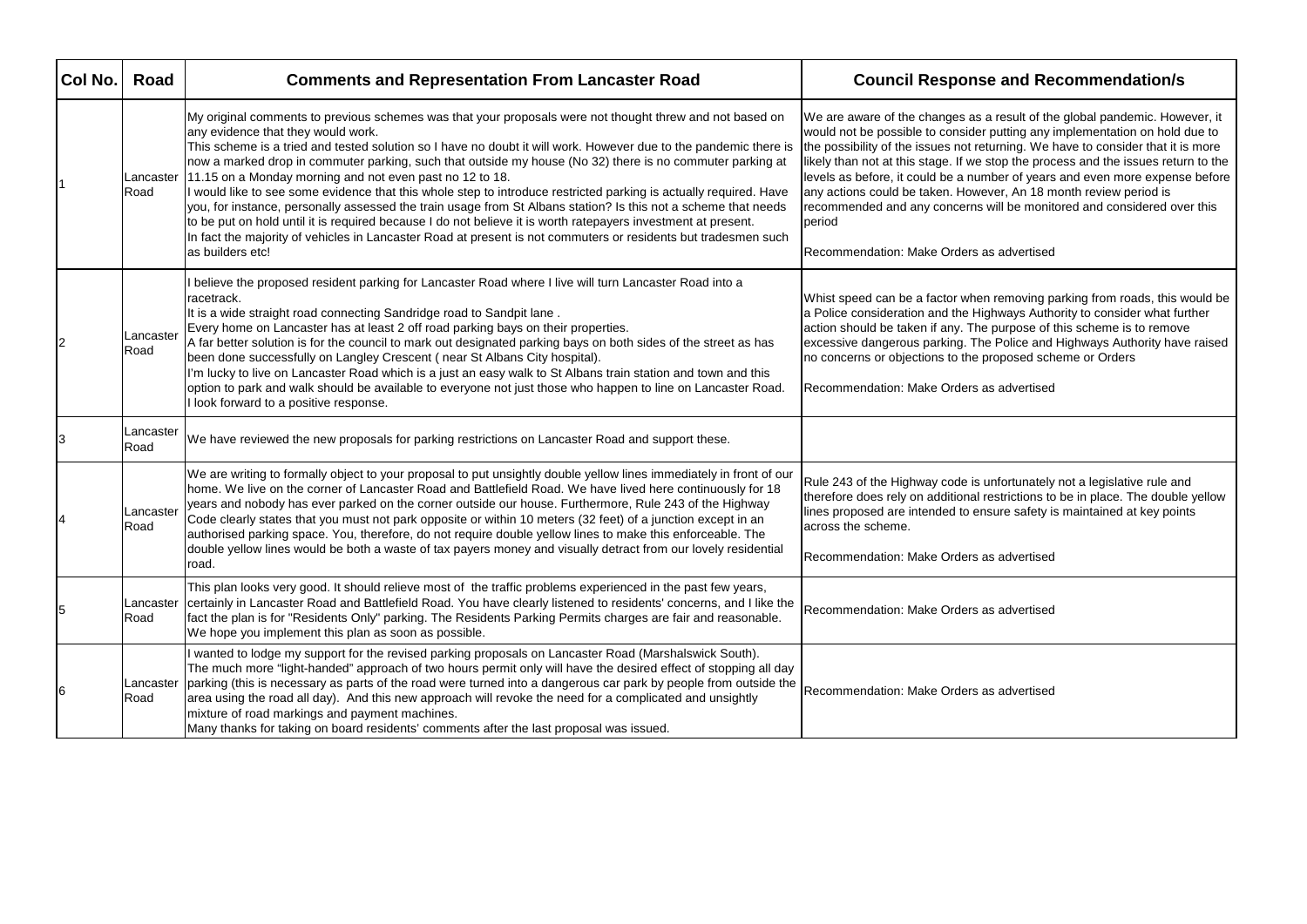Whilst displacement is likely, due to many factors the displacement is likely to be more dispersed and less disruptive. However, the Council is recommending a review period of 18 months in which amendments can be considered and implemented without the need of adding to the Councils work programme as new requests.

Recommendation: Make Orders as advertised

| Col<br>No. | <b>Road</b>     | <b>Comments and Representation From Marshal's Drive</b>                                                                                                                                                                                                                                                                                                                                                                                                                                                                                                                                                                                                                                                                                                                                                                                                                                                                                                                                                                                                                                                                                                                                                                                                                                                                                                                                                                                                                                                                                                                                                                                                                                                                                                                                                                                                                                                                                                                                                                                                                                                                                                                                                                                                                                                                                                                                                                                                                                                                                                                                                                                                                                                                                                                                                                                                                                                                                                                                                                                                                                                         | <b>Council Response and</b><br><b>Recommendation/s</b>                                                                                                                                                                                                                                                                                                            |
|------------|-----------------|-----------------------------------------------------------------------------------------------------------------------------------------------------------------------------------------------------------------------------------------------------------------------------------------------------------------------------------------------------------------------------------------------------------------------------------------------------------------------------------------------------------------------------------------------------------------------------------------------------------------------------------------------------------------------------------------------------------------------------------------------------------------------------------------------------------------------------------------------------------------------------------------------------------------------------------------------------------------------------------------------------------------------------------------------------------------------------------------------------------------------------------------------------------------------------------------------------------------------------------------------------------------------------------------------------------------------------------------------------------------------------------------------------------------------------------------------------------------------------------------------------------------------------------------------------------------------------------------------------------------------------------------------------------------------------------------------------------------------------------------------------------------------------------------------------------------------------------------------------------------------------------------------------------------------------------------------------------------------------------------------------------------------------------------------------------------------------------------------------------------------------------------------------------------------------------------------------------------------------------------------------------------------------------------------------------------------------------------------------------------------------------------------------------------------------------------------------------------------------------------------------------------------------------------------------------------------------------------------------------------------------------------------------------------------------------------------------------------------------------------------------------------------------------------------------------------------------------------------------------------------------------------------------------------------------------------------------------------------------------------------------------------------------------------------------------------------------------------------------------------|-------------------------------------------------------------------------------------------------------------------------------------------------------------------------------------------------------------------------------------------------------------------------------------------------------------------------------------------------------------------|
|            | Marshal's Drive | We refer to your "Parking Consultation" letter dated 30 July 2021, and this is to provide an objection and comments before the deadline of 26 August 2021.<br>As long-time residents on Marshals Drive, we are appalled by the potential negative impact on our Road of the new restrictions in our area. We object to not<br>implementing the resident only parking on Marshals Drive. By excluding us from this it will almost certainly turn Marshals Drive into a congested parking<br>zone. Not only will station commuters want to park free on Marshals Drive, but much more likely is that residents of the nearby "Ladder Roads" will park their<br>cars free on Marshals Drive to save the Resident Permit Costs. This will destroy the nature of Marshals Drive and have a negative impact on our quality of<br>life. It will also cause a major safety issue with parked cars up to our driveways blocking our safe exits. I strongly urge you to include Marshals Drive as a<br>resident only parking road.                                                                                                                                                                                                                                                                                                                                                                                                                                                                                                                                                                                                                                                                                                                                                                                                                                                                                                                                                                                                                                                                                                                                                                                                                                                                                                                                                                                                                                                                                                                                                                                                                                                                                                                                                                                                                                                                                                                                                                                                                                                                                        | Whilst displacement is likely, due to mar<br>factors the displacement is likely to be m<br>dispersed and less disruptive. However,<br>Council is recommending a review perio<br>18 months in which amendments can be<br>considered and implemented without the<br>of adding to the Councils work programn<br>new requests.<br>Recommendation: Make Orders as adve |
|            | Marshal's Drive | am e-mailing to say that I object to the proposed parking plans for New Zone MS. Especially to make parking unrestricted in Marshal's Drive. Given that it<br>is planned to make parking unrestricted in three roads in New Zone MS<br>(M-D, Homewood Road and Sandpit Lane) parking will tend be displaced into them from the nine where restrictions are planned. For example:<br>1) Commuter parking in the south end of Charmouth and Gurney Court Roads, and along Faircross Way, will move into Sandpit Lane, a busy through route,<br>causing traffic hazards and possibly diverting through traffic into side roads.<br>2) Many households near the north end of Charmouth and Curney Court have inadequate parking space on their own property and regularly park on the<br>highway. (On several occasions earlier this week I counted between fifteen and twenty cars parked to the north of Charmouth Court in Charmouth Road and<br>to the north of Harptree Way. In Gurney Court road.) If those householders don't care to pay for a residents permit they will be tempted to park just a short<br>walk away in Marshal's Drive. 3) Charmouth Court will be a major source of displaced vehicles. The garages are inconveniently sited and too small for<br>most modern cars, there is too little parking space for cars in the Court, and so some residents already park in Charmouth Road, where they compete for<br>space with residents - they may see M-D as a solution. 4) M-D already suffers from parking at its east and west ends, by people who catch a bus from the<br>Quadrant to the City Railway Station and from Sandpit Lane into the city centre. These plans will make that situation worse. 5) I have not seen the plans for new requests.<br>the roads to the south of Sandpit Lane but suspect that if restrictions are to be wide-spread there, then they will displace a lot of commuter cars to S-P Lane<br>and to Homewood Road and Marshal's Drive. I sign off by repeated that I oppose these plans and suggest that you introduce residents only parking<br>Monday to Friday 11 am to 1 pm in M-D, Homewood Road and Sandpit Lane.<br>P.S. I advise you to check the plans for disabled parking spaces in Charmouth Court. The plans seem to show two, but I think that at present there are at<br>least three, those two plus another near the south east end of the Court.                                                                                                                                                                                                                                                                                                                                                                                                                                                                                                                                                                                                                                                                                         | Whilst displacement is likely, due to mar<br>factors the displacement is likely to be m<br>dispersed and less disruptive. However,<br>Council is recommending a review perio<br>18 months in which amendments can be<br>considered and implemented without the<br>of adding to the Councils work programn<br>Recommendation: Make Orders as adve                  |
|            | Marshal's Drive | am writing in response to your letter re. Parking Consultation Marshalswick South Ward<br>am a resident of no. 18 Marshals Drive - the small section of road between Gurney Court Road and Charmouth Road.<br>Firstly, thank you for your putting together this parking consultation which was clearly much needed for the residents of the south end of Charmouth Road /<br>Gurney Court Road who were impacted by the introduction of the parking scheme within the ladder roads. I recall seeing many occasions where residents<br>were unable to leave their drives due to the poor parking on the roads by members of the public probably using the train station.<br>As you will be aware, the consultation will ensure that every road in the area between Marshalswick Lane, Sandpit Lane and Sandridge Road will enjoy<br>permitted parking with the exception of Marshals Drive. I cannot understand why we have been omitted from the permitted parking scheme? It seems quite<br>clear to me that by omitting Marshals Drive- it will of course enable all road users to park on our section of the road where they were previously parking<br>nearby. We will inevitably suffer the same as the south end of Charmouth when you implemented the ladder road parking scheme. We already have a<br>number of public cars park on our road- however the exclusion of our road will cause us to suffer from a congested road. My primary concerns from this are:<br>1. We will struggle to exit our own driveway if people park up to drive way borders and opposite our driveway entrance. Furthermore - the presence of tall<br>2.<br>trees along the road can often already make visibility poor whilst exiting our drive. Added parking will only add to that difficulty and potentially be unsafe.<br>The short part of Marshals drive between Gurney Court and Charmouth Road already serves as a 'cut through' for many road users. The congestion of<br>parked cars with this volume of traffic adds to an unsafe environment for both road users and pedestrians trying to cross the road there. We have 3 young<br>children who walk to school and need to cross the road here - it will not be safe for them<br>3. The entrance to Gurney Court Road from Marshals Drive can be a blind spot as fast cars turn quickly down Gurney Court from Marshalswick Lane. Added<br>parking congestion on Marshals Drive will cause traffic blocks and is likely to be unsafe and cause delays<br>4. Finally – our section of Marshals Drive (between Charmouth and Gurney Court) is also a bus route. It is the same bus route that Charmouth Road have.<br>There were several instances in the last year or so where buses got stuck on Charmouth due to the volume of parking - this will undoubtedly cause the<br>same issue here. Whilst I appreciate the introduction of double yellows- that only protects the junction points. I ask that you please include Marshals Drive<br>(at least the section between Gurney Court and Charmouth which I describe above) in the resident permit scheme | Whilst displacement is likely, due to mar<br>factors the displacement is likely to be m<br>dispersed and less disruptive. However,<br>Council is recommending a review perio<br>18 months in which amendments can be<br>considered and implemented without the<br>of adding to the Councils work programn<br>new requests.<br>Recommendation: Make Orders as adve |

Whilst displacement is likely, due to many factors the displacement is likely to be more dispersed and less disruptive. However, the Council is recommending a review period of 18 months in which amendments can be considered and implemented without the need of adding to the Councils work programme as new requests.

Recommendation: Make Orders as advertised

Whilst displacement is likely, due to many factors the displacement is likely to be more dispersed and less disruptive. However, the Council is recommending a review period of 18 months in which amendments can be considered and implemented without the need of adding to the Councils work programme as new requests.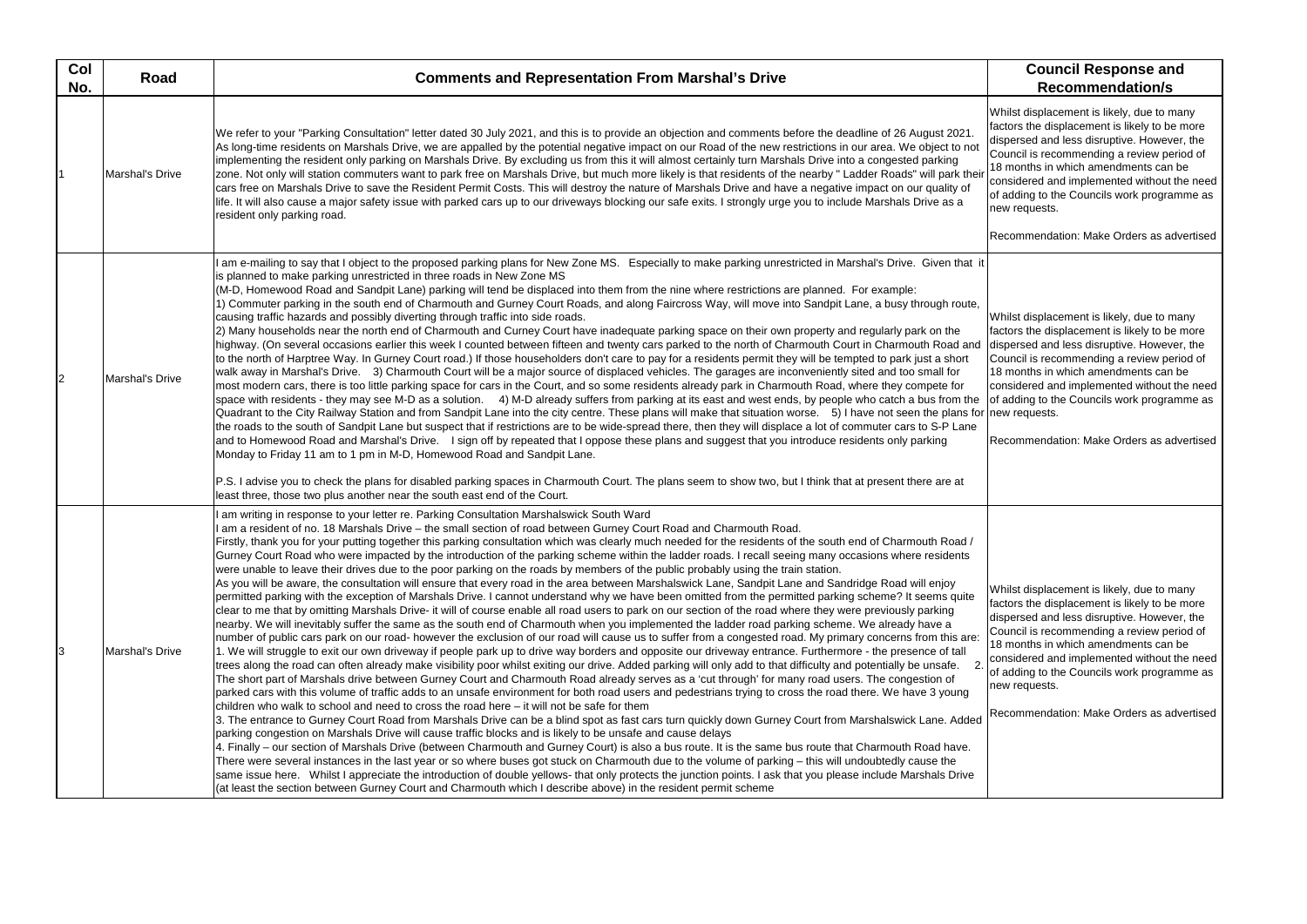| Col<br>No. | Road            | <b>Comments and Representation From Marshal's Drive</b>                                                                                                                                                                                                                                                                                                                                                                                                                                                                                                                                                                                                                                                                                                                                                                                                                                                                                                                                                                                                                                                                                                                                                                                                                                                                                                                                                                                                                                                                                                                                                                                                                                                                                                                                                                                                                                                                                                                                                                                                                                                                                                                                                                                                                                                                                                                                                                                                                                                                                                                                                                                                                                                                                                                                                                                                                                                                                                                                                                                                                                                                                                                                                                                                                                                                                                                                                                                                                                                                                                                                                                                                                                                                                                                                                                                                                                                                                                                                                                                                                                                               | <b>Council Response and</b><br><b>Recommendation/s</b>                                                                                                                                                                                                                                                                                                                                                                                                                                                                                                                                                                                                                                   |
|------------|-----------------|-----------------------------------------------------------------------------------------------------------------------------------------------------------------------------------------------------------------------------------------------------------------------------------------------------------------------------------------------------------------------------------------------------------------------------------------------------------------------------------------------------------------------------------------------------------------------------------------------------------------------------------------------------------------------------------------------------------------------------------------------------------------------------------------------------------------------------------------------------------------------------------------------------------------------------------------------------------------------------------------------------------------------------------------------------------------------------------------------------------------------------------------------------------------------------------------------------------------------------------------------------------------------------------------------------------------------------------------------------------------------------------------------------------------------------------------------------------------------------------------------------------------------------------------------------------------------------------------------------------------------------------------------------------------------------------------------------------------------------------------------------------------------------------------------------------------------------------------------------------------------------------------------------------------------------------------------------------------------------------------------------------------------------------------------------------------------------------------------------------------------------------------------------------------------------------------------------------------------------------------------------------------------------------------------------------------------------------------------------------------------------------------------------------------------------------------------------------------------------------------------------------------------------------------------------------------------------------------------------------------------------------------------------------------------------------------------------------------------------------------------------------------------------------------------------------------------------------------------------------------------------------------------------------------------------------------------------------------------------------------------------------------------------------------------------------------------------------------------------------------------------------------------------------------------------------------------------------------------------------------------------------------------------------------------------------------------------------------------------------------------------------------------------------------------------------------------------------------------------------------------------------------------------------------------------------------------------------------------------------------------------------------------------------------------------------------------------------------------------------------------------------------------------------------------------------------------------------------------------------------------------------------------------------------------------------------------------------------------------------------------------------------------------------------------------------------------------------------------------------------------|------------------------------------------------------------------------------------------------------------------------------------------------------------------------------------------------------------------------------------------------------------------------------------------------------------------------------------------------------------------------------------------------------------------------------------------------------------------------------------------------------------------------------------------------------------------------------------------------------------------------------------------------------------------------------------------|
|            | Marshal's Drive | I believe this is the 3rd time you have bought this forward and although there are some changes you have not provided feedback on the last consultation nor<br>provided a revised social or financial case for the scheme. Our local councillors advised residents in September 2020 that the 2nd proposal made in August<br>2020 was made by council parking officers and not councillors. It stated that any decision on a parking scheme would be made by all Cabinet members. Is<br>this still the case? Clarence ward CPZ This appears to have been driven by a need to restrict all day parking by train users which affected roads with<br>terraced houses having no off-street parking and also larger houses with drives which were 'locked in' by tight street parking.  Observation The terraced<br>roads have benefited, the double yellow lines have made corners safer and the introduction of white lines across drives and parking lines has as stopped<br>'lock in'. However the open parking areas that have 11.00am – 1.00pm residents' restriction remain unused most of the time. Questions 1.How much did<br>the scheme cost to set up and what are the running costs? 2.Has a cost benefit analysis been completed before extending the scheme? 3. What is the<br>rationale for denying the use of empty spaces to other road users? These could be people working locally without easy access to public transport or people<br>using local facilities, all contributing to the local economy? Marshalswick South proposed scheme Observation the Clarence Ward CPZ did push parking<br>into roads north of Sandpit lane causing traffic congestion and 'lock in' to some drives. However, the Ward does not have roads with tightly packed terraced<br> homes and there is a lot of off-street parking. There are therefore grounds to deal with safety and social issues by :□Extending double yellow lines to<br>corners □White line markings across drives to deal with 'lock in' but limited to locations that could be affected. This is far less than the current plans. A<br>residents parking scheme does involve using public funds and at a time of cuts in services it is important that there is transparency and clear reasons to<br>proceed. Questions 1. What is the cost of setting up a residents parking scheme? 2. What are the ongoing costs of enforcement and who will be doing<br>this? Is it the council or a private contractor in which case what controls do you retain. 3. How many spaces are being used for 'all day' parking by drivers<br>from outside the ward, how was this figure arrived at and what is the breakdown between people working locally and those commuting? 4.Does this exceed<br>the number of free spaces in the roads after the safety markings are introduced? 5.What adjustments have been made for the change in rail use taking into<br> account: □The Office of Rail and Road reporting that rail passenger journeys in the year April 2020- March 2021 were about 77% down on the previous year.<br>∃Most employers expecting more staff to 'work from home' 6.How many more cycle spaces have been introduced at the station since the Clarence ward<br>consultation and what effect will that have on car usage? 7.Do you have control over station parking charges? These are extraordinarily high and this must<br>contribute to congestion in local roads so reducing charges will assist the community. I support the spending on safety measures but do not believe you<br>have made a case for using scarce resources on a parking scheme that will not improve the lives of most residents. I also feel there is a strong case for<br>removing residents only parking to a number of roads in Clarence Ward that have not demonstrated a need, thus denying other road users. I am also<br>disappointed that this consultation was received at the beginning of August with a closing date of 23rd August considering that so many people will have<br>decided to take a holiday after lockdown rules eased on 19th July. | Parking schemes are not decided by full<br>council and are subject to a full consultat<br>Feedback to residents on the consultation<br>process has been provided throughout a<br>any responses to residents comments w<br>made available on the Councils website.<br>response to the number of questions<br>submitted, these do not constitute object<br>the legal orders or the consultations<br>undertaken. The proposed and agreed<br>scheme is intended to improve road safe<br>traffic flow and improve the amenity of th<br>area. However, an 18 month review peri<br>been agreed to monitor any issues or loo<br>any suggested amendments.<br>Recommendation: Make Orders as adve |
|            | Marshal's Drive | My wife and I would like our opinions to be recorded regarding the latest iteration of the Parking restrictions in Marshalswick South.<br>We are totally opposed to the exclusion of Marshals Dive and Homewood road from the 11-1pm restrictions. To leave these roads as a what will amount to a<br>free all day car park when all others between them and the station are restricted, is totally unacceptable, and amounts to discriminatory behaviour against<br>these residents. You have also removed the option of pay by phone, which means that commuters don't even have the option of paying a reduced sum to<br>park elsewhere.<br>Instead you are saying "pay the full rate and park at the station or leave your car in Marshal's Drive and either share a lift to the station or go to the Quadrant<br>and catch the bus."<br>You must be aware that The Quadrant had to put restrictions in place to stop the very car pooling you are now encouraging in Marshal's Drive. The daily cost<br>of parking at the station means that four people sharing a lift to the station, having left their cars in the free Marshal's Drive car park, will save about £100 per<br>week - sufficiently tempting I would argue to encourage such behaviour.<br>The top of the Drive between Charmouth Road and Gurney Court Road is already dangerously plagued by cars parked from the industrial estate, and when<br>one adds in the bus trying to navigate from Charmouth Road through to Marshalswick LaneThe bottom is similarly home to many cars whose owners work<br>in the Quadrant shops<br>I have personally spoken to 45 households so far in Marshal's Drive and only one supports this scheme. I will be handing in a petition soon, which simply<br>asks for fair treatment. Not a lot to expect for what is generally considered to be one of St Albans premier locations.                                                                                                                                                                                                                                                                                                                                                                                                                                                                                                                                                                                                                                                                                                                                                                                                                                                                                                                                                                                                                                                                                                                                                                                                                                                                                                                                                                                                                                                                                                                                                                                                                                                                                                                                                                                                                                                                                                                                                                                                                                                                                                                                                                                                                          | Whilst displacement is likely, due to mar<br>factors the displacement is likely to be m<br>dispersed and less disruptive. However,<br>Council is recommending a review perio<br>18 months in which amendments can be<br>considered and implemented without the<br>of adding to the Councils work programn<br>new requests.<br>Recommendation: Make Orders as adve                                                                                                                                                                                                                                                                                                                        |
| 6          | Marshal's Drive | am writing to object to your proposals for parking in Marshalswick South contained in your letter of 30th July. The inevitable consequence of these<br>measures will be to displace parking to Marshal's Drive and Homewood Road. You have made a bad situation even worse by abandoning the option for<br>people to pay by phone in other roads.<br>It is particularly unfair not to extend residents only parking to these roads as there are very few residents who park on the road : most have sufficient off-<br>street parking on their property. In other words, buy an expensive property where you can park your vehicles on site only to have the road outside clogged up<br>with non-residents !<br>Judging from the residents I have spoken to this view is pretty widespread.                                                                                                                                                                                                                                                                                                                                                                                                                                                                                                                                                                                                                                                                                                                                                                                                                                                                                                                                                                                                                                                                                                                                                                                                                                                                                                                                                                                                                                                                                                                                                                                                                                                                                                                                                                                                                                                                                                                                                                                                                                                                                                                                                                                                                                                                                                                                                                                                                                                                                                                                                                                                                                                                                                                                                                                                                                                                                                                                                                                                                                                                                                                                                                                                                                                                                                                           | Whilst displacement is likely, due to mar<br>factors the displacement is likely to be m<br>dispersed and less disruptive. However,<br>Council is recommending a review perio<br>18 months in which amendments can be<br>considered and implemented without the<br>of adding to the Councils work programn<br>new requests.<br>Recommendation: Make Orders as adve                                                                                                                                                                                                                                                                                                                        |

Parking schemes are not decided by full council and are subject to a full consultation. Feedback to residents on the consultation process has been provided throughout and any responses to residents comments will be made available on the Councils website. In response to the number of questions submitted, these do not constitute objections to the legal orders or the consultations undertaken. The proposed and agreed scheme is intended to improve road safety, traffic flow and improve the amenity of the area. However, an 18 month review period has been agreed to monitor any issues or look at any suggested amendments.

Recommendation: Make Orders as advertised

Whilst displacement is likely, due to many factors the displacement is likely to be more dispersed and less disruptive. However, the Council is recommending a review period of 18 months in which amendments can be considered and implemented without the need of adding to the Councils work programme as new requests.

Recommendation: Make Orders as advertised

Whilst displacement is likely, due to many factors the displacement is likely to be more dispersed and less disruptive. However, the Council is recommending a review period of 18 months in which amendments can be considered and implemented without the need of adding to the Councils work programme as new requests.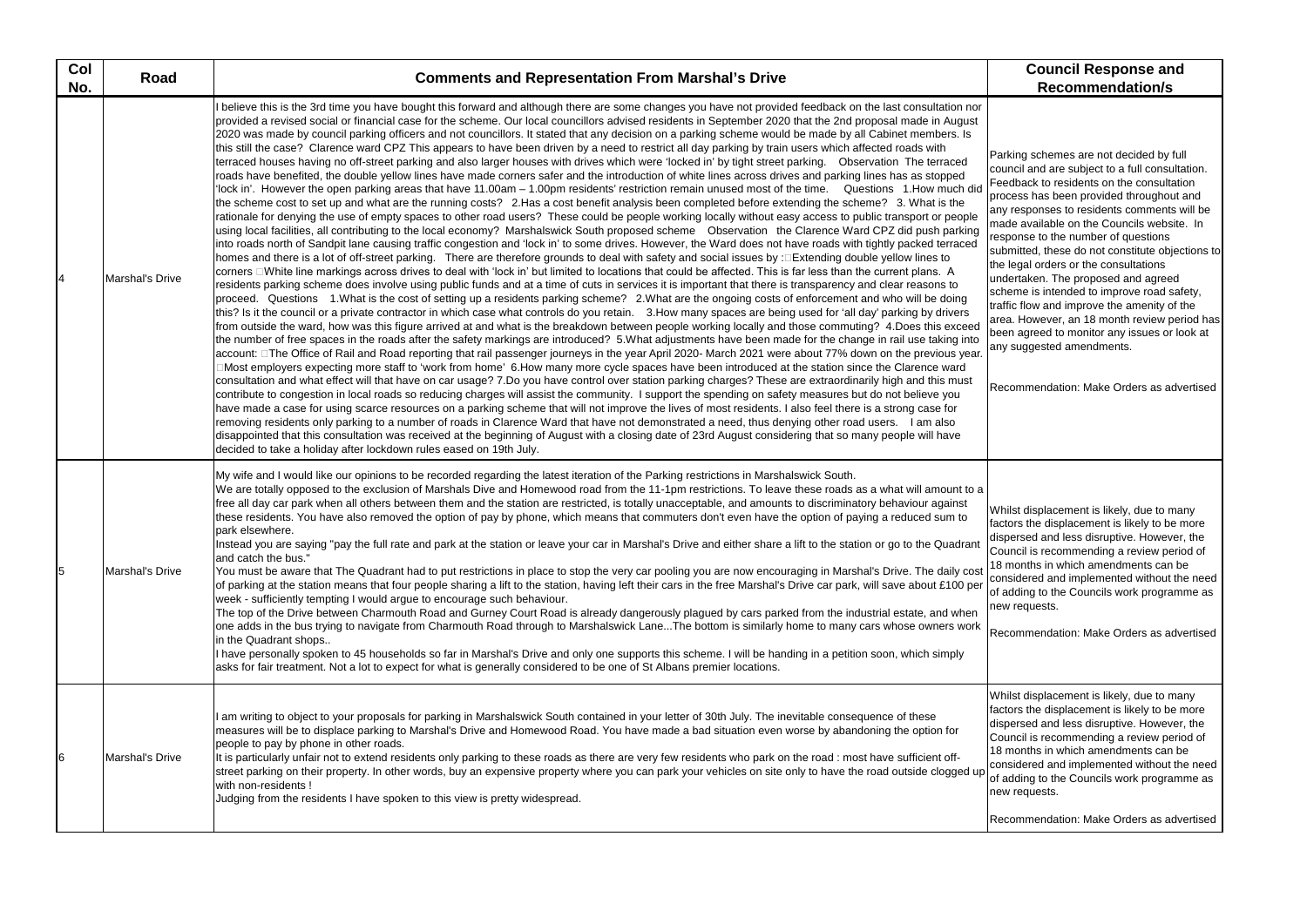Whilst displacement is likely, due to many factors the displacement is likely to be more dispersed and less disruptive. However, the Council is recommending a review period of 18 months in which amendments can be considered and implemented without the need of adding to the Councils work programme as new requests.

Recommendation: Make Orders as advertised

| Col<br>No. | <b>Road</b>     | <b>Comments and Representation From Marshal's Drive</b>                                                                                                                                                                                                                                                                                                                                                                                                                                                                                                                                                                                                                                                                                                                                                                                                                                                                                                                                                                                                                                                                                                                                                                                                                                                                                                                                                                                                                                                                                   | <b>Council Response and</b><br><b>Recommendation/s</b>                                                                                                                                                                                                                                                                                                            |
|------------|-----------------|-------------------------------------------------------------------------------------------------------------------------------------------------------------------------------------------------------------------------------------------------------------------------------------------------------------------------------------------------------------------------------------------------------------------------------------------------------------------------------------------------------------------------------------------------------------------------------------------------------------------------------------------------------------------------------------------------------------------------------------------------------------------------------------------------------------------------------------------------------------------------------------------------------------------------------------------------------------------------------------------------------------------------------------------------------------------------------------------------------------------------------------------------------------------------------------------------------------------------------------------------------------------------------------------------------------------------------------------------------------------------------------------------------------------------------------------------------------------------------------------------------------------------------------------|-------------------------------------------------------------------------------------------------------------------------------------------------------------------------------------------------------------------------------------------------------------------------------------------------------------------------------------------------------------------|
|            | Marshal's Drive | I am a resident of Marshals Drive and would like to object to the proposed changes to the parking regulations in Marshalswick South. While the overall<br>scheme seems very sensible and carefully designed, the predictable effect of restricting parking in the roads between Marshal's Drive and the station will be<br>to displace commuter parking from Charmouth Road to round the corner onto Marshals Drive. The walk to the station from Marshals Drive takes only 20<br>minutes (I and many other Marshals Drive residents walk to the station so we can attest that the additional distance will not seriously disincentivise parking<br>by commuters). In addition, our house will be just beyond the double yellow lines proposed at the junction between Marshals Drive and Charmouth Road and 18 months in which amendments can be<br>commuters will inevitably park just beyond those lines outside our house - causing congestion and access problems on Marshals Drive that will<br>disproportionately affecting residents at the west end of the road If the purpose of the proposed changes is to disincentivise on-street parking by commuters<br>then the residents-only parking restrictions need to extend beyond reasonable walking distance of the station - which means, in my opinion, they should<br>extend beyond Marshalswick Lane. The marginal increase in distance from the station proposed will simply displace commuter parking from Charmouth<br>Road and Gurney Court Road onto Marshals Drive.    | Whilst displacement is likely, due to mar<br>factors the displacement is likely to be m<br>dispersed and less disruptive. However,<br>Council is recommending a review perio<br>considered and implemented without the<br>of adding to the Councils work programn<br>new requests.<br>Recommendation: Make Orders as adve                                         |
|            | Marshal's Drive | As a long-time resident of Marshal's Drive, I am writing to record my total opposition to the proposed exclusion of Marshal's Drive from the 11am-1pm<br>parking restrictions. With restrictions on roads between here and the station, exclusion of Marshal's Drive will turn it into a FREE (or PaybyPhone) all-day<br>car park for commuters, as well as residents/visitors from Charmouth Road and Gurney Court Road. With car sharing, frequent buses to the station and<br>town from Marshalswick Lane, and buses, though less frequent, from Sandridge Road, plus the option of walking to the station, commuters will naturally take<br>advantage of FREE parking 5 days a week, 52 weeks a year!<br>Over a period of many months recently, I had great difficulty backing out of my drive safely as I was unable to see approaching traffic due to builders',<br>working nearby, parking their cars and vans outside my property and that of several neighbours. However, I knew it would eventually stop, but with FREE (or<br>Payby Phone) parking, it will be never ending. Why should Marshal's Drive, a prime residential road in St Albans, be used as a free car park for commuters<br>wanting to avoid paying to park at the station.                                                                                                                                                                                                                                                                                    | Whilst displacement is likely, due to mar<br>factors the displacement is likely to be m<br>dispersed and less disruptive. However,<br>Council is recommending a review perio<br>18 months in which amendments can be<br>considered and implemented without the<br>of adding to the Councils work programn<br>new requests.<br>Recommendation: Make Orders as adve |
|            | Marshal's Drive | am writing to object to this scheme for the obvious reason that it does not address the root cause of the problem (overly expensive parking at the station<br>and inadequate public transport to get people to the station without them driving) but simply passes the problem elsewhere, most notably to Marshal's Drive,<br>the road where I live.<br>If you introduce this scheme to Homewood Road, Faircross Way, Charmouth Avenue and Gurney Court Rd, what possible justification can you have for not<br>extending the scheme to Marshals Drive? Or is it simply that you have some more vocal residents or councillors that live on the streets included in the<br>proposal?<br>Had you made any attempt to monitor the impact of the decision to restrict parking at the Quadrant, you would have noticed that there has been a<br>considerable increase in parking on Marshal's Drive, including at the end furthest from the station. Whilst you might have excluded Marshal's Drive on the<br>basis that it was further from the station (albeit hardly much further than Homewood!), in fact a number of innovative commuters meet in Marshal's Drive,<br>park one car and then share the cost of the car that they then use to travel to and park at the station.<br>So this proposal is completely unfair to residents of Marshal's Drive - if this is felt to be a necessary initiative then it must be extended to Marshal's Drive out Recommendation: Make Orders as adve<br>of fairness to the residents of that road. | Whilst displacement is likely, due to mar<br>factors the displacement is likely to be m<br>dispersed and less disruptive. However,<br>Council is recommending a review perio<br>18 months in which amendments can be<br>considered and implemented without the<br>of adding to the Councils work programn<br>new requests.                                        |
| 10         | Marshal's Drive | We would like to repeat comments we sent in previously regarding the exclusion of Marshals Drive (and Homewood Road) from the proposed parking<br>restrictions in the Marshakswick area.<br>It does not make any sense to leave out Marshals Drive - it is clear that commuters are prepared to park a considerable distance from the station to avoid<br>paying any parking charges. Not so long ago, a 3 hour restriction was introduced at Marshalswick Quadrant to stop all day parking by commuters.<br>The congestion pre-Covid at the far end of Charmouth Road as a result of all day commuter parking made driving dangerous. We do not wish this to now be<br>moved to Marshals Drive and the junctions with neighbouring roads.<br>Painting double yellow lines at the junctions with adjacent roads suggests that you are expecting increased traffic and parking along Marshals Drive. We do<br>not think that Marshals Drive should be treated any differently from Charmouth, Gurney Court and The Park. We kindly request that the same parking<br>restrictions are applied to Marshals Drive as currently proposed for the above mentioned roads.                                                                                                                                                                                                                                                                                                                                                                        | Whilst displacement is likely, due to mar<br>factors the displacement is likely to be m<br>dispersed and less disruptive. However,<br>Council is recommending a review perio<br>18 months in which amendments can be<br>considered and implemented without the<br>of adding to the Councils work programn<br>new requests.<br>Recommendation: Make Orders as adve |

Whilst displacement is likely, due to many factors the displacement is likely to be more dispersed and less disruptive. However, the Council is recommending a review period of 18 months in which amendments can be considered and implemented without the need of adding to the Councils work programme as new requests.

Recommendation: Make Orders as advertised

Whilst displacement is likely, due to many factors the displacement is likely to be more dispersed and less disruptive. However, the Council is recommending a review period of 18 months in which amendments can be considered and implemented without the need of adding to the Councils work programme as new requests.

Recommendation: Make Orders as advertised

Whilst displacement is likely, due to many factors the displacement is likely to be more dispersed and less disruptive. However, the Council is recommending a review period of 18 months in which amendments can be considered and implemented without the need of adding to the Councils work programme as new requests.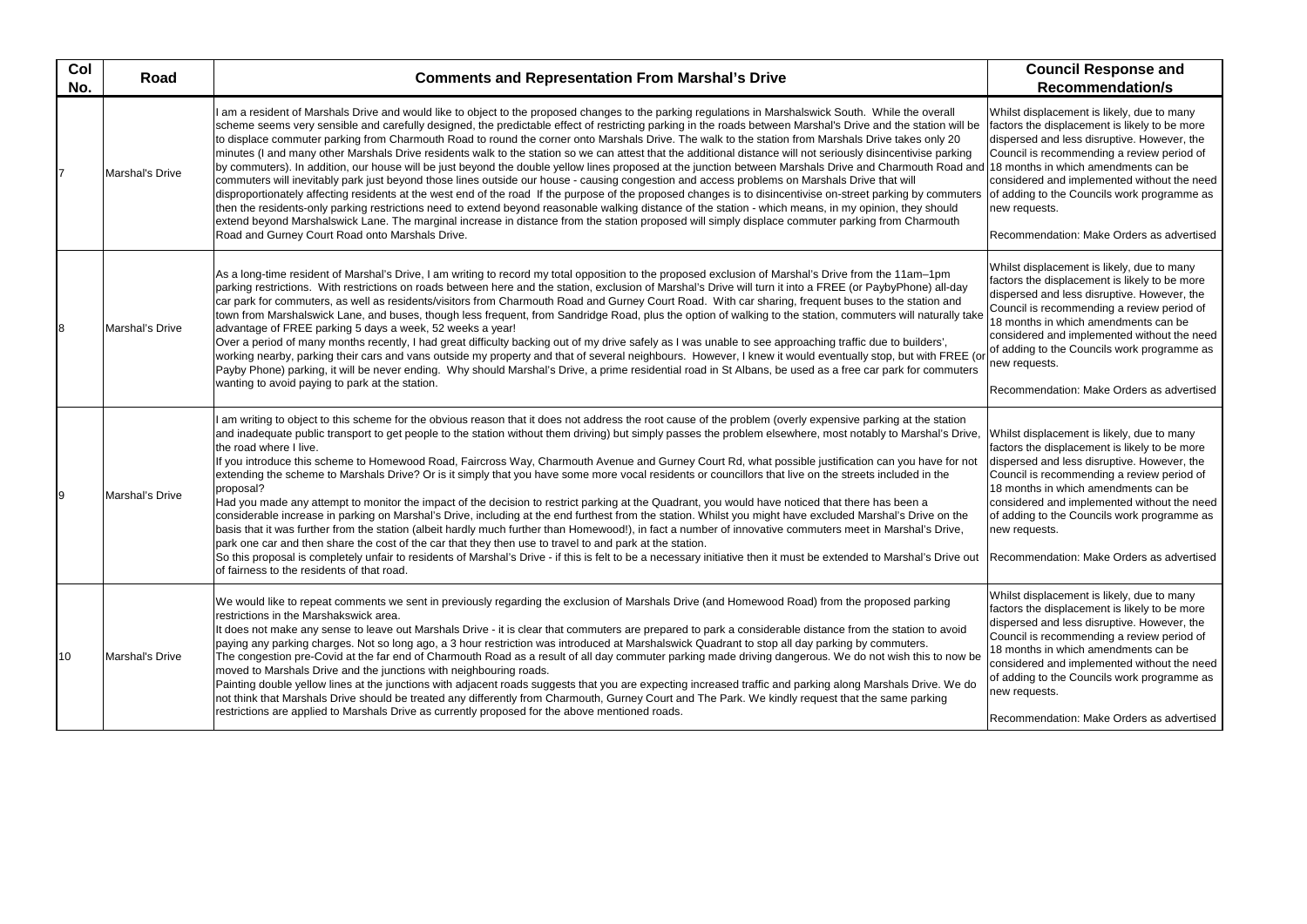| Col<br>No. | Road            | <b>Comments and Representation From Marshal's Drive</b>                                                                                                                                                                                                                                                                                                                                                                                                                                                                                                                                                                                                                                                                                                                                                                                                                                                                                                                                                                                                                                                                                                                                                                                                                                                                                                                                                                                                                                                                                                                                                                                                                                                                                                                                                                                                                                                                                                                                                                                                                                                                                                                                                                                                                                                                                                                                                                                                     | <b>Council Response and</b><br><b>Recommendation/s</b>                                                                                                                                                                                                                                                                                                            |
|------------|-----------------|-------------------------------------------------------------------------------------------------------------------------------------------------------------------------------------------------------------------------------------------------------------------------------------------------------------------------------------------------------------------------------------------------------------------------------------------------------------------------------------------------------------------------------------------------------------------------------------------------------------------------------------------------------------------------------------------------------------------------------------------------------------------------------------------------------------------------------------------------------------------------------------------------------------------------------------------------------------------------------------------------------------------------------------------------------------------------------------------------------------------------------------------------------------------------------------------------------------------------------------------------------------------------------------------------------------------------------------------------------------------------------------------------------------------------------------------------------------------------------------------------------------------------------------------------------------------------------------------------------------------------------------------------------------------------------------------------------------------------------------------------------------------------------------------------------------------------------------------------------------------------------------------------------------------------------------------------------------------------------------------------------------------------------------------------------------------------------------------------------------------------------------------------------------------------------------------------------------------------------------------------------------------------------------------------------------------------------------------------------------------------------------------------------------------------------------------------------------|-------------------------------------------------------------------------------------------------------------------------------------------------------------------------------------------------------------------------------------------------------------------------------------------------------------------------------------------------------------------|
| 12         | Marshal's Drive | Response to the Parking Consultation for the Marshalswick South Ward<br>wish to respond to the consultation and particularly to the letter of 30 July 2021. I wish to object to these proposals. I have copied this email to the<br>councillors listed so that they are aware of the issues.<br>, The proposal to impose restrictions on certain roads (e.g. Charmouth and Gurney Court Rd) whilst applying only the limited restrictions proposed for<br>Marshal's Drive will inevitably move parking to Marshal's Drive.We object to these proposals. Marshal's Drive is a busy road with particularly busy points<br>where Gurney Court Rd, Charmouth Rd and Marshalswick Lane meet it. Queues form at all these junctions at morning and evening rush hours and at school<br>times. The proposals will inevitably add to traffic at these points. They will be unsafe.<br>2. Marshal's Drive should be treated in the same way as the streets that run between it and Sandpit Lane with restricted parking, not a free-for-all.<br>3. The specific proposal regarding provision of yellow lines at the junction of Marshal's Drive and Gurney Court provides for yellow lines down Marshal's<br>Drive away from Gurney Court Road towards Charmouth. These proposed yellow lines stop far too soon. They should finish much closer to the junction<br>between Marshal's Drive and Charmouth Rd.to ensure safety for road users and pedestrians. Many drivers stop to drop off children at busy times and there<br>are already frequent traffic jams at this point. If yellow lines are to be introduced they should be extended down Marshal's Dive to provide safer conditions.<br>4. None of these proposals solve the parking problems in these two wards. They merely move it. It would be far better to resolve it at source by extra<br>provision near the station which could then be paid for by the users rather than the residents. 5. i. Your letter refers to next steps. It specifically suggests<br>further action 'if the scheme is agreed'. Is there to be a public meeting to gauge the strength of feeling regarding the proposals?<br>5. ii. Have any assumptions been made concerning future demand and likely traffic flows? If so, how have they been affected by the Covid pandemic?<br>5. iii. What assumptions have been made regarding speed limits in this area?<br>5. iiii. When will the public's responses be made public | Whilst displacement is likely, due to mar<br>factors the displacement is likely to be m<br>dispersed and less disruptive. However,<br>Council is recommending a review perio<br>18 months in which amendments can be<br>considered and implemented without the<br>of adding to the Councils work programn<br>new requests.<br>Recommendation: Make Orders as adve |

Whilst displacement is likely, due to many factors the displacement is likely to be more dispersed and less disruptive. However, the Council is recommending a review period of 18 months in which amendments can be considered and implemented without the need of adding to the Councils work programme as new requests.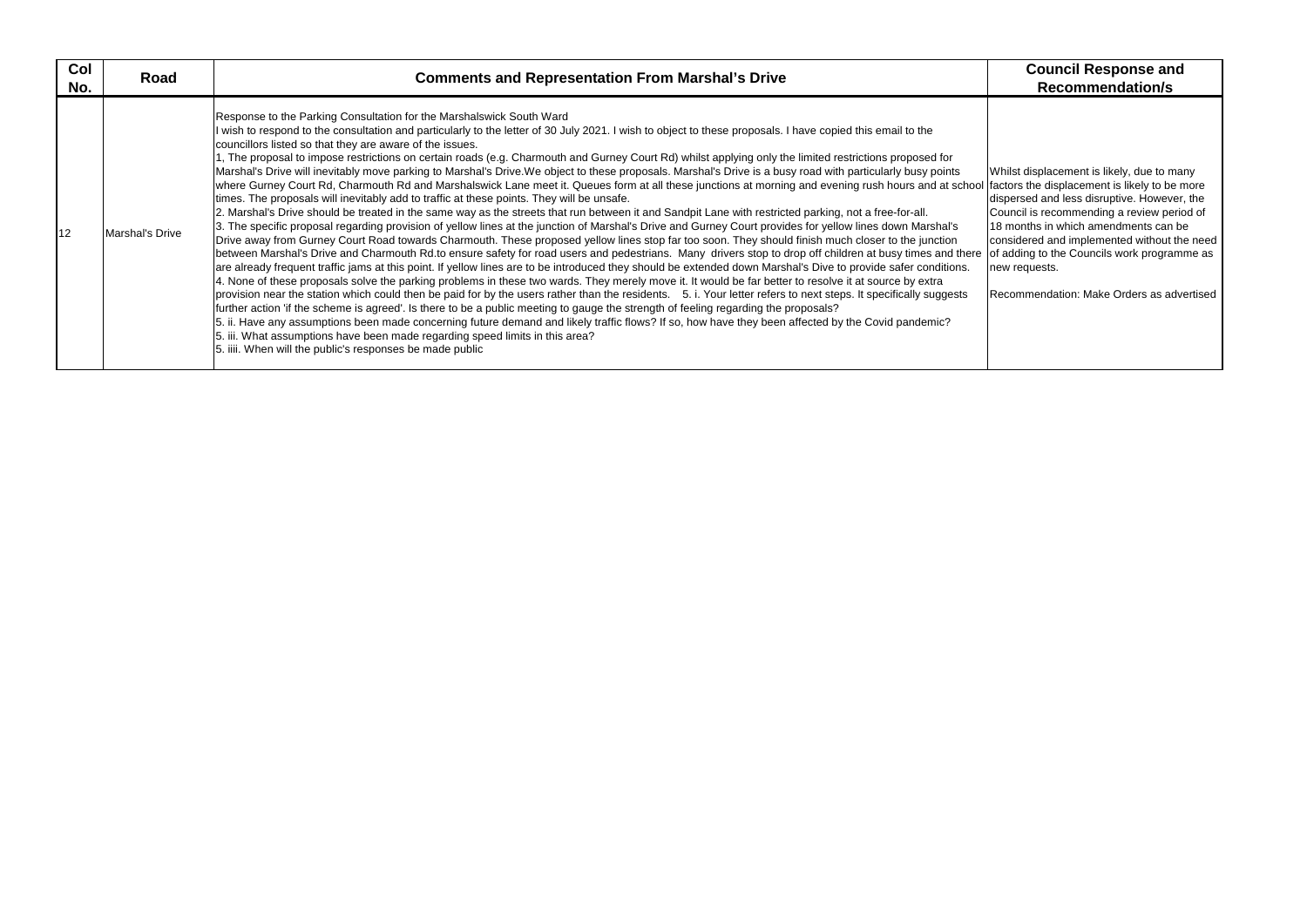| Col<br>No.     | Road     | <b>Comments and Representation From The Park</b>                                                                                                                                                                                                                                                                                                                                                                                                                                                                                                                                                                                                                                                                                                                                                                                                                                                                                                                                                                                                                                                                                                                                                                                                                                                                                                                                                                                                   | <b>Council Re</b>                                                                                                                                                                                                             |
|----------------|----------|----------------------------------------------------------------------------------------------------------------------------------------------------------------------------------------------------------------------------------------------------------------------------------------------------------------------------------------------------------------------------------------------------------------------------------------------------------------------------------------------------------------------------------------------------------------------------------------------------------------------------------------------------------------------------------------------------------------------------------------------------------------------------------------------------------------------------------------------------------------------------------------------------------------------------------------------------------------------------------------------------------------------------------------------------------------------------------------------------------------------------------------------------------------------------------------------------------------------------------------------------------------------------------------------------------------------------------------------------------------------------------------------------------------------------------------------------|-------------------------------------------------------------------------------------------------------------------------------------------------------------------------------------------------------------------------------|
|                | The Park | My main objection is that there is currently no need for further parking restrictions in this area. Since the Covid Pandemic, far<br>less people are commuting to work and therefore parking in our roads is not a problem. In the coming months, people will be<br>encouraged to return to the office for a few days a week, but numbers will not return to the pre-pandemic levels. Councils<br>around the country are complaining about lack of money to complete required projects.<br>This parking project is something that you could save money on and use the money for more deserving causes.                                                                                                                                                                                                                                                                                                                                                                                                                                                                                                                                                                                                                                                                                                                                                                                                                                             | We are aware of<br>pandemic. Howey<br>any implementati<br>not returning. We<br>at this stage. If we<br>levels as before,<br>expense before a<br>month review per<br>monitored and co<br>Recommendation                        |
| $\overline{2}$ | The Park | I would like to voice my objection to the change in parking arrangements including the introduction of parking restrictions and<br>permits.<br>My objection is on the basis of the following;<br>1. Need<br>There isn't a need for these changes. Parking is not an existing issue on the road which is wide, with good visibility.<br>2. Cost to implement & enforce<br>Taxpayer money would need to be spent to undertake this work. There are many other priorities at the moment as we look to<br>support communities and community services post the pandemic. It is not definable to spend public money where there is no<br>demonstrable need. The ongoing cost to enforce and the cost to residents cannot be defended.<br>3. Concentrating parking<br>The introduction of extended double lines could cause street parking to be congested rather than spread out as currently. This<br>could introduce a health and safety risk which does not currently exist.<br>It seems that a decision has been made to look at a whole geographical area on a map without taking into consideration the<br>individual streets and circumstances. This suggests that the appropriate safety and risk assessments have not been<br>undertaken for each road. This is not an appropriate approach for adding additional cost to the taxpayer to undertake these<br>works and to add an ongoing maintenance and enforcement cost to the local council. | The proposed res<br>any impact from r<br>implemented. It is<br>have parking issu<br>remains the case<br>Recommendation                                                                                                        |
| 3              | The Park | object the proposal on the following grounds<br>1) There has never been a problem with commuters parking in this road THE PARK<br>0)Since Covid 19 and the change in working patterns I consider this scheme should be postponed for 18 months<br>until a revised parking situation has been established<br>also consider the overall parking problem has been caused by<br>a) Lack of affordable parking at St Albans and Harpenden train stations<br>b) Since the longer trains can not stop in the short Harpenden station many Harpenden commuters are driving to St<br>Albans and parking in our residential roads and catching the train here<br>Solutions<br>1) Increase affordable parking at the stations<br>2) Lengthen Harpenden station so the longer trains can stop there<br>do appreciate that both of these solutions are the rail companies to resolve<br>but surely the council must consider that their solution to keep implementing progressively expanding is not a solution<br>SET UP TALK WITH THE RAILWAY COMPANY )<br>These schemes will be costly to install , maintain and manage add to the pollution and traffic congestion<br>The money spent on repairing our dilapidated roads                                                                                                                                                                                                                                    | The proposed res<br>any impact from r<br>implemented. It is<br>have parking issu<br>remains the case<br>The Council is in<br>of many aspects<br>to parking matters<br>schemes provide<br>whilst ensuring ro<br>Recommendation |

## **Progress and Recommendation/s**

the changes as a result of the global ver, it would not be possible to consider putting ion on hold due to the possibility of the issues have to consider that it is more likely than not e stop the process and the issues return to the it could be a number of years and even more any actions could be taken. However, An 18 riod is recommended and any concerns will be onsidered over this period

n: Make Orders as advertised

strictions for The Park are intended to minimise neighbouring roads once restrictions are s recognised that The Park does not currently les. However, the proposals will ensure this for residents.

n: Make Orders as advertised

strictions for The Park are intended to minimise neighbouring roads once restrictions are is recognised that The Park does not currently ues. However, the proposals will ensure this for residents.

discussion with the railway companies in terms relating to our community. However, solutions to are more complicated. Residents parking a solution that is both affordable and practical bad safety and traffic flow is maintained.

n: Make Orders as advertised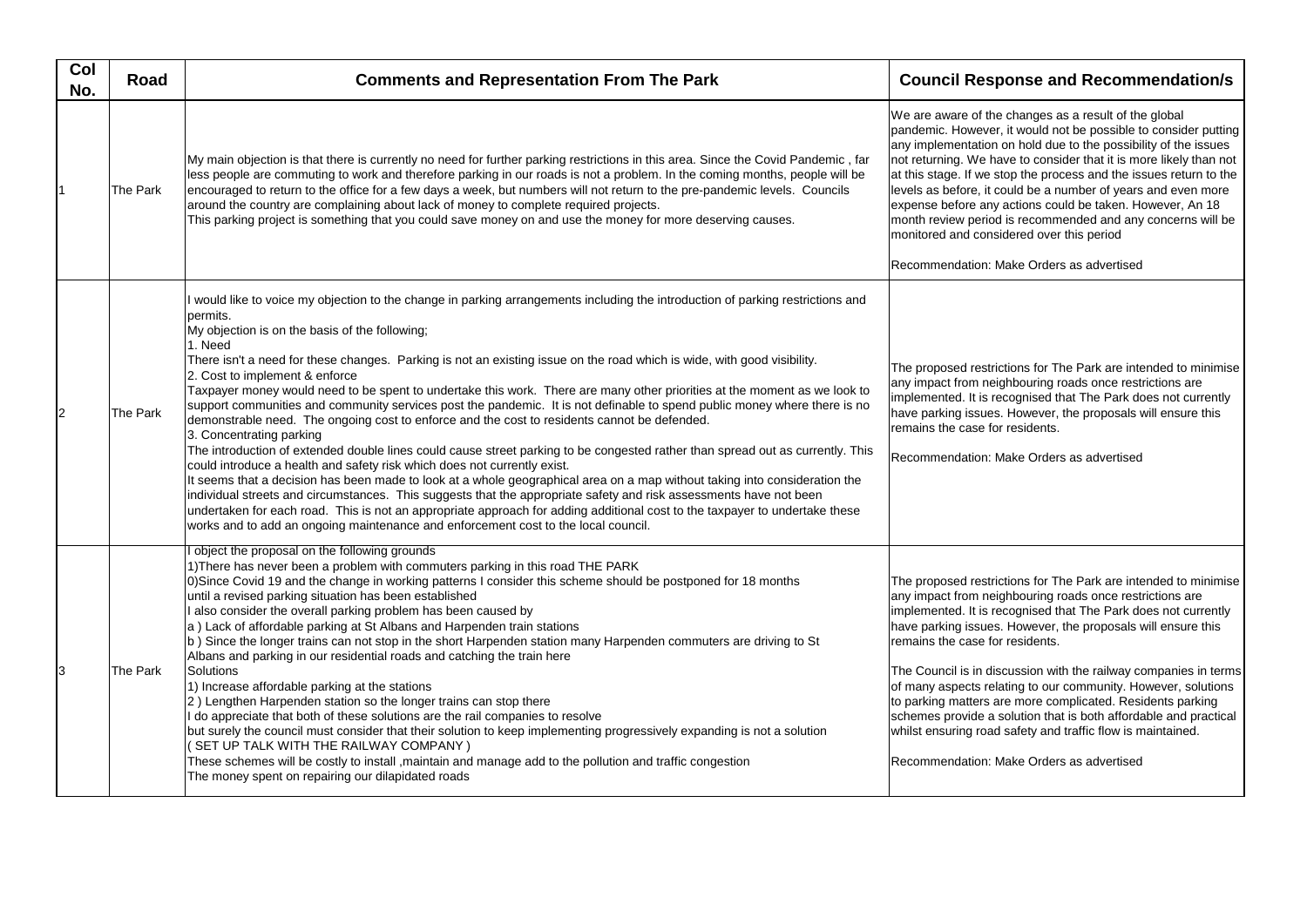| Col<br>No.     | Road     | <b>Comments and Representation From The Park</b>                                                                                                                                                                                                                                                                                                                                                                                                                                                                                                                                                                                                                                                                                                                                                                                                                                                                                                                                                                                                                                                                                                                                                                                                                                                     | <b>Council Res</b>                                                                                                                                                                                            |
|----------------|----------|------------------------------------------------------------------------------------------------------------------------------------------------------------------------------------------------------------------------------------------------------------------------------------------------------------------------------------------------------------------------------------------------------------------------------------------------------------------------------------------------------------------------------------------------------------------------------------------------------------------------------------------------------------------------------------------------------------------------------------------------------------------------------------------------------------------------------------------------------------------------------------------------------------------------------------------------------------------------------------------------------------------------------------------------------------------------------------------------------------------------------------------------------------------------------------------------------------------------------------------------------------------------------------------------------|---------------------------------------------------------------------------------------------------------------------------------------------------------------------------------------------------------------|
| $\overline{4}$ | The Park | strongly object to the proposed revisions to the parking scheme for the Ladder Roads, and the imposition of a parking scheme<br>north of Sandpit Lane.<br>No restrictions are necessary in either of these areas, and I feel that the Council has been unduly influenced by a few sharp-<br>elbowed and entitled residents close to Clarence Park, and installed a ridiculous scheme in that area, which has then had<br>knock on effects causing safety problems in Charmouth Road.<br>The 8pm-6.30 restrictions in York Road are especially objectionable – reducing access to the public open space of Clarence<br>Park. The restrictions in the Ladder Roads area were also introduced with no consultation of residents north of Sandpit Lane,<br>and so I would question their legality.<br>am amazed that you still intend to proceed with the schemes, given that around 75% of respondents to your previous<br>consultation objected to it. In fact you seem to have only taken into account the views of the Ladder Road residents objecting to<br>some paid parking for other St Albans residents.<br>Your completely imbalanced response (listening only to a small number of entitled NIMBY households close to Clarence Park)<br>to the previous consultation is highly objectionable. | The Councils resp<br>road safety is mai<br>district. Unfortuna<br>mean parking rest<br>This is the case fo<br>Recommendation                                                                                  |
| 5              | The Park | Re: Parking Consultation Marshalswick South Ward.<br>Thank you for the update documents on this subject.<br>I have three comments:<br>1.We do not currently have a problem with non resident parking, the railway station is probably too far away for it to become<br>an issue here. And as every household has a driveway there is very little resident parking on the road.<br>2.Such parking as does take place consists mostly of trades people's vans. How will these measures affect them, must they<br>too have permits to park between 11.00 am and 1.00 pm?<br>3.It seems unnecessary to have yellow no parking lines at the entrances to The Park as nobody ever parks there, it is probably<br>unsafe to do so.<br>I am unable to see merit in this scheme for residents of The Park                                                                                                                                                                                                                                                                                                                                                                                                                                                                                                     | The proposed res<br>any impact from n<br>implemented. It is<br>have parking issu<br>remains the case<br>Recommendation                                                                                        |
| 6              | The Park | You have made it clear that any objections except the most minor will be ignored in this consultation, and accordingly I have<br>only one point to make which is to reiterate the request for 2 different times across roads in the parking scheme. For example<br>11 - noon on one side of the road and 1 - 2 pm on the other.                                                                                                                                                                                                                                                                                                                                                                                                                                                                                                                                                                                                                                                                                                                                                                                                                                                                                                                                                                      | All objections and<br>considered as the<br>the overriding fact<br>maintained. In add<br>workable. To have<br>the road would ma<br>other road users.<br>scheme can be er<br>considered appro<br>Recommendation |
| 17             | The Park | In response to the above parking consultation:<br>1. It is unclear what parking issues the proposed scheme is trying to resolve. Without a clear aim, it is difficult to assess the<br>merits of the proposed scheme.<br>2. As it stands, the changes yield two effects: no non-resident cars can park around here between 11 and 1 and the only people<br>are required to pay for the new scheme are the residents for off-street parking.<br>3. How do you justify the residents to pay for off-street parking (for own cars, visitors and workmen) when we in The Park do not<br>see parking issues on our road at the moment?<br>4. I don't know if the current parking situation reflects the effects of COVID and if the effects will be permanent or short-term.<br>There is merit to put the scheme on hold and review the situation later.<br>5. I have no objection with the double yellow lines.                                                                                                                                                                                                                                                                                                                                                                                          | The proposed res<br>any impact from n<br>implemented. It is<br>have parking issu<br>remains the case<br>Recommendation                                                                                        |

## **sponse and Recommendation/s**

oonsibility is to ensure that Traffic flow and intained across the Highway network in the ately that means that sometimes that does trictions that help maintain this are essential. or the areas concerned.

r: Make Orders as advertised

trictions for The Park are intended to minimise neighbouring roads once restrictions are i recognised that The Park does not currently les. However, the proposals will ensure this for residents.

n: Make Orders as advertised

representations are and have been ey are with all parking consultations. However, tor must be that traffic flow and road safety are dition, the scheme must be consistent and e different times and days on different sides of ake the scheme complicated and confusing for It is also not practical in terms of how a nforced. Therefore the proposed times are priate for this scheme.

r: Make Orders as advertised

trictions for The Park are intended to minimise heighbouring roads once restrictions are recognised that The Park does not currently les. However, the proposals will ensure this for residents.

n: Make Orders as advertised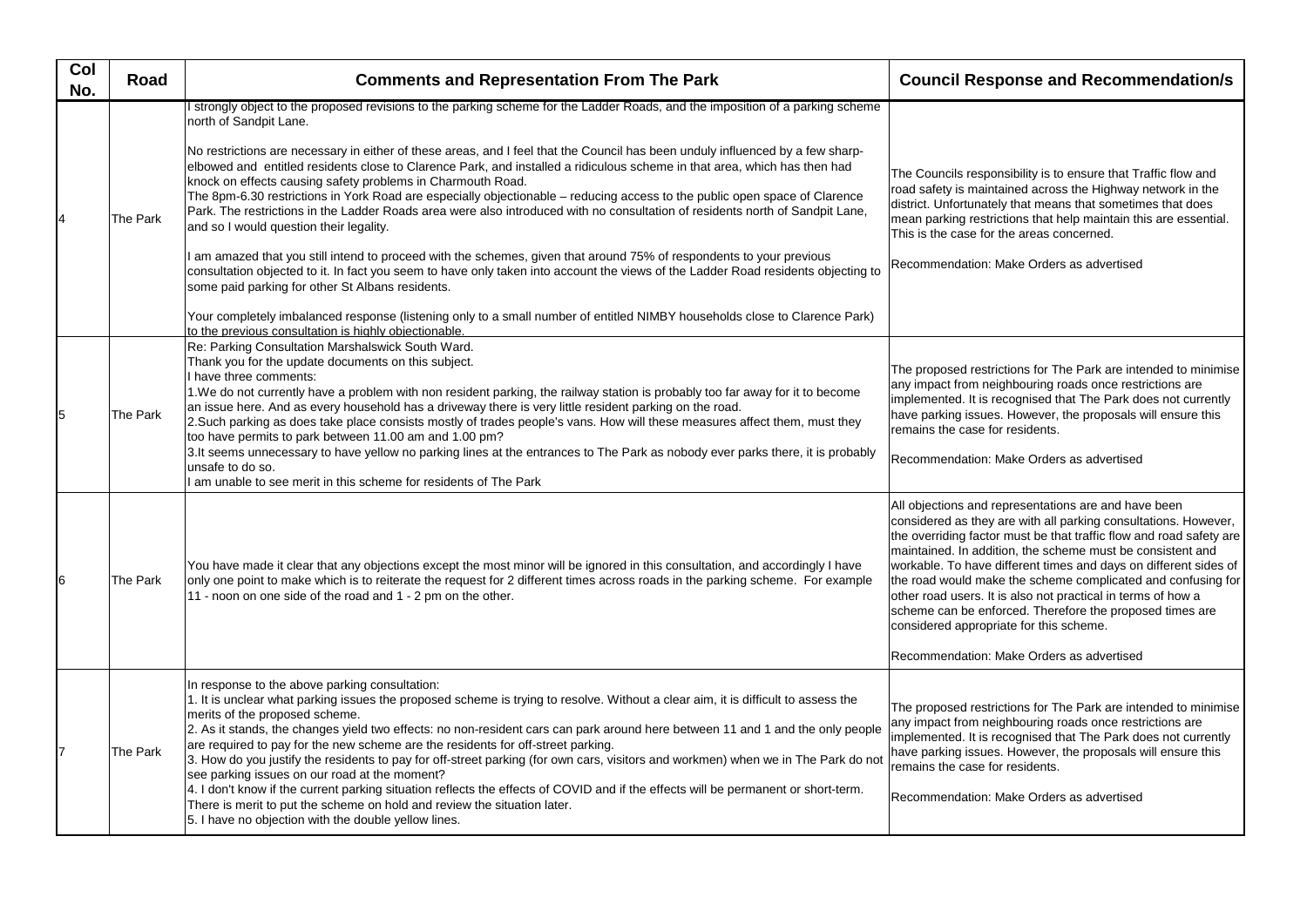| Col<br>No. | Road                 | <b>Comments and Representation From Other or Not Provided</b>                                                                                                                                                                                                                                                                                                                                                                                                                                                                                                                                                                                                                                                                                                                                                                                                                                                                                                                                                                                                                                                                                                                                                                                                                                                                                                                                                                                                                                                                                                                                                                                                                                                                                                                                                                                                                                                                                                                                                                                                                                                                                                                                           | <b>Council Response and</b><br><b>Recommendation/s</b>                                                                                                                                                                                                                                                                                              |
|------------|----------------------|---------------------------------------------------------------------------------------------------------------------------------------------------------------------------------------------------------------------------------------------------------------------------------------------------------------------------------------------------------------------------------------------------------------------------------------------------------------------------------------------------------------------------------------------------------------------------------------------------------------------------------------------------------------------------------------------------------------------------------------------------------------------------------------------------------------------------------------------------------------------------------------------------------------------------------------------------------------------------------------------------------------------------------------------------------------------------------------------------------------------------------------------------------------------------------------------------------------------------------------------------------------------------------------------------------------------------------------------------------------------------------------------------------------------------------------------------------------------------------------------------------------------------------------------------------------------------------------------------------------------------------------------------------------------------------------------------------------------------------------------------------------------------------------------------------------------------------------------------------------------------------------------------------------------------------------------------------------------------------------------------------------------------------------------------------------------------------------------------------------------------------------------------------------------------------------------------------|-----------------------------------------------------------------------------------------------------------------------------------------------------------------------------------------------------------------------------------------------------------------------------------------------------------------------------------------------------|
|            | Marshalswick<br>Lane | I am writing in relation to the recent proposal for adding double yellow lines as part of the Marshalswick South Ward Scheme.<br>I want to register my objection for the application of such yellow lines on Marshals Drive / Charmouth Road Junction. We have a garage at the back of the house, on Marshals Drive, opposite the Charmouth Road junction an<br>at times need to park outside the back of the house, or allow service vehicles to do so. Generally we see no build up of cars on this area of the road and would seek further clarification as to why these yellow lines are<br>necessary at this juncture                                                                                                                                                                                                                                                                                                                                                                                                                                                                                                                                                                                                                                                                                                                                                                                                                                                                                                                                                                                                                                                                                                                                                                                                                                                                                                                                                                                                                                                                                                                                                                              | Double yellow lines are proposed to enforce th<br>Code. In most cases this is 1ithin 10 metres of<br>but can be expanded depending on the road la<br>Council cannot consider this request on the ba<br>location                                                                                                                                     |
|            |                      |                                                                                                                                                                                                                                                                                                                                                                                                                                                                                                                                                                                                                                                                                                                                                                                                                                                                                                                                                                                                                                                                                                                                                                                                                                                                                                                                                                                                                                                                                                                                                                                                                                                                                                                                                                                                                                                                                                                                                                                                                                                                                                                                                                                                         | Recommendation: Make Orders as advertised                                                                                                                                                                                                                                                                                                           |
|            | Cedarwood<br>Drive   | As a St Albans resident as owner-occupier (Cedarwood Drive, St Albans) for 25 years, I would like to record my objection to the proposed extension of parking restrictions to roads in Marshalswick South including Gurney<br>Court Road. Lancaster Road. Charmouth Road.<br>You will be aware that, since the last extension of parking restrictions in Clarence ward, rail commuters have been faced with having to park in these roads and walk approximately 15-20 minutes if they are unable to afford<br>extortionate parking fees charged at St Albans City Station. However, the capacity and amenity of the roads mentioned has in fact been affected very little:<br>*Houses in these roads already have generous off-road parking for at least 2 cars.<br>*Even with the increased commuter parking, there remain plenty of spaces for casual use during the day.<br>*The roads are wide, with good sight lines.<br>Meanwhile, in my area of St Albans - with no parking restrictions, but too far from the station to walk daily - we have a high level of inconsiderate and dangerous parking, including blocking private hardstandings/driveway<br>extensive parking on pavements forcing pedestrians, those with children in pushchairs and wheelchair users into the path of traffic. Vehicles are driven at speed down this narrow and congested road, where sight lines are<br>now extremely poor (due to the inconsiderate and dangerous parking).<br>There can be no practical justification for effectively privatising the publicly funded roads of Marshalswick South, when other areas are left in a far more dangerous and challenging situation. So, the reasoning behind thi<br>proposal appears to be to promote the interests of those who live in the most expensive houses in the district over those who struggle to afford the cost of living in St Albans, and so have to work in London and live in fa<br>favourable environments.<br>We all pay council tax and contribute to the upkeep of these roads and other council services. St Albans District Council has a duty to provide an equitable approach to all its citizens, but is failing to do so inthis inst | The proposals are intended to improve road sa<br>movement and support the Councils climate er<br>Whilst this would not remove traffic in many of<br>will encourage vehicles to use other routes and<br>those driving around looking for spaces, this w<br>improve the environmental impact from emissi<br>Recommendation: Make Orders as advertised |
|            | Not Provided         | As the parking consultation has been amended to remove PayByPhone/ resident shared bays and replaced by residents only parking it confirms the schemes purpose is to stop street commuter parking entirely within the<br>noted ward.<br>Why then have two roads, which were within the first consultation as restricted parking, now excluded from any restrictions.<br>It seems that Marshalswick lane is the logical boundary to the south marshals wick permit parking so why stop restrictions for roads within this boundary.<br>This consultation is suggesting that double yellow lines will be placed at the junction between Charmouth road/ Gueney court road and Marshals drive. The reasoning being to stop people parking on the corner creating blind<br>spots. This is an admission that commuter parking is expected to migrate to Marshals drive. In effect you will be pushing all commuter parking to two roads in south marshalswick. We are all aware that commuter cars are<br>parked along at least half the length of Charmouth road and it's another 5 minute walk for them to park in Marshals drive.<br>If you are committed to not allowing street based commuter parking then Marshals drive and Homewood should fall into a permit area.<br>You will simply create a greater problem and safety issue condensed into a very small area.<br>Please solve the problem entirely by including Marshals drive and Homewood.                                                                                                                                                                                                                                                                                                                                                                                                                                                                                                                                                                                                                                                                                                                                                    | There was little to no support for the roads to b<br>However, an 18 month review will be undertak<br>establish what impact the scheme will have an<br>amendments where appropriate.<br>Recommendation: Make Orders as advertised                                                                                                                    |
|            | Not Provided         | I am writing strongly opposing the latest review. Can you tell me why it has changed since the last review we received?<br>From what I read, there will be parking restrictions in place on all roads in the Marshalswick South Scheme with the exception of Marshals Dive and Homewood Road.<br>When the scheme was first implemented on roads such as Clarence Road, Sunderland Ave etc the train commuters simple moved further out parking in Charmouth Road, Gurney Court etc. This has caused big problems to<br>road users and householders trying to get out of their driveways, especially during rush hours.<br>What you've proposed will do exactly the same thing to Marshals Drive and Homewood Road, you will simply be pushing the problem to the next road.<br>I have seen people parking in these roads and taking bikes out the back of the cars, so they are certainly not too far away from the station for commuters.<br>To solve the problem these two roads must be included in parking restrictions. The natural cut off line would surely be Marshalswick Lane?                                                                                                                                                                                                                                                                                                                                                                                                                                                                                                                                                                                                                                                                                                                                                                                                                                                                                                                                                                                                                                                                                                                | Whilst displacement is likely, due to many facte<br>displacement is likely to be more dispersed an<br>disruptive. However, the Council is recommend<br>review period of 18 months in which amendme<br>considered and implemented without the need<br>the Councils work programme as new requests<br>Recommendation: Make Orders as advertised       |
|            | Not Provided         | I still have many concerns about this parking scheme. The lack of honest detail being the most concerning. Why have you changed the proposals to a much simpler area division. There is no explanation as to why you have<br>made such drastic changes to the initial suggestion? It suggests a lack of confidence - please explain why changes were made (what data was looked at etc).<br>You have stated that any changes implemented will be reviewed for 18 months - please can you tell us exactly how you plan to review them, what data you will collect, and what limits are placed which need to be exceeded in<br>order to implement further changes. This is a legal requirement given you have already stated reviews will be taking place.<br>What is the cost of carrying out the changes and how will they be covered. In addition, what is the cost of monitoring the parking bays and how will this be met for the next 2 years. What calculations have you done to show<br>approximate income you expect to generate from this scheme. Please can you summarise the support both for and against the scheme to date from the residents. If we know how much mathematical support there is from<br>people living on these roads, it will help the proposals be accepted. What alternative plans have been looked at to change the current parking situation.? A local free station bus running every few mins through the area<br>between 7am-9am, and 4pm-6pm (for example) might be a cheaper alternative ?                                                                                                                                                                                                                                                                                                                                                                                                                                                                                                                                                                                                                                                                         | The main reason for the changes are simply do<br>differing needs of the areas concerned. It was<br>beneficial to continue the consultation as it was<br>Road safety and traffic movements are the ma<br>and must be the focus of improvement in any s<br>Recommendation: Make Orders as advertised                                                  |
|            | <b>Not Provided</b>  | I am submitting a comment in support of the proposed Marshalswick South Parking Scheme. I particularly would emphasize the need for double yellow lines across from T-junctions. Parking there forces cars to cross into the<br>opposing lane while making right turns off the higher priority road and reducing visibility from the minor road, making turning hazardous. Homewood Rd + Faircross Way is particularly dangerous in this manner and I have<br>personally witnessed several near-collisions due to cars parked across the junction.<br>Furthermore, vehicles are often made to randomly pull over to allow passing traffic as cars and vans are parked on both sides of the road, making two lane roads effectively a bi-directional single lane. This increases risk<br>vehicle drivers, cyclists, and pedestrians alike through decreased visibility and potential driving aggression. While the proposed parking changes would not completely ameliorate this issue, it should help along the sectio<br>Charmouth Rd near the roundabout and the west side of Faircross Way, which seems to be used as all-day parking by train commuters.<br>As most, if not all, houses in the area have their own driveways, the practical impact on residents should be minimal with the restrictions for two hours in the middle of the day even if they choose to not pay for resident<br>permits. Therefore, I strongly support this initiative and feel it would make the roads a lot safer for vehicular navigation and pedestrian visibility.                                                                                                                                                                                                                                                                                                                                                                                                                                                                                                                                                                                                                                               | An 18 month review will be undertaken to estal<br>impact the scheme will have and allow for ame<br>where appropriate.<br>Recommendation: Make Orders as advertised                                                                                                                                                                                  |

|                                                      | <b>Council Response and</b>                                                                                                                                                                                                                                                                                                                                                            |
|------------------------------------------------------|----------------------------------------------------------------------------------------------------------------------------------------------------------------------------------------------------------------------------------------------------------------------------------------------------------------------------------------------------------------------------------------|
|                                                      | <b>Recommendation/s</b><br>Double yellow lines are proposed to enforce the Highway                                                                                                                                                                                                                                                                                                     |
| tion and:                                            | Code. In most cases this is 1ithin 10 metres of a junction<br>but can be expanded depending on the road layout. The<br>Council cannot consider this request on the basis of its<br>location                                                                                                                                                                                            |
|                                                      | Recommendation: Make Orders as advertised                                                                                                                                                                                                                                                                                                                                              |
| rney                                                 |                                                                                                                                                                                                                                                                                                                                                                                        |
| fford the<br>ayyy,<br>s are                          | The proposals are intended to improve road safety, traffic<br>movement and support the Councils climate emergency.<br>Whilst this would not remove traffic in many of the roads, it<br>will encourage vehicles to use other routes and remove<br>those driving around looking for spaces, this would<br>improve the environmental impact from emissions                                |
| his<br>far less                                      | Recommendation: Make Orders as advertised                                                                                                                                                                                                                                                                                                                                              |
| ce.                                                  |                                                                                                                                                                                                                                                                                                                                                                                        |
| the                                                  |                                                                                                                                                                                                                                                                                                                                                                                        |
| g blind<br>are                                       | There was little to no support for the roads to be included.<br>However, an 18 month review will be undertaken to<br>establish what impact the scheme will have and allow for<br>amendments where appropriate.<br>Recommendation: Make Orders as advertised                                                                                                                            |
| ems to                                               | Whilst displacement is likely, due to many factors the<br>displacement is likely to be more dispersed and less<br>disruptive. However, the Council is recommending a<br>review period of 18 months in which amendments can be<br>considered and implemented without the need of adding to<br>the Councils work programme as new requests.<br>Recommendation: Make Orders as advertised |
| ı have<br>eded in<br>show the<br>rom<br>ea           | The main reason for the changes are simply down to the<br>differing needs of the areas concerned. It was not deemed<br>beneficial to continue the consultation as it was originally.<br>Road safety and traffic movements are the main objective<br>and must be the focus of improvement in any scheme.<br>Recommendation: Make Orders as advertised                                   |
| s into the<br>าave<br>risk to<br>ction of<br>parking | An 18 month review will be undertaken to establish what<br>impact the scheme will have and allow for amendments<br>where appropriate.<br>Recommendation: Make Orders as advertised                                                                                                                                                                                                     |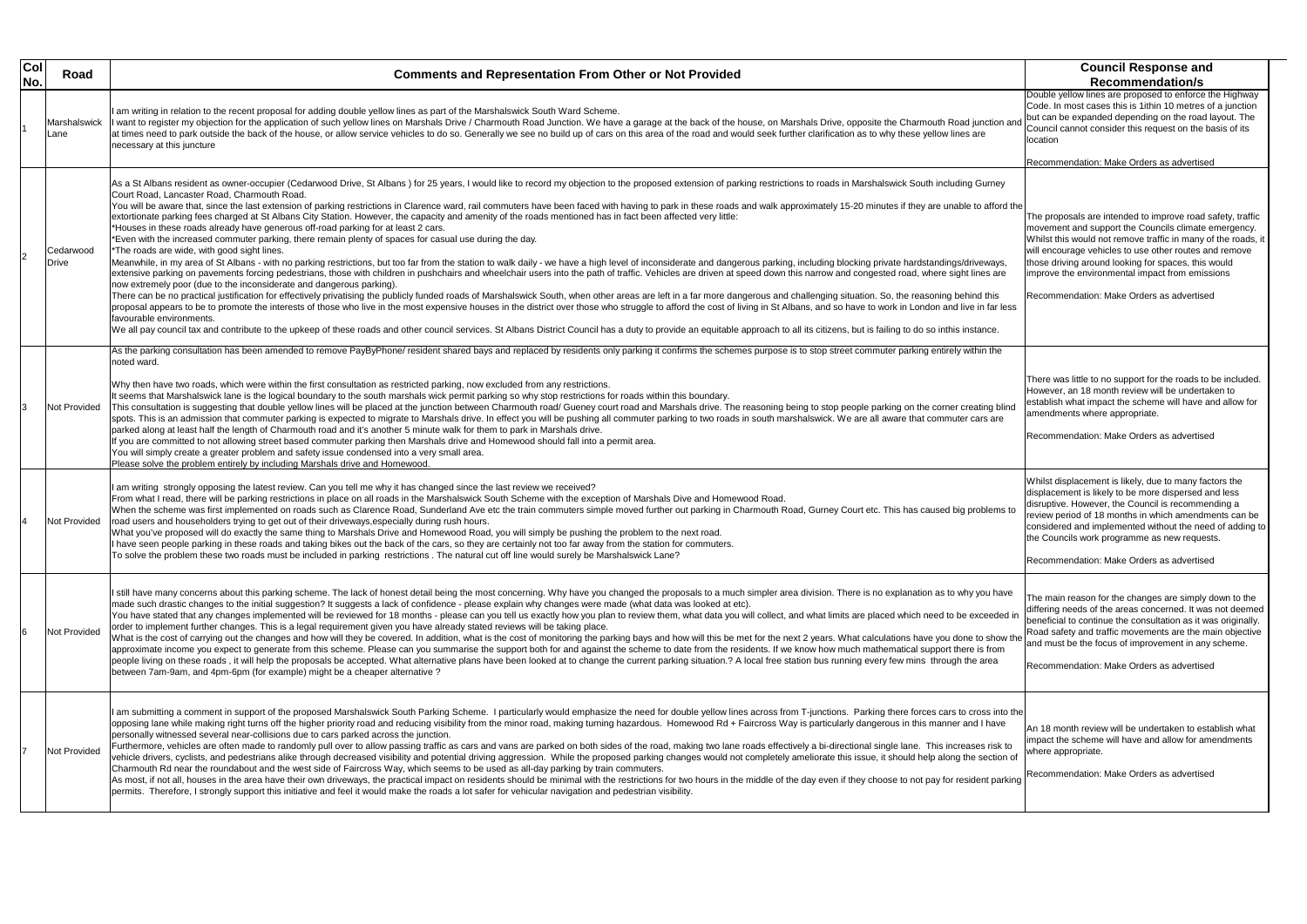|                                                                                                                                                                               | <b>Council Response and</b>                                                                                                                                                                                                                                                                                          |  |  |
|-------------------------------------------------------------------------------------------------------------------------------------------------------------------------------|----------------------------------------------------------------------------------------------------------------------------------------------------------------------------------------------------------------------------------------------------------------------------------------------------------------------|--|--|
|                                                                                                                                                                               | <b>Recommendation/s</b>                                                                                                                                                                                                                                                                                              |  |  |
| roposals<br>s are.<br>be<br>οf<br>าade<br>away<br>show (<br>tion to<br>ıls were<br>to<br>ime to<br>approach<br>, if it has<br>r the<br>'s Drive<br>าed to<br>ay for a<br>puld |                                                                                                                                                                                                                                                                                                                      |  |  |
| s on<br>solved<br>anses of<br>ust be<br>d to<br>es?                                                                                                                           | In general this objection and representation does not<br>provide an objection against the Traffic Orders which were<br>advertised. However, Please refer to the Council<br>comments under objection 25 of the Charmouth Road<br>arking in responses. This response is relevant to some of the<br>comments submitted. |  |  |
| parking<br>provides<br>ment.                                                                                                                                                  | An 18 month review period is recommended and any<br>concerns will be monitored and considered over this period<br>Recommendation: Make Orders as advertised                                                                                                                                                          |  |  |
| asible to<br>the<br>-cokey-<br>would be<br>vere<br>they had<br><sub>/</sub> change                                                                                            |                                                                                                                                                                                                                                                                                                                      |  |  |
| ıer. It<br>/idence<br>าer the<br>area. Is<br>es<br>эr<br>ation as<br>s<br>dder<br>d to<br>- If                                                                                |                                                                                                                                                                                                                                                                                                                      |  |  |

| Col | Road         | <b>Comments and Representation From Other or Not Provided</b>                                                                                                                                                                                                                                                                                                                                                                                                                                                                                                                                                                                                                                                                                                                                                                                                                                                                                                                                                                                                                                                                                                                                                                                                                                                                                                                                                                                                                                                                                                                                                                                                                                                                                                                                                                                                                                                                                                                                                                                                                                                                                                                                                                                                                                                                                                                                                                                                                                                                                                                                                                                                                                                                                                                                                                                                                                                                                                                                                                                                                                                                                                                                                                                                                                                                                                                                                                                                                                                                                                                                                                                                                                                                                                                                                                                                                                                                                                                                                                                                                                                                                                                                                                                                                                                                                                                                                                                                                                                                                                                                                                                                                                                                                                                                                                                                                                                                                                                                                                                                                                                                                                                                                                                                                                                                                                                                                                                                                                                                                                                                                                                                                                                                                                                                                                                                                                                                                                                                                                                                                                                                                                                                                                                                                                                                                                                                                                                                                                                                                                                                                                                                                                                                                                                                                                                                                                                                                                                                                                                                                                                                                                                                                                                                                                                                                                                                                                                                                                                                                                                                                                                                                                                                                                                                                                                                                                                                                                                                                                                                                                                                                                                                                                                                                                                                                                                                                                                                                                                                                                                                                                                                                                                                                                                                                                                                                                                                                                                                                                                                                                                                                                                                                                                                                                                                                                                                                                                                                                                                                                                                                                                                                                                                                                                                                                                                                                                                                                                                                                                                                                                                                                                                                                                                                                                                                                                                                                                                                                                                                                                                                                                                                                                                                                                                                                                                                                                                                                                                                                                                                                                                                                                                                                                                                                                                                                                                                                                                                                                                                                                                                                                                                                                                                    | <b>Council Response and</b>                                                                                                                                                                                                                                                                                                                                                                                                                      |
|-----|--------------|--------------------------------------------------------------------------------------------------------------------------------------------------------------------------------------------------------------------------------------------------------------------------------------------------------------------------------------------------------------------------------------------------------------------------------------------------------------------------------------------------------------------------------------------------------------------------------------------------------------------------------------------------------------------------------------------------------------------------------------------------------------------------------------------------------------------------------------------------------------------------------------------------------------------------------------------------------------------------------------------------------------------------------------------------------------------------------------------------------------------------------------------------------------------------------------------------------------------------------------------------------------------------------------------------------------------------------------------------------------------------------------------------------------------------------------------------------------------------------------------------------------------------------------------------------------------------------------------------------------------------------------------------------------------------------------------------------------------------------------------------------------------------------------------------------------------------------------------------------------------------------------------------------------------------------------------------------------------------------------------------------------------------------------------------------------------------------------------------------------------------------------------------------------------------------------------------------------------------------------------------------------------------------------------------------------------------------------------------------------------------------------------------------------------------------------------------------------------------------------------------------------------------------------------------------------------------------------------------------------------------------------------------------------------------------------------------------------------------------------------------------------------------------------------------------------------------------------------------------------------------------------------------------------------------------------------------------------------------------------------------------------------------------------------------------------------------------------------------------------------------------------------------------------------------------------------------------------------------------------------------------------------------------------------------------------------------------------------------------------------------------------------------------------------------------------------------------------------------------------------------------------------------------------------------------------------------------------------------------------------------------------------------------------------------------------------------------------------------------------------------------------------------------------------------------------------------------------------------------------------------------------------------------------------------------------------------------------------------------------------------------------------------------------------------------------------------------------------------------------------------------------------------------------------------------------------------------------------------------------------------------------------------------------------------------------------------------------------------------------------------------------------------------------------------------------------------------------------------------------------------------------------------------------------------------------------------------------------------------------------------------------------------------------------------------------------------------------------------------------------------------------------------------------------------------------------------------------------------------------------------------------------------------------------------------------------------------------------------------------------------------------------------------------------------------------------------------------------------------------------------------------------------------------------------------------------------------------------------------------------------------------------------------------------------------------------------------------------------------------------------------------------------------------------------------------------------------------------------------------------------------------------------------------------------------------------------------------------------------------------------------------------------------------------------------------------------------------------------------------------------------------------------------------------------------------------------------------------------------------------------------------------------------------------------------------------------------------------------------------------------------------------------------------------------------------------------------------------------------------------------------------------------------------------------------------------------------------------------------------------------------------------------------------------------------------------------------------------------------------------------------------------------------------------------------------------------------------------------------------------------------------------------------------------------------------------------------------------------------------------------------------------------------------------------------------------------------------------------------------------------------------------------------------------------------------------------------------------------------------------------------------------------------------------------------------------------------------------------------------------------------------------------------------------------------------------------------------------------------------------------------------------------------------------------------------------------------------------------------------------------------------------------------------------------------------------------------------------------------------------------------------------------------------------------------------------------------------------------------------------------------------------------------------------------------------------------------------------------------------------------------------------------------------------------------------------------------------------------------------------------------------------------------------------------------------------------------------------------------------------------------------------------------------------------------------------------------------------------------------------------------------------------------------------------------------------------------------------------------------------------------------------------------------------------------------------------------------------------------------------------------------------------------------------------------------------------------------------------------------------------------------------------------------------------------------------------------------------------------------------------------------------------------------------------------------------------------------------------------------------------------------------------------------------------------------------------------------------------------------------------------------------------------------------------------------------------------------------------------------------------------------------------------------------------------------------------------------------------------------------------------------------------------------------------------------------------------------------------------------------------------------------------------------------------------------------------------------------------------------------------------------------------------------------------------------------------------------------------------------------------------------------------------------------------------------------------------------------------------------------------------------------------------------------------------------------------------------------------------------------------------------------------------------------------------------------------------------------------------------------------------------------------------------------------------------------------------------------------------------------------------------------------------------------------------------------------------------------------------------------------------------------------------------------------------------------------------------------------------------------------------------------------------------------------------------------------------------------------------------------------------------------------------------------------------------------------------------------------------------------------------------------------------------------------------------------------------------------------------------------------------------------------------------------------------------------------------------------------------------------------------------------------------------------------------------------------------------------------------------------------------------------------------------------------------------------------------------------------------------------------------------------------------------------------------------------------------------------------------------------------------------------------------------------------------------------------------------------------------------------------------------------------------------------------------------------------------------------------------------------------------------------------------------------------------------------------------------------------------------------------------------------------------------------------------------------------------------------------------------------------------------------------------------------------------------------------------------------------------------------------------------------------------------------------------------------------------------------------------------------------|--------------------------------------------------------------------------------------------------------------------------------------------------------------------------------------------------------------------------------------------------------------------------------------------------------------------------------------------------------------------------------------------------------------------------------------------------|
| No. | Not provided | I refer to the letter to residents dated 30 July 2021 (but received several days later) and Public Notice referred to therein, relating to proposals to introduce residents only parking in Marshalswick South. I object in th<br>strongest possible terms to the proposals as put forward. My objection is not only to the proposals themselves but also as to the process by which the Council has arrived at this position. I deal with both below. The propo<br>There is no way of putting it other than to say that the Council seem to have tried hard to take a really bad idea and see what is the worst possible way to implement it, at the wrong time. That's how bad these proposals a<br>You have had my views in full in the emails below. As I note below under "Process" I have had no response whatsoever to those emails. But to rehearse the points made: - Kerbside parking is a resource that should be<br>properly managed, like any other. - Managing that resource should take account of under-utilisation as well as over-utilisation, particularly where parking does not cause detriment. - It should be managed on a basis of<br>appropriate and tailored decisions, taking account of specific needs and identifying places to which parking may be directed without detriment not a blunderbuss "one size fits all". - The original mistake the Council made<br>was applying a "one size fits all" approach to the original Ladder Roads scheme to areas (in essence north and south of Blandford Road) with very divergent housing density and needs. - The result diverted parking away<br>from places in the northern area (and others, identified in my emails below) where it in essence did no harm (below for emphasis is the photograph attached to my first email of Jennings Road at 9am on a Saturday to show<br>the lack of resident parking need and availability of resource) and displaced it into an area of more congestion and greater housing density. - Instead of admitting the error of its ways and seeking a more holistic solutio<br>the problem it has inadvertently itself created, the Council proposes to compound its mistake by displacing a greater volume of parking into a smaller area To this I would add that life has moved on since the proposals wer<br>originally formulated. The pandemic has changed work patterns and particularly those of commuters. There is currently nowhere near the volume of issue that there was eighteen months ago. Even if the Council were to<br>consider this scheme in its current (misguided) form to be an appropriate solution to the problems (it created) of two years ago, it must surely recognise that now is not the time to push it through, but that it must take<br>monitor and evaluate whether the expense and disruption of this scheme can be justified. So, my view remains that the entire Scheme for Marshalswick South is to be resisted and replaced by a properly tailored approach<br>to the parking resource available in the norther Ladder Roads area, Clarence Road and the roads to the west of Clarence Road and address the under-utilisation of the available resource in those areas. However, if it has<br>to be proceeded with, it is incomprehensible that the Council has seen fit to take the retrograde step of taking Marshal's Drive and Homewood Road out of the plans, with no explanation given. It would be ridiculous for the<br>Scheme to proceed without their inclusion. They would simply become the free car parks for the entire area. As I noted in my first email below (and I direct you to all the comments in that email in this regard), Marshal's<br>is a very short distance from the area with the highest housing density and highest on-street car parking in the whole of the subject areas, with the highest risk of large volume of displaced parking, and yet having listen<br>those concerns the Council has simply backtracked and taken it out. It makes no sense whatsoever. If you live at the top end of Charmouth Road/ Gurney Court Road or in Charmouth Court, why would you bother to pay for a<br>permit, particularly for a second car at higher price, or for visitors, when free parking is just yards away? The Council seems to think that commuters are prepared to walk a good couple of miles to save money, why would<br>residents not walk a hundred metres? It really does seem that the Council has not learned any lessons from the effects of displaced parking caused by the misguided approach to the Ladder Roads scheme, and insists on<br>solving that problem by creating a bigger one. Make no mistake, displacing the parking from the entire area and concentrating it into Marshal's Drive and Homewood Road will create a bigger problem than was either solved<br>by the Ladder Roads scheme in the first place or by the Scheme under consideration now. At the end of the day, the Council should be asking itself why these roads should be blighted simply to preserve the vast expanses o<br>empty, traffic-free roads for the NIMBYs of Jennings Road, Sunderland Avenue and the like? Bear in mind also that these roads are much busier in terms of traffic than the Ladder area. Further, some explanation must be<br>given as to why the concept of shared use bays has been dropped. Presumably the Council had done some research to justify its inclusion before? What has changed? This again seems a retrograde step that will lead to<br>greater under-utilisation and hence displacement Are there seriously not areas on even Battlefield Road, and Harptree Way where shared use would not be possible? What drives the clamour for resident on-street parking<br>locations such as these that means that shared use cannot be accommodated? How does one justify residents only parking on a road (Harptree Way) with no residents? Should I also assume that my suggestions for<br>expansion of shared use in the Ladder Roads area has not been taken up? At the end of the day, why have swathes of empty roads when the Council could make money from utilising the resource in appropriate places?<br>Finally, it's not my battle to fight but it still seems to me to be that those households in the area, and particularly Charmouth Court, that do not have driveways should be entitled to free or subsidised permits. As I not<br>previously:"We are not talking about a city centre location here, people living here need a car and without a driveway should expect to be able to park on-street in this sort of location. It is not their fault that displac<br>to please others in a location some distance away has required controls to be brought into this area". The process The process has at various times been labelled a "consultation". It is a strange consultation that provides<br>no feedback or visibility on the rationale for decisions taken. The emails I wrote below were the product of a lot of considered thought and research. However I received no response to them- not even an acknowledgement.<br>The impression given is that the consultation is simply a camouflage of taking opinion into account while railroading through to suit the agenda/opinion/beliefs of the proposers. A proper consultation should involve<br>engagement, dialogue, understanding and explanation, not simply pronouncements of what has been "decided". Otherwise what is the point? I accept that if there are volumes of lengthy commentaries then it is not feasible to<br>reply to each individually but (a) they should at least be acknowledged- to not even do that is, frankly, insulting (b) There is no reason not to produce a generic publication of reasons for conclusions, particularly where<br>Council has changed its mind (c) I rather doubt that that would leave many considered representations that require response. The failure of the process is shown by the Marshals's Drive/ Homewood Road hokey-cokey-<br>out, in, outWhen the scheme was first put forward my understanding from anecdotal evidence, was that a large number of people (like me) expressed the view, either through comments or through a petition, that it would be<br>improper to proceed without their inclusion, . One assumes that the volume was sufficient to persuade the Council to include them within the scheme, a decision to be applauded. Then what happened? If objections were<br>received how were they balanced against the views expressed in the first consultation? Was it taken into account that those who were content to see inclusion would have been less inclined to comment, particulalry if they h<br>done so before? So at least one other petition has been sourced, and here we go again, round in a circle because the Council hasn't engaged and hasn't explained (and it seems, does not think things through, or why change<br>tack every few months?) The further flaw in the process has come with the separation of the "consultation" into two parts. This makes no sense. The two are interlinked. The only reason for the parking issues in<br>Marshalswick South was the introduction of restrictions to northern part of the Ladder Roads area. The two need to be considered together. It is not possible to comment on one without seeing the proposals for the other. It<br>goes back to my points above that the issues need a holistic solution, not dissection into what "works" for each without regard for the whole. You may well say that of course you have regard for the whole but (a) the evide<br>for that on past record, and with the Marshal's Drive/Homewood Road exclusion, isn't strong (b) It's supposed to be a consultation, so the residents need to see the whole scheme not just a part. How can we tell whether the<br>Scheme is needed/appropriate/fair without seeing what is proposed for the other half of it? For example, the Council previously seemed to indicate that it was prepared to address under-utilisation in the Ladder Roads area.<br>that still on the agenda? How far does that go? Why is that not tried first to see what the effect is, particularly in light of changed working practices? Given the inability of the Council to identify a proposal that endu<br>beyond the next batch of responses, the flaws in process and the timing points made above, I would strongly urge that Council shelves its current timetable and takes the time to reflect and evaluate to produce a better<br>Scheme, rather than feel obliged to plunge headlong at haste. So to sum up my views: - The Council should be thinking more creatively to create a bespoke and holistic solution that (properly) tackles under-utilisation as<br>well as over-utilisation for the whole area, rather than sticking with its previous blunderbuss approach that caused the issues and now applying blunderbuss 2.0 to cause even more issues -The timing of the Scheme is<br>inappropriate without an assessment of (a) what is the "new normal" as working patterns and practices change (b) the effect of (what are hopefully still) proposals to address, in a limited way, under-utilisation in the Lad<br>Roads area - The process has been flawed and the Council owes it to residents to take the time to produce a settled set of proposals rather than railroad through on what happened to be the last set of voices listened to -<br>the Council does insist in pursuing with this Scheme it cannot conscionably do so without the inclusion of Marshal's Drive and Homewood Road. | <b>Recommendation/s</b><br>In general this objection and representation do<br>provide an objection against the Traffic Orders<br>advertised. However, Please refer to the Coun<br>comments under objection 25 of the Charmout<br>responses. This response is relevant to some<br>comments submitted.<br>An 18 month review period is recommended a<br>concerns will be monitored and considered ove<br>Recommendation: Make Orders as advertised |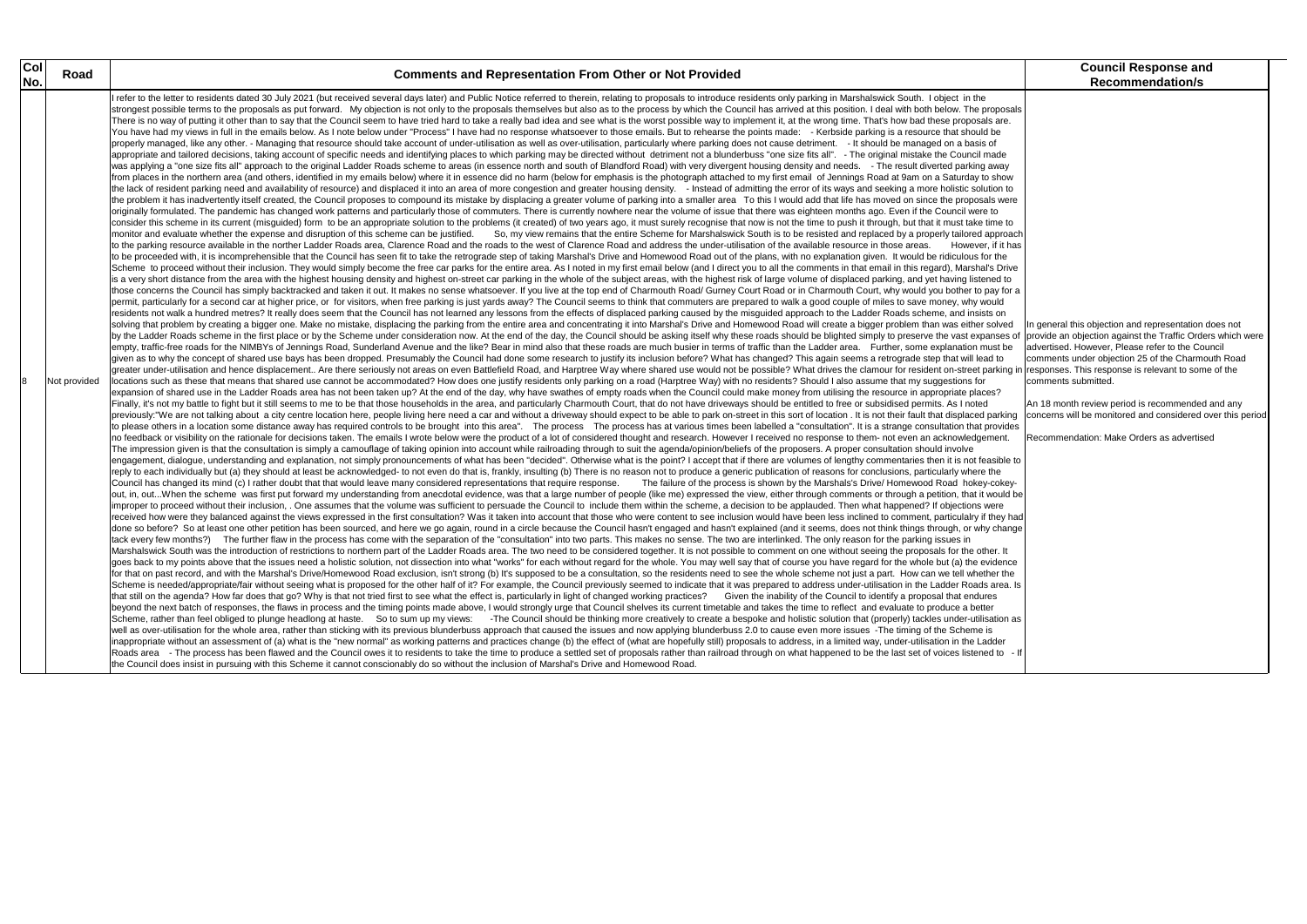| Col |              |                                                                                                                                                                                                                                                                                                                                                                                                                                                                                                                                                                                                                                                                                                                                                                                                                                                                                                                                                                                                                                                                                                                                                                                                                                                                                                                                                                                                                                                                                                                                                                                                                                                                                                                                                                                                                                                                                                                                                                                                                                                                                                                                                                                                                                                                                                                                                                                                                                                                                                                                                                                                                                                                                                                                                                                                                                                                                                                                                                                                                                                                                                                                                                                                                                                                                                                                                                                                                                                                                                                                                                                                                                                                                                                                                                                                                                                                                                                                                                                                                                                                                                                                                                                                                                                                                                                                                                                                                                                                                                                                                                                                                                                                                                                                                                                                                                                                                                                                                                                                                                                                                                                                                                                                                                                                                                                                                                                                                                                                                                                                                                                                                                                                                                                                                                                                                                                                                                                                                                                                                                                                                                                                                                                                                                                                                                                                                                                                                                                                                                                                                                                                                                                                                                                                                                                                                                                                                                                                                                                                                                                                                                                                                                                                                                                                                                                                                                                                                                                                                                                                                                                                                                                                                                                                                                                                                                                                                                                                                                                                                                                                                                                                                                                                                                                                                                                                                                                                                                                                                                                                                                                                                                                                                                                                                                                                                                                                                                                                                                                                                                                                                                                                                                                                                                                                                                                                                                                                                                                                                                                                                                                                                                                                                                                                                                                                                                                                                                                                                                                                                                                                                                                                                                                                                                                                                                                                                                                                                                                                                                                                                                                                                                                                                                                                                                                                                                                                                                                                                                                                                                                                                                                                                                                                                                                                                                                                                                                                                                                                                                                                                                                                                                                                                                                                                                                                                                                                                                                                                                                                                                                                                                                                                                                                                                                                                                                                                                                                                                                                                                            | <b>Council Response and</b>                                                                                                                                                                                                                                                                                                                                                                                                                                               |
|-----|--------------|------------------------------------------------------------------------------------------------------------------------------------------------------------------------------------------------------------------------------------------------------------------------------------------------------------------------------------------------------------------------------------------------------------------------------------------------------------------------------------------------------------------------------------------------------------------------------------------------------------------------------------------------------------------------------------------------------------------------------------------------------------------------------------------------------------------------------------------------------------------------------------------------------------------------------------------------------------------------------------------------------------------------------------------------------------------------------------------------------------------------------------------------------------------------------------------------------------------------------------------------------------------------------------------------------------------------------------------------------------------------------------------------------------------------------------------------------------------------------------------------------------------------------------------------------------------------------------------------------------------------------------------------------------------------------------------------------------------------------------------------------------------------------------------------------------------------------------------------------------------------------------------------------------------------------------------------------------------------------------------------------------------------------------------------------------------------------------------------------------------------------------------------------------------------------------------------------------------------------------------------------------------------------------------------------------------------------------------------------------------------------------------------------------------------------------------------------------------------------------------------------------------------------------------------------------------------------------------------------------------------------------------------------------------------------------------------------------------------------------------------------------------------------------------------------------------------------------------------------------------------------------------------------------------------------------------------------------------------------------------------------------------------------------------------------------------------------------------------------------------------------------------------------------------------------------------------------------------------------------------------------------------------------------------------------------------------------------------------------------------------------------------------------------------------------------------------------------------------------------------------------------------------------------------------------------------------------------------------------------------------------------------------------------------------------------------------------------------------------------------------------------------------------------------------------------------------------------------------------------------------------------------------------------------------------------------------------------------------------------------------------------------------------------------------------------------------------------------------------------------------------------------------------------------------------------------------------------------------------------------------------------------------------------------------------------------------------------------------------------------------------------------------------------------------------------------------------------------------------------------------------------------------------------------------------------------------------------------------------------------------------------------------------------------------------------------------------------------------------------------------------------------------------------------------------------------------------------------------------------------------------------------------------------------------------------------------------------------------------------------------------------------------------------------------------------------------------------------------------------------------------------------------------------------------------------------------------------------------------------------------------------------------------------------------------------------------------------------------------------------------------------------------------------------------------------------------------------------------------------------------------------------------------------------------------------------------------------------------------------------------------------------------------------------------------------------------------------------------------------------------------------------------------------------------------------------------------------------------------------------------------------------------------------------------------------------------------------------------------------------------------------------------------------------------------------------------------------------------------------------------------------------------------------------------------------------------------------------------------------------------------------------------------------------------------------------------------------------------------------------------------------------------------------------------------------------------------------------------------------------------------------------------------------------------------------------------------------------------------------------------------------------------------------------------------------------------------------------------------------------------------------------------------------------------------------------------------------------------------------------------------------------------------------------------------------------------------------------------------------------------------------------------------------------------------------------------------------------------------------------------------------------------------------------------------------------------------------------------------------------------------------------------------------------------------------------------------------------------------------------------------------------------------------------------------------------------------------------------------------------------------------------------------------------------------------------------------------------------------------------------------------------------------------------------------------------------------------------------------------------------------------------------------------------------------------------------------------------------------------------------------------------------------------------------------------------------------------------------------------------------------------------------------------------------------------------------------------------------------------------------------------------------------------------------------------------------------------------------------------------------------------------------------------------------------------------------------------------------------------------------------------------------------------------------------------------------------------------------------------------------------------------------------------------------------------------------------------------------------------------------------------------------------------------------------------------------------------------------------------------------------------------------------------------------------------------------------------------------------------------------------------------------------------------------------------------------------------------------------------------------------------------------------------------------------------------------------------------------------------------------------------------------------------------------------------------------------------------------------------------------------------------------------------------------------------------------------------------------------------------------------------------------------------------------------------------------------------------------------------------------------------------------------------------------------------------------------------------------------------------------------------------------------------------------------------------------------------------------------------------------------------------------------------------------------------------------------------------------------------------------------------------------------------------------------------------------------------------------------------------------------------------------------------------------------------------------------------------------------------------------------------------------------------------------------------------------------------------------------------------------------------------------------------------------------------------------------------------------------------------------------------------------------------------------------------------------------------------------------------------------------------------------------------------------------------------------------------------------------------------------------------------------------------------------------------------------------------------------------------------------------------------------------------------------------------------------------------------------------------------------------------------------------------------------------------------------------------------------------------------------------------------------------------------------------------------------------------------------------------------------------------------------------------------------------------------------------------------------------------------------------------------------------------------------------------------------------------------------------------------------------------------------------------------------------------------------------------------------------------------------------------------------------------------------------------------------------------------------------------------------------------------------------------------------------------------------------------------------------------------------------------------------------------------------------------------------------------------------------------------------------------------------------------------------------------------------------------------------------------------------------------------------------------------------------------------------------------------------------------------------------------------------------------------------------------------------------------------------------------------------------------------------------------------------------------------------------------------------------------------------------------------------------------------------------------------------------------------------------------------------------------|---------------------------------------------------------------------------------------------------------------------------------------------------------------------------------------------------------------------------------------------------------------------------------------------------------------------------------------------------------------------------------------------------------------------------------------------------------------------------|
| No. | Road         | <b>Comments and Representation From Other or Not Provided</b>                                                                                                                                                                                                                                                                                                                                                                                                                                                                                                                                                                                                                                                                                                                                                                                                                                                                                                                                                                                                                                                                                                                                                                                                                                                                                                                                                                                                                                                                                                                                                                                                                                                                                                                                                                                                                                                                                                                                                                                                                                                                                                                                                                                                                                                                                                                                                                                                                                                                                                                                                                                                                                                                                                                                                                                                                                                                                                                                                                                                                                                                                                                                                                                                                                                                                                                                                                                                                                                                                                                                                                                                                                                                                                                                                                                                                                                                                                                                                                                                                                                                                                                                                                                                                                                                                                                                                                                                                                                                                                                                                                                                                                                                                                                                                                                                                                                                                                                                                                                                                                                                                                                                                                                                                                                                                                                                                                                                                                                                                                                                                                                                                                                                                                                                                                                                                                                                                                                                                                                                                                                                                                                                                                                                                                                                                                                                                                                                                                                                                                                                                                                                                                                                                                                                                                                                                                                                                                                                                                                                                                                                                                                                                                                                                                                                                                                                                                                                                                                                                                                                                                                                                                                                                                                                                                                                                                                                                                                                                                                                                                                                                                                                                                                                                                                                                                                                                                                                                                                                                                                                                                                                                                                                                                                                                                                                                                                                                                                                                                                                                                                                                                                                                                                                                                                                                                                                                                                                                                                                                                                                                                                                                                                                                                                                                                                                                                                                                                                                                                                                                                                                                                                                                                                                                                                                                                                                                                                                                                                                                                                                                                                                                                                                                                                                                                                                                                                                                                                                                                                                                                                                                                                                                                                                                                                                                                                                                                                                                                                                                                                                                                                                                                                                                                                                                                                                                                                                                                                                                                                                                                                                                                                                                                                                                                                                                                                                                                                                                                              | <b>Recommendation/s</b>                                                                                                                                                                                                                                                                                                                                                                                                                                                   |
|     | Not Provided | have included the councillors of the Public Realms Committee which this will be discussed at, for reference, as well as those of Marshalswick North Ward I would preface that many of the criticisms below I believe are not<br>due to the Parking Development Team, but have come about due to a small group of residents who are continually pushing for a way to exclude all others from parking on the public road that their property happens to sit<br>upon, and are doing so under the guise of safety and other legitimate concerns. I would like to see the current proposal put on hold indefinitely (especially in light of changes due to the pandemic) and new discussions be<br>started to address all problems of travel in St Albans that actively involve all members of the community. Not a Balanced Approach - Using a sledgehammer to open a walnut: Overall, the proposal seems an unbalanced<br>and an overarching approach that will cause unneeded disruption and negatively impact those within the area, as well as residents in the surrounding roads. It does not seek to develop parking but instead just remove it for<br>certain cohort of user. It could be said that this is a case of 'using a sledgehammer to open a walnut'. Does not necessarily meet the four objectives/Not in the most sensible way: The proposal will not necessarily meet th<br>four objectives (including safety, inappropriate parking, access to property and parking provision for residents), if they do it will not be by the most direct and sensible means and will instead cause undue disruption to<br>people not just in the proposal area but across the City and District. Smaller scale restrictions to parts of the roads, additional markings or speed bumps and pedestrian crossings are ideas of things that would meet one o<br>more of the objectives, without causing such wide disruption. Proposed because of a small haughty group of residents not wanting others to park near them. Has been piggy backed under the guise of Safety, Residents<br>Parking etc.: It is said to be done under the quise of the 4 outlined objectives including safety, inappropriate parking, access to property and parking provision for residents. However, having followed the case from the e<br>years and having spoken to fellow residents, seen their interactions at meetings and from the current and past proposals, it is clear that these concerns, though perhaps not illegitimate, are being inflated, in order to ha<br>sweeping changes enacted that would deprive the public from parking on public roads for unjustified reasons. Instead it is quite clear this stem from a small vocal group or residents that are aghast that anyone other than<br>them and their neighbours should park on the public road that their house happens to sit upon, They attribute solely to day commuters to the station and the city centre. The fact that the discussions that led to this propo<br>only started after the introduction of other parking restrictions in surrounding streets, led to an increase in parking in the current proposal's area, supports this. The fact that the recent proposal was rejected, that wo<br>Pay by Phone being introduced, (that would've still allowed some who needed to park, while dissuading others and thinning the numbers) also supports this.  Objective 1 - Makes Road Safety Worse: Reducing/removing all<br>Parked cars along long roads leads to increased speeds by motorists, making road safety worse. As mentioned by a member of the Parking Development Team at a public meeting.  Objective 1 - Road Safety not tackled in<br>focused/localised manner, due to small vocal group not wanting measures placed next to them: Issues related to pedestrian safety and visibility when crossing can be alleviated by other means. (e.g. having alternating bays,<br>for parked cars on the left side of the road for a distance, then on the right of the road for a distance, having crossing areas, having speed bumps. These measures, which are less severe, causing less trouble to City and<br>District as a whole, should be first implemented first in areas of significant danger. From past interaction with small vocal group of residents, they do not wish for these to be put in place, either because safety is not<br>their primary concern (They simply do not want cars parked near them) or they do not care enough for safety to shoulder the slight increase in noise. If safety is the true concern of the residents they should be welcoming<br>measures such as the above. There should not be any concern from them about the negatives of speed bumps. The fact that this approach has not been accepted further supports that they are pushing for drastic changes to<br>stop all people, that are not residents parking on a public road as is their right. I would ask that this proposal is scrapped and traffic calming measures, crossings or other more localised amenities are put in place at t<br>the danger is required rather than disrupting the lives of people across the City and District. Objectives 2 and 3 - Inconsiderate Parking and Property Access not tackled in most direct way: Inappropriate and Inconsiderate<br>parking and access to property is obviously a concern wherever it happens. This however can be tackled by other means. Some of of them have already been partially put in place such as White Bars across residents<br>driveways. A combination of other methods, for example: Street signage informing road users of the rules and fines for parking violations. *More White Bars on driveways or similar markings. *Informing and educating<br>residents of action to take when effected by inconsiderate parking. *Closer working with Civil Enforcement Officers and/or Police *Other methods that Parking Development might be able to suggest that deal with the<br>problem at the source, in the vicinity of the parking violations, rather than making wider changes as in the current proposal. The above methods or those that are similar, should first be trialed first, before anything eve<br>approximating the current proposal is suggested again. I would ask that the current proposal is scrapped (or Councillors reject to allow it) and that the less extreme measures which impact fewer are put in place instead.<br>Objectives 4 - Inflated issue of Residents Parking Provision: There is not a need for provision of resident parking spaces along most of the areas covered in the proposal, many of the properties have driveways and it is cl<br>from travelling along the roads that the proposal covers, at many times of the day/week/year, that there in ample parking in a vast majority of the lengths. There may be acute problems in certain areas. However, even withi<br>those areas, many properties have driveways. As stated before the idea that this is a major problem would seems to stem from a small group that are aghast that anyone other than them and their neighbours should park on<br>the public road that their house happens to sit on, and which they attribute solely to day commuters to the station and the city centre. Furthermore for those areas that are underprovisioned, more localised measures can be<br>put in place to improve parking provision. Simply Moving the Problem: As previously mentioned this proposal came about due to other parking measures being put in place. This wide scale proposal simply would move a<br>portion of the parking elsewhere. In some cases this would be to tighter more compact roads upon which sit houses on less wide plots of land than can be found on the roads in the proposed area (Battlefield Road, Lancaster<br>Road, etc). As a result there are more houses, individuals and cars in these areas and the slightest amount of extra parking would lead to problems in these areas. Resident Permit Holders Timing - The 4 Concerns can<br>still happen during the other hours of the day: The same 4 problems could just exist outside the proposed hours. In the case of the current proposal, 22hrs in a day. This would not necessarily lead to the solving of the fo<br>objectives at those times. And as stated before it would seem this is put in place to appease a small vocal group that are aghast that anyone other than them and their neighbours should be able to park on the public road<br>that their house happens to sit on, and which they attribute solely to day commuters to the station and the city centre. I would ask that timing based restrictions are not used and instead other actions are put in place to<br>any issues more directly and locally at the areas of concern . Overly annoying Resident Permit Holders Timing of 11:00 to 13:00: The time is overly annoying to road users. If the intention was to deter long term parking fo<br>some reason, a shorter time (1hr earlier in the day), (e.g 10:00-11:00) would deter long term parking. But still allow people to park in the area to visit homes and use services with lesser disruption to their day, includi<br>lunchtime. I would ask if any measures are proposed that do make use of such a time that they use a less egregious time. Callous disregard of road users. The proposal will, overnight, remove several hundred potential<br>parking spots, for no good reason with a callous disregard for residents and visitors, some of who provide vital services to the city. The proposal does not provide any alternatives for the road users who do need to park i<br>area for a duration before and after the time. Users of the area who are not residents of the area, who may not have seen the public notices (see next section), or who do not realise they themselves can comment on the<br>proposal may not submit comments or otherwise get involved in the process. I would ask that in drafting any idea for proposals such as this, (which would make such drastic changes with no easy alternatives for most) that a<br>active effort be made to engage road users who may be affected and have them become involved in the process. These efforts would go above and beyond the statutory consultees. Consultation placement during Summer<br>Holiday season: The posting of the proposal's public notices and letters to residents during these months has not undoubtedly not allowed enough time for those who are away on Summer Holidays to make comments and<br>get involved with the process. I have spoken to residents who received the letters sometime after the 5th August. Longer than it should have taken for them to have reached them by Royal Mail, if they were posted on the 5th<br>Applying proposals to entirety of named roads: Considering the same restrictions for long roads such as Gurney Court Road, Charmouth Road, etc simply because they are a single named road does not make<br>August.<br>sense, The situation at one end of the road (i.e. The South) would not necessarily be the same as the the other sections, (that is halfway up, or the North). This approach would cause unneeded disruption for those further<br>away from affected area, both within the area and further afield. (e.g should people have more than 3 cars or a full driveway or simply have a car/s they wish to park long term and/or not buy a permit for, this would lead<br>parking on non-permitted roads, such as Chalk Fields, Chalkdell Fields, Dymoke Green, Furse Avenue, Homewood Road, Marshals Lane, Marten Gate and others. Pandemic: Things have changed due to the Pandemic and<br>any statistics the proposal is based on may not hold true in the future, with many people working from home or having moved home/changed jobs. I would ask that the proposal be put on hold indefinitely and a more all<br>encompassing approach to travel be discussed once the post-pandemic world is clear. Alternative Ideas Summary: Develop a district wide parking plan that solves issues rather than just moving them. No Restrictions<br>but more White Bars on Driveways. 1hr RPH at 10:00 to 11:00 Restrictions along single side. Alternating Restrictions from Left to Right to allow for predestrians to cross. Formal Pedestrian Crossings with Lights. | In general this objection and representation does not<br>provide an objection against the Traffic Orders which were<br>advertised. However, Please refer to the Council<br>comments under objection 25 of the Charmouth Road<br>responses. This response is relevant to some of the<br>comments submitted.<br>An 18 month review period is recommended and any<br>concerns will be monitored and considered over this period<br>Recommendation: Make Orders as advertised |
| l10 | Sandpit Lane | We have received details of the proposed parking changes as we live at which is the corner house at the end of Charmouth rd on the right hand side as you come up the road from sandpit lane.<br>We are pleased to see an extension of the double yellow lines to ensure that our drive entrance does not get blocked (as it has done several times in the past) however it would seem that we are not eligible for any residen<br>visitor parking permits. We do have some off road parking, however we would want to be eligible for one resident permit and visitor permits. I anticipate that our neighbours at 41 sandpit lane will feel the same way.<br>We look forward to hearing from you                                                                                                                                                                                                                                                                                                                                                                                                                                                                                                                                                                                                                                                                                                                                                                                                                                                                                                                                                                                                                                                                                                                                                                                                                                                                                                                                                                                                                                                                                                                                                                                                                                                                                                                                                                                                                                                                                                                                                                                                                                                                                                                                                                                                                                                                                                                                                                                                                                                                                                                                                                                                                                                                                                                                                                                                                                                                                                                                                                                                                                                                                                                                                                                                                                                                                                                                                                                                                                                                                                                                                                                                                                                                                                                                                                                                                                                                                                                                                                                                                                                                                                                                                                                                                                                                                                                                                                                                                                                                                                                                                                                                                                                                                                                                                                                                                                                                                                                                                                                                                                                                                                                                                                                                                                                                                                                                                                                                                                                                                                                                                                                                                                                                                                                                                                                                                                                                                                                                                                                                                                                                                                                                                                                                                                                                                                                                                                                                                                                                                                                                                                                                                                                                                                                                                                                                                                                                                                                                                                                                                                                                                                                                                                                                                                                                                                                                                                                                                                                                                                                                                                                                                                                                                                                                                                                                                                                                                                                                                                                                                                                                                                                                                                                                                                                                                                                                                                                                                                                                                                                                                                                                                                                                                                                                                                                                                                                                                                                                                                                                                                                                                                                                                                                                                                                                                                                                                                                                                                                                                                                                                                                                                                                                                                                                                                                                                                                                                                                                                                                                                                                                                                                                                                                                                                                                                                                                                                                                                                                                                                                                                                                                                                                                                                                                                                                                                                                                                                                                                                                                                                                                                                                                                                                                                                                                                                                                                                                                                                                                                                                                                                                                                                                                                                                                                                                                         | An 18 month review will be undertaken to establish what<br>impact the scheme will have and allow for amendments<br>where appropriate.<br>Recommendation: Make Orders as advertised                                                                                                                                                                                                                                                                                        |
| 11  | Sandpit Lane | our property is on the corner of Hall Heath Close. Our house and garden occupy half of Hall Heath Close on the left side of the close. We have a driveway and entry/ exit onto Hall Heath Close. However we have been omitted<br>from your allocation of parking permits and vouchers. We feel this must be an omission by your department and we should be grateful if you could rectify this.<br>Yours sincerely,                                                                                                                                                                                                                                                                                                                                                                                                                                                                                                                                                                                                                                                                                                                                                                                                                                                                                                                                                                                                                                                                                                                                                                                                                                                                                                                                                                                                                                                                                                                                                                                                                                                                                                                                                                                                                                                                                                                                                                                                                                                                                                                                                                                                                                                                                                                                                                                                                                                                                                                                                                                                                                                                                                                                                                                                                                                                                                                                                                                                                                                                                                                                                                                                                                                                                                                                                                                                                                                                                                                                                                                                                                                                                                                                                                                                                                                                                                                                                                                                                                                                                                                                                                                                                                                                                                                                                                                                                                                                                                                                                                                                                                                                                                                                                                                                                                                                                                                                                                                                                                                                                                                                                                                                                                                                                                                                                                                                                                                                                                                                                                                                                                                                                                                                                                                                                                                                                                                                                                                                                                                                                                                                                                                                                                                                                                                                                                                                                                                                                                                                                                                                                                                                                                                                                                                                                                                                                                                                                                                                                                                                                                                                                                                                                                                                                                                                                                                                                                                                                                                                                                                                                                                                                                                                                                                                                                                                                                                                                                                                                                                                                                                                                                                                                                                                                                                                                                                                                                                                                                                                                                                                                                                                                                                                                                                                                                                                                                                                                                                                                                                                                                                                                                                                                                                                                                                                                                                                                                                                                                                                                                                                                                                                                                                                                                                                                                                                                                                                                                                                                                                                                                                                                                                                                                                                                                                                                                                                                                                                                                                                                                                                                                                                                                                                                                                                                                                                                                                                                                                                                                                                                                                                                                                                                                                                                                                                                                                                                                                                                                                                                                                                                                                                                                                                                                                                                                                                                                                                                                                                                                                                                        | Following a review, we have agreed to amend the eligible<br>properties to account for this property.                                                                                                                                                                                                                                                                                                                                                                      |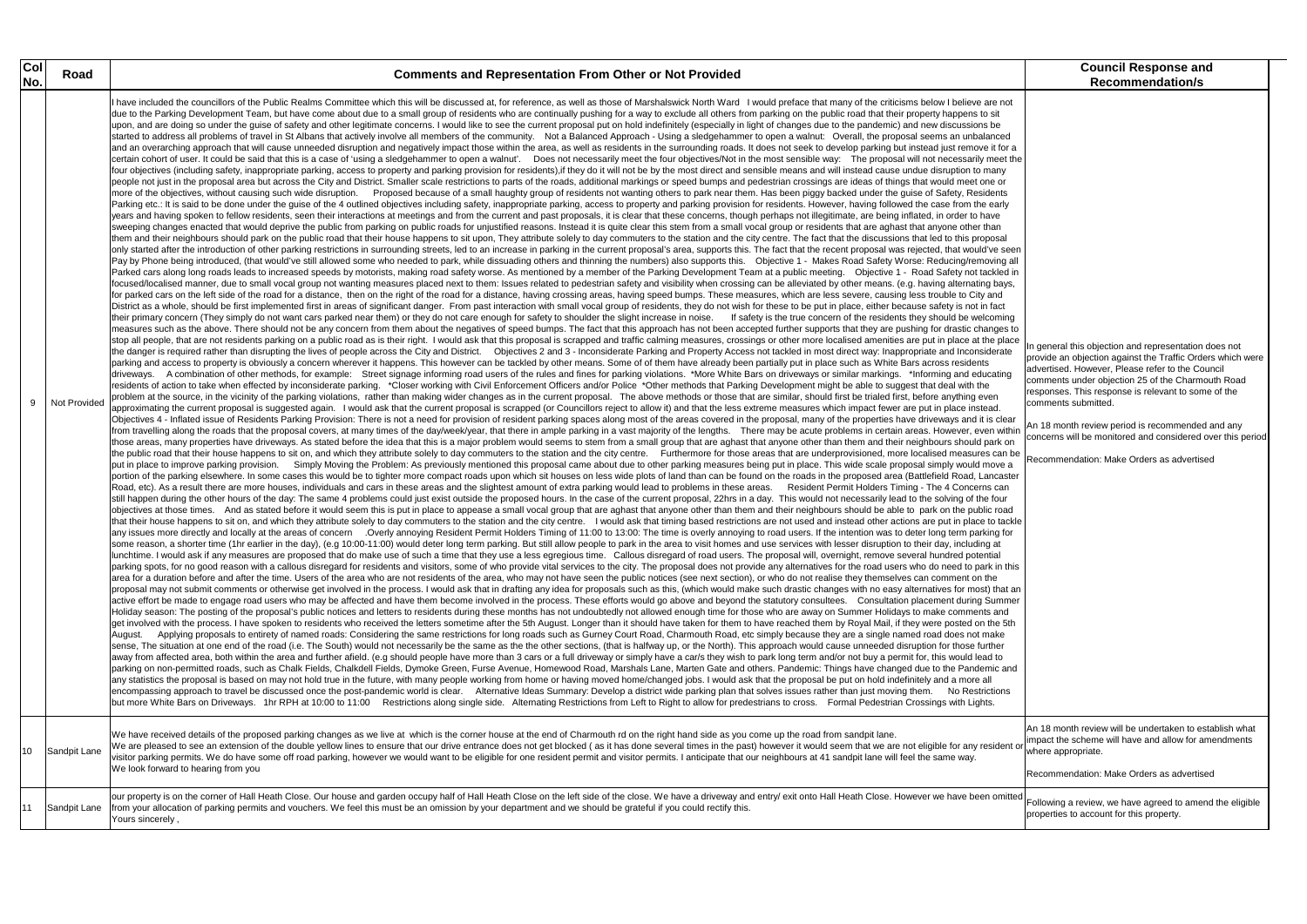|                                                                                                                                                                                                                                                                                      | <b>Council Response and</b>                                                                                                                                                                                                                                                                                                                                                                                                                                               |
|--------------------------------------------------------------------------------------------------------------------------------------------------------------------------------------------------------------------------------------------------------------------------------------|---------------------------------------------------------------------------------------------------------------------------------------------------------------------------------------------------------------------------------------------------------------------------------------------------------------------------------------------------------------------------------------------------------------------------------------------------------------------------|
|                                                                                                                                                                                                                                                                                      | <b>Recommendation/s</b>                                                                                                                                                                                                                                                                                                                                                                                                                                                   |
| oduction<br>oad<br>าpact of<br>e the<br>idents<br>iin. The<br>າits and<br>de in:<br>ofit<br>nting<br>respect<br>ıter<br>hers in<br>h the<br>' an<br>۱ of<br>f<br>tly<br>٦g<br>er use<br>choice<br>we<br>. One<br>been<br>eways<br>ow has<br>g naive<br>is<br>lear that<br>ane,<br>an | In general this objection and representation does not<br>provide an objection against the Traffic Orders which were<br>advertised. However, Please refer to the Council<br>comments under objection 25 of the Charmouth Road<br>responses. This response is relevant to some of the<br>comments submitted.<br>An 18 month review period is recommended and any<br>concerns will be monitored and considered over this period<br>Recommendation: Make Orders as advertised |
| าat<br>t<br>hey do:<br>your<br>eve a<br>y, to                                                                                                                                                                                                                                        |                                                                                                                                                                                                                                                                                                                                                                                                                                                                           |
| 14BJ,<br>'k our<br>owhere                                                                                                                                                                                                                                                            | Following a review, we have agreed to amend the eligible<br>properties to account for this property.                                                                                                                                                                                                                                                                                                                                                                      |
| าร, and                                                                                                                                                                                                                                                                              |                                                                                                                                                                                                                                                                                                                                                                                                                                                                           |
|                                                                                                                                                                                                                                                                                      | No road details are included. However, An 18 month<br>review period is recommended and any concerns will be<br>monitored and considered over this period                                                                                                                                                                                                                                                                                                                  |
|                                                                                                                                                                                                                                                                                      | Recommendation: Make Orders as advertised                                                                                                                                                                                                                                                                                                                                                                                                                                 |

### **No. 2. In the Road Comments and Representation From Other or Not Provided**

| Col<br>No.      | Road              | <b>Comments and Representation From Other or Not Provided</b>                                                                                                                                                                                                                                                                                                                                                                                                                                                                                                                                                                                                                                                                                                                                                                                                                                                                                                                                                                                                                                                                                                                                                                                                                                                                                                                                                                                                                                                                                                                                                                                                                                                                                                                                                                                                                                                                                                                                                                                                                                                                                                                                                                                                                                                                                                                                                                                                                                                                                                                                                                                                                                                                                                                                                                                                                                                                                                                                                                                                                                                                                                                                                                                                                                                                                                                                                                                                                                                                                                                                                                                                                                                                                                                                                                                                                                                                                                                                                                                                                                                                                                                                                                                                                                                                                                                                                                                                                                                                                                                                                                                                                                                                                                                                                                                                                                                                                                                                                                                                                                                                                                                                                                                                                                                                                                                                                                                                                                                                                                                                                                                                                                                                                                                                                                                                                                                                                                                                                                                                                                                                                                                                                                                                                                                                                                                                                                                                                                                                                                                                                                                                                                                                                                                                                                                                                                                                                                                                                                                                                                                                                                                                                                                                                                                                                                                                                                                                                                                                                                                                                                                                                                                                                                                                                                                                                                                                                                                                                                                                                                                                                                                                                                                                                                                                                                                                                                                                                                                                                                                                                                                                                                                                                                                                                                                                                                                                                                                                                                                                                                                                                                                                                                                                                                                                                                                                                                                                                                                                                                                                                                                                         |
|-----------------|-------------------|-----------------------------------------------------------------------------------------------------------------------------------------------------------------------------------------------------------------------------------------------------------------------------------------------------------------------------------------------------------------------------------------------------------------------------------------------------------------------------------------------------------------------------------------------------------------------------------------------------------------------------------------------------------------------------------------------------------------------------------------------------------------------------------------------------------------------------------------------------------------------------------------------------------------------------------------------------------------------------------------------------------------------------------------------------------------------------------------------------------------------------------------------------------------------------------------------------------------------------------------------------------------------------------------------------------------------------------------------------------------------------------------------------------------------------------------------------------------------------------------------------------------------------------------------------------------------------------------------------------------------------------------------------------------------------------------------------------------------------------------------------------------------------------------------------------------------------------------------------------------------------------------------------------------------------------------------------------------------------------------------------------------------------------------------------------------------------------------------------------------------------------------------------------------------------------------------------------------------------------------------------------------------------------------------------------------------------------------------------------------------------------------------------------------------------------------------------------------------------------------------------------------------------------------------------------------------------------------------------------------------------------------------------------------------------------------------------------------------------------------------------------------------------------------------------------------------------------------------------------------------------------------------------------------------------------------------------------------------------------------------------------------------------------------------------------------------------------------------------------------------------------------------------------------------------------------------------------------------------------------------------------------------------------------------------------------------------------------------------------------------------------------------------------------------------------------------------------------------------------------------------------------------------------------------------------------------------------------------------------------------------------------------------------------------------------------------------------------------------------------------------------------------------------------------------------------------------------------------------------------------------------------------------------------------------------------------------------------------------------------------------------------------------------------------------------------------------------------------------------------------------------------------------------------------------------------------------------------------------------------------------------------------------------------------------------------------------------------------------------------------------------------------------------------------------------------------------------------------------------------------------------------------------------------------------------------------------------------------------------------------------------------------------------------------------------------------------------------------------------------------------------------------------------------------------------------------------------------------------------------------------------------------------------------------------------------------------------------------------------------------------------------------------------------------------------------------------------------------------------------------------------------------------------------------------------------------------------------------------------------------------------------------------------------------------------------------------------------------------------------------------------------------------------------------------------------------------------------------------------------------------------------------------------------------------------------------------------------------------------------------------------------------------------------------------------------------------------------------------------------------------------------------------------------------------------------------------------------------------------------------------------------------------------------------------------------------------------------------------------------------------------------------------------------------------------------------------------------------------------------------------------------------------------------------------------------------------------------------------------------------------------------------------------------------------------------------------------------------------------------------------------------------------------------------------------------------------------------------------------------------------------------------------------------------------------------------------------------------------------------------------------------------------------------------------------------------------------------------------------------------------------------------------------------------------------------------------------------------------------------------------------------------------------------------------------------------------------------------------------------------------------------------------------------------------------------------------------------------------------------------------------------------------------------------------------------------------------------------------------------------------------------------------------------------------------------------------------------------------------------------------------------------------------------------------------------------------------------------------------------------------------------------------------------------------------------------------------------------------------------------------------------------------------------------------------------------------------------------------------------------------------------------------------------------------------------------------------------------------------------------------------------------------------------------------------------------------------------------------------------------------------------------------------------------------------------------------------------------------------------------------------------------------------------------------------------------------------------------------------------------------------------------------------------------------------------------------------------------------------------------------------------------------------------------------------------------------------------------------------------------------------------------------------------------------------------------------------------------------------------------------------------------------------------------------------------------------------------------------------------------------------------------------------------------------------------------------------------------------------------------------------------------------------------------------------------------------------------------------------------------------------------------------------------------------------------------------------------------------------------------------------------------------------------------------------------------------------------------------------------------------------------------------------------------------------------------------------------------------------------------------------------------------------------------------------------------------------------------------------------------------------------------------------------------------------------------------------------------------------------------------------------------------------------------|
| 12 <sup>°</sup> | Sandpit Lane      | My family and I reside at Sandpit Lane, located at the corner of Sandpit Lane and Charmouth Road with the driveway positioned on Charmouth Road. We have lived at this property for twelve years and until the introduction<br>of parking restrictions in Clarence Road and surrounding areas had experienced no issues with respect to commuters parking in Charmouth Road. I have also personally seen visitors (not commuters) for Clarence Road<br>parking at the end of Charmouth Road and walking back to Clarence to complete their business. It is clear to us that these issues are directly related to this implementation and rather than reflecting on the negative impac<br>this and correcting for it, it appears that the intent is to inflict the restrictive freedoms with respect to parking in our locale and unwelcome cost of resident parking on our community. In response to the proposal, I ma<br>following points: 1. Whilst we are fortunate enough to be able to park two cars on our drive, there are often occasions where additional parking is required which is not available on the driveway e.g. workmen requiring<br>parking, visitors to drop off / pick up people / packages, home help etc. A significant issue under the current proposal is the omission for #41 & #43 Sandpit Lane being eligible to be considered for either a permit or to<br>purchase temporary visitor permits for any location around our homes. Please explain why this is so and we are being treated less favourably to other properties in the vicinity? 2. I would like to understand why residents<br>should now have to pay for the privilege of parking on a public highway which we are already paying for through various taxes etc. particularly when this was not in place when properties were purchased. Please explain. The<br>permit fees noted are more than an administrative cost which is wholly unacceptable. I have previously lived in an area with residents parking where a small (single digit) fee was charged for administration for all permits<br>it is not clear how your team have arrived at the cost structure. This should be transparent for a system that is being forced on the community and ensure that any cost is minimal with no profit. 3. I also note the article<br>The Times newspaper on Tuesday 24th August which highlights the fact that local authorities are bringing in so much money from car parking that it matches three quarters of their council tax income, the significant profit<br>made when operating costs are removed and the fact that income from parking is supposed to be invested in transport. I have seen no evidence or explanation as to the improved measures that St Albans is implementing<br>with respect to transport from the parking fees that are already in place or planned from the extension of parking schemes. As residents we are within our rights to request such explanation and I therefore respectfully res<br>4. The current rules provide no flexibility for residents to live freely without parking concerns for visitors as all parking is restricted at the same time. If your intention is to "help" alleviate the commuter<br>one is provided.<br>parking issue then it is not clear why parking restrictions are not staggered to allow the community to continue to be able to function without enforced payment at some point in the day. As per examples provided by others<br>my community, one side of the road could be restricted 10am-11am and the other side 1-2pm, this would ensure commuters could not park all day but enable the community to operate in a way that is not possible with the<br>current proposal. However, sometimes it is necessary to park your own car on the road for a number of days and if you are away, how are you supposed to manage this if you do not need an annual permit? A line of<br>temporary visitor permits in the window is hardly a good solution. Please do not take this example as agreement to the proposal but merely as an explanation, in the absence of any considered thought to such, of how an<br>unwanted and unnecessary scheme could be introduced. Ask explain how the proposed measures were arrived at and the consideration / 5. With respect to the introduction of additional yellow lines and the extension of<br>existing double yellow lines, please can you explain how these have been decided? The extension of the double yellow lines at the southern end of Charmouth Road next to Sandpit Lane are considerably in excess of<br>Highway Code Rule 243's restriction of not parking within 10m of a junction, although it is worth noting it states "EXCEPT IN AN AUTHORISED PARKING SPACE". Given the issues experienced in this area are directly<br>related to the transplanted commuter parking issue, which the proposal is attempting to remove and not experienced previously or at weekends, it's not clear why there is a requirement for this extension further reducing<br>flexibility for community parking. In fact, the addition of a significant number of additional yellow lines makes one wonder whether there is a job lot of yellow paint that needs to be used before expiry! It would be a bet<br>of public funds, and the community would be better served, by repainting the mini-roundabout at this junction so that it is clear that this is what it is and improve road safety. 6. As I am sure you can appreciate, the cho<br>of location for a house purchase balances a number of requirements one of which personally was the absence of restrictive parking having previously experienced this elsewhere in St Albans and other locations. Had we<br>wished to be encumbered by these and been made to feel that we lived in the middle of the city with restrictions and associated parking boxes painted on the road, we could have chosen any number of other locations. One<br>of the attractions of this area was the absence of this and your proposal significantly detracts from the area and has the potential to devalue our properties due to these restrictions. Please explain how this impact has b<br>taken into consideration? Will property value reductions result in reduced council tax charges? 7. As one of my neighbours has pointed out in an earlier email, these restrictions will force residents to enlarge their drive<br>to mitigate the impact on their and their visitors' parking freedoms which will have a negative environmental effect but will be necessary for peace of mind with respect to living their lives free from parking concerns. Ho<br>the potential tail environmental impact of this been considered in the proposed scheme? 8. I note that Homewood Road and Marshall's Drive are not included in the parking consultation and believe the team are being naive<br>if it is believed the issue will not move to these roads. The commuters who park in Marshallwick South area and then continue on bikes / scooters will not be deterred by a few more minutes commute if the alternative is<br>paying for commuter parking at the station. If indeed there is even sufficient space should we return to pre-pandemic commuter levels. Being a commuting family ourselves and previously parking at the station, it is clear t<br>there are insufficient parking facilities when Station Road car park is full before 8am and the new car park in Victoria Street is almost full. The expansion of St Albans with new builds (e.g. Taylor Wimpey on Sandpit Lane<br>Charles Church on Hatfield Road, the new 150 housing scheme recently approved on Harpenden Road to name a few) is not being matched with new infrastructure (any!) which is going to create increasing issues on an<br>already pressurised system (all! Parking, schools etc.). St Albans needs a holistic strategy not a piecemeal approach to its infrastructure, in this case parking which is shifting the problem from one area to another,<br>significantly inconveniencing previously happy residents and seemingly implementing a money making scheme which becomes more lucrative for the Council the more the scheme has to extend to remove the issue that<br>wasn't managed properly in the first instance. Please explain how this proposed scheme is reflected in St Albans infrastructure strategy which reflects its place as a commuter city. I feel it would be remiss of me to not<br>comment on your disingenuous response to my neighbour with respect to the timing of the consultation. If the parking team are incapable of recognising that July & August is the peak holiday season in the year then they do<br>not deserve to represent and make decisions on behalf of the St Albans residents. One only has to open any national newspaper to understand the challenges with holidays during this peak season. I recognise that your<br>intentions are to alleviate the commuter parking issues however the current proposal is fraught with additional issues that will cause more problems / upset and transplant the commuter parking issue elsewhere. I believe a<br>different approach is needed for St Albans as a whole and cannot be addressed in a piecemeal fashion. Given the significance and negative impact of your proposed solution I request a response, with the right to reply, to<br>myself and the Charmouth Road community (on cc) to my detailed points by 5pm on 17th September and in any event before any parking measures are implemented. |
| 13              | Sandpit Lane      | I have just looked at the Parking Consultation Marshalwick South Ward letter you have sent. I would like to make an objection to the resident permit holder zones you have listed. My family lives on 91 sandpit Lane AL14BJ,<br>the house found in the middle of Hall Heath's cottages outlooking onto Sandpit Lane- which is a double yellow line road. This means that we do not have our own private driveway like our neighbours where we can park our<br>car. This meant that we have had to park on Hall Heath Close. I would like to have our household to be registered on the permit holders list on Hall Heath Close to avoid any fines we can be subjected to as we have nowhere<br>to park our car. I have attached an image of our house plan, The areas highlighted are our property.                                                                                                                                                                                                                                                                                                                                                                                                                                                                                                                                                                                                                                                                                                                                                                                                                                                                                                                                                                                                                                                                                                                                                                                                                                                                                                                                                                                                                                                                                                                                                                                                                                                                                                                                                                                                                                                                                                                                                                                                                                                                                                                                                                                                                                                                                                                                                                                                                                                                                                                                                                                                                                                                                                                                                                                                                                                                                                                                                                                                                                                                                                                                                                                                                                                                                                                                                                                                                                                                                                                                                                                                                                                                                                                                                                                                                                                                                                                                                                                                                                                                                                                                                                                                                                                                                                                                                                                                                                                                                                                                                                                                                                                                                                                                                                                                                                                                                                                                                                                                                                                                                                                                                                                                                                                                                                                                                                                                                                                                                                                                                                                                                                                                                                                                                                                                                                                                                                                                                                                                                                                                                                                                                                                                                                                                                                                                                                                                                                                                                                                                                                                                                                                                                                                                                                                                                                                                                                                                                                                                                                                                                                                                                                                                                                                                                                                                                                                                                                                                                                                                                                                                                                                                                                                                                                                                                                                                                                                                                                                                                                                                                                                                                                                                                                                                                                                                                                                                                                                                                                                                                                                                                                                                                                                                                                                                                                                                  |
| 14              | Sandridge<br>Road | Thank you for the consultation documents sent by post. This scheme appears to be a more straightforward and workable solution than previously.<br>We're writing to ask if you would please follow the example of other Councils and make the allocation of permits and vouchers available online. This makes the schemes easy to manage and check, for parking wardens, and<br>importantly it also saves paper and trees. We would also ask that the option be available to purchase single visitor permits online as needed, rather than a whole book of 10 permits.<br>(garage entry/exit on Lancaster Road)                                                                                                                                                                                                                                                                                                                                                                                                                                                                                                                                                                                                                                                                                                                                                                                                                                                                                                                                                                                                                                                                                                                                                                                                                                                                                                                                                                                                                                                                                                                                                                                                                                                                                                                                                                                                                                                                                                                                                                                                                                                                                                                                                                                                                                                                                                                                                                                                                                                                                                                                                                                                                                                                                                                                                                                                                                                                                                                                                                                                                                                                                                                                                                                                                                                                                                                                                                                                                                                                                                                                                                                                                                                                                                                                                                                                                                                                                                                                                                                                                                                                                                                                                                                                                                                                                                                                                                                                                                                                                                                                                                                                                                                                                                                                                                                                                                                                                                                                                                                                                                                                                                                                                                                                                                                                                                                                                                                                                                                                                                                                                                                                                                                                                                                                                                                                                                                                                                                                                                                                                                                                                                                                                                                                                                                                                                                                                                                                                                                                                                                                                                                                                                                                                                                                                                                                                                                                                                                                                                                                                                                                                                                                                                                                                                                                                                                                                                                                                                                                                                                                                                                                                                                                                                                                                                                                                                                                                                                                                                                                                                                                                                                                                                                                                                                                                                                                                                                                                                                                                                                                                                                                                                                                                                                                                                                                                                                                                                                                                                                                                                                        |
| 15              |                   | I strongly believe that the whole of this road should be included in the scheme as it will be very unfair on residents and particularly those at the southern end.                                                                                                                                                                                                                                                                                                                                                                                                                                                                                                                                                                                                                                                                                                                                                                                                                                                                                                                                                                                                                                                                                                                                                                                                                                                                                                                                                                                                                                                                                                                                                                                                                                                                                                                                                                                                                                                                                                                                                                                                                                                                                                                                                                                                                                                                                                                                                                                                                                                                                                                                                                                                                                                                                                                                                                                                                                                                                                                                                                                                                                                                                                                                                                                                                                                                                                                                                                                                                                                                                                                                                                                                                                                                                                                                                                                                                                                                                                                                                                                                                                                                                                                                                                                                                                                                                                                                                                                                                                                                                                                                                                                                                                                                                                                                                                                                                                                                                                                                                                                                                                                                                                                                                                                                                                                                                                                                                                                                                                                                                                                                                                                                                                                                                                                                                                                                                                                                                                                                                                                                                                                                                                                                                                                                                                                                                                                                                                                                                                                                                                                                                                                                                                                                                                                                                                                                                                                                                                                                                                                                                                                                                                                                                                                                                                                                                                                                                                                                                                                                                                                                                                                                                                                                                                                                                                                                                                                                                                                                                                                                                                                                                                                                                                                                                                                                                                                                                                                                                                                                                                                                                                                                                                                                                                                                                                                                                                                                                                                                                                                                                                                                                                                                                                                                                                                                                                                                                                                                                                                                                                    |